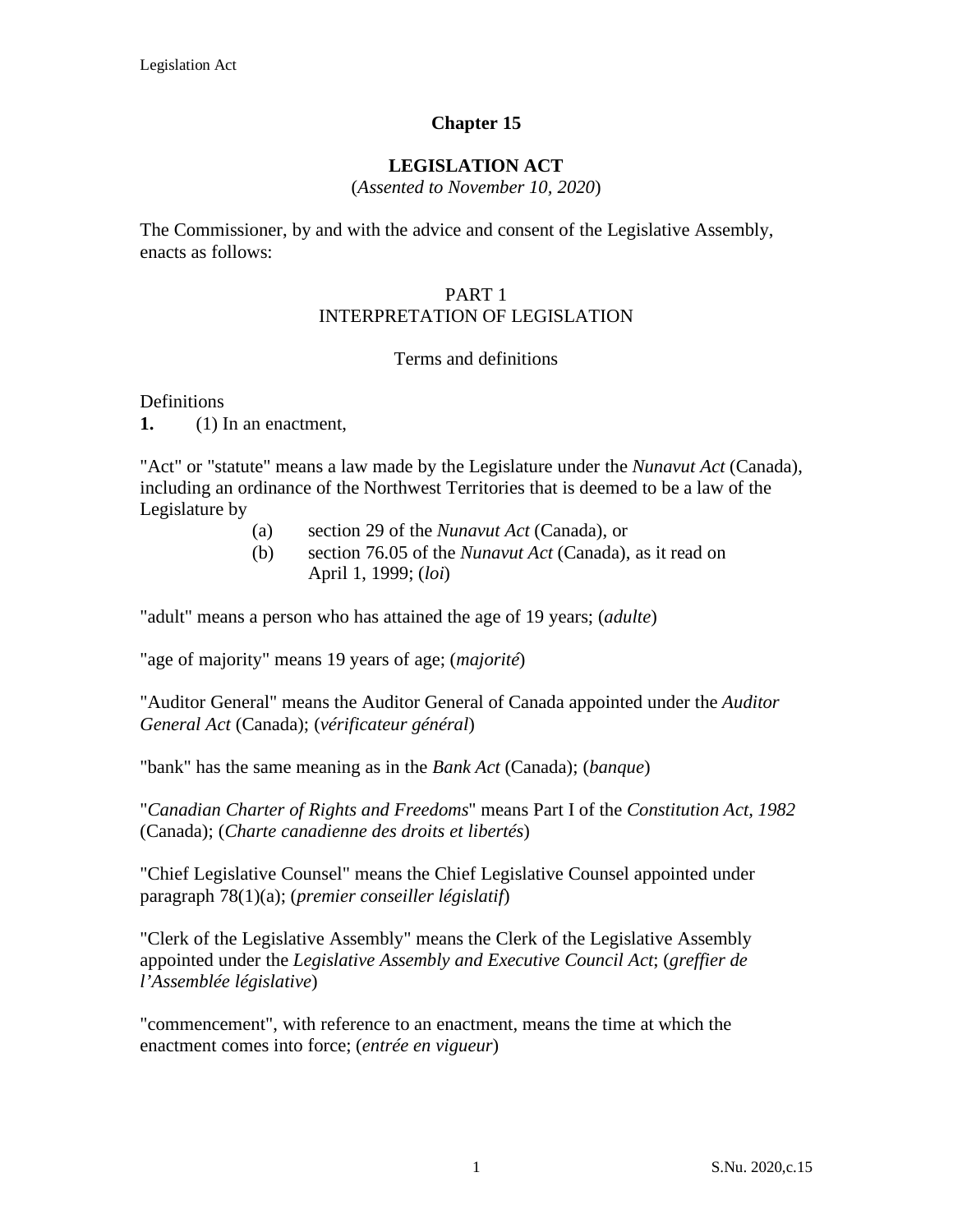"Commissioner" means the Commissioner of Nunavut and includes a person acting under section 10 of the *Nunavut Act* (Canada); (*commissaire*)

"Commissioner in Executive Council" means the Commissioner acting by and with the advice and consent of the Executive Council; (*commissaire en Conseil exécutif*)

"consolidated" or "consolidation", with reference to an enactment, means a version of the enactment that incorporates

- (a) amendments that have been made to it, and
- (b) corrections or changes made to it under Part 4; (*codifié* or *codification*)

"Consolidated Revenue Fund" means the Nunavut Consolidated Revenue Fund established by the *Nunavut Act* (Canada); (*Trésor*)

"contravene" includes fail to comply with; (*contravention*)

"Court of Appeal" means the Court of Appeal of Nunavut established by the *Nunavut Act* (Canada); (*Cour d'appel*)

"*Criminal Code*" means the *Criminal Code (*Canada); (*Code criminel*)

"deputy head" has the same meaning as in the *Public Service Act*; (*administrateur general*)

"Deputy Minister" has the same meaning as in the *Public Service Act*; (*sous-ministre*)

"Deputy Minister of Justice" means the Deputy Minister of Justice appointed under the *Department of Justice Act*; (*sous-ministre de la Justice*)

"enact" includes issue, make, establish or prescribe; (*édicter*)

"enactment" means an Act or a regulation or a portion of an Act or a regulation; (*texte législatif*)

"Executive Council" means the Executive Council of Nunavut referred to in section 60 of the *Legislative Assembly and Executive Council Act*; (*Conseil exécutif*)

"Financial Management Board" means the Financial Management Board established by the *Financial Administration Act*; (*Conseil de gestion financière*)

"Great Seal of Nunavut" means the Great Seal of Nunavut featuring the Armorial Bearings granted for Nunavut by the Governor General on March 31, 1999; (*grand sceau du Nunavut*)

"Government of Canada" means the Crown in right of Canada; (*gouvernement fédéral*)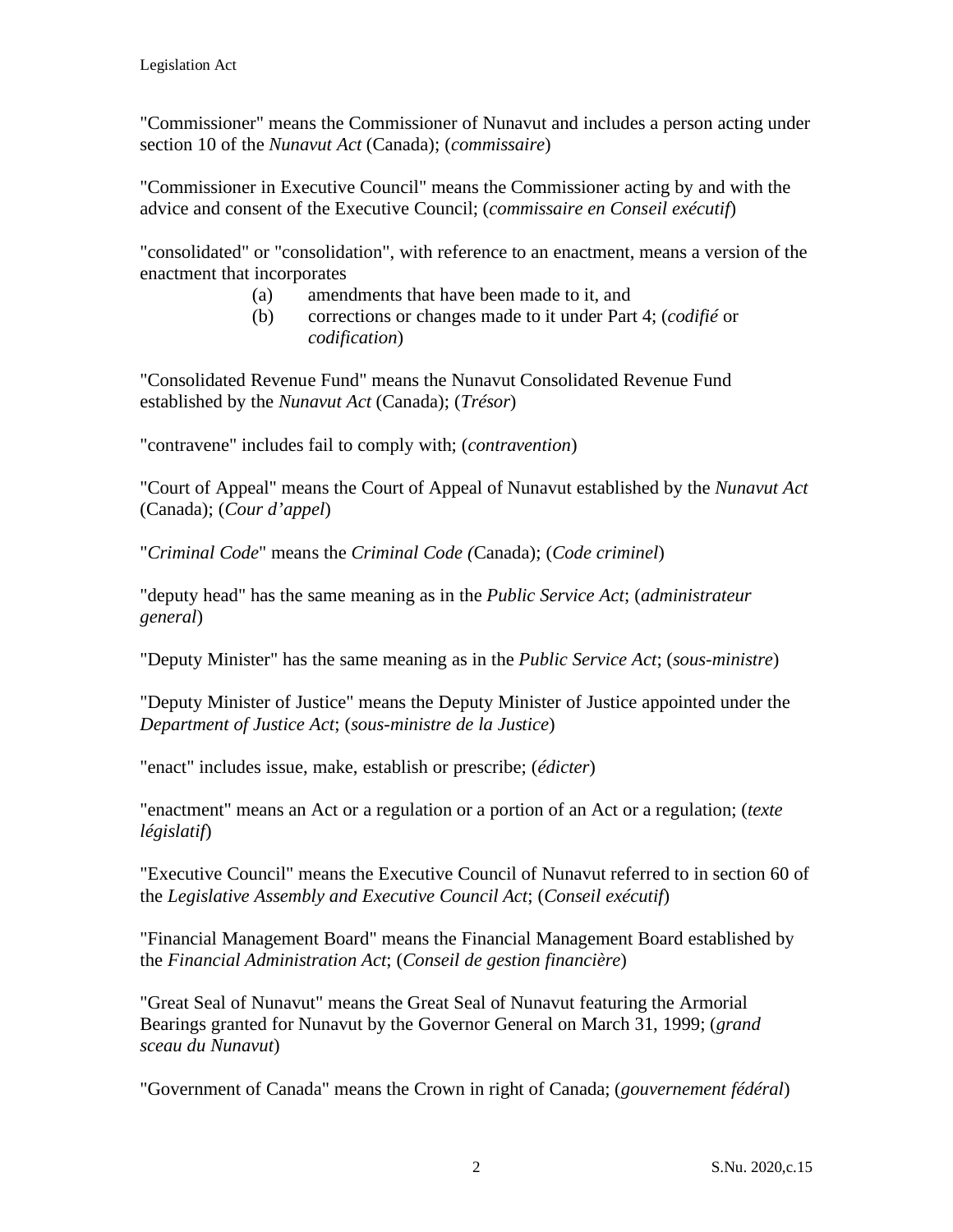"Governor", "Governor of Canada" or "Governor General" means the Governor General of Canada and includes the Administrator of Canada; (*gouverneur* or *gouverneur du Canada* or *gouverneur général*)

"Governor in Council" or "Governor General in Council" means the Governor General acting on the advice and consent of the Queen's Privy Council for Canada; (*gouverneur en conseil*)

"Her Majesty", "His Majesty", "the Queen", "the King", "the Crown" or "the Sovereign" means the Sovereign of the United Kingdom, Canada and other Realms and Territories, Head of the Commonwealth; (*Sa Majesté*, *la Reine*, *le Roi*, *la Couronne*, *le souverain* or *la souveraine*)

"holiday" includes

- (a) Sunday,
- (b) New Year's Day,
- (c) Good Friday,
- (d) Easter Monday,
- (e) Victoria Day,
- (f) Canada Day,
- (g) Nunavut Day,
- (h) the first Monday in August,
- (i) Labour Day,
- (j) Thanksgiving Day,
- (k) Remembrance Day,
- (l) Christmas Day,
- (m) Boxing Day,
- (n) a day designated as a general holiday by an Act in force in Nunavut or by order of the Commissioner or proclamation of the Governor General,
- (o) Monday following another holiday, other than Sunday, that falls on a Saturday or Sunday, and
- (p) Tuesday following Boxing Day, when Boxing Day falls on a Sunday; (*jour férié*)

"judge" means a judge of the Nunavut Court of Justice and includes a deputy judge, a supernumerary judge and an *ex officio* judge of that court; (*juge*)

"justice" means a justice of the peace and includes two or more justices when two or more justices act or have jurisdiction; (*juge de paix*)

"Legislative Assembly" means the Legislative Assembly of Nunavut established by the *Nunavut Act* (Canada); (*Assemblée legislative*)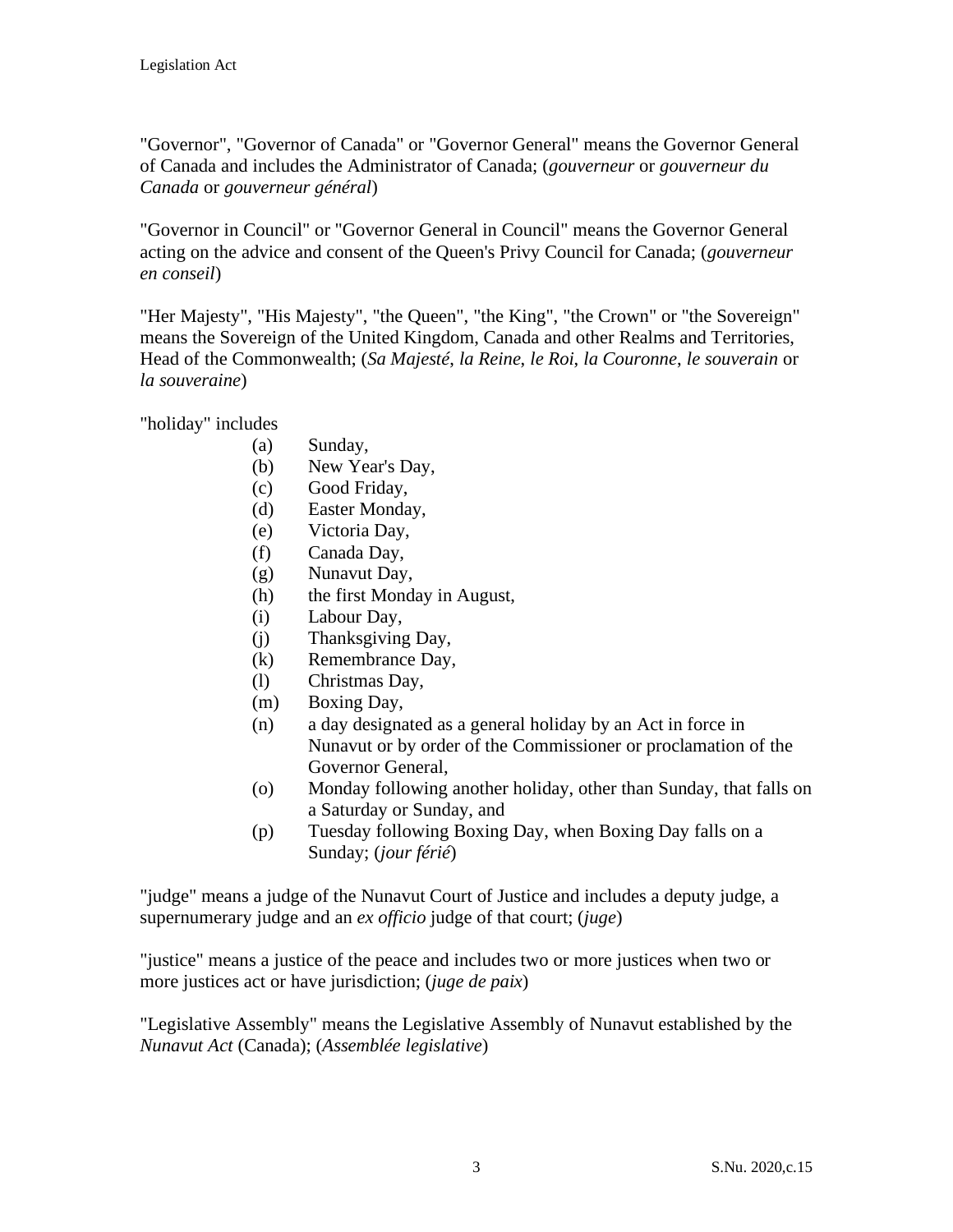"Legislature" means the Commissioner acting by and with the advice and consent of the Legislative Assembly; (*Législature*)

"Management and Services Board" means the Management and Services Board established by the *Legislative Assembly and Executive Council Act*;

"medical practitioner" means a person who is entitled to practice medicine under the *Medical Profession Act*; (*médecin*)

"Minister" means a member of the Executive Council appointed as a Minister under the *Legislative Assembly and Executive Council Act* who is responsible for the enactment or its subject-matter or the department or public agency to which its context refers; (*ministre*)

"minor" means a person who has not attained the age of 19 years; (*mineur*)

"municipal by-law" means a by-law made by a municipal council under an Act; (*règlement municipal*)

"municipal council" means the council of a municipal corporation; (*conseil municipal*)

"municipality" means, depending on the context,

- (a) a municipal corporation, or
- (b) the geographic area of jurisdiction of a municipal corporation; (*municipalité*)

"Nunavut Court of Justice" means the Nunavut Court of Justice established by the *Nunavut Act (*Canada); (*Cour de justice du Nunavut*)

"Nunavut Agreement" means the Agreement between the Inuit of the Nunavut Settlement Area and Her Majesty the Queen in right of Canada that was ratified by the Inuit and ratified, given effect and declared valid by the *Nunavut Land Claims Agreement Act* (Canada), which came into force on July 9, 1993, and includes amendments to that Agreement; (*Accord sur le Nunavut*)

"Nunavut Inuit" means the persons enrolled under Article 35 of the Nunavut Agreement; (*Inuit du Nunavut*)

"Nunavut Legislation website" means the website maintained by the Department of Justice for the publication of legislation and related information, or another means of electronic publication prescribed by regulation; (*site Web de la législation du Nunavut*)

"oath" or "affidavit" includes a solemn affirmation or statutory declaration, and the word "swear" when used in respect of an oath or affidavit includes the words "affirm" and "declare"; (*serment* or *affidavit*)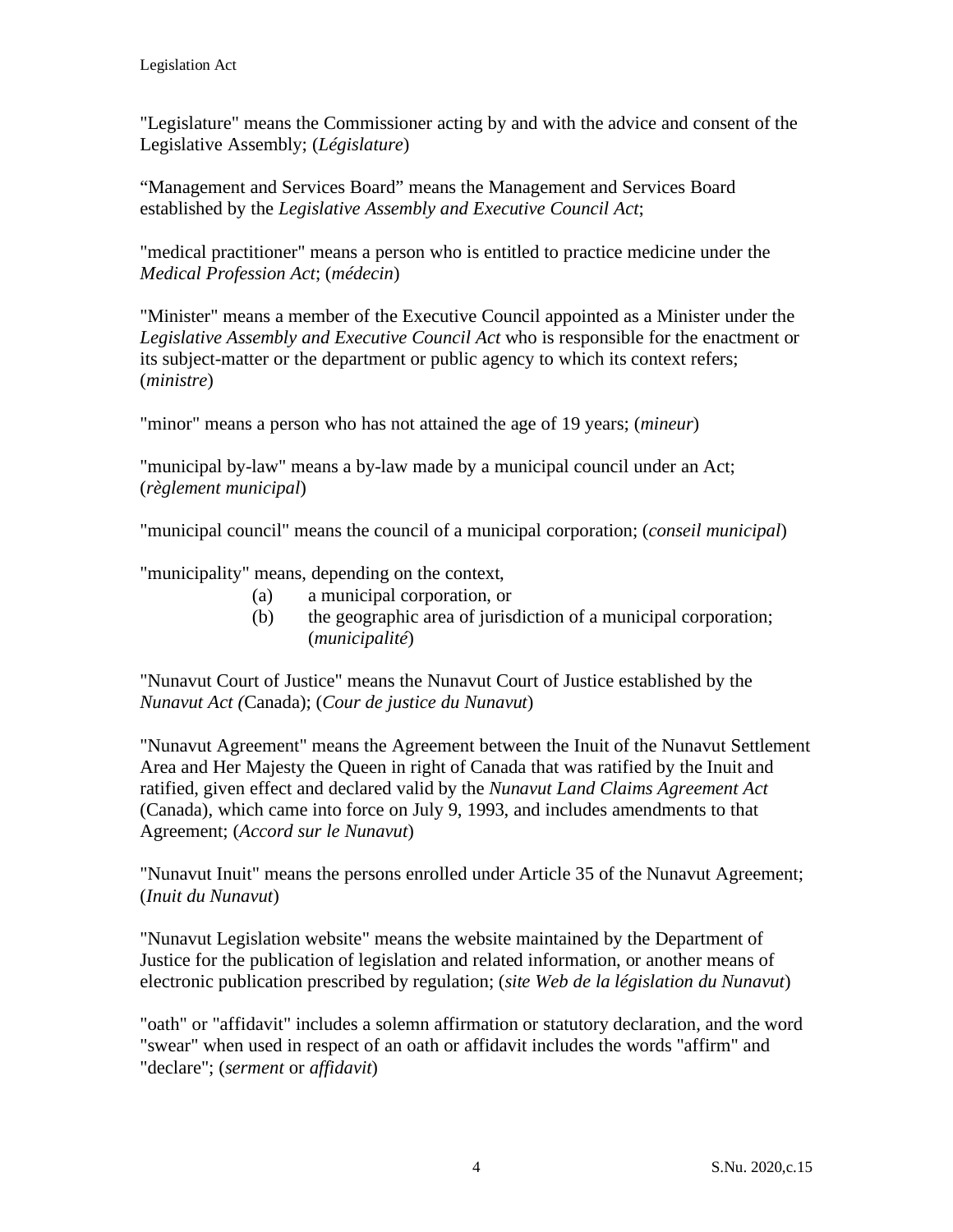"Official Languages" has the same meaning as in the *Official Languages Act*; (*langues officielles*)

"on summary conviction" means under the provisions of the *Summary Conviction Procedures Act*; (*procédure sommaire*)

"peace officer" has the same meaning as in the *Criminal Code*; (*agent de la paix*)

"permanent resident of Canada" means a permanent resident within the meaning of subsection 2(1) of the *Immigration and Refugee Protection Act* (Canada); (*résident permanent du Canada*)

"prescribed" means prescribed by regulation; (*English version only*)

"province" means a province of Canada; (*province*)

"public agency" has the same meaning as in the *Financial Administration Act*; (*organisme public*)

"public officer" includes a person employed in the public service

- (a) who is authorized by or under an enactment to do or enforce the doing of an act or thing or to exercise a power, or
- (b) on whom a duty is imposed by or under an enactment; (*fonctionnaire public*)

"public service" has the same meaning as in the *Public Service Act*; (*fonction publique*)

"publish", under Parts 2 to 8, means to make public in print or on the Nunavut Legislation website or by or through any other media; (*publier*)

"regulation" means a rule, order, regulation, proclamation, direction, tariff of costs or fees, or similar instrument, other than one referred to in subsection (2), made

- (a) under an enactment,
- (b) under the authority of the Commissioner, or
- (c) under an Act of Canada by a Minister or other public officer appointed under an enactment; (*règlement*)

"regulatory authority" means

- (a) in cases where the Commissioner in Executive Council is authorized by an enactment to make a regulation,
	- (i) the Minister responsible for the administration of the provision of an Act under which the regulation is made or proposed to be made, or
	- (ii) the Speaker, if the Legislative Assembly and its Speaker are responsible for the administration of the provision of an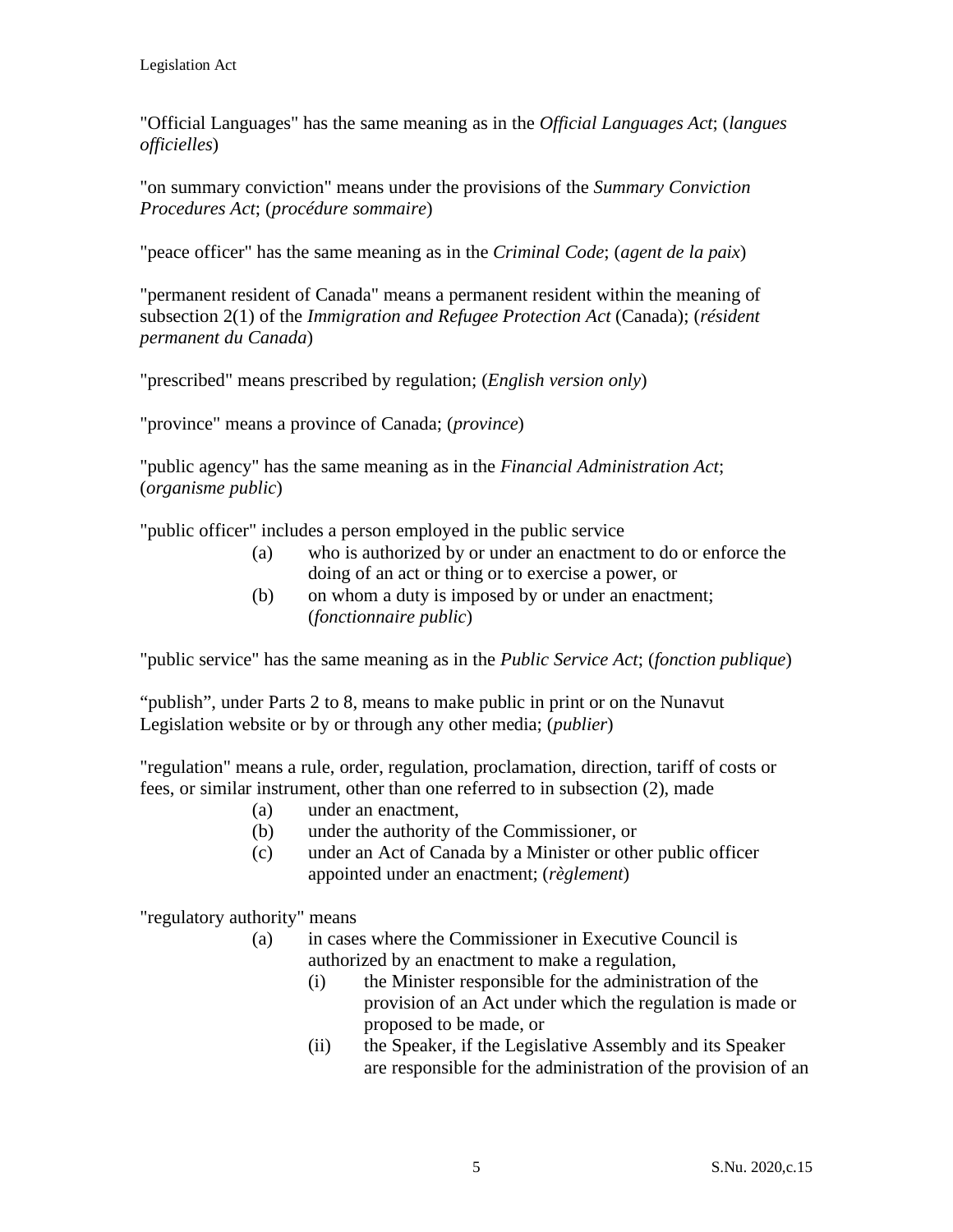Act under which the regulation is made or proposed to be made, and

(b) in all other cases, the person or body authorized to make a regulation; (*autorité réglementante*)

"repeal" includes revoke, cancel or rescind; (*abroger*)

"revised" or "revision", with respect to an enactment, means a version that

- (a) incorporates all amendments that have been made to the enactment that was repealed and replaced by the revised enactment,
- (b) incorporates corrections or changes made under Parts 4 or 5, and
- (c) has been
	- (i) approved under section 70, or
	- (ii) approved under section 72 and registered under section 56; (*révisé* or *révision*)

"Rules of the Nunavut Court of Justice" has the same meaning as in the *Judicature Act*; (*Règles de la Cour de justice du Nunavut*)

"settlement" means a settlement or a settlement corporation as defined in the *Settlements Act* or an unincorporated community; (*localité*)

"spouse" means a person who

- (a) is married to another person, or
- (b) has lived together in a conjugal relationship outside marriage with another person, if
	- (i) they have so lived for a period of at least two years, or
	- (ii) the relationship is one of some permanence and they are together the parents of a child; (*conjoint*)

"statutory declaration" or "solemn affirmation" means a declaration or affirmation made instead of an oath; (*déclaration solennelle* or *affirmation solennelle*)

"sureties" means sufficient sureties, and "security" means sufficient security, and where those words are used, one person is sufficient for that purpose; (*cautionnement* or *caution*)

"surviving spouse" means a person who, immediately before the death of another person,

- (a) was married to the deceased, or
	- (b) had lived together in a conjugal relationship outside marriage with the deceased, if
		- (i) they had so lived for a period of at least two years, or
		- (ii) the relationship was one of some permanence and they were together the parents of a child; (*conjoint survivant*)

"territory", depending on the context, means Nunavut or a territory of Canada; (*territoire*)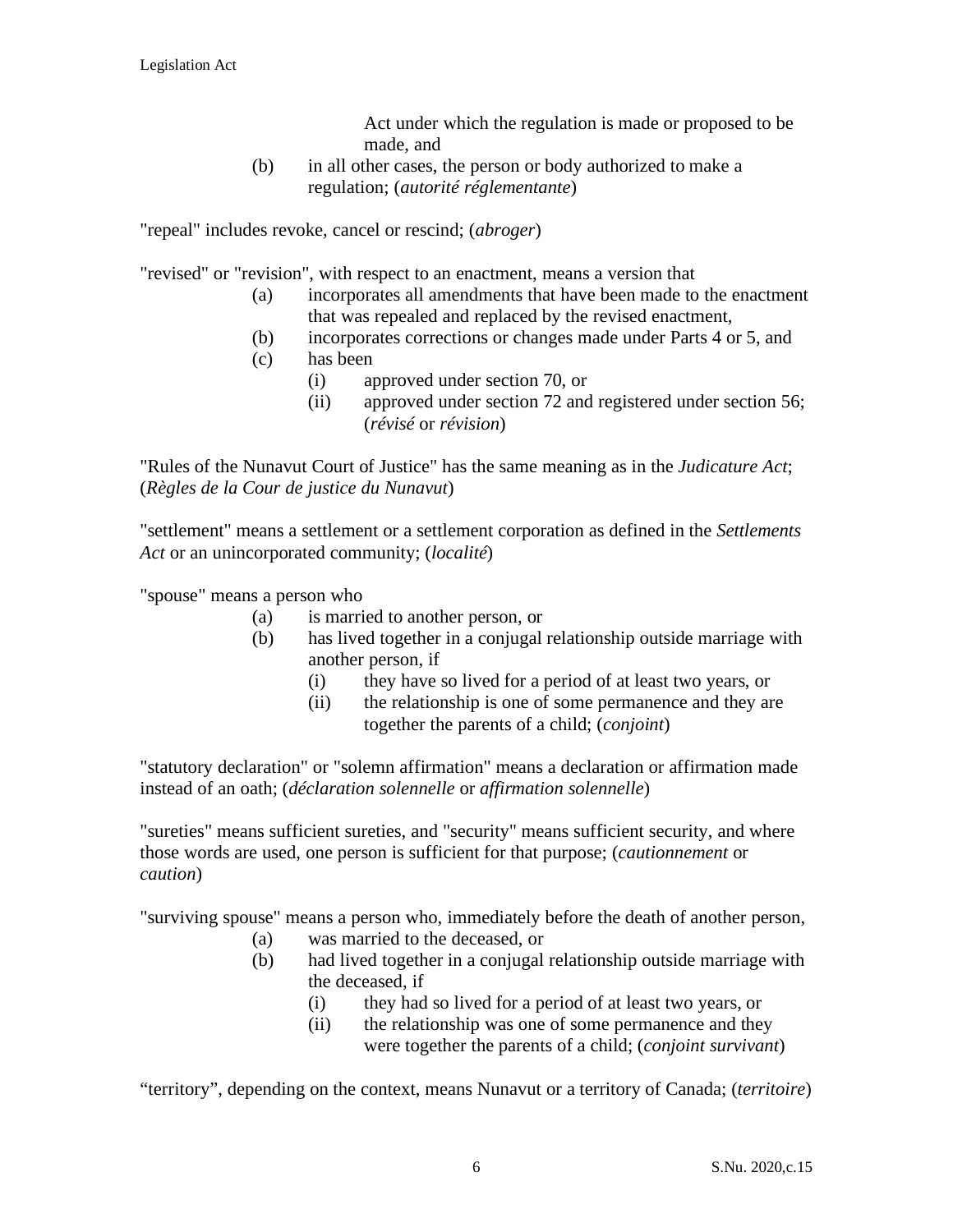"Territorial Printer" means the Territorial Printer appointed under subsection 80(1); (*imprimeur du territoire)* 

"will" includes codicil; (*testament*)

"writing", "written" or any similar term includes words represented or reproduced by any mode of representing or reproducing words in visible form; (*écrit*)

"year" means a calendar year; (*année*)

"young person" has the same meaning as in the *Young Offenders Act*; (*adolescent*)

"Youth Court" or "youth justice court" means

- (a) the Nunavut Court of Justice, or
- (b) a justice of the peace appointed under the *Justices of the Peace Act* as youth court or youth justice court judge and designated as a Youth Court for the purposes of the *Young Offenders Act* and a youth justice court for the purposes of the *Youth Criminal Justice Act* (Canada); (*tribunal pour adolescents*)

"youth court judge" or "youth justice court judge" means

- (a) a youth court judge as defined in the *Young Offenders Act*, or
- (b) a youth justice court judge as defined in the *Youth Criminal Justice Act* (Canada). (*juge du tribunal pour adolescents*)

Exception to definition of "regulation"

(2) In an enactment, "regulation" does not include

- (a) an order of a court made in the course of an action; or
- (b) an order made by a public officer or administrative tribunal in a dispute between two or more persons.

#### Units and symbols

(3) In an enactment, units of measurement and their symbols have the meanings set out in

- (a) Schedules I and II of the *Weights and Measures Act* (Canada); or
- (b) if the units of measurement do not appear in the schedules referred to in paragraph (a), the most recent version of the International System of Units established by the International Committee for Weights and Measures.

Whole includes part

(4) In an enactment, a reference to an Act or regulation includes a reference to a portion of the Act or regulation.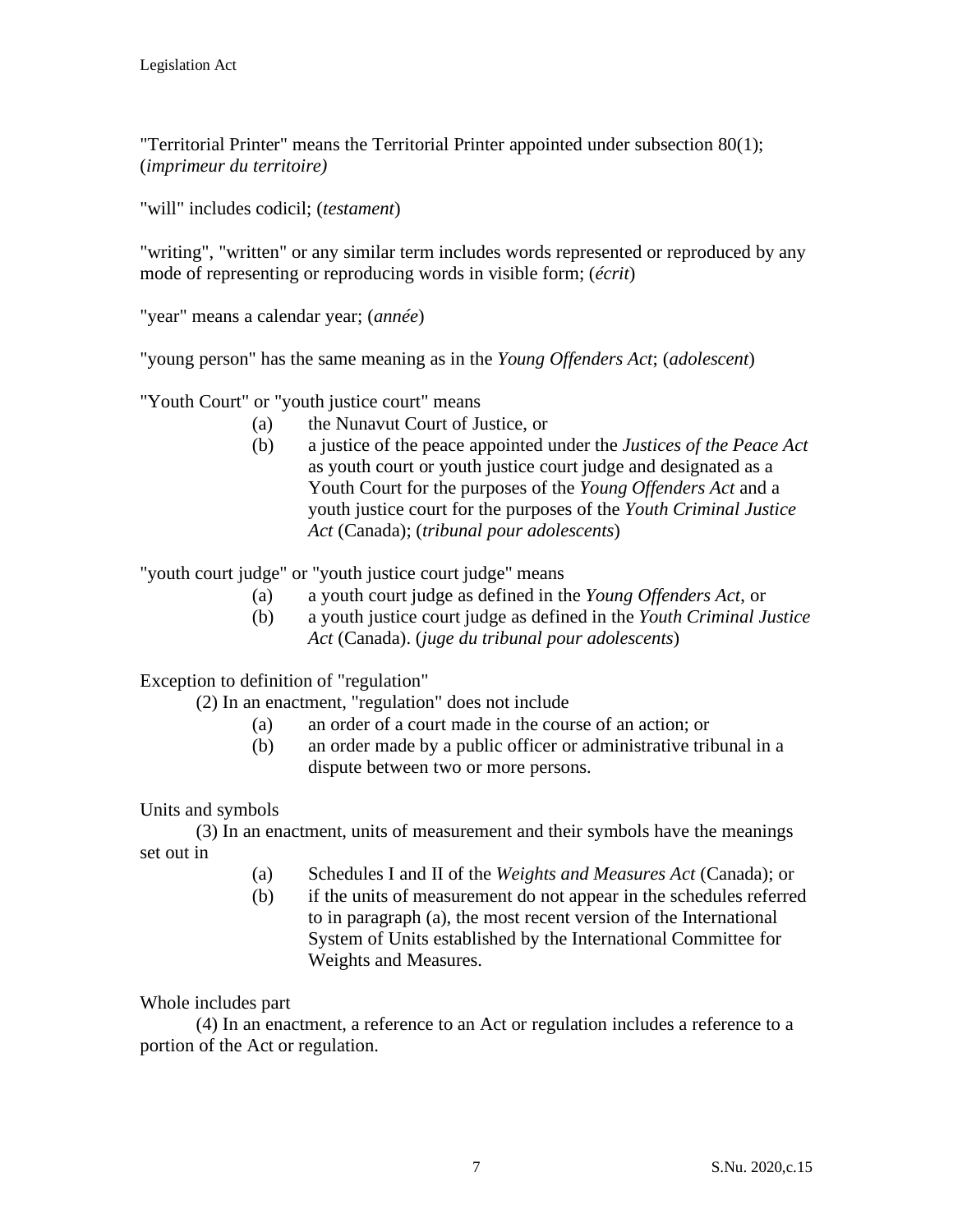### Imperative and permissive

(5) The expressions "must" and "shall" are to be interpreted as imperative and the expression "may" as permissive and empowering.

### Definitions respecting municipalities and settlements

(6) The definition provisions of the *Cities, Towns and Villages Act*, *Hamlets Act*  and *Settlements Act*, except for the definitions of "municipality" and "settlement", apply to all enactments relating to cities, towns, villages, hamlets and settlements respectively.

#### Persons

(7) In an enactment, a term referring to a person, whether it is gender-specific or gender-neutral, includes, subject to subsection (8),

- (a) an individual of any gender;
- (b) a corporation; and
- (c) another entity with legal personality.

### Individuals

(8) Paragraphs (7)(b) and (c) do not apply to the terms "individual" and "natural person", and to terms of similar meaning and precision.

#### Members of the Law Society of Nunavut

(9) In an enactment, a reference to a barrister, solicitor, lawyer, counsel or similar appellation is a reference to a member of the Law Society of Nunavut established by the *Legal Profession Act* whose authority to practice law includes the subject-matter of the enactment.

# Marriage void or voidable

(10) If two persons go through a form of marriage with each other in good faith and then live together in a conjugal relationship,

- (a) if the marriage is void, they are deemed to be married during the time they so lived together; or
- (b) if the marriage is decreed a nullity, they are deemed to be married until the judgment of nullity is granted.

References in duplicated enactments

(11) In an enactment enacted in the Northwest Territories before April 1, 1999 and duplicated for Nunavut by section 29 of the *Nunavut Act* (Canada) or amended for Nunavut pursuant to section 76.05 of the *Nunavut Act* (Canada), as it read on that date,

- (a) a reference to the Northwest Territories, or an abbreviation such as "N.W.T." or "the Territories", is as a reference to Nunavut; and
- (b) a reference to both the provinces and Yukon, whatever the specific form of the reference, includes a reference to the Northwest Territories.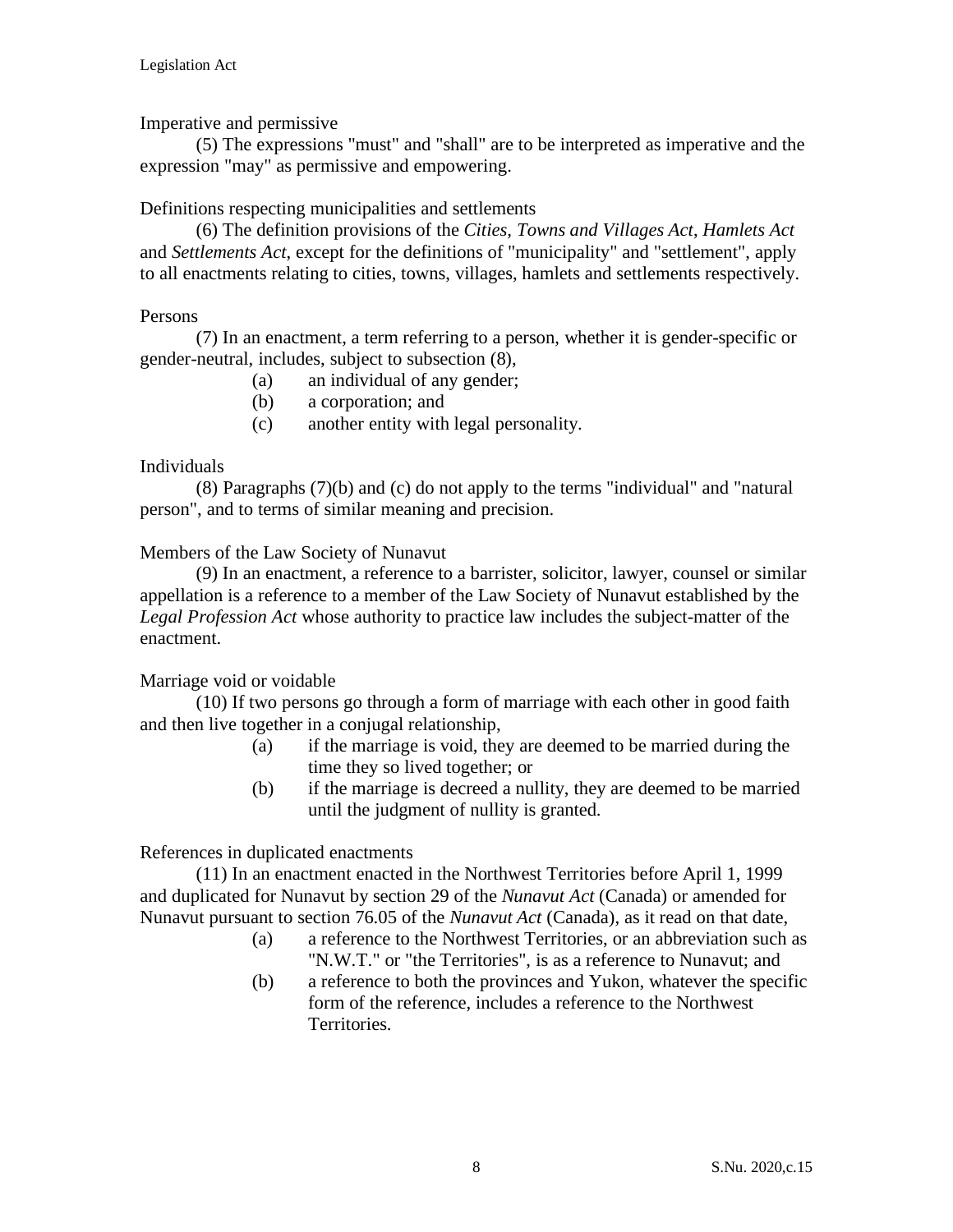Definitions and interpretation provisions

**2.** Definitions and interpretation provisions in an enactment apply to the whole enactment including the provisions containing the definitions or interpretation provisions.

# Defined terms

**3.** If a word or expression is defined in an enactment, other parts of speech and grammatical forms of the same word or expression have corresponding meanings.

# Common names

**4.** If the name commonly applied to a country, place, body, corporation, society, officer, person, party or thing is used in an enactment, that name means the country, place, body, corporation, society, officer, person, party or thing to which the name is commonly applied, even though that name is not the formal or extended designation of it.

# Lapsed enactment

**5.** An enactment that has expired, is no longer authorized or has otherwise ceased to have effect is deemed repealed for the purposes of this Act.

# Application

# Application to all enactments

**6.** (1) Every provision of this Part applies to every enactment, whenever enacted, unless a contrary intention appears in this Part or in another enactment.

# Application to this Act

(2) For greater certainty, the provisions of this Part apply to the interpretation of this Act.

# Other rules of interpretation

(3) Nothing in this Part excludes the application to an enactment of a rule of interpretation that is applicable to that enactment and not inconsistent with this Part.

Coming into force and repeal of enactments

Date of coming into force of Acts

**7.** (1) An Act or portion of an Act comes into force on the day or in the manner specified in the Act.

# Coming into force on Assent

(2) If no day or manner of coming into force is specified in an Act, the Act or portion of the Act comes into force on the day the Act receives Assent.

# Exception

(3) If a provision of an Act states that the Act or a portion of the Act is to come into force on a specified day or in a specified manner, the provision comes into force on the day the Act received Assent.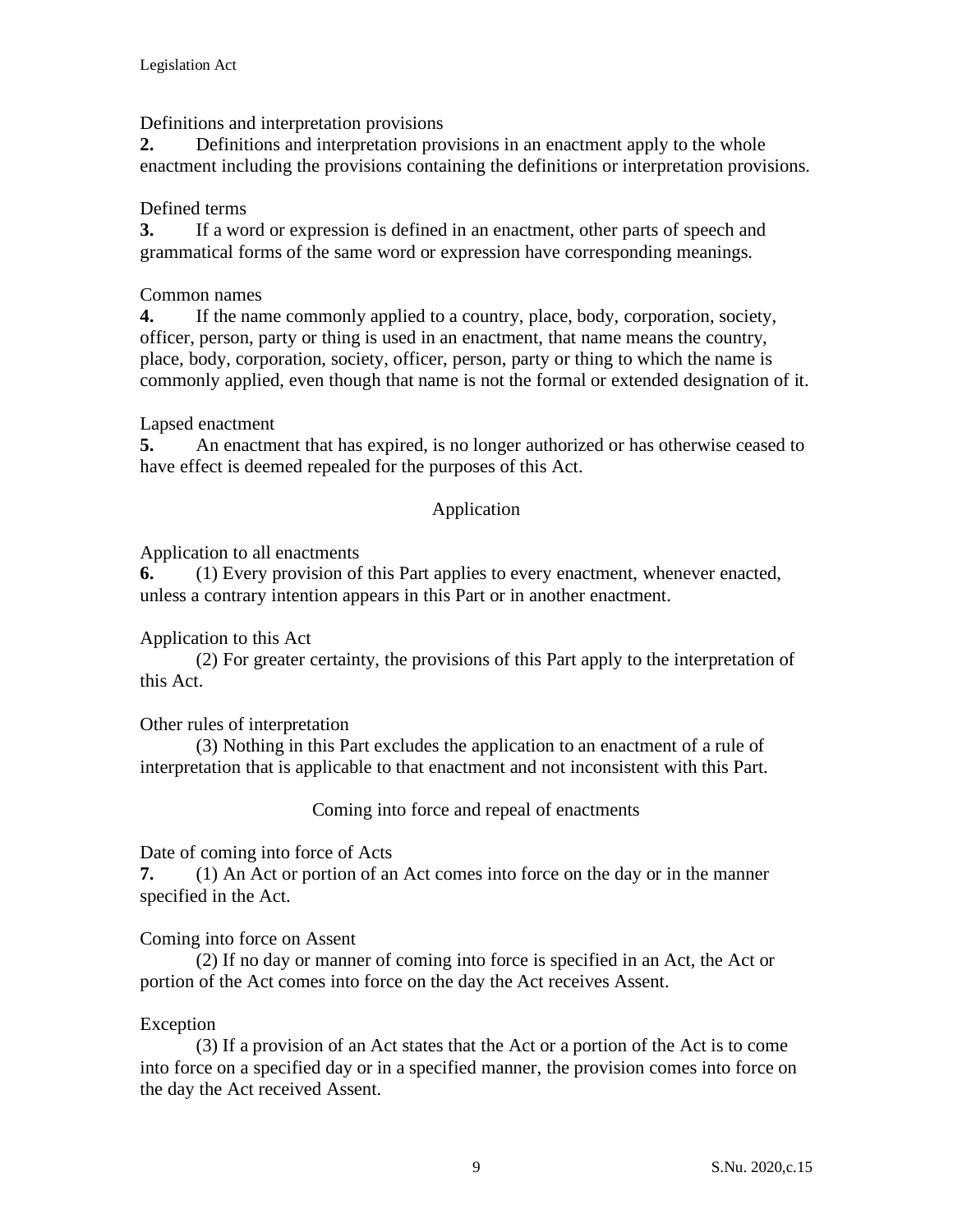Coming-into-force order

(4) If a provision of an Act states that the Act or a portion of the Act is to come into force on a day fixed by order, an order

- (a) may apply to the coming into force of any provision of the Act or portion; and
- (b) may be issued at different times for different provisions of the Act or portion.

Date of coming into force of regulations

**8.** (1) A regulation exempted under section 50, or a portion of such a regulation, comes into force on the day or in the manner specified in the regulation.

### Coming into force on enactment

(2) If no day or manner of coming into force is specified, a regulation exempted under section 50, or a portion of such a regulation, comes into force on the day on which it was enacted.

Effective time of coming into force of enactment

**9.** (1) An enactment comes into force at the beginning of the day on which it comes into force.

Effective time of repeal of enactment

(2) The repeal of an enactment takes effect at the beginning of the day of repeal.

Exercise of power before coming into force

**10.** A power in an enactment to enact a regulation, or to do any other thing, may be exercised before the enactment comes into force but, except as is necessary to make the enactment effective when it comes into force, the regulation enacted or thing done has no effect until the enactment comes into force.

Effect of repeal of enactment

**11.** (1) The repeal of an enactment does not

- (a) revive an enactment that is no longer in force, or a law that no longer exists, immediately before the time the repeal takes effect;
- (b) affect the previous operation of the repealed enactment;
- (c) affect a right, privilege, obligation or liability that came into existence under the repealed enactment and exists immediately before the time the repeal takes effect;
- (d) affect a contravention of the repealed enactment or a penalty, forfeiture or punishment incurred in connection with the contravention; or
- (e) affect an investigation, proceeding or remedy in respect of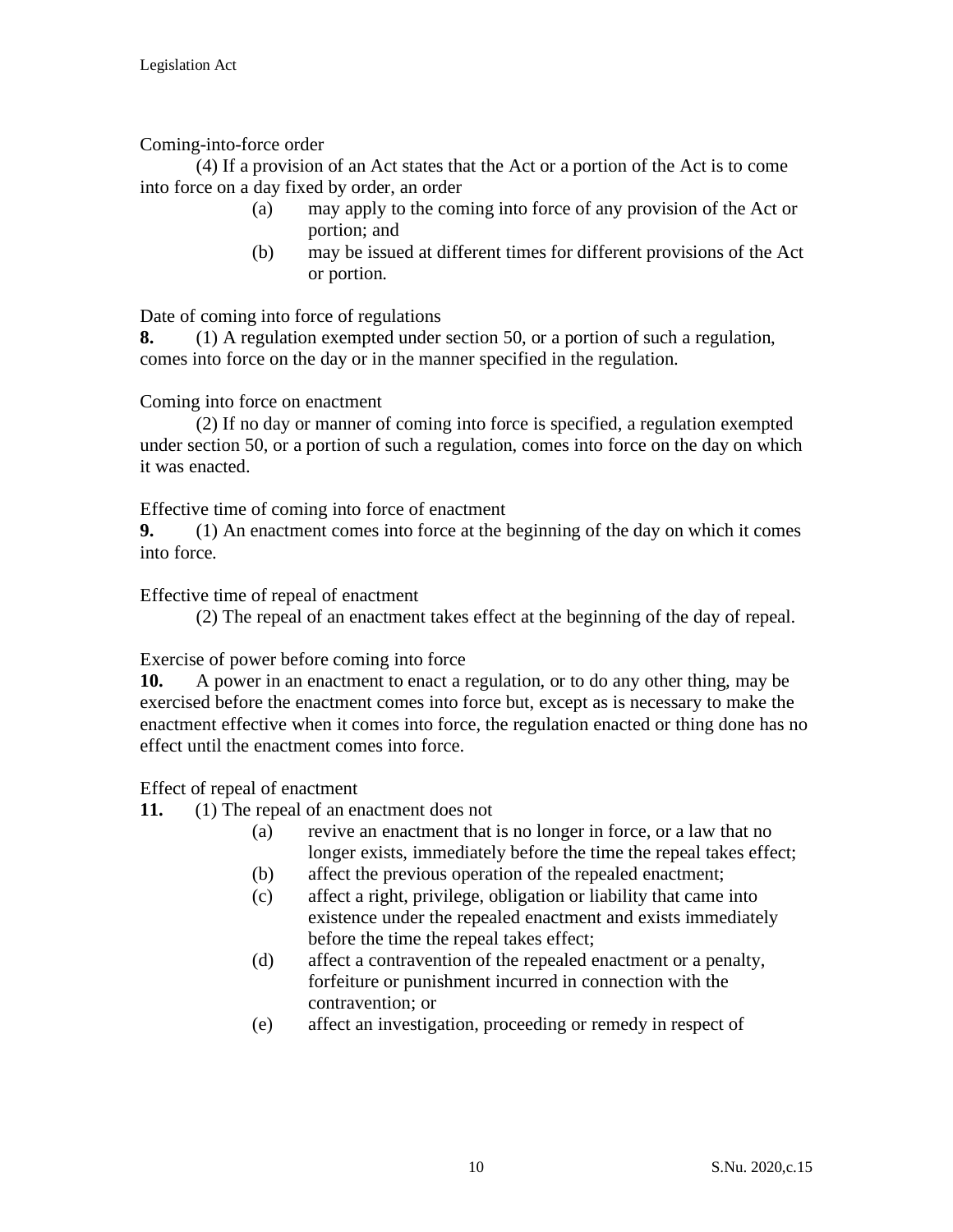- (i) a right, privilege, obligation or liability referred to in paragraph (c), or
- (ii) a penalty, forfeiture or punishment referred to in paragraph (d).

### Investigation

(2) An investigation or proceeding referred to in paragraph (1)(e) may be commenced or continued and a remedy referred to in that paragraph may be enforced as if the enactment had not been repealed.

#### Imposition of penalty or forfeiture

(3) Subject to paragraph 11(i) of the *Canadian Charter of Rights and Freedoms*  and subsection 13(5), a penalty, forfeiture or punishment referred to in paragraph  $(1)(d)$ may be imposed as if the enactment had not been repealed.

#### Power of repeal and amendment

**12.** (1) Every Act reserves to the Legislature the power of repealing or amending it, and of revoking, restricting or modifying a power, privilege or advantage vested in or granted to a person by it.

#### Amendment at same session

(2) An Act may be amended or repealed by an Act enacted in the same session.

#### Definitions

**13.** (1) In this section,

"former enactment" means an enactment that has been

- (a) repealed and replaced with a new or revised enactment, or
- (b) substantially amended; (*texte législatif antérieur*)

"new enactment" means an enactment that replaces a former enactment, and includes

- (a) a substantial amendment to a former enactment, and
- (b) a revision of a former enactment. (*nouveau texte législatif)*

Person authorized under former enactment

(2) A person authorized to act under a former enactment may continue to act under the new enactment until another person is authorized to do so.

Proceeding commenced under former enactment

(3) A proceeding commenced under a former enactment must be continued under the new enactment in conformity with the procedures established by the new enactment, to the extent that doing so is practicable.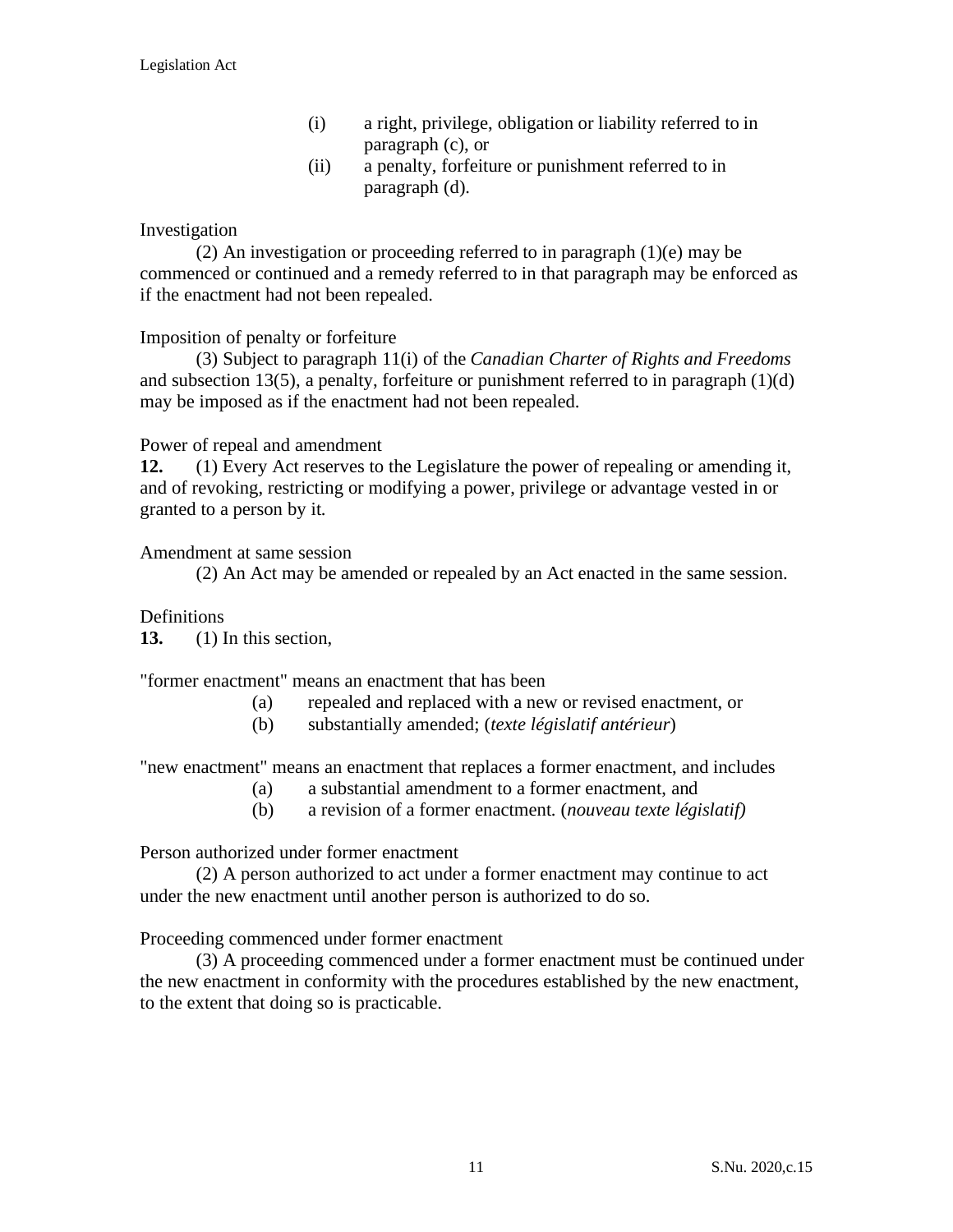Treatment of matters under former enactment

(4) Procedures established by a new enactment must be followed, with the necessary modifications, in relation to a matter that arose under the former enactment, including

- (a) procedures for the recovery or enforcement of penalties and forfeitures incurred under the former enactment;
- (b) procedures for the enforcement of a right or privilege that exists when the new enactment comes into force; or
- (c) proceedings relating to matters that arose under the former enactment that are commenced after the repeal of the former enactment.

#### Reduced penalty, etc.

(5) If a penalty, forfeiture or punishment authorized under a former enactment is reduced or mitigated by the new enactment, the new enactment applies to a penalty, forfeiture or punishment imposed after the new enactment comes into force in respect of a matter that occurred under the former enactment.

#### **Offences**

(6) Subject to subsection (5), if an offence under a former enactment is substantially included in the new enactment, a person may be convicted of the offence in respect of a matter that occurred under the former enactment.

#### Regulations under former enactment

(7) A regulation enacted under a former enactment remains in force and is deemed to have been enacted under the new enactment to the extent it is authorized by and not inconsistent with the new enactment.

#### Repeal etc. of regulations under former enactment

(8) If a power to enact a regulation is conferred on a different person or body under the former and new enactments, the person or body on which the power is conferred under the new enactment has the power to repeal, amend or replace such a regulation made under the former enactment.

#### Bond or security under former enactment

(9) Every bond and security given under the former enactment remains in force to the extent it is consistent with the new enactment.

#### Use of documents

(10) Forms, schedules, stationery and other documents used under or in connection with the former enactment may continue to be used under the new enactment to the extent the use is consistent with the new enactment.

#### Revisions retrospective

**14.** (1) Provisions of a revised enactment that have the same effect as corresponding provisions of a repealed enactment operate retrospectively and prospectively and are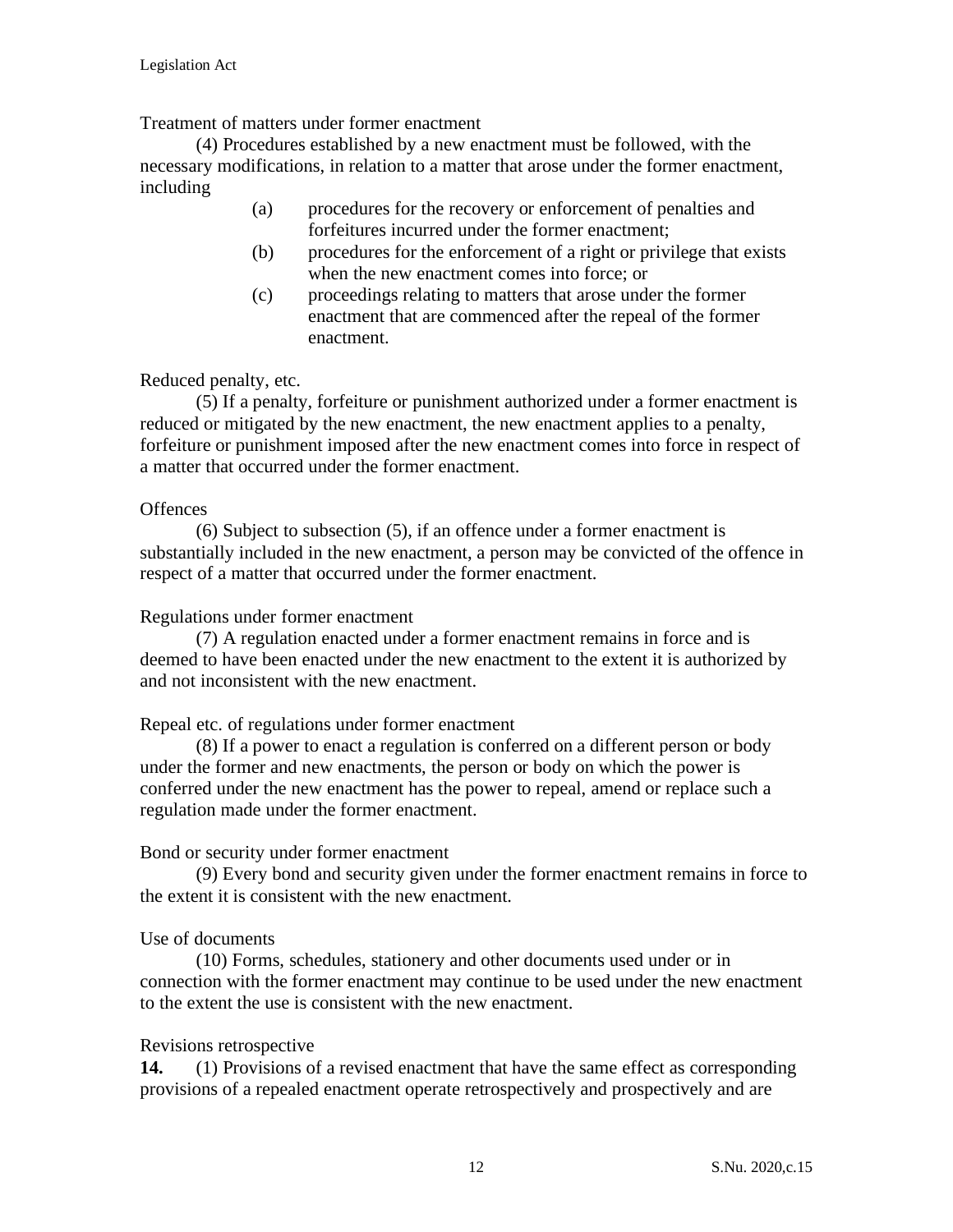deemed to have been enacted when the corresponding repealed provisions came into force.

Exception – different effect in revision

(2) If a provision of a revised enactment does not have the same effect as the corresponding provision of a repealed enactment,

- (a) the provision in the revised enactment applies to all matters occurring after the coming into force of the revised enactment; and
- (b) the provision in the repealed enactment applies to all matters occurring before the coming into force of the revised enactment.

Included powers – regulations

**15.** A power to enact a regulation includes the power, exercisable in the same manner and subject to the same conditions, if any, to repeal or amend the regulation.

### Principles of interpretation

### Entire context

**16.** (1) The words of an Act and regulations authorized under an Act are to be read in their entire context, and in their grammatical and ordinary sense, harmoniously with the scheme of the Act, the object of the Act and the intention of the Legislature.

### Enactments remedial

(2) An enactment is to be interpreted as being remedial and is to be given the fair, large and liberal interpretation that best ensures the attainment of its objectives.

#### Enactments apply in the present

**17.** An enactment is to be interpreted as applying to circumstances as they arise.

# Amending enactments

**18.** (1) An amending enactment is to be interpreted as part of the enactment it amends.

#### Amending not-in-force enactments

(2) An amendment to an enactment that is not in force does not bring the enactment as amended into force.

#### No implication from repeal or amendment

**19.** (1) The repeal of an enactment, the repeal and replacement of an enactment or the amendment of an enactment is not to be interpreted to be or to involve

- (a) a declaration that the enactment was or was considered by the Legislature or other body or person by whom it was enacted to have been previously in force; or
- (b) a declaration as to the previous state of the law.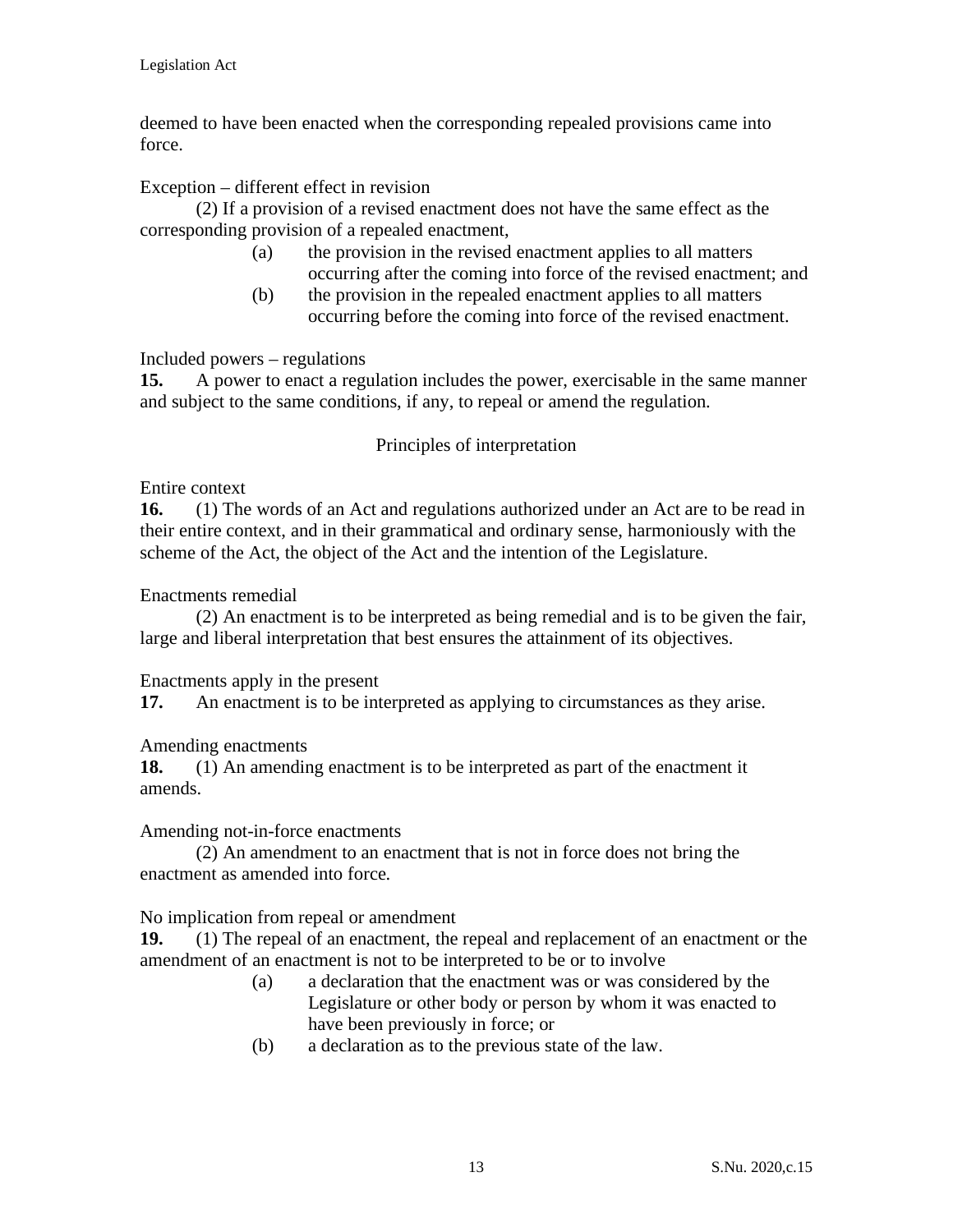#### No implication from amendment

(2) The amendment of an enactment does not imply a declaration that the prior law was different.

#### Re-enactment in same words

(3) A revision, consolidation or amendment of an enactment, or the re-enactment of an enactment in the same words, is not to be interpreted to be or to involve an adoption of the interpretation that has by judicial decision or otherwise been placed on the language used in the enactment or on similar language.

#### Definition

**20.** (1) In this section, "section heading" means a heading that appears in an enactment immediately above or beside a provision.

Part of enactment

(2) The following are part of an enactment:

- (a) a preamble;
- (b) headings other than section headings.

#### Not part of an enactment

(3) The following are not part of an enactment and are to be considered to have been included editorially and for convenience of reference only:

- (a) section headings;
- (b) tables of contents;
- (c) information notes providing legislative history;
- (d) information notes providing text as an alternative to non-text content;
- (e) words in parentheses following a definition that indicate the defined term in another Official Language;
- (f) words in parentheses following a cross-reference that indicate the general subject-matter of the cross-referenced provision.

Number in specific references

**21.** In an enactment, words in the singular include the plural and words in the plural include the singular.

Government bound by enactments

**22.** All enactments are binding on the Government of Nunavut.

Aboriginal and treaty rights

**23.** Every enactment is to be interpreted so as to not abrogate or derogate from the existing Aboriginal and treaty rights that are recognized and affirmed under section 35 of the *Constitution Act, 1982* (Canada).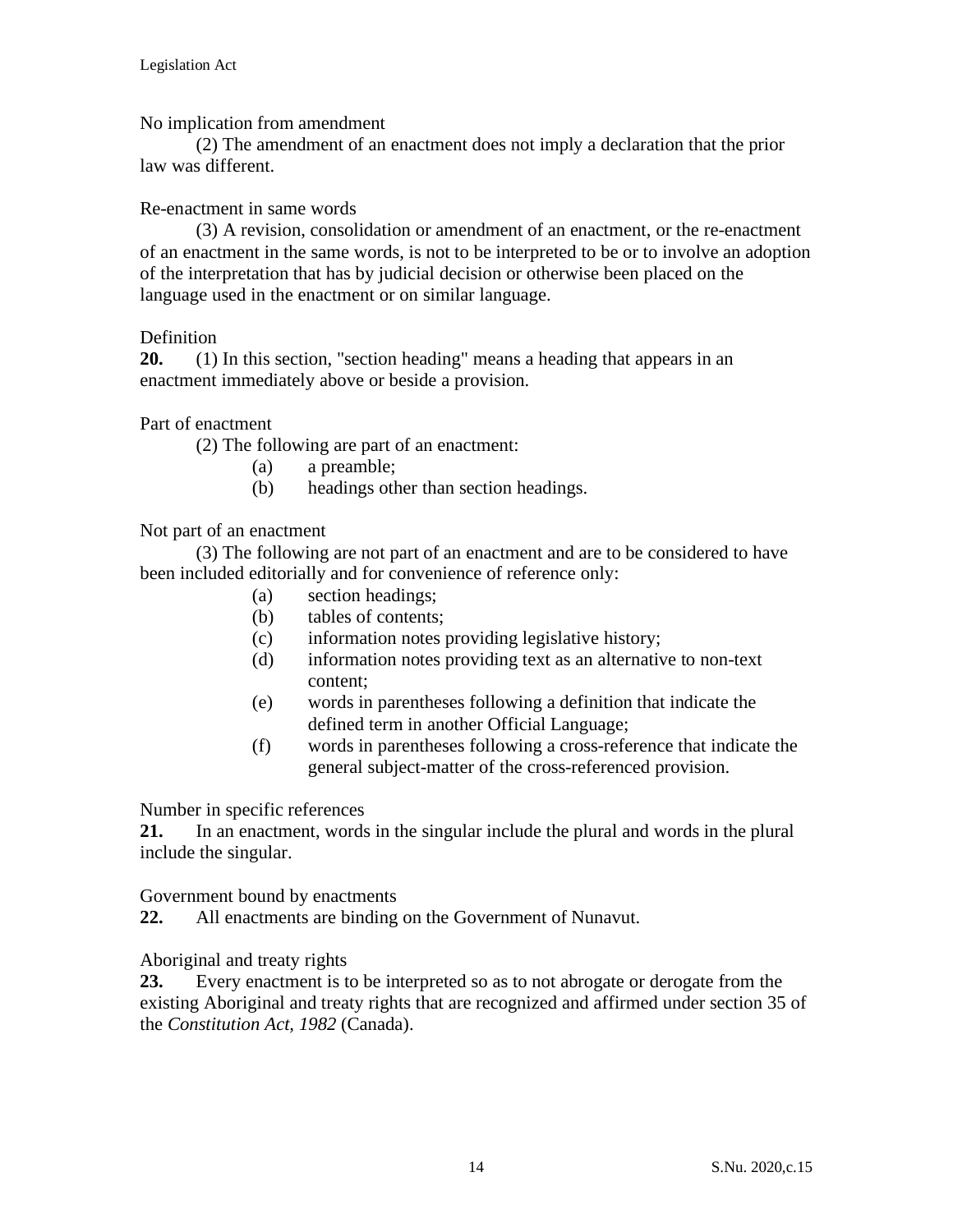### Public Acts

**24.** (1) Every Act is a public Act unless by express provision it is declared to be a private Act.

### Effect of private Acts

(2) No provision in a private Act affects the rights of any person, including the Government of Nunavut, except only as mentioned or referred to in the private Act.

### References

Definition of domestic enactment

**25.** (1) In this section, "domestic enactment" means an enactment of Nunavut, Canada, a province or another territory.

References to enactments of Nunavut

(2) In an enactment or document, an enactment of Nunavut may be cited

- (a) by reference to its title; or
- (b) in accordance with the relevant formula in the Schedule.

References to other domestic enactments

(3) In an enactment or document, an Act of Canada, a province or other territory may be cited by reference to

- (a) its title or its short title either with or without reference to the chapter;
- (b) the number of the chapter of the Revised Statutes or of the Statutes for the year in which the Act was passed; or
- (c) another reference authorized under the laws of the jurisdiction of origin.

Rolling incorporation of domestic enactments

(4) A reference in an enactment to a domestic enactment is a reference to the domestic enactment as amended or to the domestic enactment that replaced it.

#### Same

(5) Subsection (4) applies whether the domestic enactment is amended or replaced before or after the coming into force of the enactment in which the reference to the domestic enactment appears.

Reference to repealed domestic enactment

(6) A reference in an enactment to a domestic enactment that has been repealed and not replaced is a reference to the domestic enactment as it read immediately before its repeal.

# Definition of foreign enactment

**26.** (1) In this section, "foreign enactment" means an enactment of a jurisdiction outside Canada.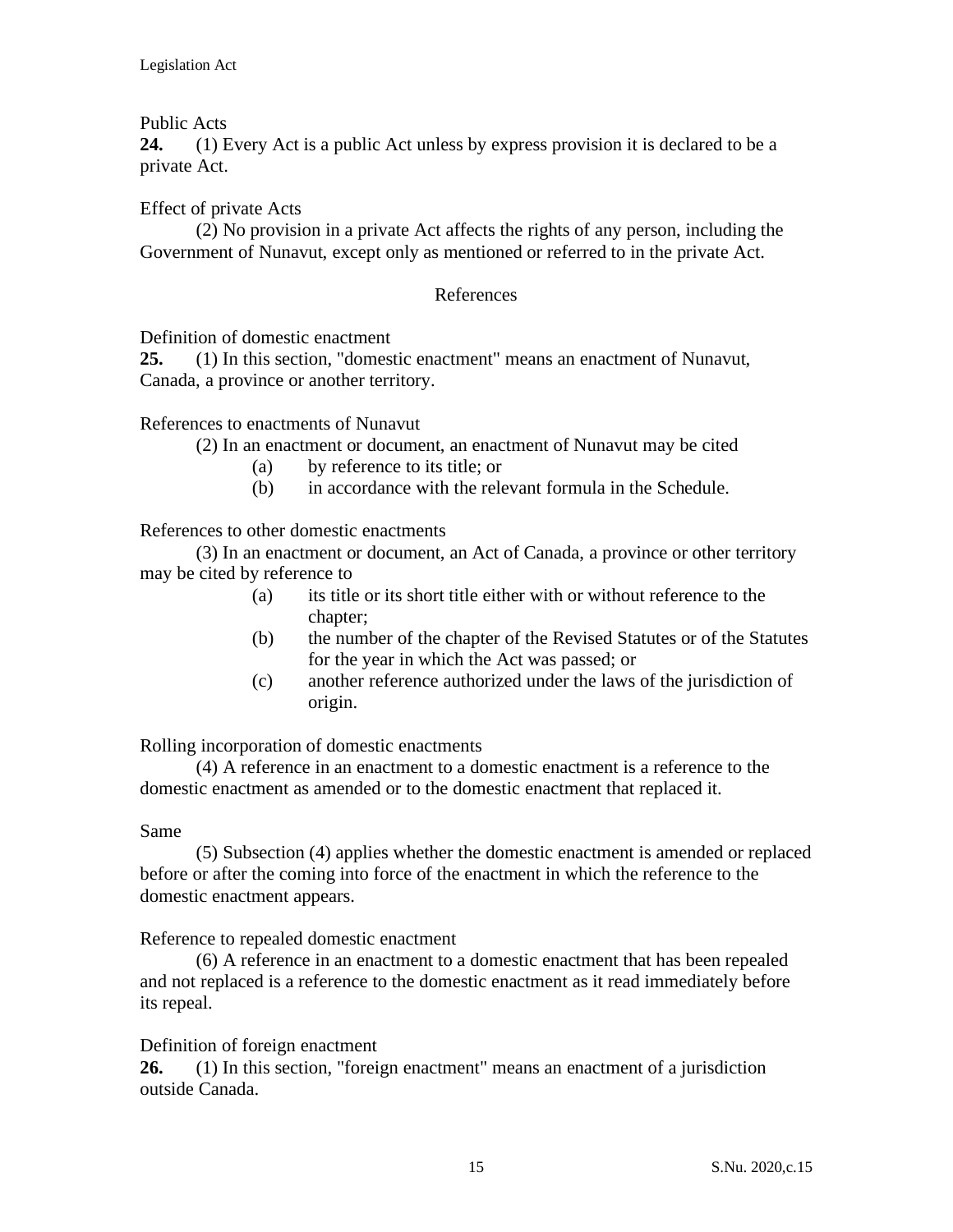Static incorporation of foreign enactments

(2) A reference in an enactment to a foreign enactment is a reference to the foreign enactment as it read on the day on which the enactment containing the reference was enacted.

#### Reference to regulations

**27.** (1) A reference in an enactment to a regulation is a reference to a regulation made under the enactment.

Reference to Act in regulations

(2) A reference to "the Act" in a regulation is a reference to the Act under which it is made.

#### References to series

**28.** (1) A reference in an enactment to a series includes the first and last items of the series.

Reference in enactment to component parts

(2) A reference in an enactment to a Part, division, section, schedule or form is a reference to that component of the enactment in which the reference occurs.

#### Reference in enactment to provisions

(3) A reference in an enactment to a subsection, paragraph, subparagraph, clause or subclause is a reference to the subsection, paragraph, subparagraph, clause or subclause of the provision of the enactment in which the reference occurs.

#### Public officers

#### Appointments

**29.** (1) Authority under an enactment to appoint a person to an office includes the authority to

- (a) appoint the person for a fixed term or indefinitely;
- (b) provide for the appointee's remuneration;
- (c) provide for payment of the appointee's expenses;
- (d) remove or suspend the appointee;
- (e) reappoint or reinstate the person as appointee;
- (f) appoint a deputy who has the same powers as the appointee, subject to the conditions or with the limitation of powers as may be specified in the appointment; and
- (g) temporarily appoint another person to act in the office if
	- (i) the office is vacant,
	- (ii) the appointee is absent or unable to act for any reason, including illness, incapacity or a conflict of interest in respect of a matter, or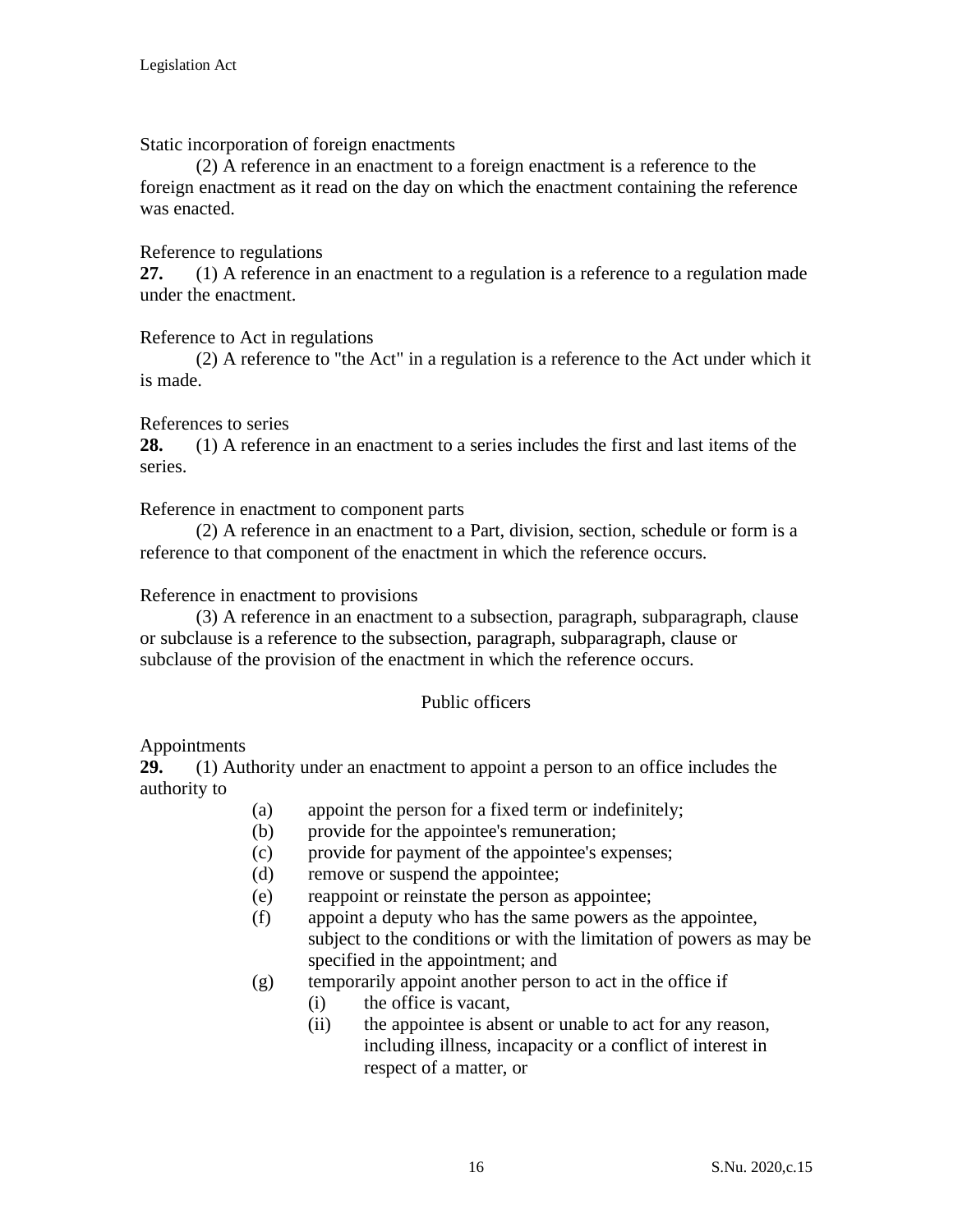(iii) the appointee gives prior notice of a temporary absence or a resignation, such appointment taking effect on the effective date of the temporary absence or resignation.

### Acting public officer

(2) Authority under an enactment to appoint a person to an office includes the authority of the deputy head of the department or public agency that administers the enactment to temporarily designate a person employed in the public service in that department or public agency to act in the office, if the appointee is

- (a) employed in the public service; and
- (b) absent or unable to act for any reason, including illness, incapacity or a conflict of interest in respect of a matter.

### Effective day of appointment

(3) Subject to subsection (4), an appointment of a person to an office may be expressed to be effective on or after the day on which the person commenced the performance of the duties of the office.

Restriction on appointment and revocation

(4) An appointment or revocation may not specify a day on which it takes effect that is more than three months before the day on which the appointment or revocation is made.

Exception – quasi-judicial office

(4.1) An appointment to or a revocation from a quasi-judicial office may not be effective before the day it is made.

#### Exception – certain actions not validated

(4.2) An appointment to an office other than a quasi-judicial office that is effective before the day it is made does not render valid the purported exercise of any of the following powers before the day on which the appointment was made:

- (a) use of force;
- (b) issuing orders or similar instruments;
- (c) entering premises without a warrant;
- (d) any powers under the *Summary Conviction Procedures Act*.

Exception – previous actions not invalidated

(4.3) A revocation from an office other than a quasi-judicial office that is effective before the day it is made does not render invalid the exercise of a power or the performance of a duty before the day on which the revocation was made.

#### Revocation of appointment

(5) An appointment during pleasure may be revoked at any time without cause or prior notice.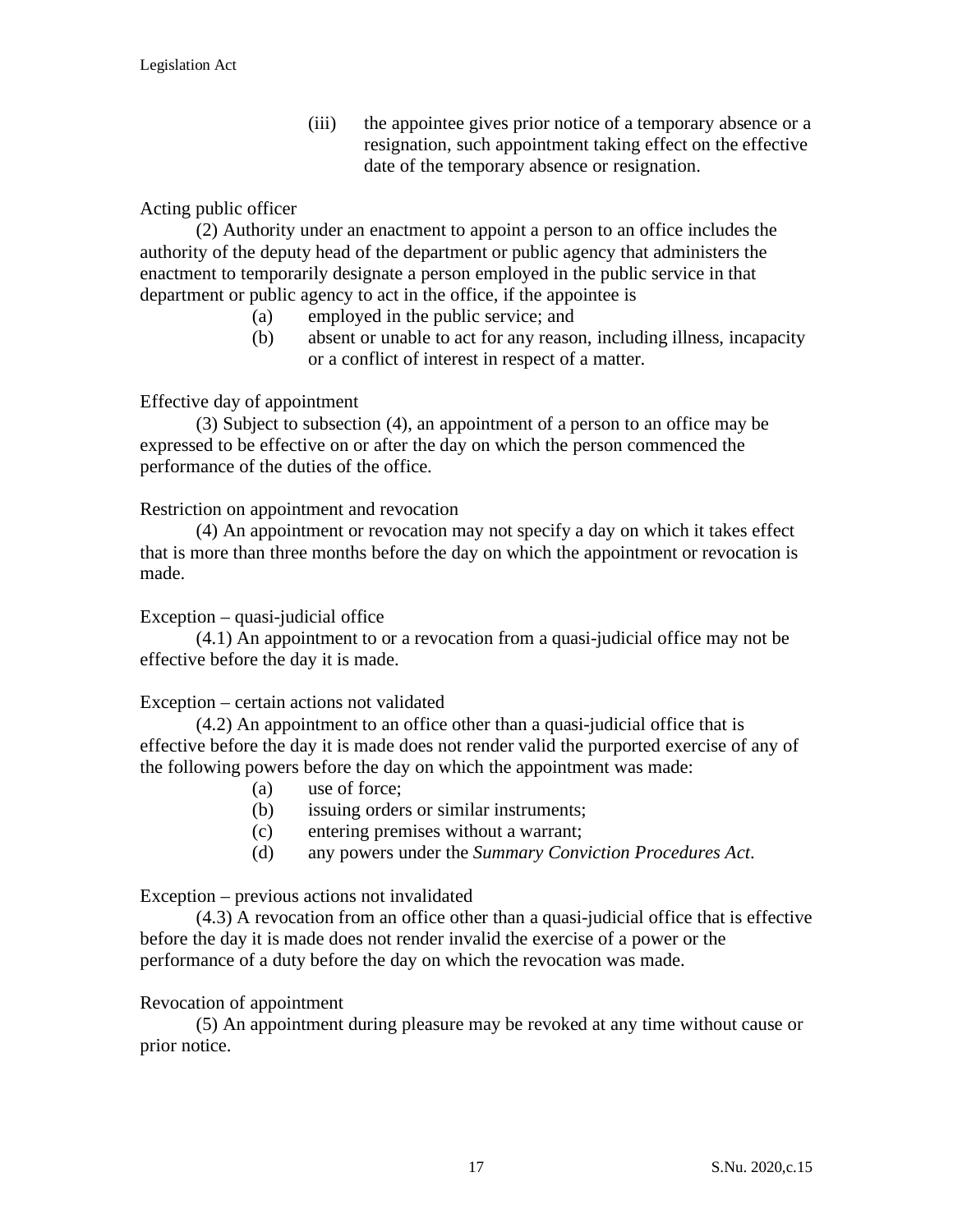# Quasi-judicial functions

(5.1) Except in the case of resignation, removal for cause or suspension for cause, a person who is appointed to a quasi-judicial office and is seized of a matter involving two or more parties before the expiry or termination of their appointment

- (a) remains seized of the matter until its conclusion; and
- (b) is deemed to remain appointed to the office for the purposes of concluding that matter only.

Resignation

(6) If a public officer resigns from office,

- (a) despite subsection (4), the revocation must specify the effective date of the resignation as the day on which the revocation takes effect; and
- (b) the revocation may be made by the person authorized to make the appointment alone, despite a requirement in an enactment for a recommendation, consultation or other similar procedure.

Effective time of appointment

(7) An appointment is effective at the beginning of the day on which the appointment is to take effect.

Effective time of expiration of appointment

(8) Subject to subsection (9), an appointment for a term that is to conclude, expire or otherwise come to an end on a specified day includes that day.

#### Effective time of revocation of appointment

(9) An appointment that is revoked effective on a specified day is effective at the beginning of the specified day.

# Exception

(10) This section does not apply to appointments under subsection 8(1) of the *Public Service Act*, or a similar appointment to a position in the public service under another Act.

#### Powers of judicial officers

**30.** (1) If an enactment confers judicial or quasi-judicial powers on a judge or an officer of a court,

- (a) the judge or officer, in exercising those powers, does so in their official capacity and as representing that court; and
- (b) the judge or officer may for the purpose of performing the duties imposed on them by the enactment, subject to the enactment, exercise the powers they possess as a judge or officer of that court.

#### Appeals

(2) If an enactment provides for an appeal from the decision of a person, board, tribunal, commission or other body to a court, judge or justice, an appeal lies from the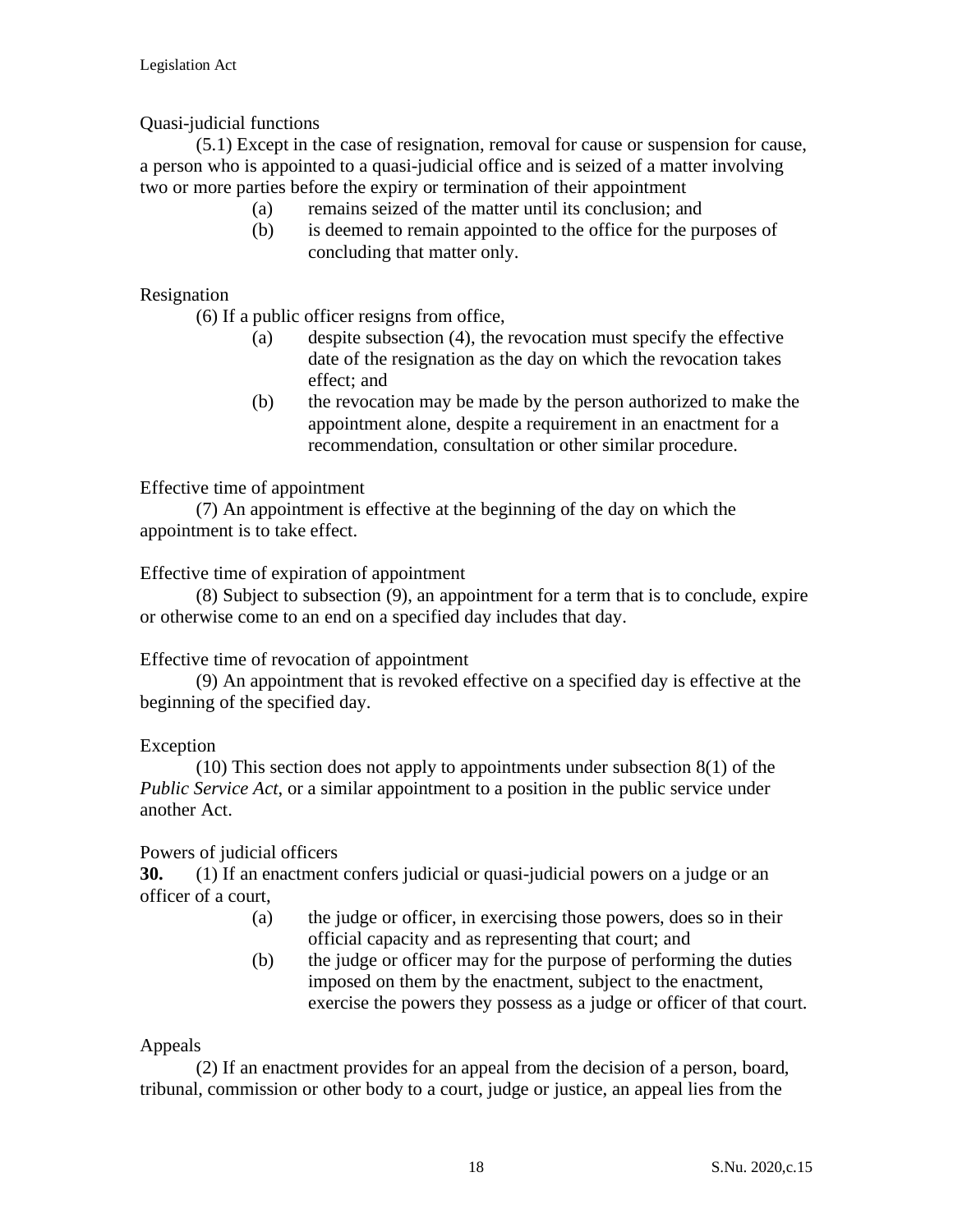decision of the court, judge or justice as in the case of any other proceeding in that court, in the court of which the judge is a member, or before the justice.

# Territorial jurisdiction

**31.** (1) The jurisdiction and powers of judges, justices and public officers may be exercised in all of Nunavut, unless otherwise specified in their instrument of appointment.

#### Same

(2) Anything required or authorized by an enactment to be done by or before a judge, justice or public officer may only be done by or before one whose jurisdiction or powers extend to the place where such a thing must or may be done.

#### Exercise of power from time to time

(3) A power conferred or a duty imposed by an enactment may be exercised or performed from time to time as the occasion requires.

### Effect of delegation

**32.** (1) If an enactment authorizes the holder of an office or position to delegate a power granted or duty imposed on the office or position by the enactment, the holder, despite any delegation made, may exercise the power or perform the duty.

### Validity of delegation

(2) A delegation made under the authority of an enactment remains valid and in effect until the delegation is revoked or expires unless

- (a) the enactment providing the delegated power or duty is repealed or so changed in substance that the power or duty is not substantially the same; or
- (b) the enactment authorizing the delegation is repealed or so changed in substance that the delegation is no longer authorized.

#### Regulations

(3) An authority conferred by an Act to delegate a power or duty does not include the power to make regulations.

# Acting for Minister

**33.** (1) Words in an enactment directing or empowering a Minister include

- (a) another member of the Executive Council acting as or for the Minister;
- (b) the deputy head of the department or public agency that administers the enactment;
- (c) a person employed in an appropriate capacity in the department or public agency that administers the enactment; and
- (d) a person authorized in writing, by name or by office, to do that act or thing by the Minister.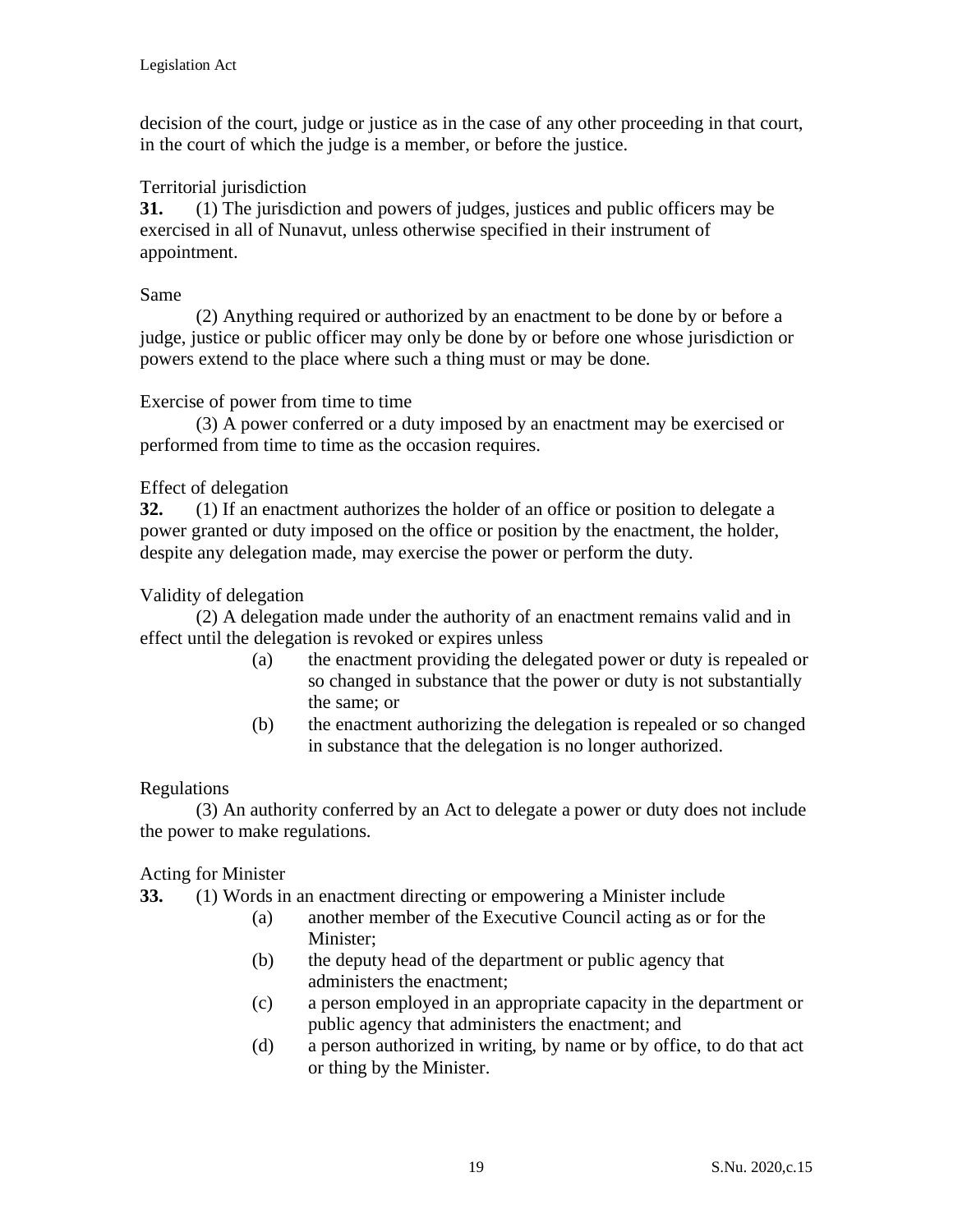### Acting for public officer

(2) Words in an enactment directing or empowering the holder of an office or position, other than a judicial office, referred to in the enactment include

- (a) a person appointed or designated to act for the holder; and
- (b) the holder's deputy.

### Delegation

(3) For greater certainty, if a power or duty referred to in subsection (1) or (2) is delegated to the holder under a statutory power of delegation, those subsections do not apply in respect of the power or duty.

#### Vacancy

(4) Subsections (1) and (2) apply whether or not the office or position is vacant.

### Regulations

(5) Paragraphs (1)(b) to (d) do not apply to a power conferred by an enactment to make regulations that are not exempted under section 50, or to recommend the making of such regulations.

# Majority

**34.** (1) If an enactment requires or authorizes more than two persons to do an act or thing, a majority of them may do it.

#### Quorum

(2) If an enactment establishes a board, tribunal, commission or other body consisting of three or more members,

- (a) a quorum of the body is constituted by
	- (i) if the enactment provides for a fixed number of members, one-half of the number of members,
	- (ii) if the enactment provides for a range having a maximum or minimum number of members, the greater of
		- (A) one-half of the members in office, and
		- (B) if applicable, one-half of the minimum number of members, or
	- (iii) if the enactment does not provide for the number of members, one-half of the members in office;
- (b) an act or thing done by a majority of the members of the body present at a meeting, if the members constitute a quorum, is deemed to have been done by the body; and
- (c) a vacancy in the membership of the body does not invalidate the constitution of the body or impair the right of the members in office to act, if the number of members in office is not less than a quorum.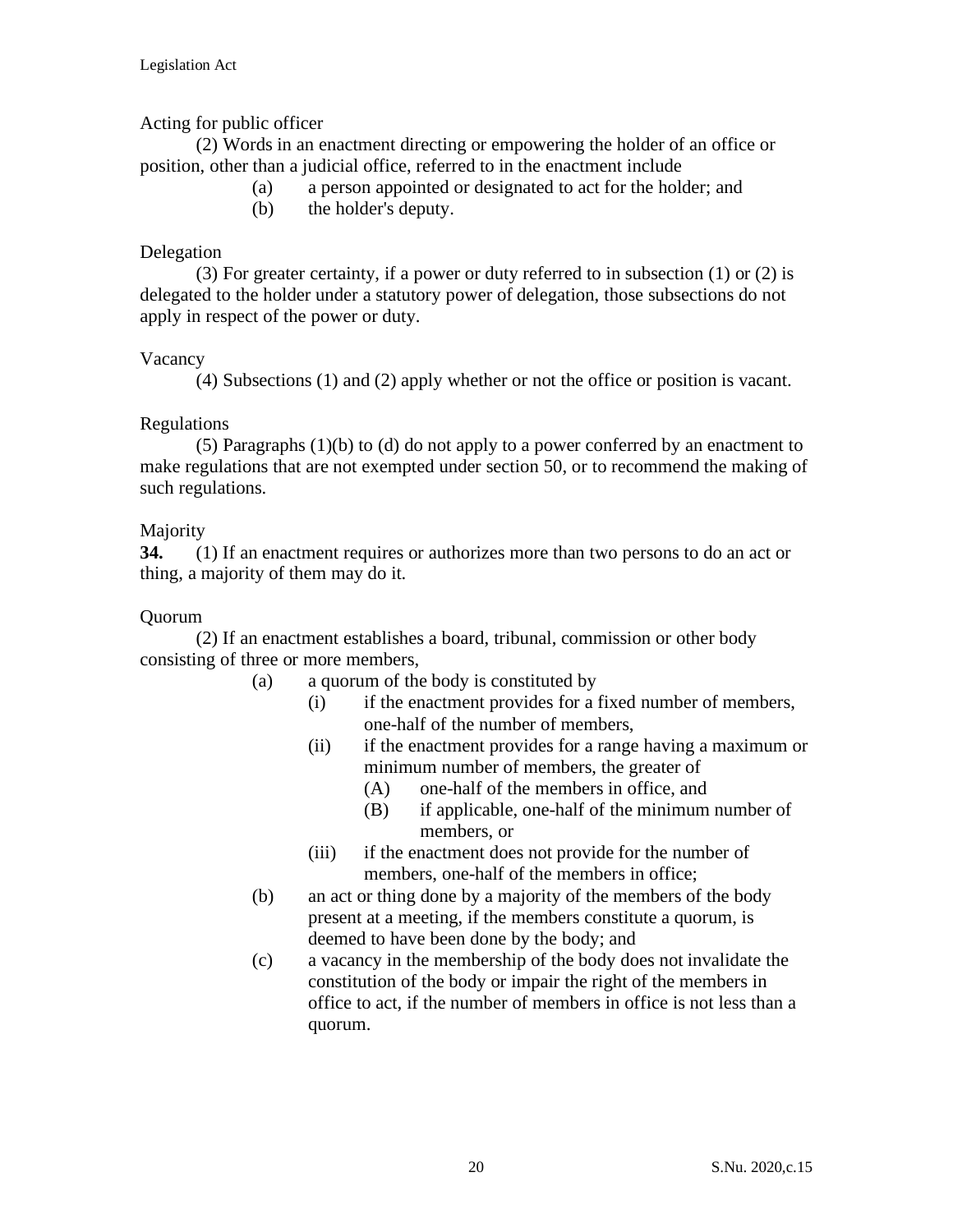### Included powers

**35.** (1) If an enactment confers a power, all the powers that are necessary to exercise the power are also conferred.

#### Same

(2) If in an enactment the performance of an authorized action is dependent on the Commissioner in Executive Council or another person performing another action, the Commissioner in Executive Council or other person has the power to perform that other action.

### Corporations

Powers of corporations

**36.** (1) An enactment establishing or continuing a corporation is to be interpreted as vesting in the corporation the authority to

- (a) have perpetual succession;
- (b) sue in its corporate name;
- (c) contract and be contracted with in its corporate name;
- (d) have a common seal and alter or change it;
- (e) acquire, hold and dispose of property for its purposes; and
- (f) regulate its own procedure and business.

#### Corporations

(2) An enactment establishing or continuing a corporation is to be interpreted

- (a) to make the corporation liable to be sued in its corporate name;
- (b) to vest in the majority of its members the ability to bind the others; and
- (c) to exempt from personal liability for the corporation's debts, obligations or acts its individual members who do not contravene the enactment.

Applies only to existing enactments

(3) This section applies to an enactment only if the enactment is in force on the day this section comes into force.

#### Regulations and forms

Power to differentiate

- **37.** A power to make regulations includes the power to make regulations that
	- (a) are general or particular in application;
	- (b) are different for different classes; and
	- (c) establish classes for the purposes of paragraph (b).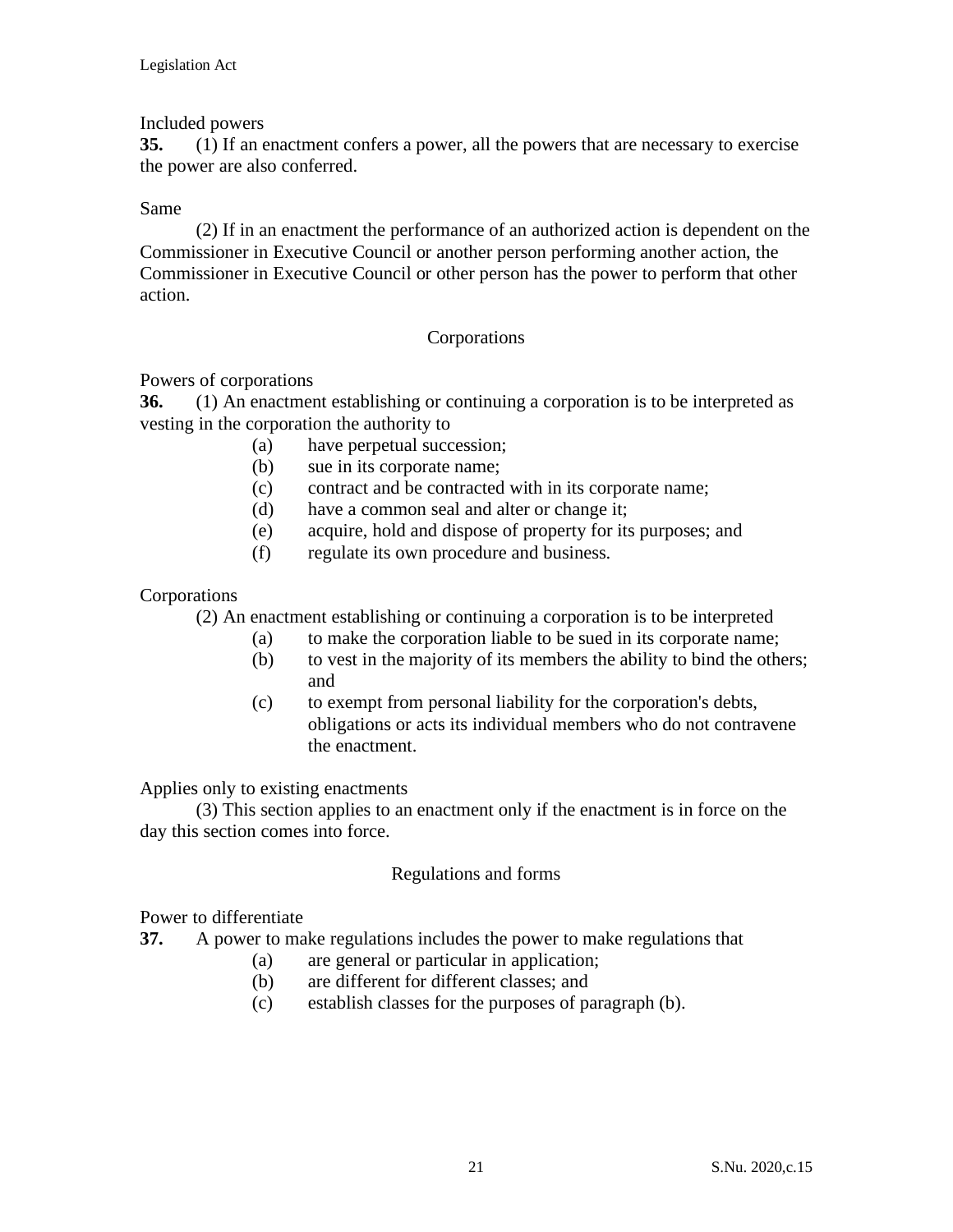Prescribed sums of money

**38.** A power to prescribe fees or other sums of money includes the power to make regulations setting out the manner of calculating or otherwise determining fees or other sums of money.

Prescribed forms

**39.** (1) A power to prescribe forms under an enactment is deemed to be a power to

- (a) prescribe the contents of the form; and
- (b) provide who may approve the form.

Paper or electronic forms

(2) Approved forms may be in paper or electronic format, or both.

Deviations from form

(3) If an enactment requires the use of a specified form, deviations from the form do not invalidate the form used if

- (a) the deviations do not affect the substance;
- (b) the deviations are not likely to mislead; and
- (c) the form used is organized in the same way or substantially the same way as the specified form.

Terms used in regulations

**40.** A word or expression used in a regulation has the same meaning as in the enactment authorizing the regulation, whether or not the word or expression is defined in the authorizing enactment.

# Time

Time period ending or beginning on a specified day

**41.** (1) A period of time expressed in days and described as beginning or ending on, at or with a specified day includes the specified day.

Time period beginning before or after a specified day

(2) A period of time expressed in days and described as beginning after or from, or ending before, a specified day excludes the specified day.

Time period between two events

(3) A period of time described by reference to a number of days between two events excludes the day on which the first event happens and includes the day on which the second event occurs.

Clear days abolished

(4) Subsections (1) to (3) apply even if the period is expressed as "at least" or "not less than" a number of days or as requiring clear days.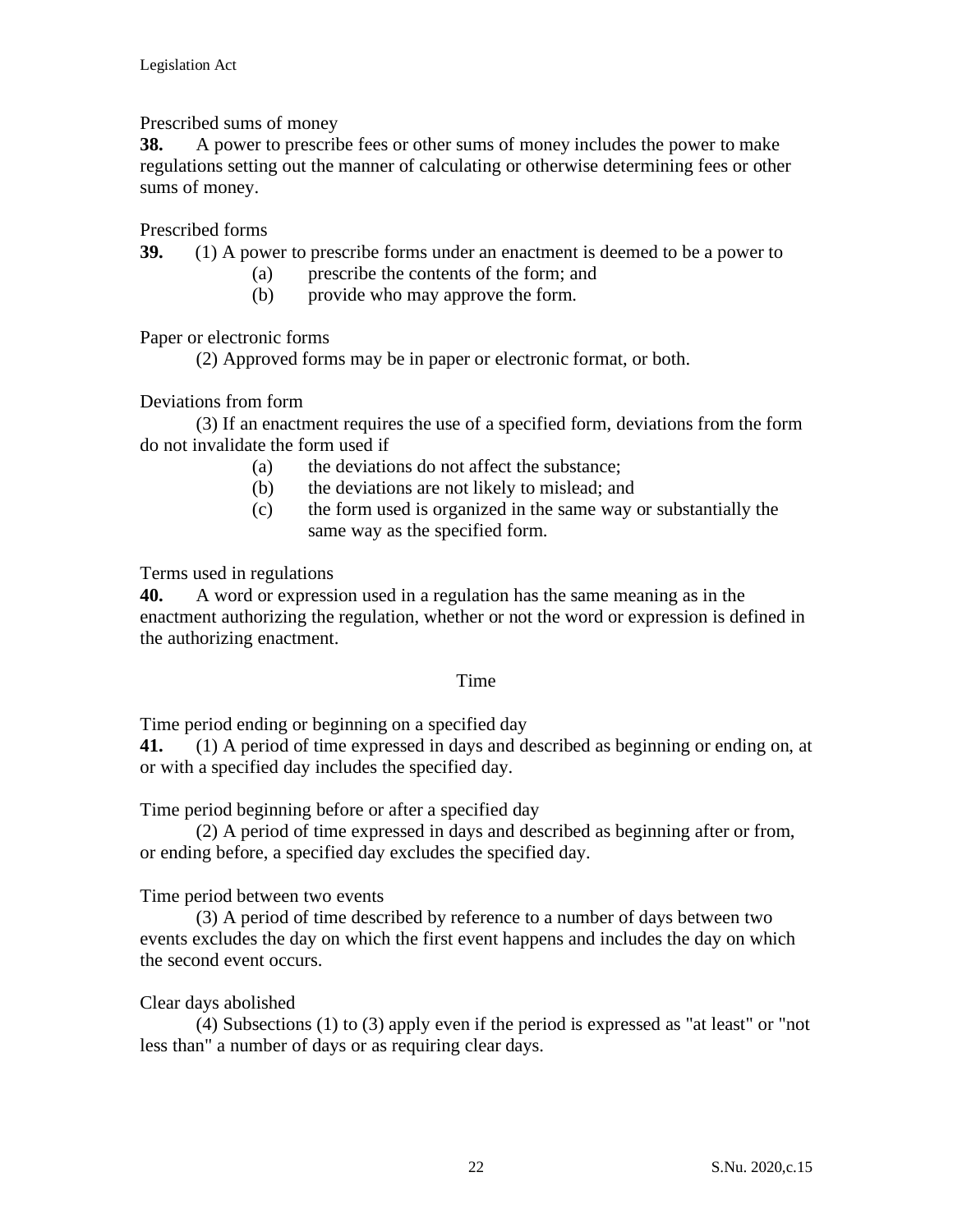### Holidays

(5) A time limit for the doing of anything that falls or expires on a holiday is extended to include the next day that is not a holiday.

### Regular hours of business

(6) A time limit for registering or filing documents or for doing anything else that falls or expires on a day on which the place for doing so is not open during its regular hours of business is extended to include the next day the place is open during its regular business hours.

### Period in months

(7) A period of time expressed as one or more consecutive months beginning or ending on, at, with, before, after or from a specified day, is counted to the date numerically corresponding to the date of the specified day in the last or first month of the period, as the case requires.

### Period in years

(8) A period of time expressed as one or more consecutive years beginning or ending on, at, with, before, after, or from a specified day, is counted to the same date as the specified day in the last or first year of the period, as the case requires.

### No corresponding date

(9) If a period of time would end on a date in a month that has no date numerically corresponding to the first date in that period, the period ends on the first day of the next month.

#### Age

(10) A person reaches a particular age expressed in years at the beginning of the relevant anniversary of their birth date.

#### Money due under enactments

Deposit in Consolidated Revenue Fund

**42.** Subject to subsection 43(2), a tax, fee, penalty or other sum of money or the proceeds of a forfeiture under an enactment,

- (a) belongs to the Government of Nunavut; and
- (b) must be deposited in the Consolidated Revenue Fund.

# Recovery of penalties or forfeitures

**43.** (1) A penalty or forfeiture imposed for the contravention of an enactment is recoverable with costs by a civil action at the suit of the Government of Nunavut or a private party suing for the Government of Nunavut as well as themselves, if

- (a) it cannot be recovered on summary conviction; and
- (b) no other mode is established or prescribed for its recovery, or another mode is established or prescribed, but it is not applicable.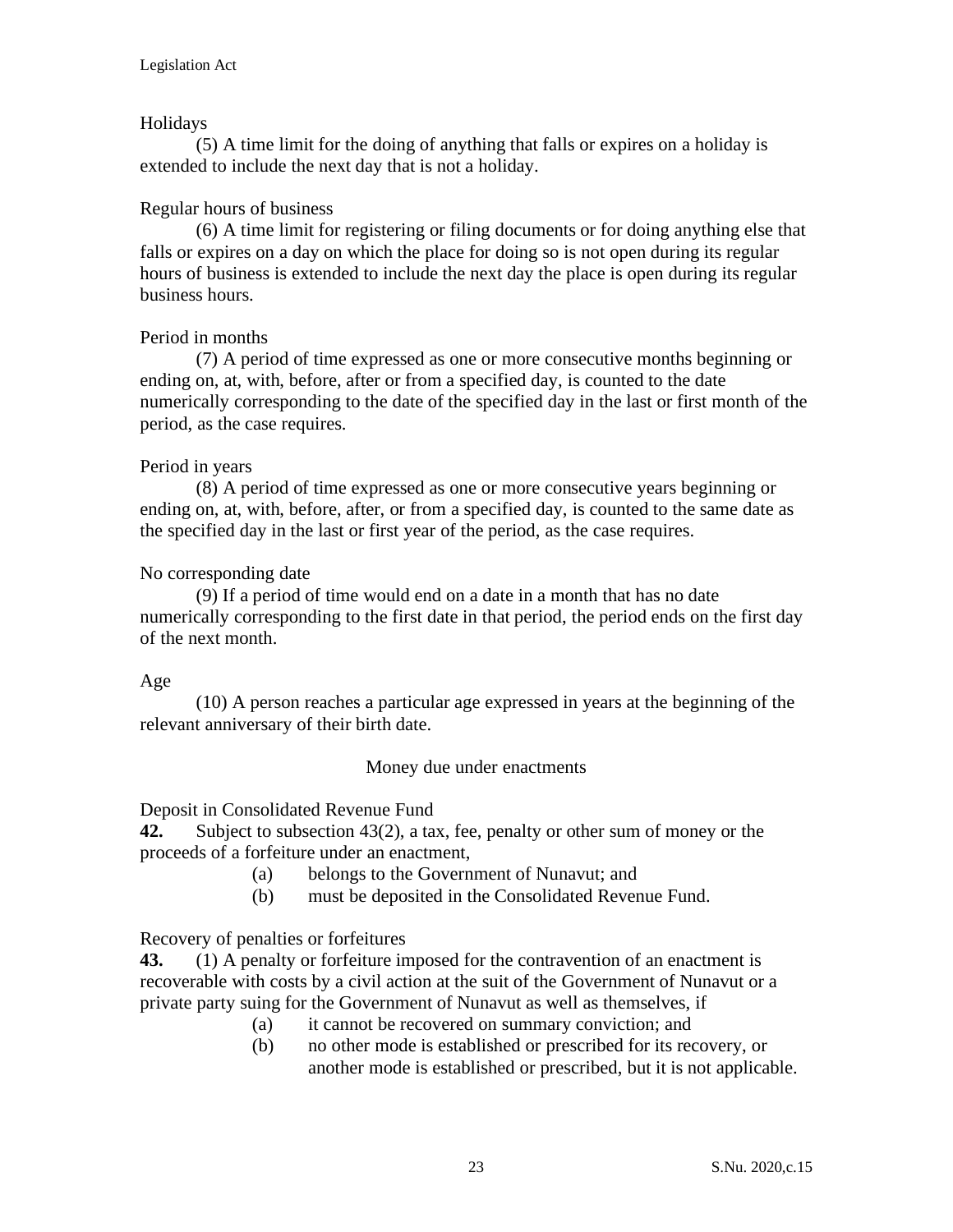Ownership of penalties and forfeitures

(2) If no other provision is made for the appropriation of a penalty or forfeiture referred to in subsection (1),

- (a) in the case of a private plaintiff, one half of it belongs to the Government of Nunavut, and the other half belongs to the private plaintiff; and
- (b) in the absence of a private plaintiff, the whole belongs to the Government of Nunavut.

Government not bound

- **44.** The Government of Nunavut is not
	- (a) liable to pay a tax, fee, penalty or other sum of money under an enactment that would belong to the Government of Nunavut or be deposited in the Consolidated Revenue Fund;
	- (b) subject to forfeiture proceedings under an enactment where the proceeds of the forfeiture would belong to the Government of Nunavut or be deposited in the Consolidated Revenue Fund; or
	- (c) subject to civil action under section 43.

#### Amending formula

Amending formula

**45.** When an enactment is amended using the formula "amended as follows:",

- (a) the text of the enactment is deleted and replaced by the text following the formula, except
	- (i) underlined text is included in the replacement text without the underlining, and
	- (ii) text that is struck through is not included in the replacement text; and
	- (b) the underlining and the text that is struck through are included for convenience of reference only, to indicate text that is being added to or deleted from the text of the enactment.

# PART 2

# BILLS AND ACTS

Rights and freedoms

**46.** (1) The Minister of Justice must, for every Bill introduced in the Legislative Assembly by a Minister, cause to be provided in the Legislative Assembly, at the earliest opportunity, a statement that sets out potential effects of the Bill on

- (a) the rights and freedoms that are guaranteed by the *Canadian Charter of Rights and Freedoms*; and
- (b) the rights that are guaranteed to Nunavut Inuit under the Nunavut Agreement.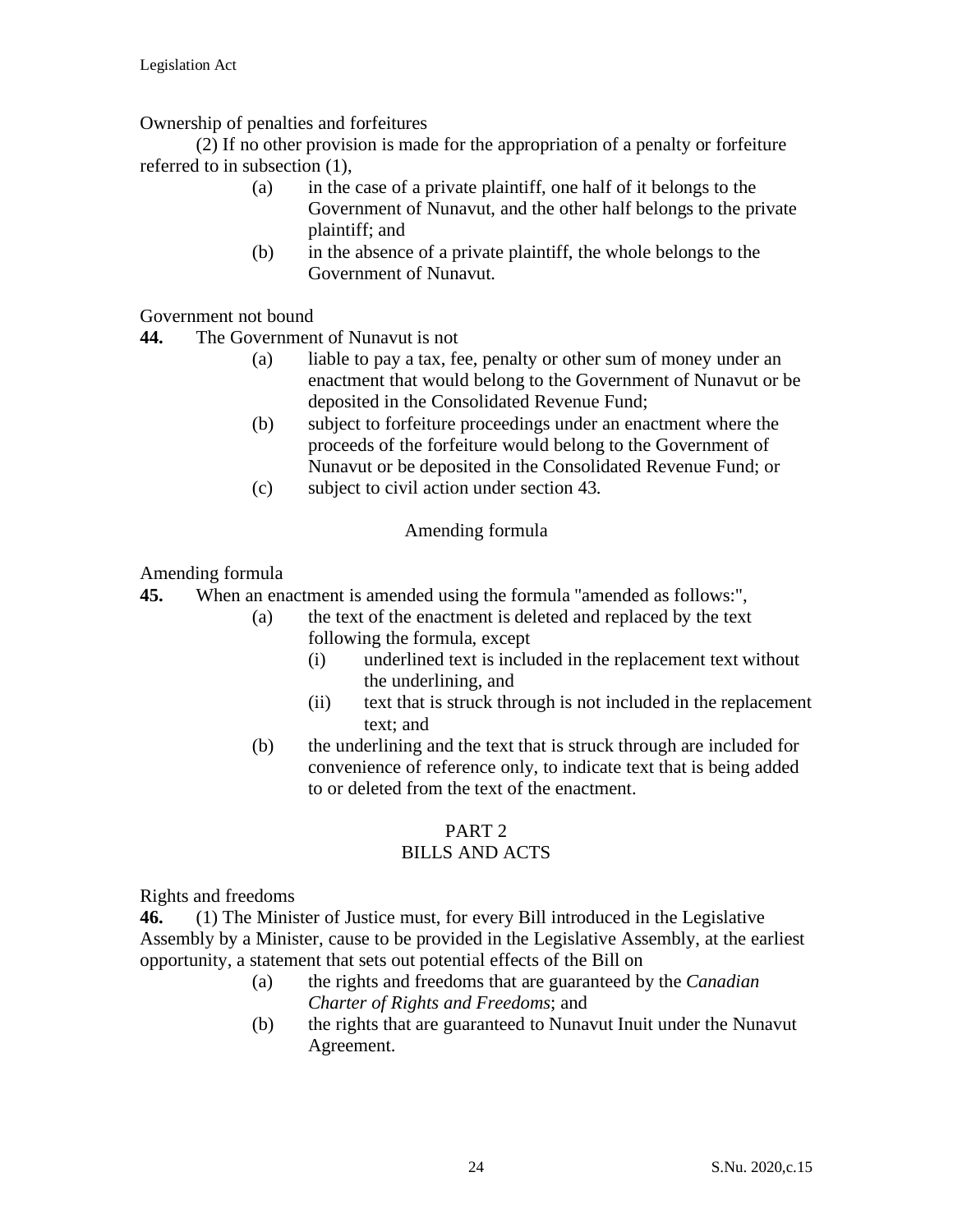### Inuit societal values

(2) A Minister introducing a Bill in the Legislative Assembly must cause to be provided in the Legislative Assembly, at the earliest opportunity, a statement that sets out the manner in which Inuit societal values are integrated into the provisions of the Bill.

#### Purpose

(3) The purpose of the statements under this section is to inform members of the Legislative Assembly as well as the public.

### Exceptions

(4) This section does not apply with respect to Bills whose subject-matter is limited to

- (a) the appropriation of any part of the public revenue of Nunavut or of a tax;
- (b) the write-off or write-down of assets or debts;
- (c) forgiveness of debts; or
- (d) loan authorizations.

Certification of new and amending Acts

**[47.](http://web2.gov.mb.ca/laws/statutes/2013/c03913f.php#A5)** (1) As soon as practicable after a Bill receives Assent, the Clerk of the Legislative Assembly must provide a certified copy of it to the Chief Legislative Counsel.

### Publication

(2) After a Bill receives Assent, the Chief Legislative Counsel must

- (a) assign a chapter number to it in accordance with subsection (3); and
- (b) provide the Act to the Territorial Printer for publication.

# Chapter numbers

(3) Bills given Assent in each year

- (a) are numbered consecutively in the order of Assent as chapters of the Statutes of Nunavut, which may be abbreviated as "S.Nu.", for that year, starting with the number "1"; and
- (b) are numbered in the following order if two or more Bills are given Assent on the same day:
	- (i) appropriations Bills are numbered in the order of their Bill numbers in the Legislative Assembly,
	- (ii) then Bills on other matters are numbered in the order of their Bill numbers in the Legislative Assembly.

Pre-publication corrections and additions

**48.** [\(1\)](http://web2.gov.mb.ca/laws/statutes/2013/c03913f.php#A6) When preparing a new or amending Act for publication, the Chief Legislative Counsel may, without altering the legal effect of the Act,

- (a) correct spelling, capitalization, punctuation or grammatical errors, and other errors of a clerical, typographical or similar nature;
- (b) correct errors in the numbering of provisions or cross-references;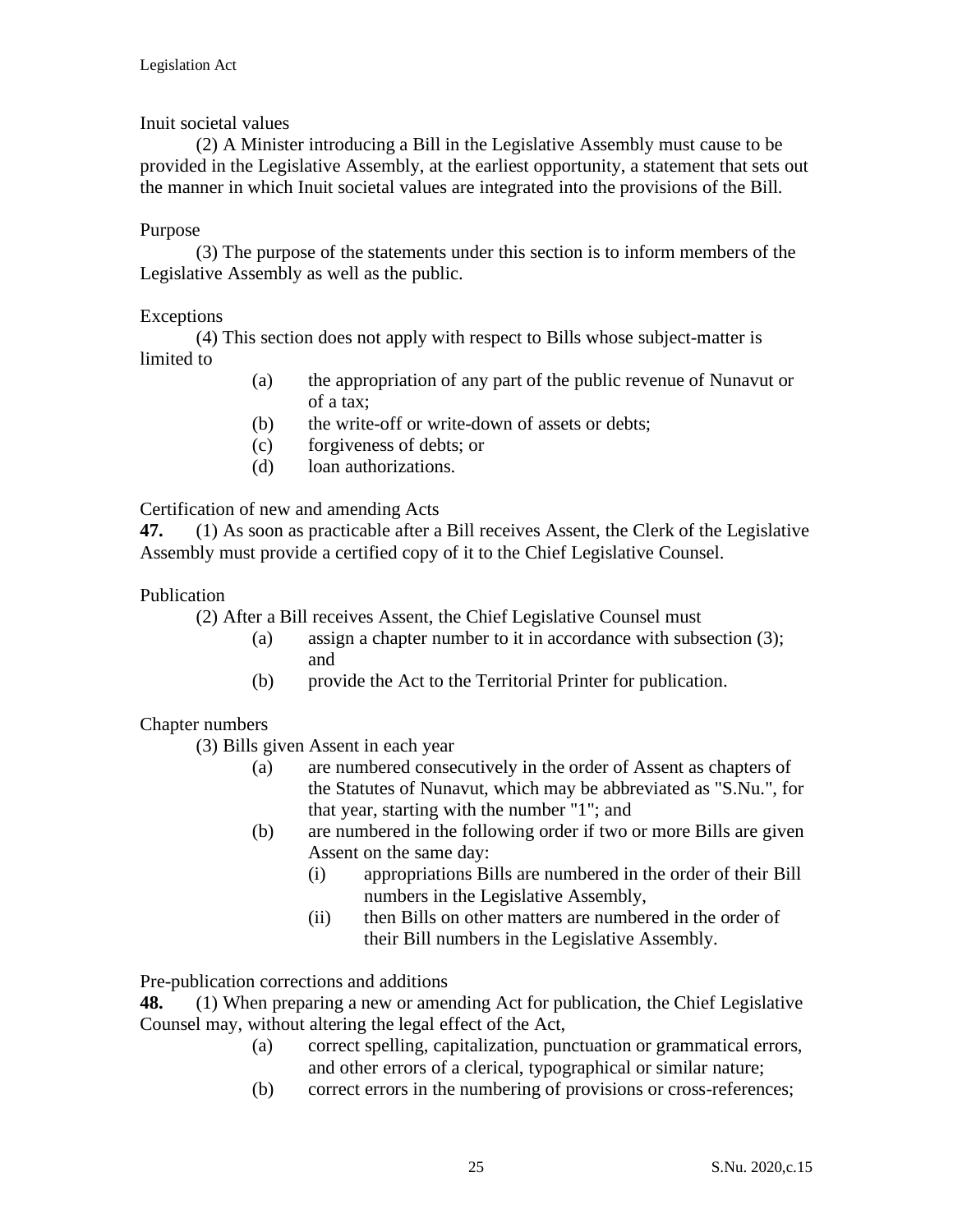- (c) alter the style or presentation of text or graphics to be consistent with the style and formatting practices of Nunavut, or to improve electronic or print presentation; and
- (d) include a table of contents and explanatory notes to assist readers.

#### Notice of correction

(1.1) When making a correction under subsection (1), the Chief Legislative Counsel must publish a notice on the Nunavut Legislation website that identifies the correction.

#### Subsequent corrections

[\(2\)](http://web2.gov.mb.ca/laws/statutes/2013/c03913f.php#A6(2)) On discovering that the published version of a new or amending Act differs from the Act as enacted, otherwise than because of a change or correction made under subsection (1), the Chief Legislative Counsel

- (a) must ensure that the published version is promptly corrected; and
- (b) may publish a notice of the correction if the Chief Legislative Counsel considers it appropriate to do so.

#### Correction is part of Act

[\(3\)](http://web2.gov.mb.ca/laws/statutes/2013/c03913f.php#A6(3)) A change or correction made to a new or amending Act in accordance with this section, other than under paragraph  $(1)(d)$ , is deemed to be part of that Act as enacted by the Legislature.

#### Repeal of not-in-force Acts

**49.** (1) Subject to this section, an Act or provision of an Act which is to come into force by order is repealed if it has not come into force at the end of the tenth year following the most recent time it was

- (a) enacted;
- (b) amended; or
- (c) subject to a notice under subsection (2).

#### Notice to avoid repeal

(2) An Act or a provision of an Act referred to in subsection (1) is not repealed if, during the tenth year following the most recent time it was enacted, amended or subject to a notice under this subsection, the Minister responsible for it, or the Speaker of the Legislative Assembly in the case of an Act or provision that is the responsibility of the Legislative Assembly, causes a notice to be published in the *Nunavut Gazette* stating that it will not be repealed.

#### Notice of repealed Acts

(3) At the beginning of each year, the Chief Legislative Counsel must publish in the *Nunavut Gazette* a list of Acts and provisions of Acts that were repealed under this section at the end of the previous year.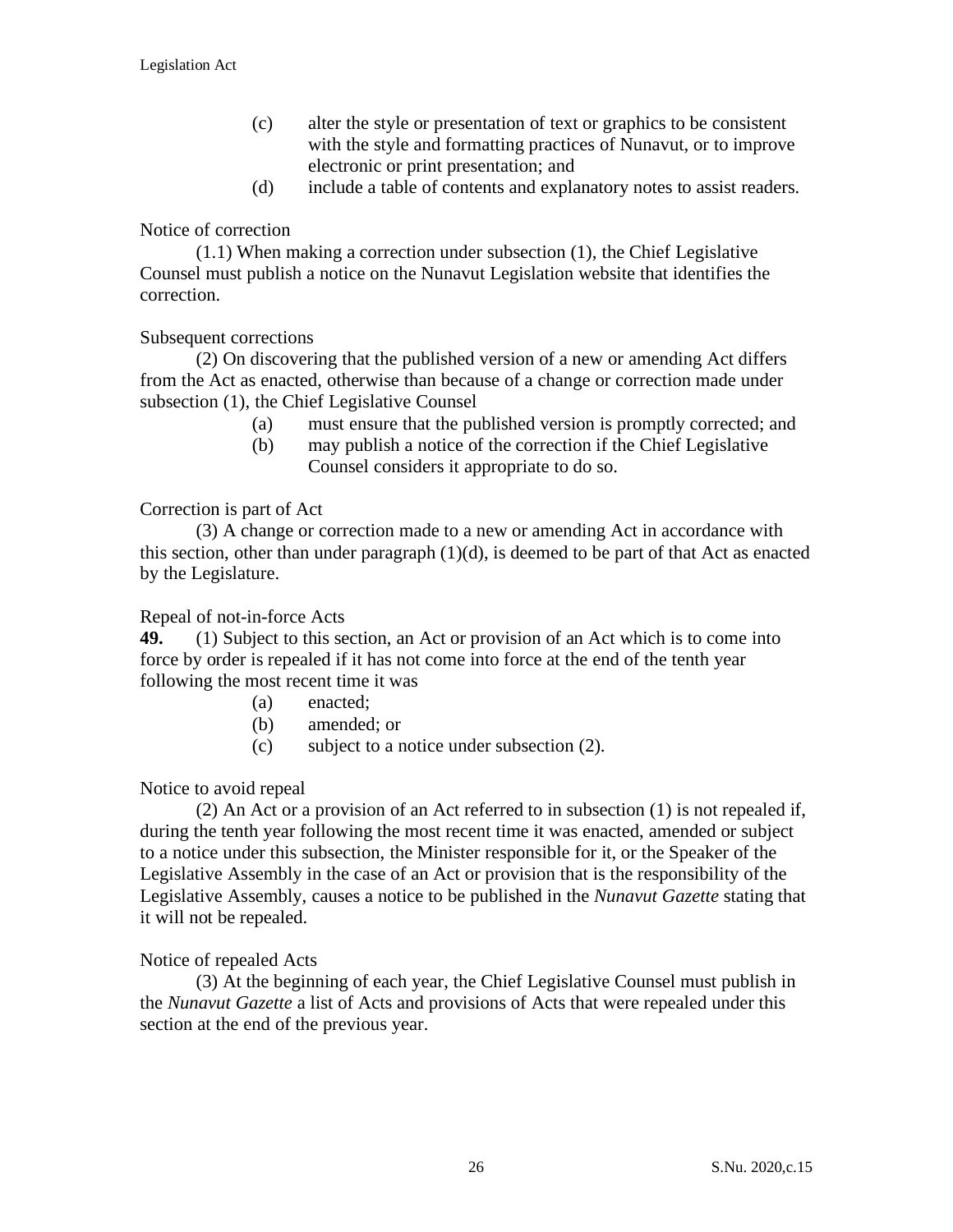#### PART 3 REGULATIONS

Non-application – regulations and instruments

**50.** Subject to regulations made under section 81, this Part and Parts 4 and 5, and the regulations made under section 81 with respect to these Parts, do not apply to a regulation that is

- (a) made by a corporation, a society, a public agency or an association, including a professional association;
- (b) a directive, direction, guideline or similar instrument that applies only to the Government of Nunavut, a public agency or the public service;
- (c) an instrument issued by a judicial or quasi-judicial body, other than rules made under *Judicature Act*;
- (d) an instrument made by a municipal council or a municipal corporation;
- (e) a licence, permit, approval, order, directive or similar instrument issued to and concerning only a specified person by a public officer or member of the public service in the ordinary course of administration of an enactment;
- (f) an appointment of a person to or termination of a position in the public service;
- (g) an instrument of appointment or designation of a person to a public office or to a position on a public board, committee or commission or the termination or amendment of such an appointment or designation;
- (h) a form;
- (i) an instrument that is subject to any type of privilege available at law, including solicitor-client privilege;
- (j) an instrument that is limited to advice or information intended only for use or assistance in the making of a decision or the determination of policy, or in the ascertainment of any matter necessarily incidental to that;
- (k) an instrument that has been excluded from the application of this Part and Parts 4 and 5 by another Act; or
- (l) an instrument prescribed by regulation or of a class of instruments prescribed by regulation.

#### Request for regulation

**51.** (1) If the regulatory authority with respect to a proposed regulation is a Minister or a body that is part of the Government of Nunavut, the appropriate deputy head must request the Chief Legislative Counsel to prepare the proposed regulation.

#### Management and Service Board regulations

(2) The Clerk of the Legislative Assembly may request the Chief Legislative Counsel to prepare a proposed regulation on behalf of the Speaker of the Legislative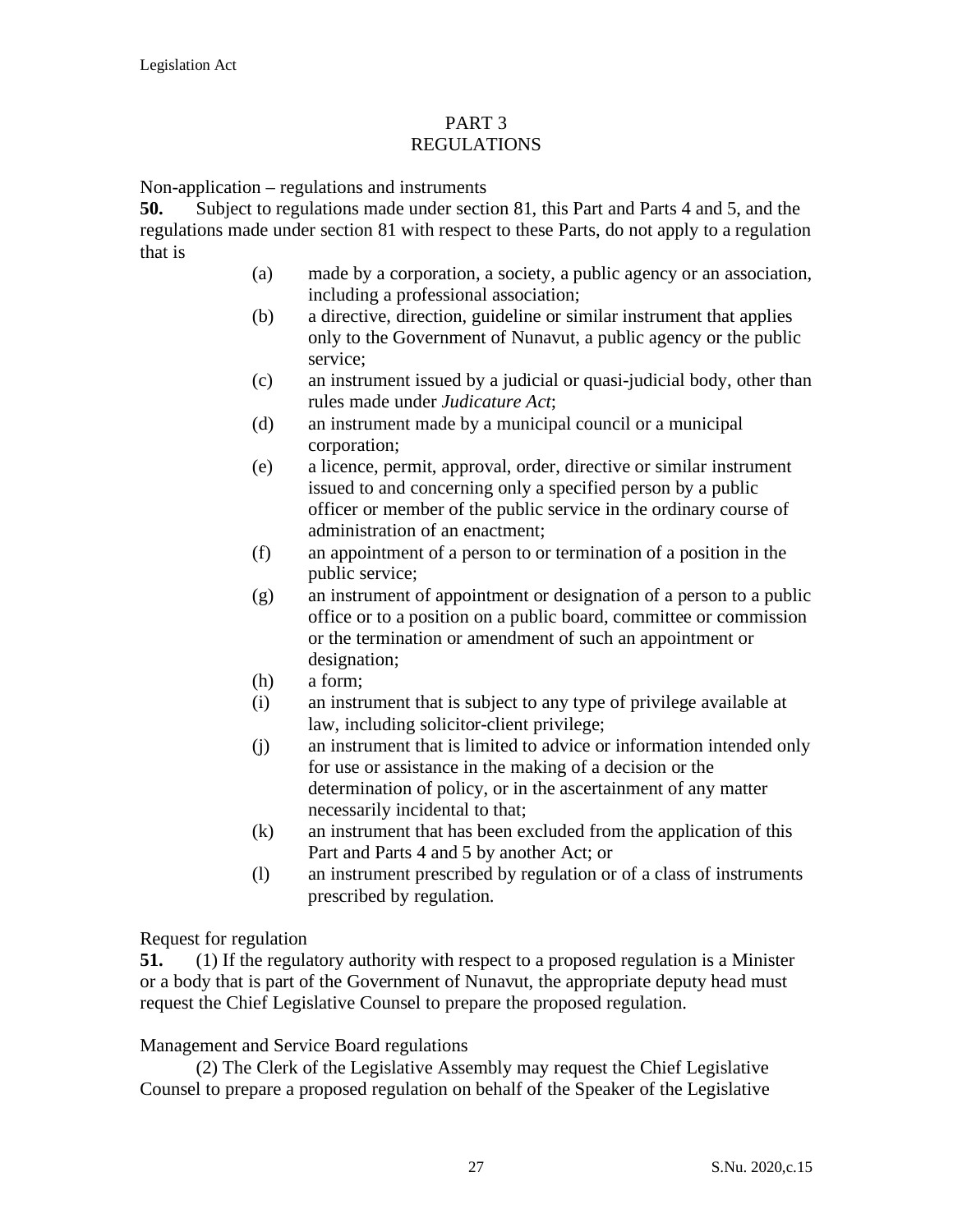Assembly, the Management and Services Board or an independent officer of the Legislative Assembly.

Other regulatory authorities

(3) Any other regulatory authority may request the Chief Legislative Counsel to prepare a proposed regulation for the authority.

### Confirmation

(4) Subject to subsection (5), on providing a requested regulation to a regulatory authority, the Chief Legislative Counsel must confirm that the proposed regulation

- (a) is authorized by the Act under which it is to be made;
- (b) does not constitute an unusual or unexpected use of the authority under which it is to be made;
- (c) does not unduly interfere with existing rights and freedoms and is, in any case, consistent with
	- (i) the *Canadian Charter of Rights and Freedoms* and section 35 of the *Constitution Act*, 1*982* (Canada),
	- (ii) the *Canadian Bill of Rights* (Canada),
	- (iii) the *Human Rights Act*, and
	- (iv) the Nunavut Agreement; and
- (d) is drafted in accordance with established standards.

Advice to regulatory authority

(5) If the Chief Legislative Counsel is not able to confirm all matters referred to in subsection (4) with respect to a proposed regulation, the Chief Legislative Counsel must advise the regulatory authority of

- (a) provisions of the proposed regulation that, in the opinion of the Chief Legislative Counsel, do not conform to paragraphs (4)(a) to (d); and
- (b) changes to the proposed regulation that, in the opinion of the Chief Legislative Counsel, would ensure that the regulation is validly made and enforceable.

Report on unauthorized regulation

(6) The Chief Legislative Counsel must report to the Attorney General for Nunavut any requested regulation with final drafting instructions that would, in the opinion of the Chief Legislative Counsel,

- (a) clearly not be authorized by the Act under which it would be made; or
- (b) clearly be inconsistent with
	- (i) the *Canadian Charter of Rights and Freedoms* or section 35 of the *Constitution Act*, *1982* (Canada),
	- (ii) the *Canadian Bill of Rights* (Canada),
	- (iii) the *Human Rights Act*, or
	- (iv) the Nunavut Agreement.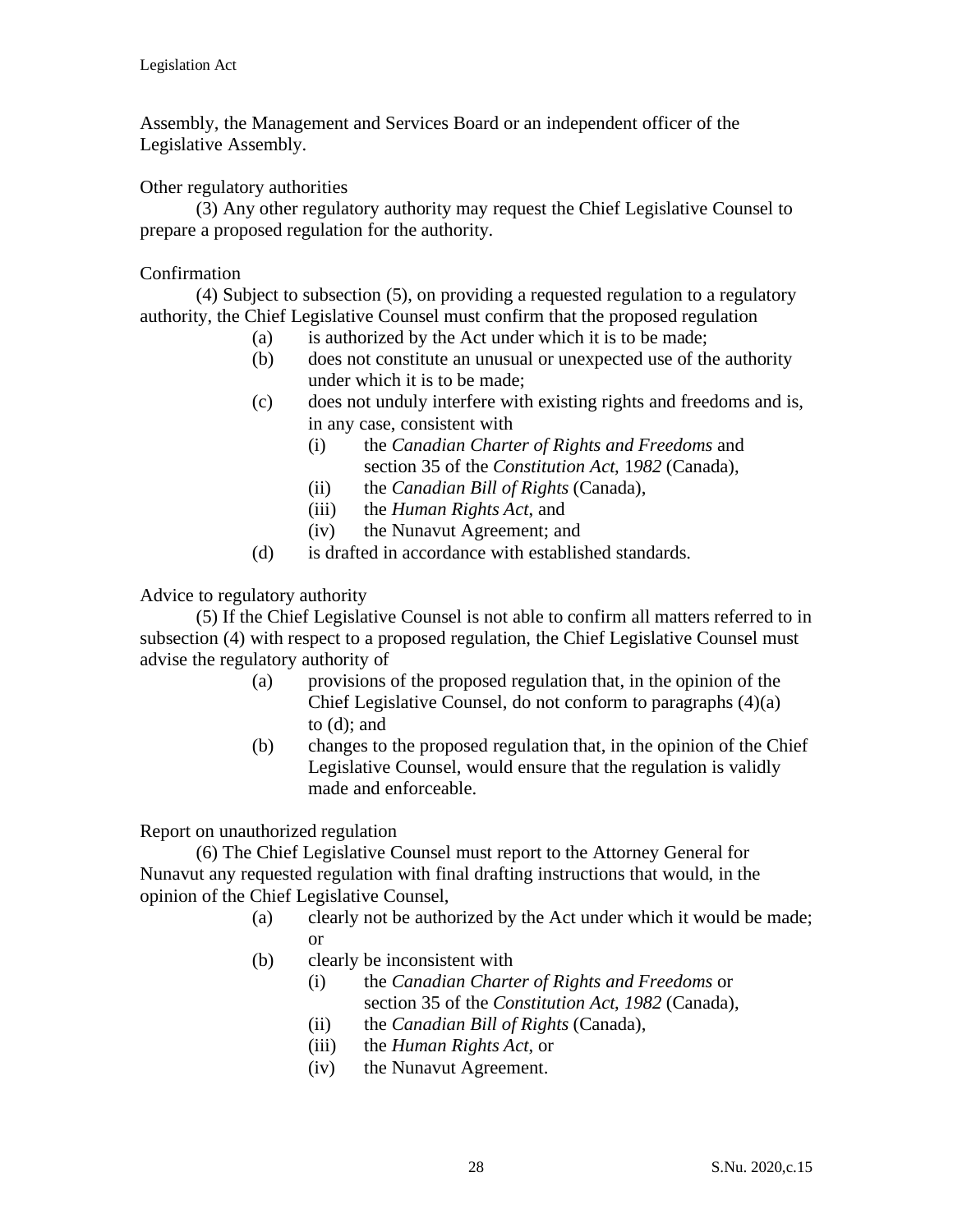Consultation on proposed regulations

**52.** (1) After a proposed regulation has been provided to a regulatory authority pursuant to a request made under subsection 51(1), the regulatory authority may publish a draft of the proposed regulation or otherwise make copies of the proposed regulation available to persons outside the regulatory authority if

- (a) the proposed regulation is in respect of a matter that is subject to Section 2.6.1 or Article 32 of the Nunavut Agreement;
- (b) the regulatory authority is required by the Act under which the regulation is made to consult with persons who may be affected by the proposed regulation; or
- (c) the regulatory authority considers it advisable to consult with persons who may be affected by the proposed regulation.

Confirmation or revision of advice

(2) If a proposed regulation is changed as a result of consultations on the proposed draft, the Chief Legislative Counsel must provide the regulatory authority with a confirmation or revision of the advice provided under subsection 51(4) or (5), as applicable.

Examination of other regulations

**53.** (1) If a proposed regulation is not prepared under the direction of the Chief Legislative Counsel, the regulatory authority must forward the proposed regulation to the Chief Legislative Counsel for examination in accordance with subsection (2).

# Examination

(2) On receipt of a proposed regulation under subsection (1), the Chief Legislative Counsel must examine the proposed regulation to ensure that

- (a) it is authorized by the Act under which it is to be made;
- (b) it does not constitute an unusual or unexpected use of the authority under which it is to be made;
- (c) it does not unduly interfere with existing rights and freedoms and is, in any case, consistent with
	- (i) the *Canadian Charter of Rights and Freedoms* and section 35 of the *Constitution Act*, 1*982* (Canada),
	- (ii) the *Canadian Bill of Rights (Canada)*,
	- (iii) the *Human Rights Act*, and
	- (iv) the Nunavut Agreement; and
- (d) the form and drafting of the proposed regulation are in accordance with established standards.

#### Non-application

(3) Paragraph (2)(d) does not apply to a proposed regulation that

- (a) governs the practice or procedure in a court having jurisdiction in Nunavut; or
- (b) is exempt from publication by a regulation made under section 81.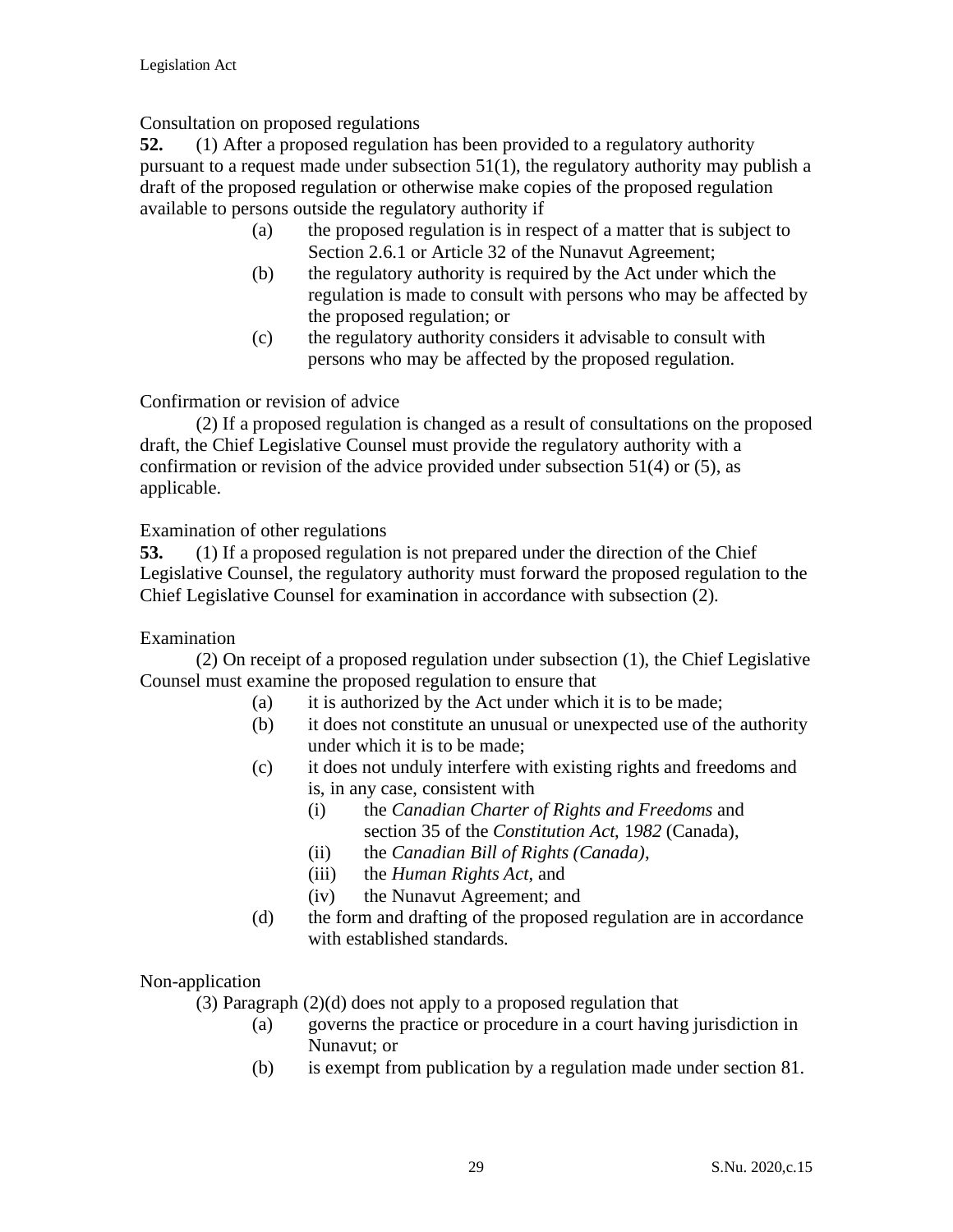### Advice to regulatory authority

(4) When a proposed regulation has been examined as required by subsection (2), if the Chief Legislative Counsel is not able to confirm all matters referred to in subsection (2) with respect to the proposed regulation, the Chief Legislative Counsel must advise the regulatory authority of

- (a) provisions of the proposed regulation that, in the opinion of the Chief Legislative Counsel, do not conform to paragraphs (2)(a) to (d); and
- (b) changes to the proposed regulation that, in the opinion of the Chief Legislative Counsel, would ensure that the regulation is validly made and enforceable.

Confirmation or revision of advice

(5) If a proposed regulation examined under subsection (2) is changed as a result of consultations on the proposed draft,

- (a) the regulatory authority must submit the changed proposed regulation to the Chief Legislative Council for further examination under subsection (2); and
- (b) the Chief Legislative Counsel must examine the changed proposed regulation and provide the regulatory authority with a confirmation or revision of the advice provided under subsection (4), as applicable.

Inuit societal values

**54.** (1) For every proposed regulation, the regulatory authority must

- (a) ensure that a statement setting out the manner in which Inuit societal values are integrated into the provisions of the regulation is prepared; and
- (b) review the statement prior to making the regulation.

Publication of statement

(2) If, in the opinion of the regulatory authority, a regulation has a significant impact on residents of Nunavut, the regulatory authority must ensure that the statement prepared under paragraph (1)(a) is published in the same edition of the *Nunavut Gazette*  as the regulation.

Same

(3) The regulatory authority may request the publication in the *Nunavut Gazette* of any other statement prepared under paragraph (1)(a).

#### Exception

(4) This section does not apply to

- (a) a proposed regulation whose subject-matter is limited to bringing another enactment into force;
- (b) a proposed proclamation under the *Nunavut Elections Act* or a proposed instrument to dissolve the Legislative Assembly;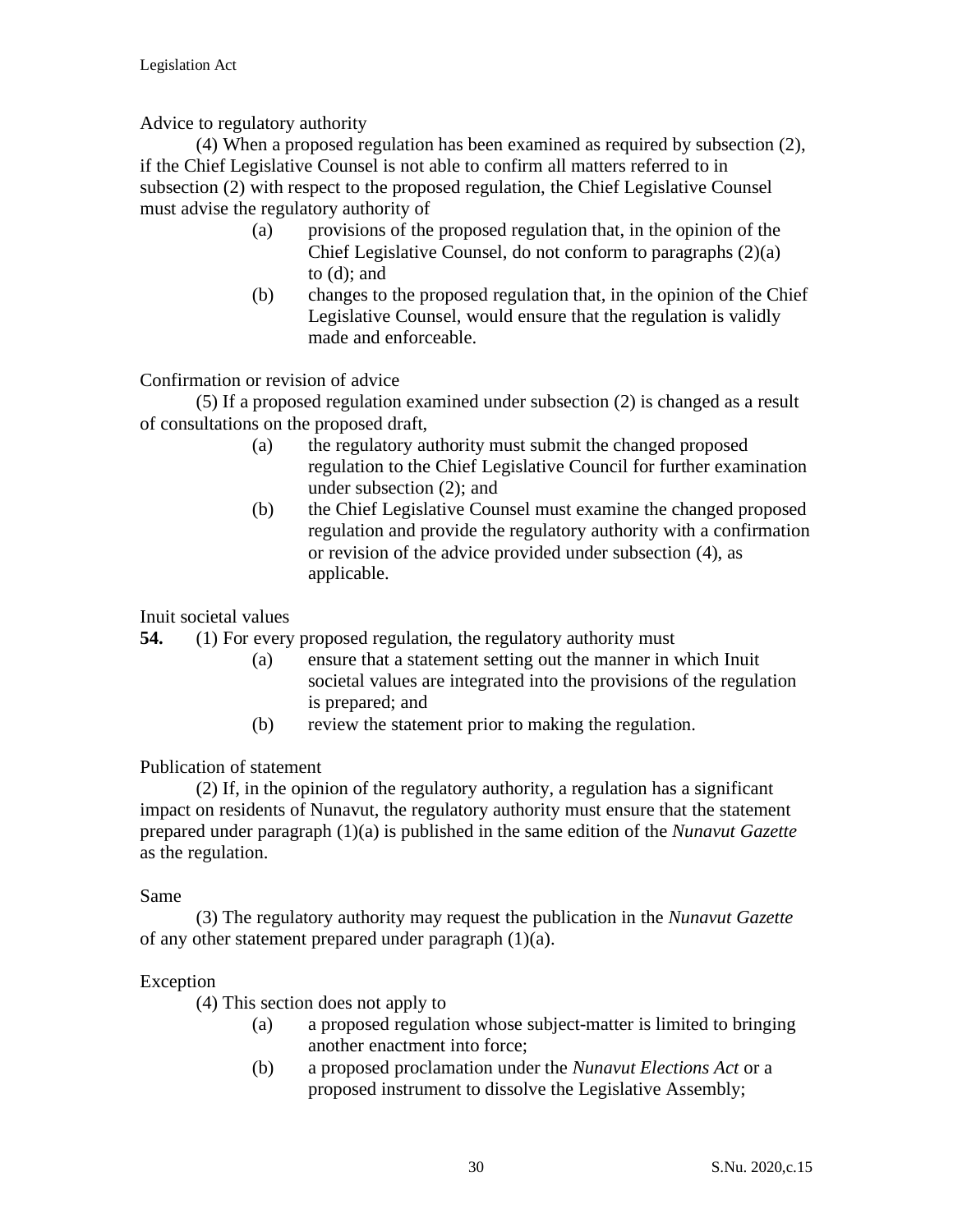- (c) a proposed regulation to initiate a plebiscite under an Act; or
- (d) the Management and Services Board or the Speaker of the Legislative Assembly.

#### Transmission of regulation

**55.** A regulatory authority must transmit a regulation or a certified copy of it to the Chief Legislative Counsel for registration under section 56 as soon as practicable after the regulation is made.

### Registration of regulations

**56.** (1) Subject to subsection (3), the Chief Legislative Counsel must register in the register of regulations every regulation

- (a) transmitted under section 55; or
- (b) revised in accordance with Part 5.

### Invalid or defective regulation

(2) Subject to subsection (3), paragraph (1)(a) applies to a regulation even if the Chief Legislative Counsel is of the opinion that the regulation is not authorized under an Act or is otherwise invalid or defective in any respect or for any reason.

#### Refusal to register – unexamined regulation

(3) The Chief Legislative Counsel may refuse to register a regulation that was, before it was made, a proposed regulation to which section 53 applied and that was not examined in accordance with subsection 53(2) or re-examined in accordance with subsection 53(5).

#### Effect of registration if regulation defective

(4) The registration or publication of a regulation under this Act does not validate or correct a regulation that is otherwise invalid or defective in any respect or for any reason.

#### Registration numbers

(5) When registering a regulation, the Chief Legislative Counsel must assign a registration number to the regulation in accordance with subsection (6).

#### Consecutive numbering

(6) Regulations registered in each year are numbered consecutively, as nearly as may be in the order in which they are received for registration, beginning with the number "001", followed by the year of registration.

#### Commencement of regulations

**57.** A regulation or part of a regulation comes into force

- (a) on the day on which it is registered; or
- (b) on the day specified in the regulation if
	- (i) a later day is specified in the regulation, or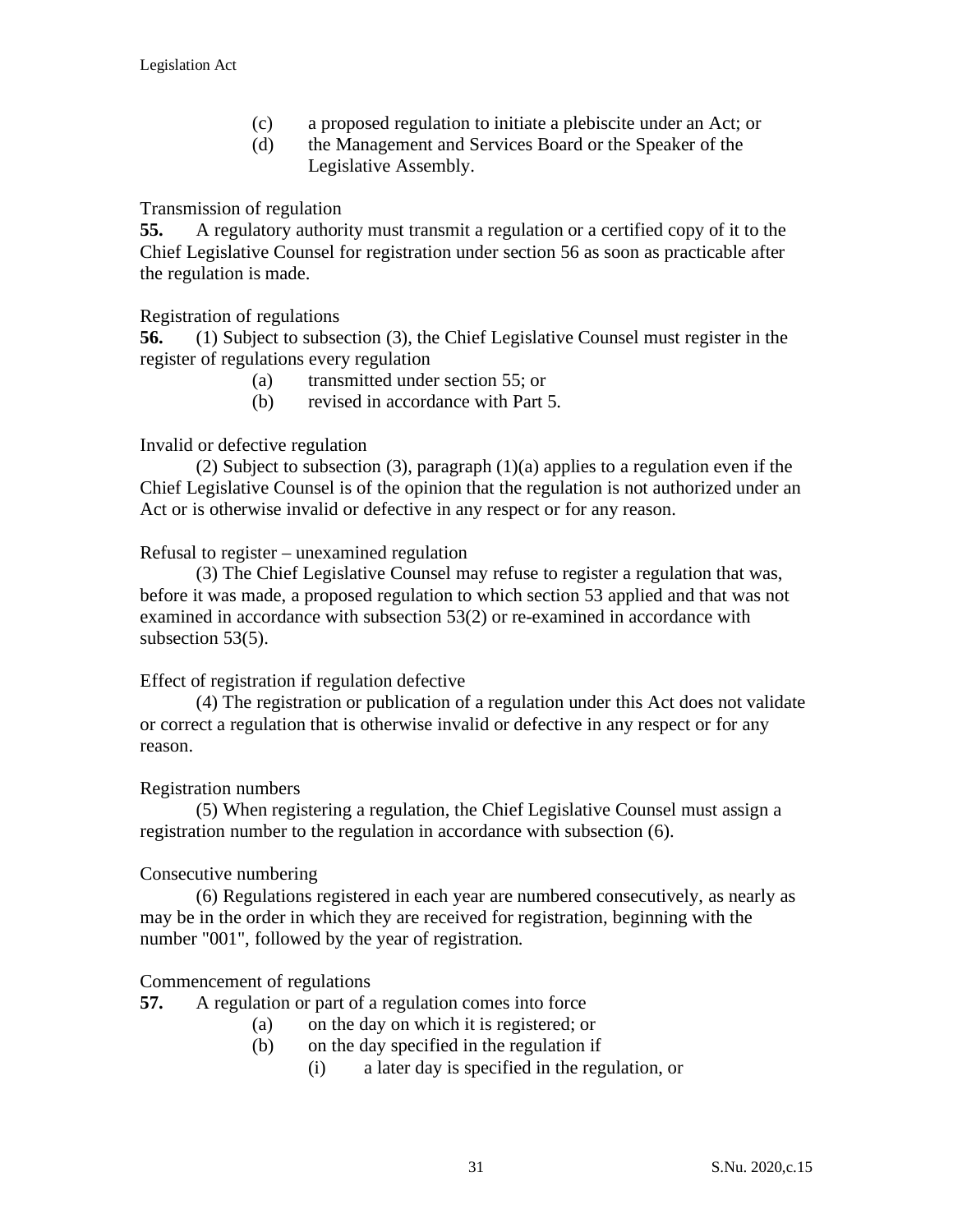(ii) an earlier day is specified in the regulation and the Act under which the regulation is made authorizes the regulation to come into force on an earlier day.

#### Requirement to publish

**58.** (1) Subject to subsections (4) and (7), and unless it is exempt from publication by a regulation made under section 81, a regulation that is registered under this Act must be published

- (a) in the *Nunavut Gazette* within three months after being registered; and
- (b) on the Nunavut Legislation website as soon as practicable after being registered.

Pre-publication corrections and additions

(2) When preparing a regulation for publication, the Chief Legislative Counsel may, without altering the legal effect of the regulation,

- (a) correct spelling, capitalization, punctuation or grammatical errors, and other errors of a clerical, typographical or similar nature;
- (b) correct errors in the numbering of provisions or cross-references;
- (c) alter the style or presentation of text or graphics to be consistent with the style and formatting practices of Nunavut, or to improve electronic or print presentation; and
- (d) include a table of contents and explanatory notes to assist readers.

#### Notice of correction

(2.1) When making a correction under subsection (2), the Chief Legislative Counsel must publish a notice on the Nunavut Legislation website that identifies the correction.

#### Correction is part of regulation

[\(3\)](http://web2.gov.mb.ca/laws/statutes/2013/c03913f.php#A6(3)) A change or correction made to a regulation in accordance with paragraphs (2)(a) to (c) is deemed to be part of that regulation.

#### Maps, plans and drawings

(4) If a regulation contains or has attached to it a map, plan or drawing that cannot be reasonably reproduced on letter-size paper, the map, plan or drawing is exempt from publication in the *Nunavut Gazette,* but the Territorial Printer must

- (a) make the map, plan or drawing available for viewing with the regulation as published on the Nunavut Legislation website; or
- (b) indicate, on publication of the regulation in the *Nunavut Gazette,* where the original or a copy of the map, plan or drawing is available for public inspection.

#### Incorporation by reference

(5) A regulation may incorporate by reference, with or without variation, a code or standard created by another entity, to be in force in Nunavut, either in whole or in part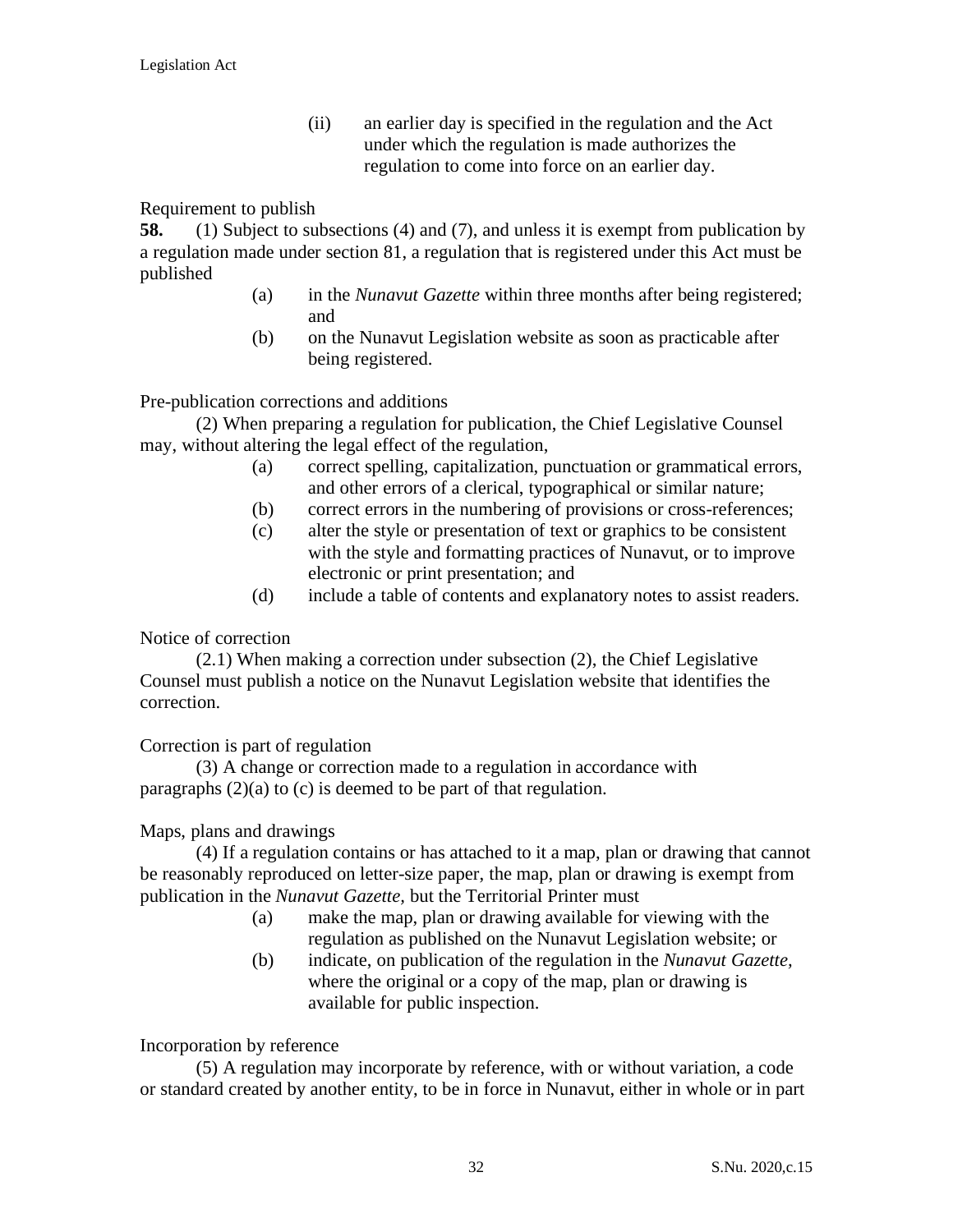or with such variations as may be specified in the regulation, as established or as amended from time to time.

#### Exception

(6) For greater certainty, a code or standard created by any of the following may only be incorporated by reference in a regulation as established and not as amended from time to time:

- (a) the Government of Nunavut;
- (b) a public agency;
- (c) a public officer;
- (d) an entity that is not independent of all the entities and officers referred to in paragraphs (a) to (c).

#### Incorporated codes

(7) If a code or standard is incorporated by reference under this section, it is deemed to be published under this section if a reference in the regulation

- (a) identifies the code or standard;
- (b) identifies the entity that is the source of the code or standard and from which copies of the code or standard can be obtained; and
- (c) indicates the extent of incorporation of the code or standard and the variations to which it is subject.

#### Judicial notice

(8) Judicial notice must be taken of a code or standard that is incorporated by reference in a regulation in accordance with this section.

#### Effect of non-publication

**59.** (1) A regulation that is required to be published is not invalid by reason only that it was not published in accordance with section 58.

No conviction under unpublished regulation

(2) Despite subsection (1), a person must not be convicted of an offence consisting of a contravention of a regulation that at the time of the alleged contravention was not published in accordance with section 58 unless

- (a) the regulation is exempt from the application of subsection  $58(1)$ by a regulation made under section 81; or
- (b) the regulation or the Act under which it is made expressly provides that it applies before it is published*.*

Notice of provisions

(3) A person must not be convicted of an offence described in subsection (2) unless it is shown that, at the time of the alleged contravention,

- (a) reasonable steps had been taken to give notice of the substance of the regulation to persons likely to be affected by it; or
- (b) the accused person had actual notice of the substance of the regulation.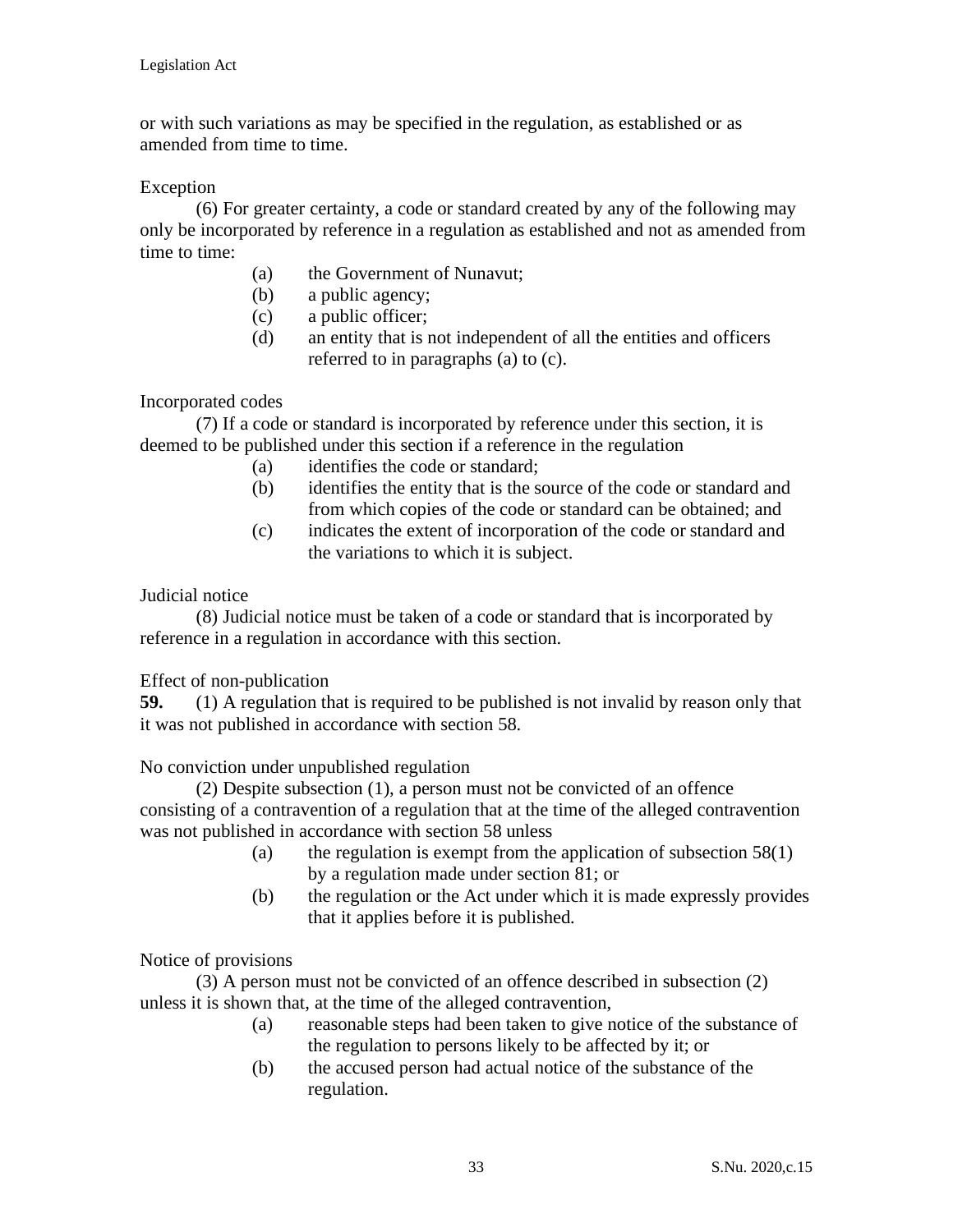### Inspection – registered regulations

**60.** (1) A person may inspect a regulation that has been registered under this Act by attending at the office of the Chief Legislative Counsel or at such other place as the Chief Legislative Counsel may give notice of.

### Copies – registered regulations

(2) A person may obtain a copy or a certified copy of a regulation that has been registered under this Act by writing to the Chief Legislative Counsel or by attending at the office of the Chief Legislative Counsel or at such other place as the Chief Legislative Counsel may give notice of.

#### Regulations referred to standing committee

**61.** (1) Every regulation is permanently referred to any standing committee of the Legislative Assembly that is established for the purpose of reviewing and scrutinizing regulations.

#### Report of standing committee

(2) The standing committee referred to in subsection (1) may, without reference to the merits of the policy or objectives to be effected by the regulation or enabling Act, review a regulation and, subject to subsection (3), make a report to the Legislative Assembly containing a resolution that a regulation that stands permanently referred to it be repealed if, in the opinion of the members of the standing committee, there exists

- (a) a lack of legal authority to make the regulation; or
- (b) a failure to follow the legally required process in making the regulation.

# **Notification**

(3) The standing committee may not make a report under subsection (2) unless it has notified the regulatory authority at least three months prior to making the report.

# Repeal of regulation

(4) If the Legislative Assembly adopts a resolution referred to in subsection (2), the regulatory authority, and, if applicable, any other person or body responsible for making the regulation, must ensure that the regulation is repealed no later than three months after the day on which the resolution was adopted, or a later day specified in the resolution.

#### Exceptions

(5) This section does not apply to a regulation made

- (a) before the coming into force of this section;
- (b) under statutory or regulatory provisions that substantially replicate powers in the Nunavut Agreement or another agreement or treaty referred to in section 35 of the *Constitution Act, 1982* (Canada);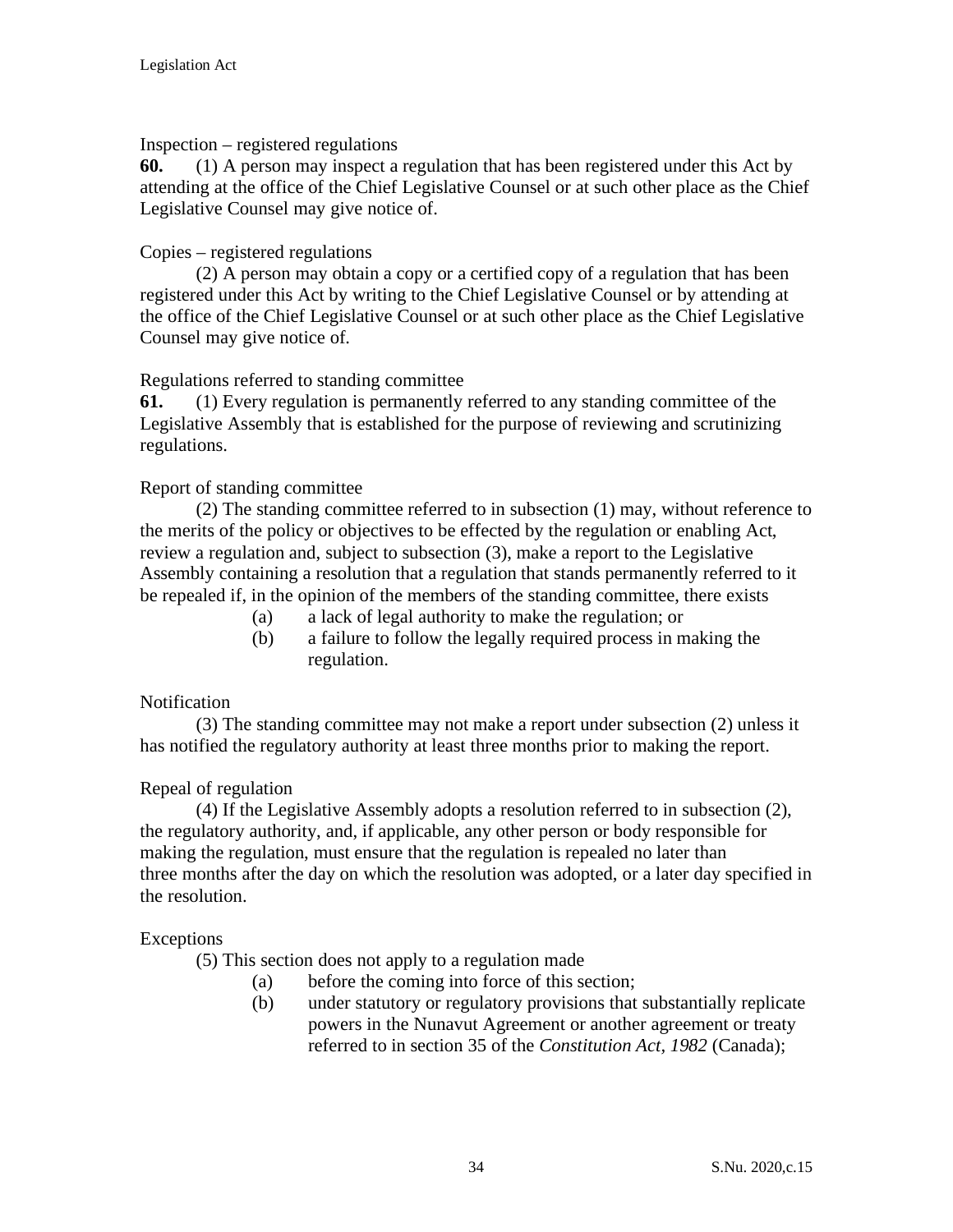- (c) by or on the recommendation of the Management and Services Board; or
- (d) under an authority other than an enactment.

### PART 4

# CONSOLIDATED ACTS AND REGULATIONS

#### Consolidated Statutes of Nunavut

**62.** (1) The consolidated public Acts, whether originally enacted as Statutes of Nunavut, Revised Statutes of the Northwest Territories 1988, or Statutes of the Northwest Territories, are established as the Consolidated Statutes of Nunavut*,* which may be abbreviated as "C.S.Nu.".

#### C.S.Nu. chapter numbers

(2) The Chief Legislative Counsel may add a new Act or a previously consolidated or revised Act to the Consolidated Statutes of Nunavut by assigning to it a unique C.S.Nu. chapter number and including the number in the published version of the Act.

#### Citation – consolidated regulations

(3) Regulations, whether made and registered in the Northwest Territories and duplicated for Nunavut by section 29 of the *Nunavut Act* (Canada) or made and registered in Nunavut, may be consolidated and published as Consolidated Regulations of Nunavut, which may be abbreviated as "C.R.Nu.", followed by

- (a) in the case of regulations included in the Revised Regulations of the Northwest Territories 1990, the chapter number and the year 1990; or
- (b) in the case of other regulations, the registration number and year of the regulation being consolidated.

#### Consolidation of amendments

**63.** (1) Subject to subsections (3) and (4), as soon as practicable after an amending enactment comes into force, the Chief Legislative Counsel must

- (a) prepare a consolidation of the amended enactment that reflects the changes made by the amendment; and
- (b) provide the consolidation to the Territorial Printer for publication.

When consolidation is not required

(2) The Chief Legislative Counsel is not required to consolidate an enactment that

- (a) has effect for a limited period of time;
- (b) is transitional in nature; or
- (c) is a private Act or a regulation made under a private Act.

#### Prior versions

(3) When an enactment is consolidated or repealed, the Territorial Printer must continue to publish the previous consolidation or the repealed version of the enactment.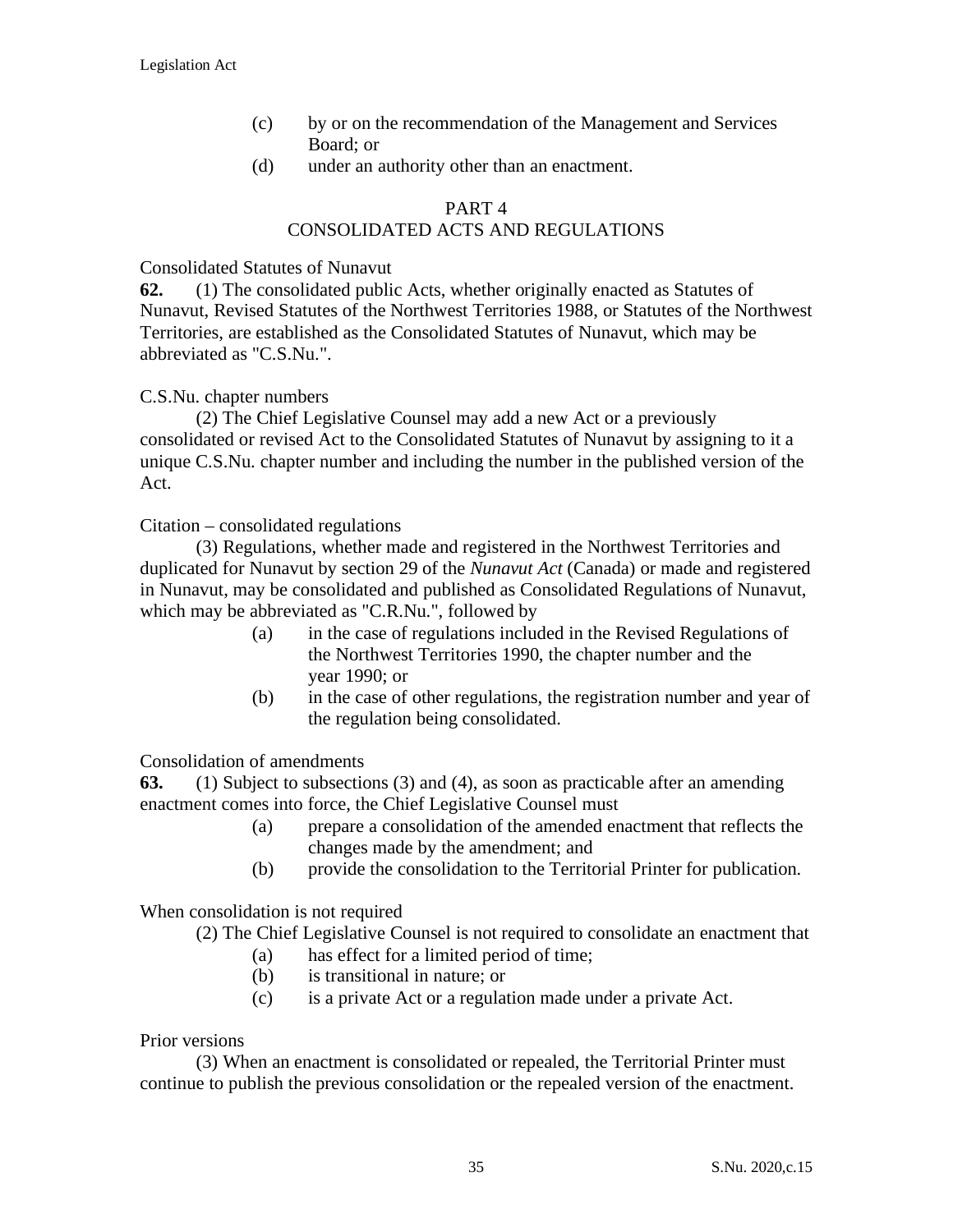### Obligation not retroactive

(4) Subsection (3) applies only to Acts and regulations consolidated or repealed after the coming into force of this section.

### Consolidation date

(5) The consolidation date shown on a consolidated enactment is the day on which the most recent amendments included in the consolidation came into force.

#### Amendments not in force

(6) A consolidation may include information respecting amended provisions that are not yet in force, but such information is not part of the consolidation.

#### Retroactive amendments

(7) If an amendment to a consolidated enactment is deemed to have come into force before the amendment is made,

- (a) a copy of the consolidated enactment made before the day the amendment is made will not include the retroactive amendment; and
- (b) the consolidation date to be shown on a copy of the first consolidation that includes the amendment is the day the amendment is made.

#### Information

**64.** The Territorial Printer must publish the following information:

- (a) the legislative history of each consolidated enactment by citing each enactment that amends or repeals it;
- (b) the Assent date and the day or manner of coming into force of a new or amending Act that does not come into force on Assent;
- (c) the registration date and the day or manner of coming into force of a new or amending regulation if it does not come into force on the registration date;
- (d) other information that, in the opinion of the Chief Legislative Counsel, would be helpful in understanding the relevant legislative history.

Editorial changes and corrections

**65.** [\(1\)](http://web2.gov.mb.ca/laws/statutes/2013/c03913f.php#A25(2)) The Chief Legislative Counsel may, in the course of preparing a consolidation or after a consolidated enactment is published, but without altering its legal effect,

- (a) correct a spelling, capitalization, punctuation, grammatical error, or other error of a clerical, typographical or similar nature;
- (b) alter the style or presentation of text or graphics to be consistent with the style and formatting practices of Nunavut, or to improve electronic or print presentation;
- (c) make a minor editorial change required to ensure a consistent form of expression;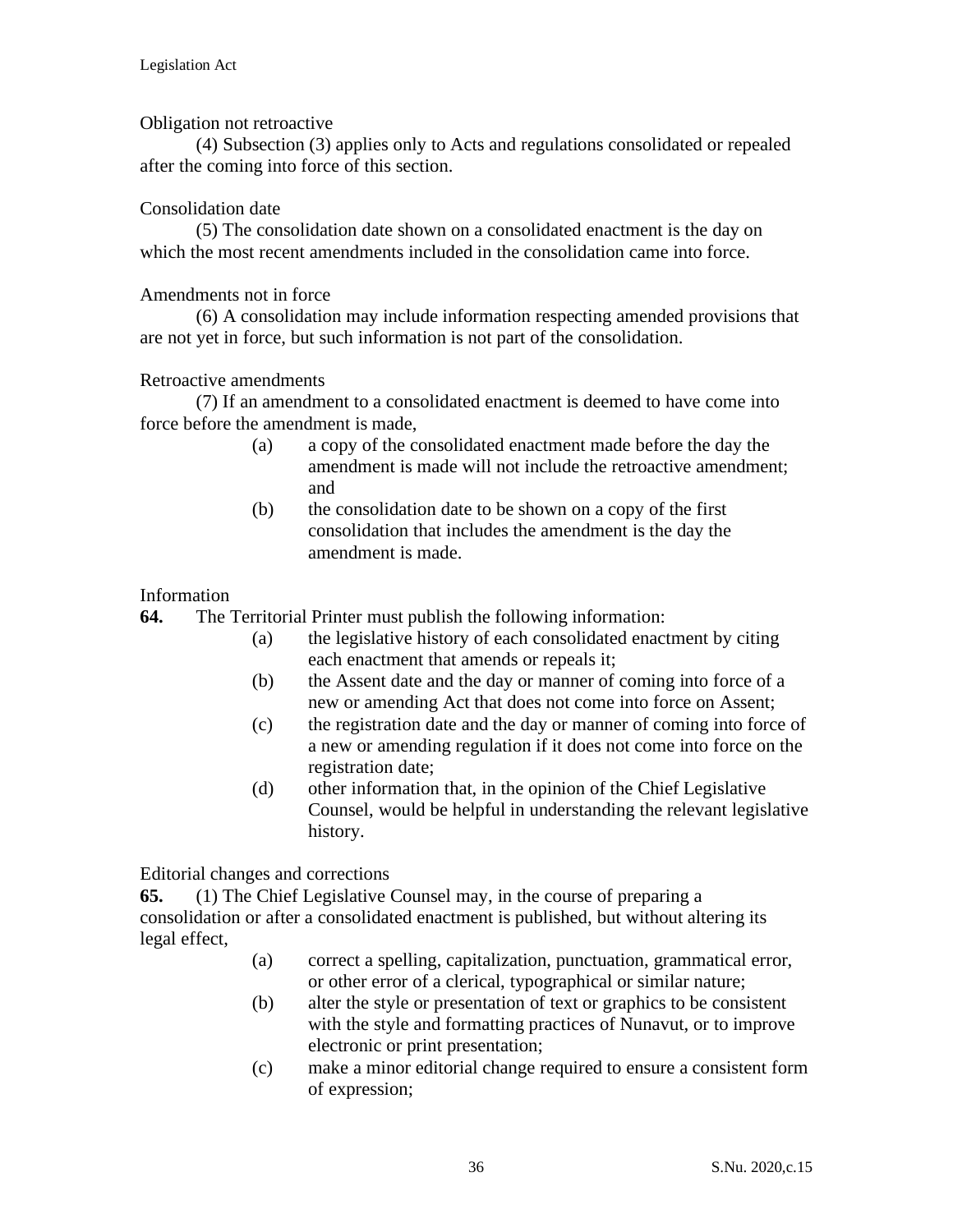- (d) make a minor change required to make a form of expression in one Official Language more compatible with its form of expression in another Official Language;
- (e) revise language or a reference that is outdated or archaic to make the language current and accurate;
- (f) revise language to achieve gender-neutral terminology;
- (g) add, revise or delete an information note, table of contents, section heading, historical reference or other reader's aid that does not form part of the enactment;
- (h) replace a description of a date or time with the actual date or time;
- (i) replace a reference to a Bill or a part of a Bill with a reference to the resulting Act or part of the Act after the Bill is enacted and assigned a chapter number;
- (j) remove a reference to a contingency in a provision that is stated to come into effect when or if that contingency occurs, if that contingency has occurred, and make corrections required as a result of removing such a reference;
- (k) remove a provision that is stated to come into effect when or if a contingency occurs, if it is no longer possible for that contingency to occur, and make corrections required as a result of removing such a provision;
- (l) make changes necessary to reflect the establishment of Nunavut, including
	- (i) if an enactment refers to a department, office, body, place, concept or thing by its title under the laws of the Northwest Territories in effect on March 31, 1999, substituting a reference to the equivalent department, office, body, place, concept or thing established in Nunavut,
	- (ii) if an enactment refers to a department, office, body, place, concept or thing that does not have and is not intended to have an equivalent in Nunavut, substituting a reference to the appropriate department, office, body, place, concept or thing, and
	- (iii) removing a provision that has no effect in Nunavut as a result of the coming into force of the *Nunavut Act* (Canada);
- (m) update a reference to a person, department, office, organization, place or thing if an Act provides that references to it are deemed or considered to be references to another person, department, office, organization, place or thing;
- (n) update a reference to reflect a change in the name, title, location or address of a person, department, office, organization, place or thing, other than a change in the name or title of a document incorporated by reference into an enactment unless it was incorporated as amended from time to time;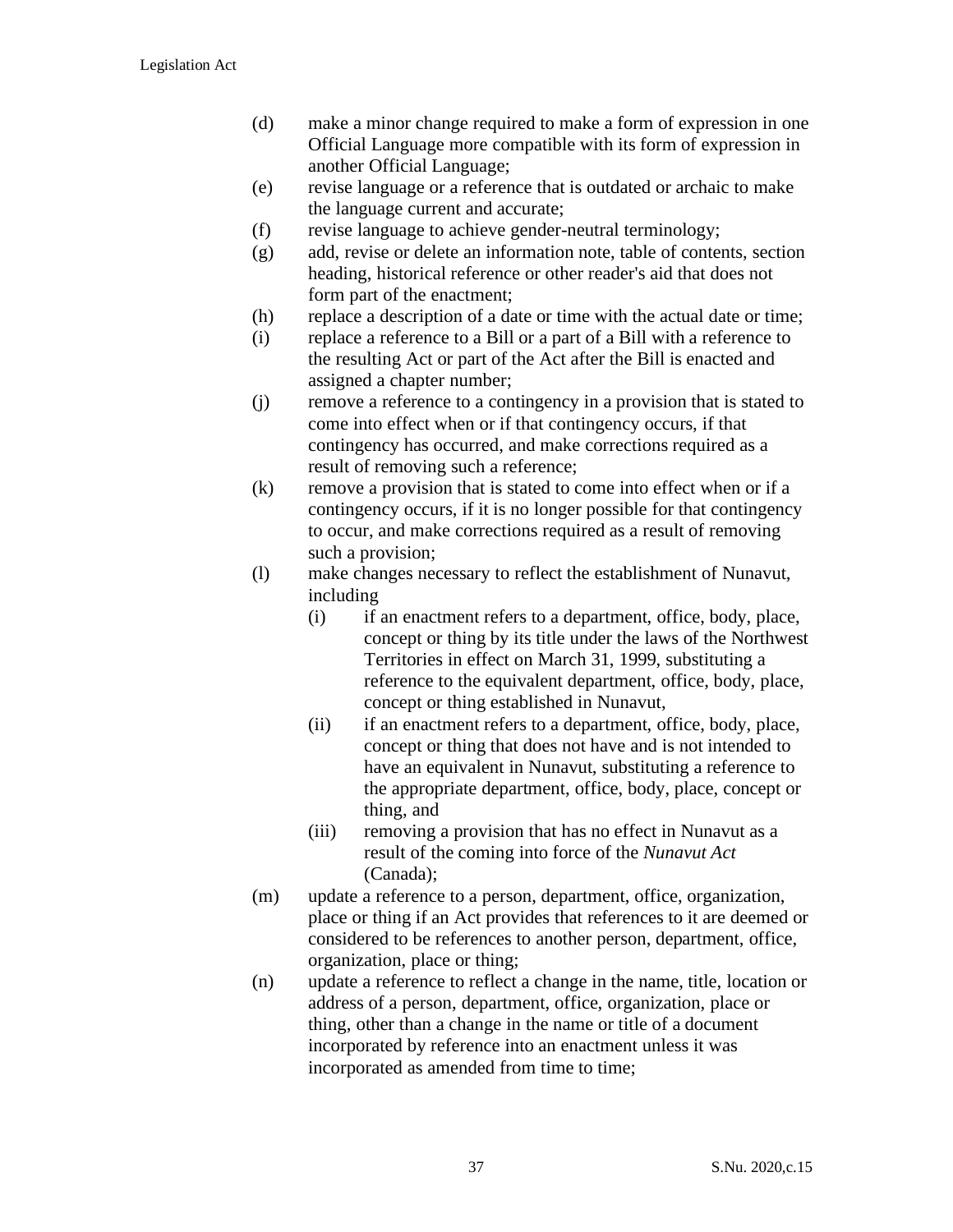- (o) alter or correct the numbering and arrangement of provisions, or change a cross-reference required as a result of such alteration or correction;
- (p) correct an obvious error in a cross-reference, or update a cross-reference to reflect numbering changes in another enactment;
- (q) if a provision of a transitional nature is contained in an amending enactment, incorporate it as a provision of the consolidated enactment and make other changes that are required as a result;
- (r) omit a provision that has expired, been repealed or is spent, obsolete, inoperative or otherwise ineffective; and
- (s) make minor amendments that are necessary to reconcile seemingly inconsistent enactments if the necessary amendment is obvious.

## Notice of change

(2) When making a change under this section, the Chief Legislative Counsel must include in the changed version of the enactment or cause otherwise to be published on the Nunavut Legislation website a notice that identifies the change or states the nature of it.

## **Considerations**

(3) In determining the information to be included in a notice under subsection (2), the Chief Legislative Counsel must consider the nature of the change and the extent to which the information given by the notice would help in understanding the relevant legislative history.

## Correction of consolidation or publication error

(4) On discovering an error made in consolidating or publishing a consolidated enactment, the Chief Legislative Counsel must arrange for the corrected version to be published.

## Consolidation not new law

**66.** (1) A consolidated enactment does not operate as new law.

## Inconsistency

(2) If there is an inconsistency between a consolidated enactment and the original or revised enactment as amended, the original or revised enactment as amended prevails.

## Amendment referencing consolidated enactment

(3) Despite subsection (2), an amendment to an enactment is valid even if it references a provision or language in a consolidated enactment that is different from the provision or language in the original or revised enactment as amended.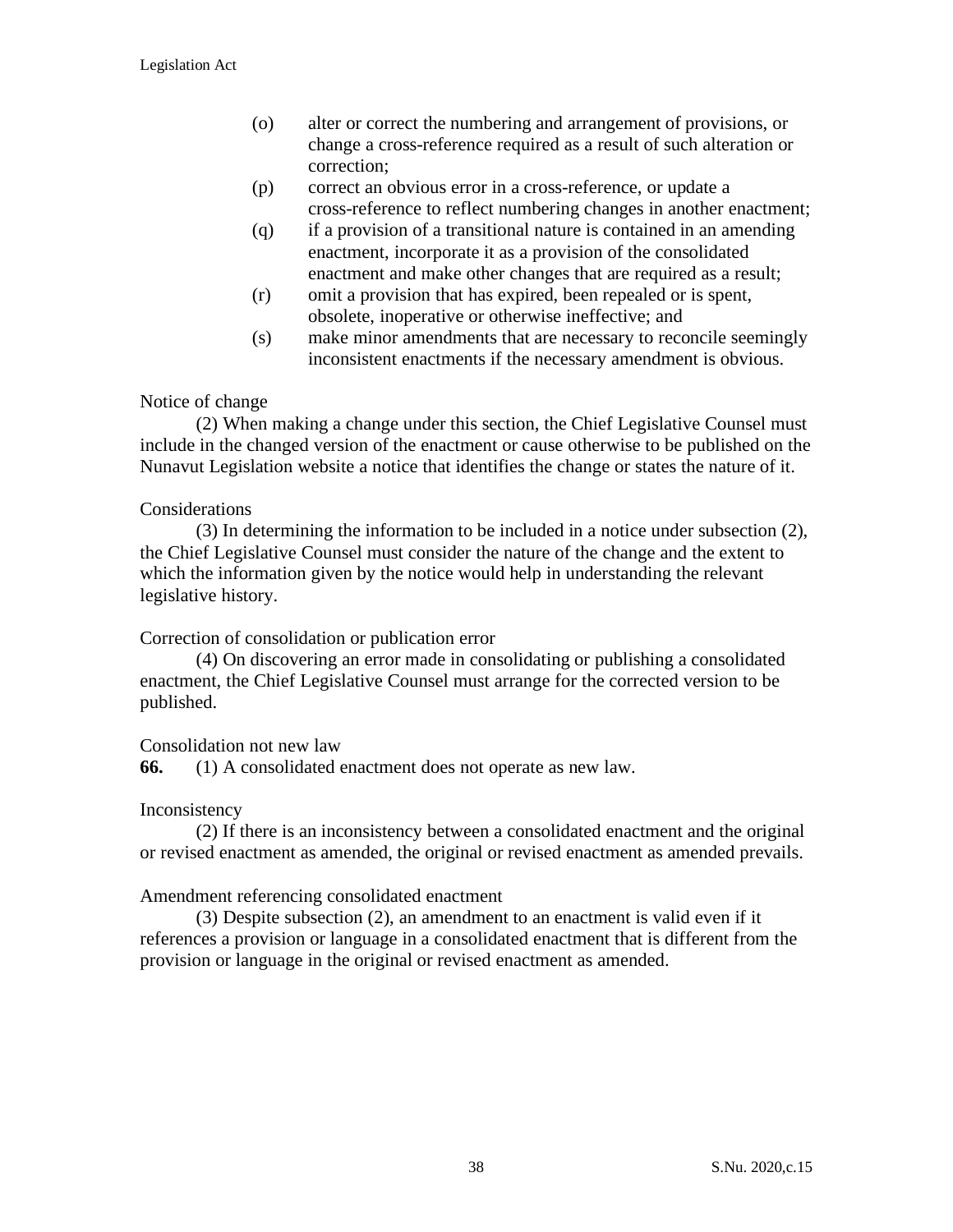#### PART 5 REVISED ACTS AND REGULATIONS

#### Preparation of revision

**67.** The Chief Legislative Counsel may from time to time prepare a revision of any or all of the enactments of Nunavut.

#### Powers

**68.** (1) Subject to subsection (3), in revising an enactment under this Part, the Chief Legislative Counsel may, in addition to making changes described in subsection 65(1), do one or more of the following:

- (a) consolidate into the revision of an enactment all unconsolidated amendments made to the enactment before the date of the revision;
- (b) alter the numbering and arrangement of an enactment, and of the Parts, sections and other divisions of an enactment;
- (c) consolidate two or more enactments, divide an enactment into two or more enactments and transfer provisions from one enactment to another enactment;
- (d) consolidate two or more Parts, sections or other divisions of an enactment, divide a Part, section or other division of an enactment into two or more Parts, sections or other divisions, and transfer a portion of a Part, section or other division of an enactment to another Part, section or other division of the enactment;
- (e) add, revise or delete any heading in or any title of any enactment;
- (f) omit a provision that is superseded by another enactment;
- (g) revise and alter the language to give better expression to the spirit and meaning of the law;
- (h) delete a form in a regulation and replace it with
	- (i) provisions prescribing the contents of the form, and
	- (ii) a provision authorizing the Minister responsible for the Act under which the regulation is made to approve the form;
- (i) assign an appropriate C.S.Nu. chapter number to a revised Act or C.R.Nu. chapter number to a revised regulation.

#### Information

(2) The Chief Legislative Counsel must ensure information is published with respect to revised enactments identifying the changes made in the course of revision or stating the nature of them.

## No change of substance

(3) No change may be made under subsection (1) that has the effect of changing the substance or intent of a provision of an enactment.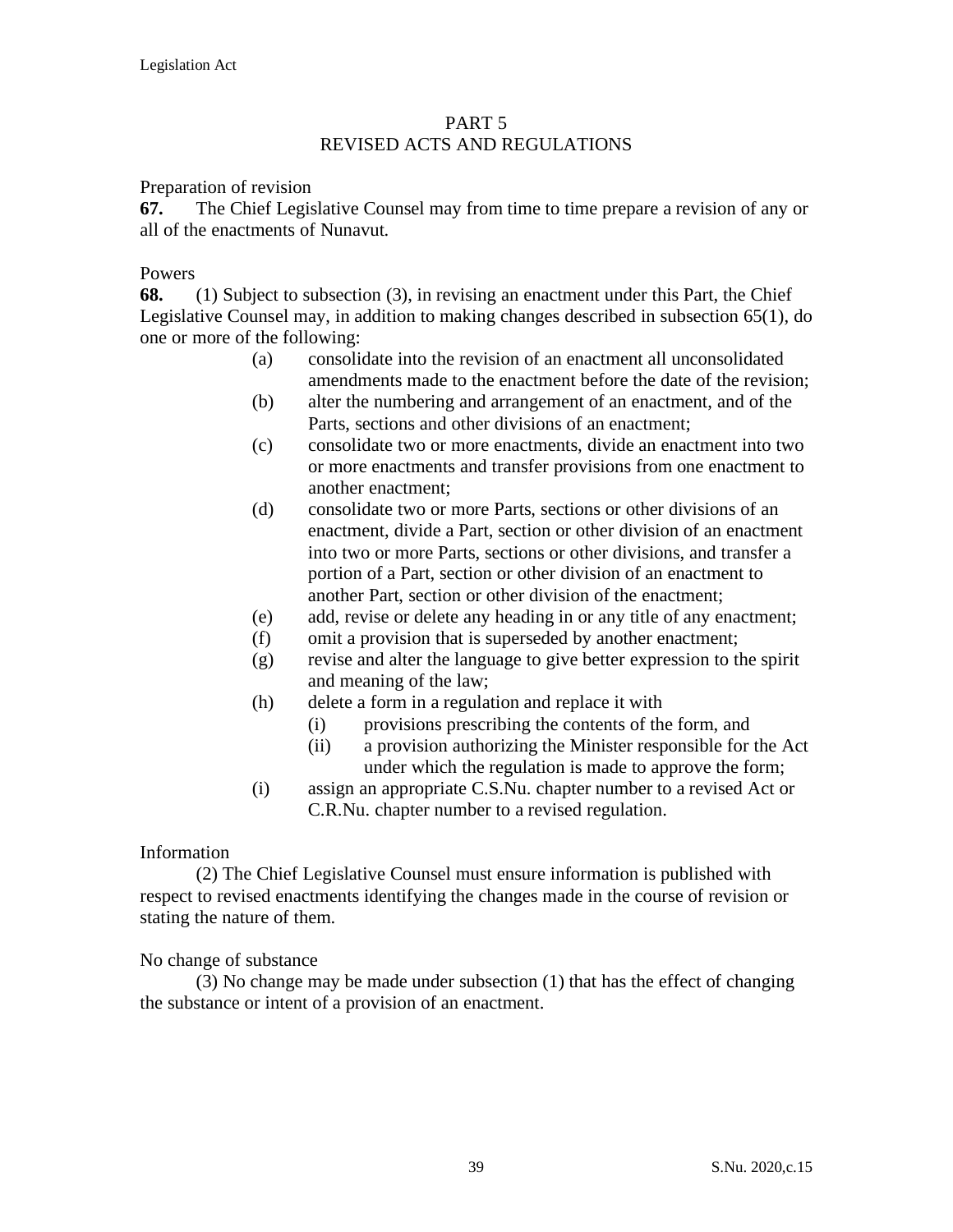## Submission of revised Act

**69.** (1) On completion of a revision of an Act, the Chief Legislative Counsel must submit a copy of the revised Act, together with any related documents, for approval by the Commissioner in Executive Council.

## Deposit with Clerk

(2) The Commissioner in Executive Council may approve a revised Act submitted by the Chief Legislative Counsel and direct that a copy of it, together with any related documents, be deposited with the Clerk of the Legislative Assembly.

## Inuktitut version

(3) Subsection 5(2) of the *Official Languages Act* applies with the necessary modifications to a deposited copy of the revised Act.

## Approval by Assembly

**70.** (1) The Legislative Assembly may, by motion, approve a revised Act deposited under subsection 69(2).

## Act of Legislature

(2) A revised Act is deemed to be enacted by the Legislature and comes into force on the day it is approved by the Legislative Assembly under subsection (1).

## Citation

(3) On and after the day a revised Act comes into force, it may be referred to by the citation Revised Statutes of Nunavut, which may be abbreviated as "R.S.Nu.", followed by the year and the chapter number assigned by the Chief Legislative Counsel.

## Revision of provisions not yet in force

(4) If a provision of an Act included in a revised Act is to come into force by order, and if that provision is not in force before the day on which the revised Act comes into force, the approval under subsection (1), unless the revised Act states otherwise, brings the corresponding provision of the revised Act into force.

## Publication of revised Acts

**71.** The Territorial Printer must publish every revised Act, together with any related documents deposited with the revision under subsection 69(2), as soon as practicable after the revised Act comes into force.

## Revised regulations

**72.** (1) On completion of a revision of a regulation, the Chief Legislative Counsel must provide the revised regulation and any related documents to the regulatory authority for approval.

## Approval

(2) When a regulatory authority has approved a revision of a regulation, the Chief Legislative Counsel must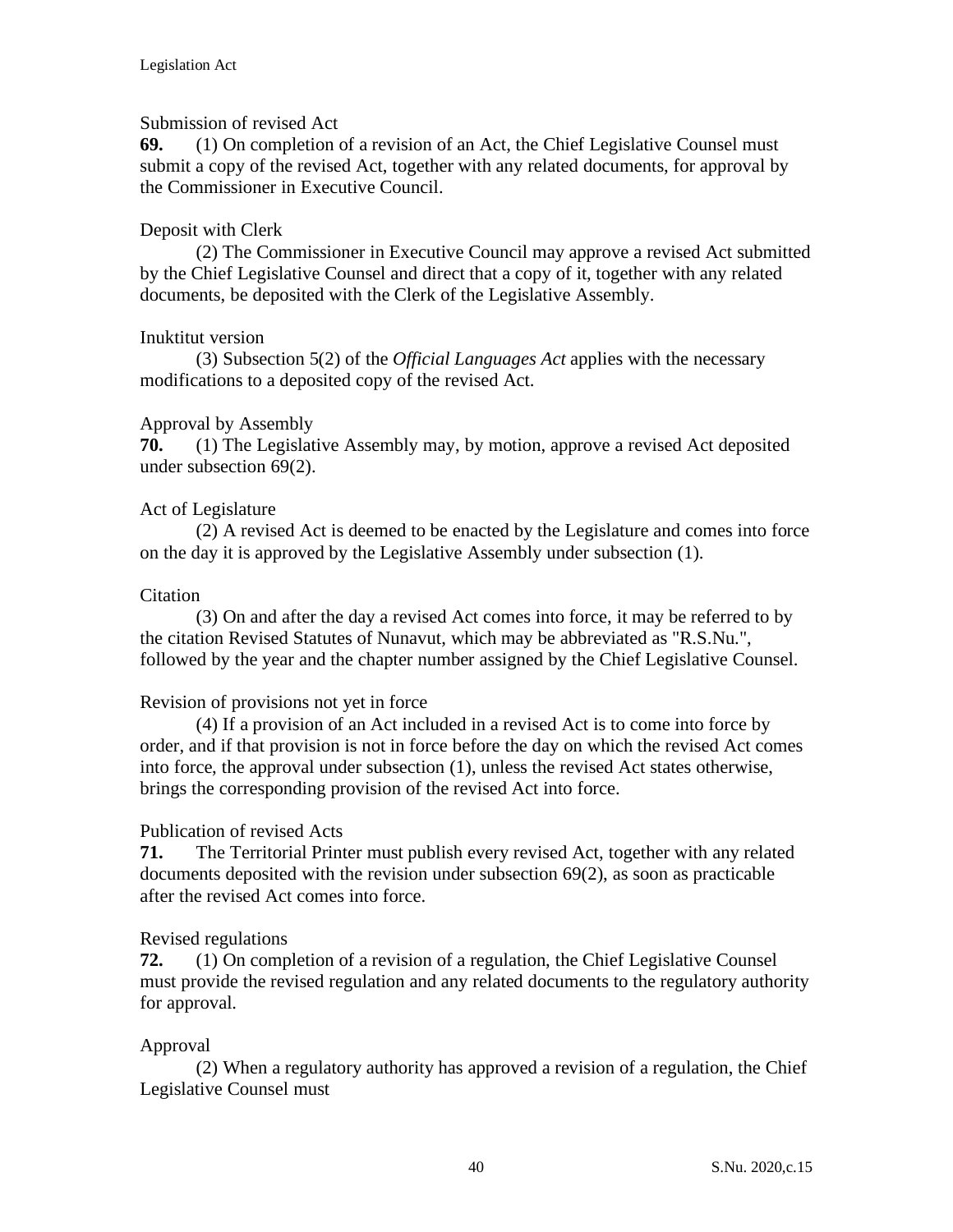- (a) register the revised regulation under section 56; and
- (b) publish the revised regulation in accordance with section 58.

## Deemed made

(3) A revised regulation registered under paragraph (2)(a) is deemed to be made by the person or body authorized to make the regulation.

## **Citation**

(4) On and after the day a revised regulation comes into force, it may be referred to by the citation Revised Regulations of Nunavut, which may be abbreviated as "R.R.Nu.", followed by the registration number assigned under subsection 56(6).

## Coming into force

(5) Unless otherwise stated in the revision, a revised regulation comes into force on the day it is registered.

## Repeal of former versions

**73.** On the coming into force of a revised enactment, former enactments are repealed to the extent specified in the revision or a schedule attached to the revision.

## PART 6 NUNAVUT GAZETTE

Official Gazette

**74.** (1) The *Nunavut Gazette* is continued as the official gazette for Nunavut.

## Electronic publication

(2) The Territorial Printer must publish the *Nunavut Gazette* monthly on the Nunavut Legislation website.

## Special edition

(3) The Chief Legislative Counsel may direct the Territorial Printer to publish a special edition of any Part of the *Nunavut Gazette* when the Chief Legislative Counsel is satisfied that it is appropriate to do so.

## Contents of *Nunavut Gazette*

**75.** (1) The following documents must be published in the *Nunavut Gazette*:

- (a) regulations required to be published under subsection  $58(1)$ ;
- (b) statements required to be published under subsection 54(2) or requested to be published under subsection 54(3);
- (c) notices and documents prescribed by regulation;
- (d) other notices that are required to be published in the *Nunavut Gazette* by law or by the Commissioner in Executive Council.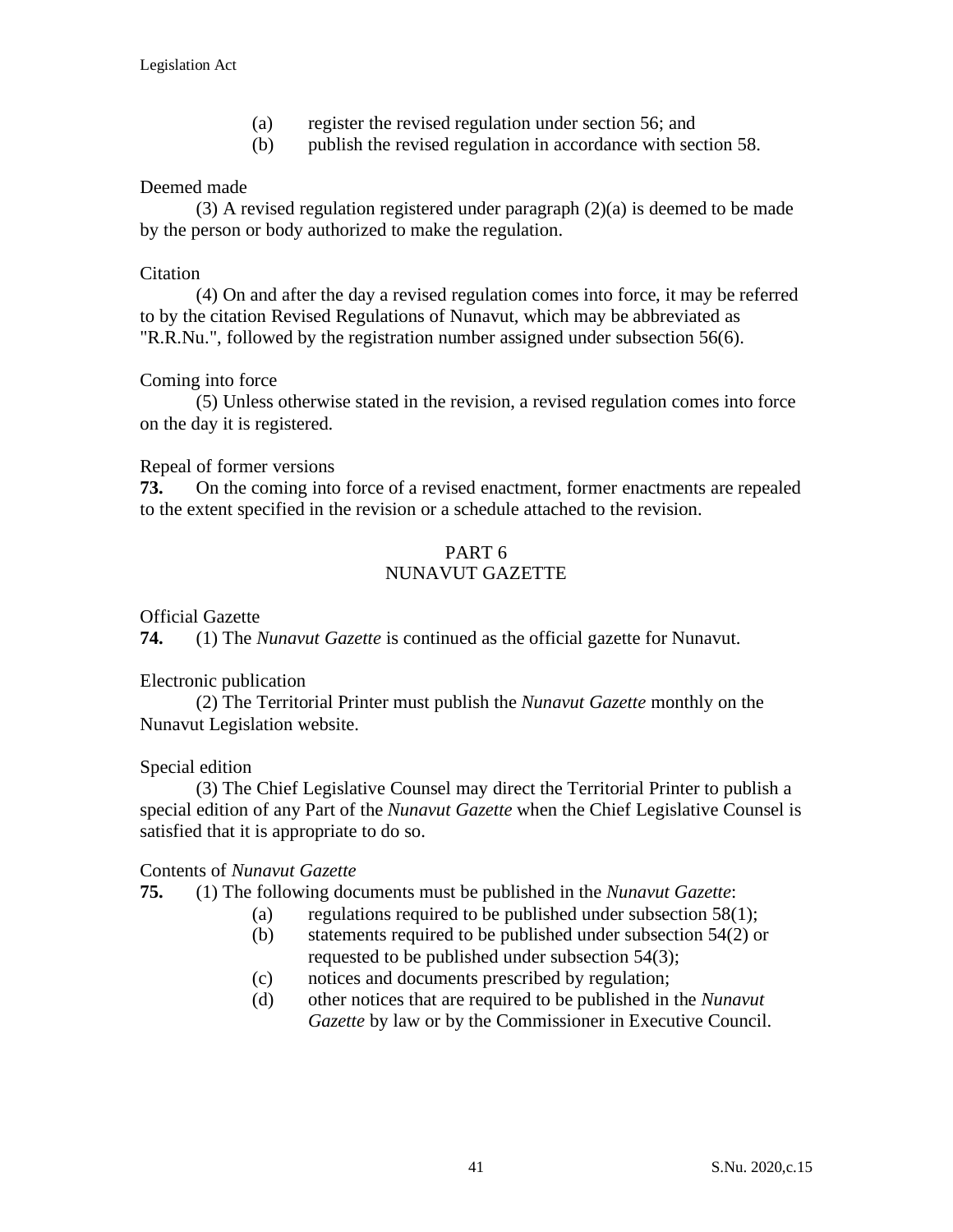## Additional content

(2) Any other document may be published in the *Nunavut Gazette* if the Chief Legislative Counsel considers it appropriate for the purpose of providing public notice or a public record of the document.

## Annual indexes

**76.** The Territorial Printer must publish

- (a) an annual index of all regulations registered and published in the *Nunavut Gazette* during the preceding year; and
- (b) an annual index of all documents, other than regulations, that have been published in the *Nunavut Gazette* during the preceding year.

## Distribution of *Nunavut Gazette*

**77.** (1) A copy of the *Nunavut Gazette* must be delivered by electronic means without charge to the following persons and bodies:

- (a) each public library in Nunavut;
- (b) each municipality in Nunavut;
- (c) each member of the Legislative Assembly;
- (d) the Clerk of the Legislative Assembly;
- (e) the Law Clerk of the Legislative Assembly;
- (f) a person or body that requests a subscription to the *Nunavut Gazette*.

Paper copies on request

(2) A person or body identified in paragraphs  $(1)(a)$  to (e) may request that a paper copy of the *Nunavut Gazette* be provided instead of or in addition to the electronic copy provided under subsection (1), and the paper copies will be provided without charge.

Public access

(3) Each public library and municipal office must make the *Nunavut Gazette* available for inspection by members of the public.

## PART 7

## ADMINISTRATION

## Chief Legislative Counsel

- **78.** (1) The Minister
	- (a) must appoint a lawyer employed in the public service as Chief Legislative Counsel; and
	- (b) may appoint other lawyers employed in the public service as legislative counsel.

Power of legislative counsel

(2) Legislative counsel have all the powers and may perform all the duties of the Chief Legislative Counsel, except those under subsections (3) to (5) and subsection 74(3).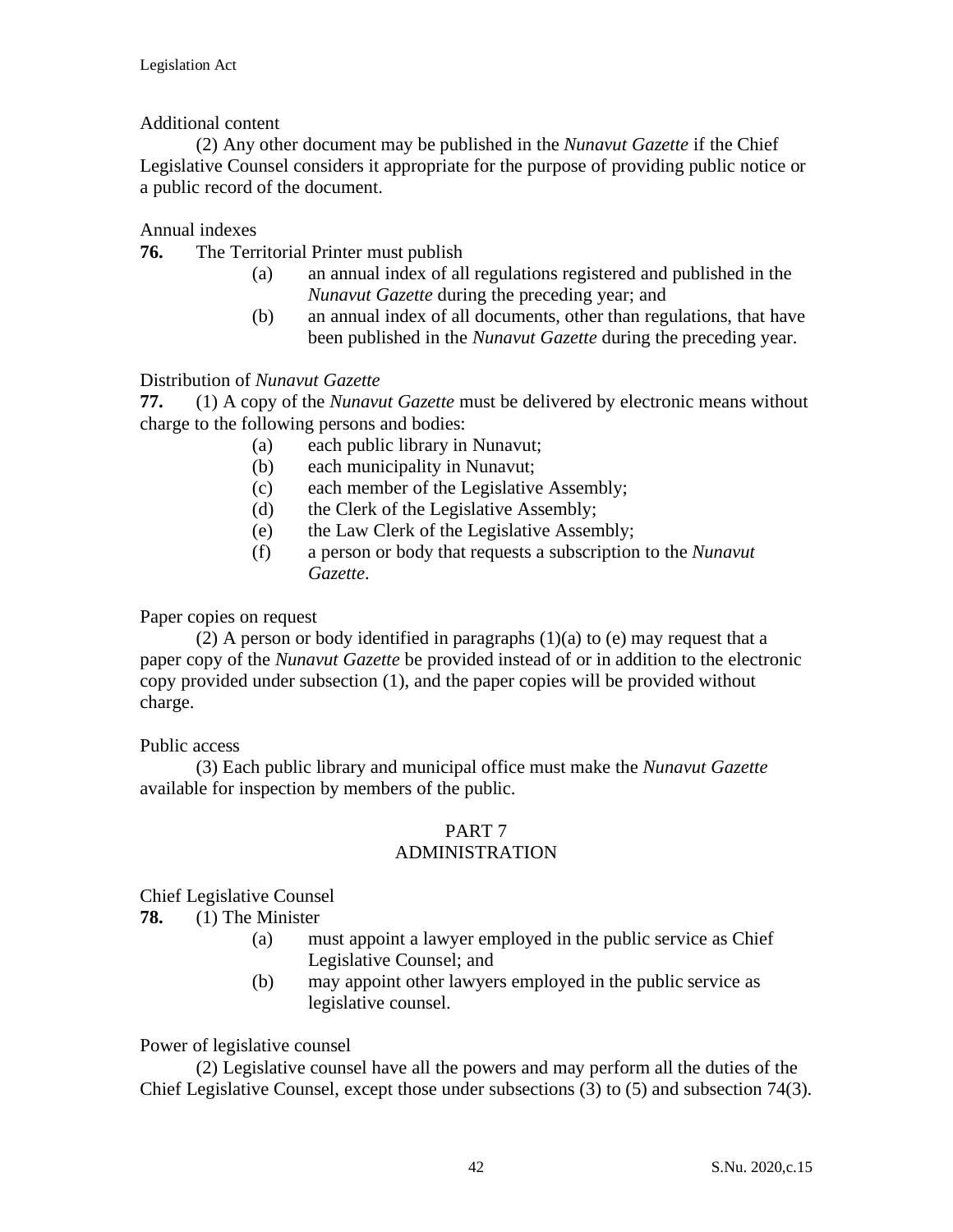## Required duties

(3) The Chief Legislative Counsel must direct

- (a) the drafting of all Bills that are proposed by members of the Executive Council and intended for introduction in the Legislative Assembly;
- (b) on request by, and under the general direction of, the Clerk of the Legislative Assembly, the drafting of other Bills that are intended for introduction in the Legislative Assembly;
- (c) the drafting of all regulations requested under subsection  $51(1)$ ;
- (d) on request by, and under the general direction of, the Clerk of the Legislative Assembly, the drafting of all regulations requested under subsection 51(2);
- (e) the preparation of consolidations of Acts and regulations;
- (f) the registration of regulations;
- (g) the publication of Acts and regulations;
- (h) the publication of the *Nunavut Gazette*; and
- (i) such other duties related or incidental to legislation that are prescribed by regulation.

## Additional duties

(4) The Chief Legislative Counsel may direct

- (a) the drafting of regulations requested under subsection  $51(3)$ ; and
- (b) the preparation of revisions of Acts and regulations.

## Recommendations

(5) The Chief Legislative Counsel may at any time make recommendations with respect to improvement of the laws.

Power to date instruments

(6) When the Chief Legislative Counsel receives, for registration or publication under this Act, a regulation or other instrument that has not been dated,

- (a) it is deemed to have been made on the day it is received by the Chief Legislative Counsel; and
- (b) the Chief Legislative Counsel must indicate on it the date on which it is received.

## Definitions

**79.** (1) In this section,

"client" means one or more of the following:

- (a) the Government of Nunavut, including, for greater certainty, the Ministers responsible for public agencies,
- (b) the Legislative Assembly, including the Speaker, the Management and Services Board or an independent officer of the Legislative Assembly,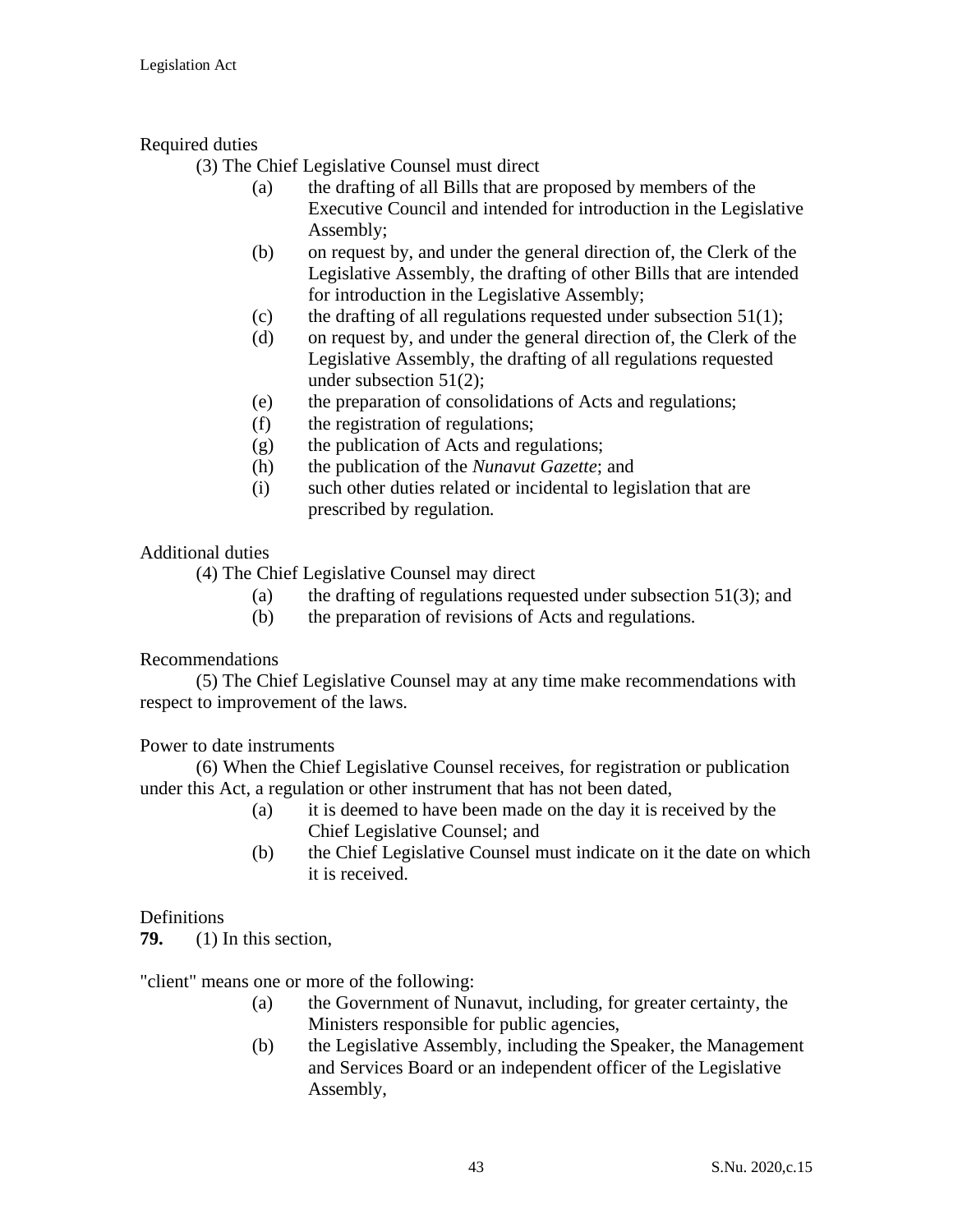- (c) a regular member of the Legislative Assembly,
- (d) a regulatory authority referred to in subsection 51(3); (*client*)

"confidential information" means

- (a) drafting instructions received by counsel from a client,
- (b) communications between a client and counsel that relate to the subject-matter of the instructions,
- (c) draft legislation prepared or reviewed by counsel for a client, and
- (d) translations of any information referred to in paragraphs (a) to  $(c)$ ; (*renseignements confidentiels*)

"counsel" means

- (a) the Chief Legislative Counsel,
- (b) legislative counsel appointed under paragraph 78(1)(b), and
- (c) any other counsel engaged by the Chief Legislative Counsel; (*avocat*)

"office of the Chief Legislative Counsel" means the Chief Legislative Counsel and the positions in the public service directly or indirectly reporting to the Chief Legislative Counsel, and includes outside counsel or translators engaged by the Chief Legislative Counsel. (*bureau du premier conseiller législatif*)

Solicitor-client privilege

(2) Confidential information is subject to solicitor-client privilege.

No waiver of solicitor-client privilege

(3) The solicitor-client privilege under subsection (2) is not waived if a client shares or authorizes the sharing of confidential information with another person or body on a confidential basis, including for the purposes of consultation.

Duty of loyalty and conflicts of interest

(4) Counsel may, despite any law or rule relating to conflicts of interest or duties of loyalty,

- (a) provide drafting and translation services, including advice, on any matter to any client;
- (b) provide the Government of Nunavut advice on draft legislation that has been made public or is otherwise lawfully available to the Government of Nunavut outside of the office of the Chief Legislative Counsel; and
- (c) provide the Government of Nunavut advice on any enactment.

Duty to provide advice

(5) If counsel provide any advice under paragraph (4)(b) that is substantially different from, or more extensive than, any advice they provided to the client for whom counsel drafted the draft legislation, they must provide substantially the same advice to that client.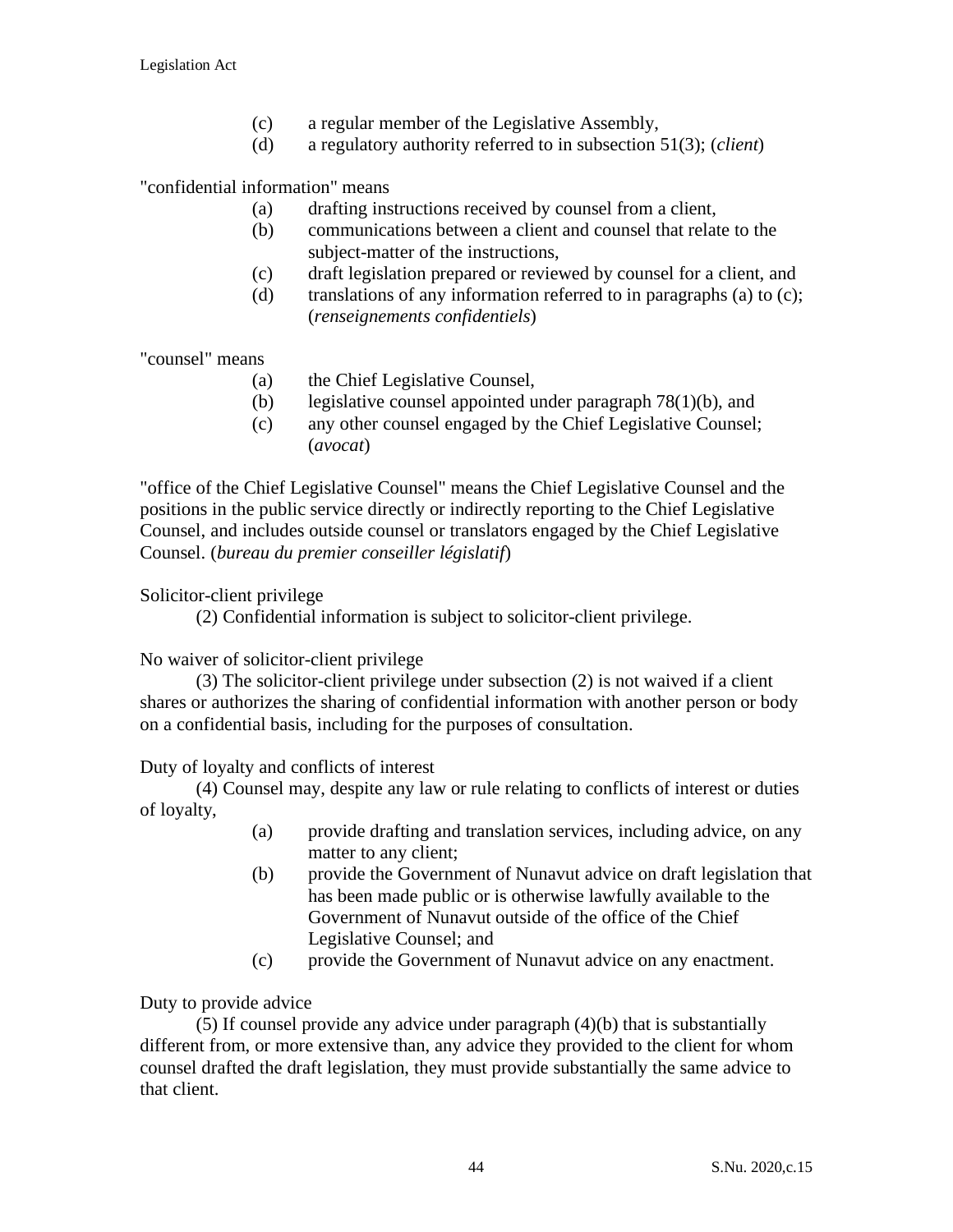## Termination of duty

(6) The duty under subsection (5) ceases on the occurrence of one of the following:

- (a) the draft legislation becomes law, whether or not it is in force;
- (b) in the case of a Bill, it is no longer on the order paper of the Legislative Assembly;
- (c) the client decides to not proceed with the draft legislation.

## Territorial Printer

**80.** (1) The Minister must appoint a person employed in the public service as the Territorial Printer.

## Duties of Territorial Printer

(2) The Territorial Printer must

- (a) maintain the Nunavut Legislation website; and
- (b) perform such other publishing functions as are assigned to the Territorial Printer by law or by the Chief Legislative Counsel.

## Delegation

(3) The Chief Legislative Counsel may delegate powers and duties to the Territorial Printer as necessary to carry out the publishing duties under this Act.

## PART 8 REGULATIONS AND ORDER

## Regulations

**81.** (1) The Minister may make regulations

- (a) respecting references to time, including time zones;
- (b) respecting additional means of electronic publication that may be used for the purposes of the Nunavut Legislation website;
- (c) respecting additional instruments or classes of instruments to which Parts 3 to 5 of this Act do not apply;
- (d) respecting the extent to which Parts 3 to 5 of this Act apply to an instrument or class of instruments described in section 50;
- (d.1) respecting the approval, transmission and registration of regulations and revised regulations by electronic means, or for the purpose of addressing technological change;
- (e) subject to any other Act, exempting from the application of subsection 58(1) any regulation or class of regulations if the Minister is satisfied that
	- (i) the regulation or class of regulations is likely to affect only a limited number or limited class of persons, and
	- (ii) reasonable measures are provided to give notice of the substance of a particular exempted regulation to persons likely to be affected by it, including publication on the website of the regulatory authority;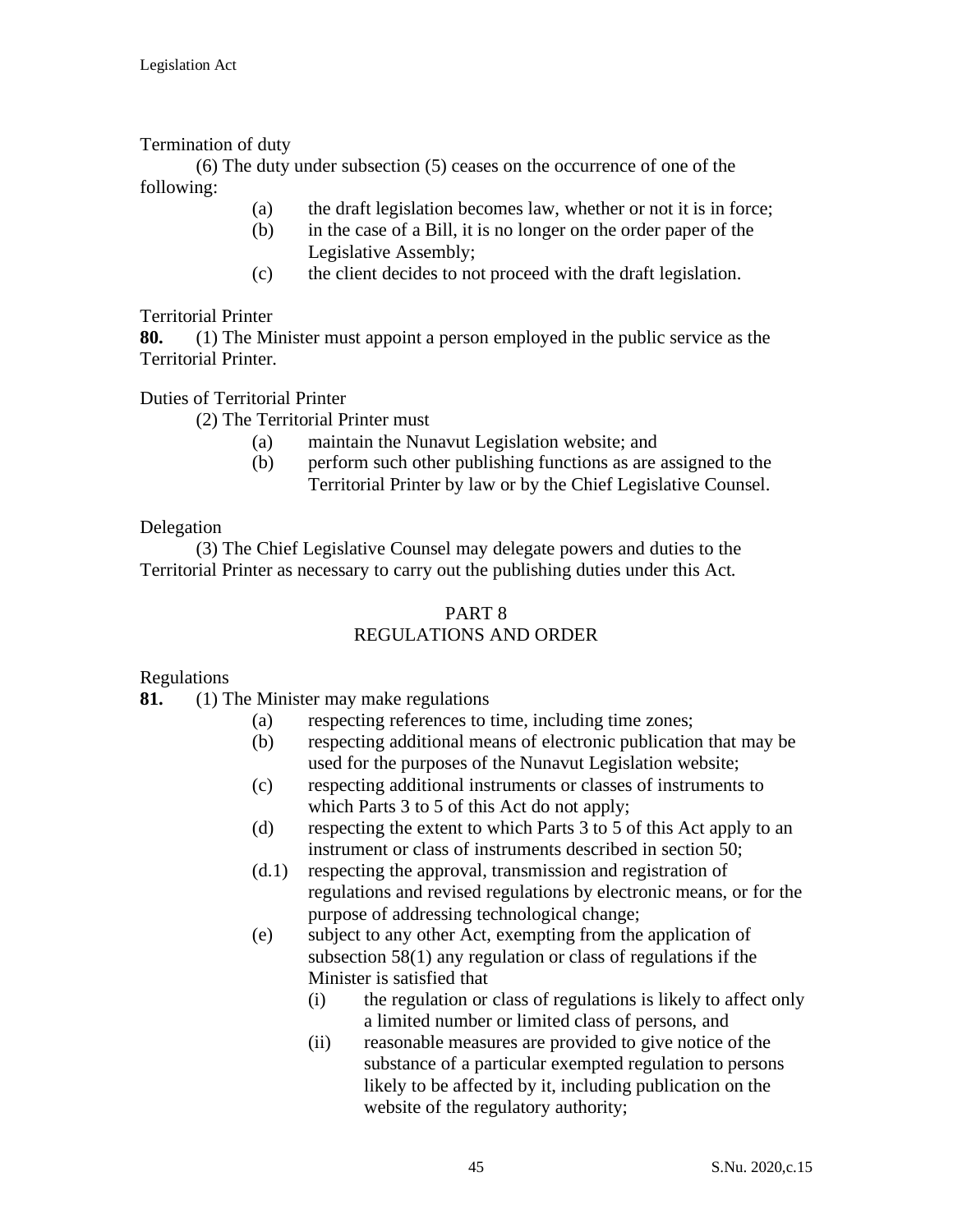- (f) respecting the format or means of accessing official copies of documents from the Nunavut Legislation website;
- (g) respecting the content of each part of the *Nunavut Gazette*, and the editing and formatting of each part for publication;
- (h) respecting additional duties that may be assigned to the Chief Legislative Counsel; and
- (i) generally for the carrying into effect of this Act.

## Public holiday order

(2) The Commissioner in Executive Council may make an order designating a day as a holiday.

# PART 9

# FINAL PROVISIONS

#### **Transitional Provisions**

#### **Statements**

**82.** Section 46 does not apply to Bills introduced prior to the coming into force of that section.

Repeal of existing not-in-force Acts

**83.** If, on the coming into force of section 49, an existing Act or provision of an Act has not been proclaimed into force more than 10 years following the most recent time it was enacted or amended, the year following the year in which that section comes into force is deemed to be the tenth year following the most recent time it was enacted or amended for the purposes of that section.

Order of the Commissioner in Executive Council

**84.** A provision in an Act providing that the Act or a portion of the Act is to come into force or be repealed on a day fixed by order of the Commissioner alone is deemed to require an order of the Commissioner in Executive Council.

#### Appointments continued

**85.** For greater certainty, the repeal of section 20.1 of the *Interpretation Act*, R.S.N.W.T. 1988,c.I-8, by this Act does not affect an appointment in effect at the time of the repeal.

## Prescribed forms continued

**86.** Forms that were prescribed by regulation under an enactment prior to the coming into force of this Act remain valid until they are repealed.

#### Agreements continued

**87.** An agreement made by the Commissioner under any provision referred to in section 142 before the coming into force of that section is deemed to be, for the purposes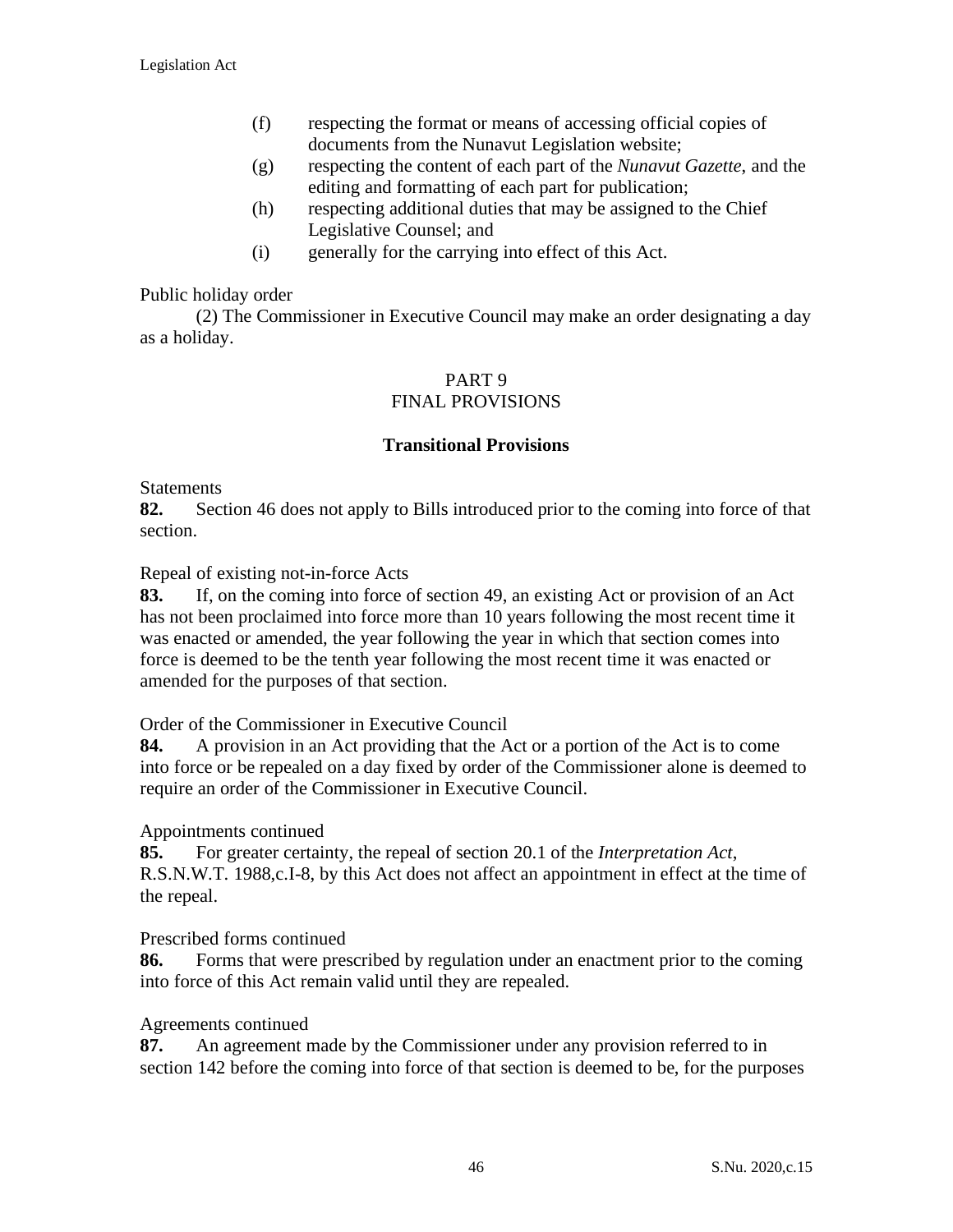of the provision, an agreement made by the Minister responsible for the Act containing the provision.

Registrar of Regulations becomes Chief Legislative Counsel **88.** (1) The person appointed as the Registrar of Regulations under *Statutory Instruments Act*, R.S.N.W.T. 1988,c.S-13, immediately before the coming into force of this Act is deemed to have been appointed as Chief Legislative Counsel under paragraph 78(1)(a) on the coming into force of this section.

## Deputy registrars become legislative counsel

(2) A person appointed as a deputy Registrar of Regulations under the *Statutory Instruments Act*, R.S.N.W.T. 1988,c.S-13, immediately before the coming into force of this Act is deemed to have been appointed as a legislative counsel under paragraph 78(1)(b) on the coming into force of this section, to exercise all of the powers and duties of the Chief Legislative Counsel except those under subsections 74(3) and 78(3) to (5).

## Territorial Printer

(3) The person appointed as the Territorial Printer under the *Public Printing Act*, R.S.N.W.T. 1988,c.P-15, immediately before the coming into force of this Act is deemed to have been appointed as the Territorial Printer under subsection 80(1) on the coming into force of this section.

## Statutory instruments under former Act

**89.** (1) A statutory instrument registered under the *Statutory Instruments Act*, R.S.N.W.T. 1988,c.S-13, immediately before the coming into force of this Act is deemed to be a regulation registered under this Act, and continues to be valid and may be amended, enforced or otherwise dealt with as a regulation registered under this Act.

## Non-statutory instruments continued as regulations

(2) An instrument registered and published in the *Nunavut Gazette* prior to the coming into force of this Act or in the *Northwest Territories Gazette* prior to April 1, *1*999 as a non-statutory instrument is deemed to be a regulation registered under this Act, and continues to be valid and may be amended, enforced or otherwise dealt with as a regulation registered under this Act if it is

- (a) a regulation as defined in this Act; and
- (b) in force immediately before the coming into force of this Act.

## Consequential amendments to regulations

**90.** (1) The Commissioner in Executive Council, on the recommendation of the Minister of Justice, may, prior to the coming into force of sections 94 to 147, make regulations amending any regulations under any Act for the purpose of consequentially amending those regulations in view of the anticipated coming into force of this Act.

Scope and coming into force

(2) Regulations made under subsection (1)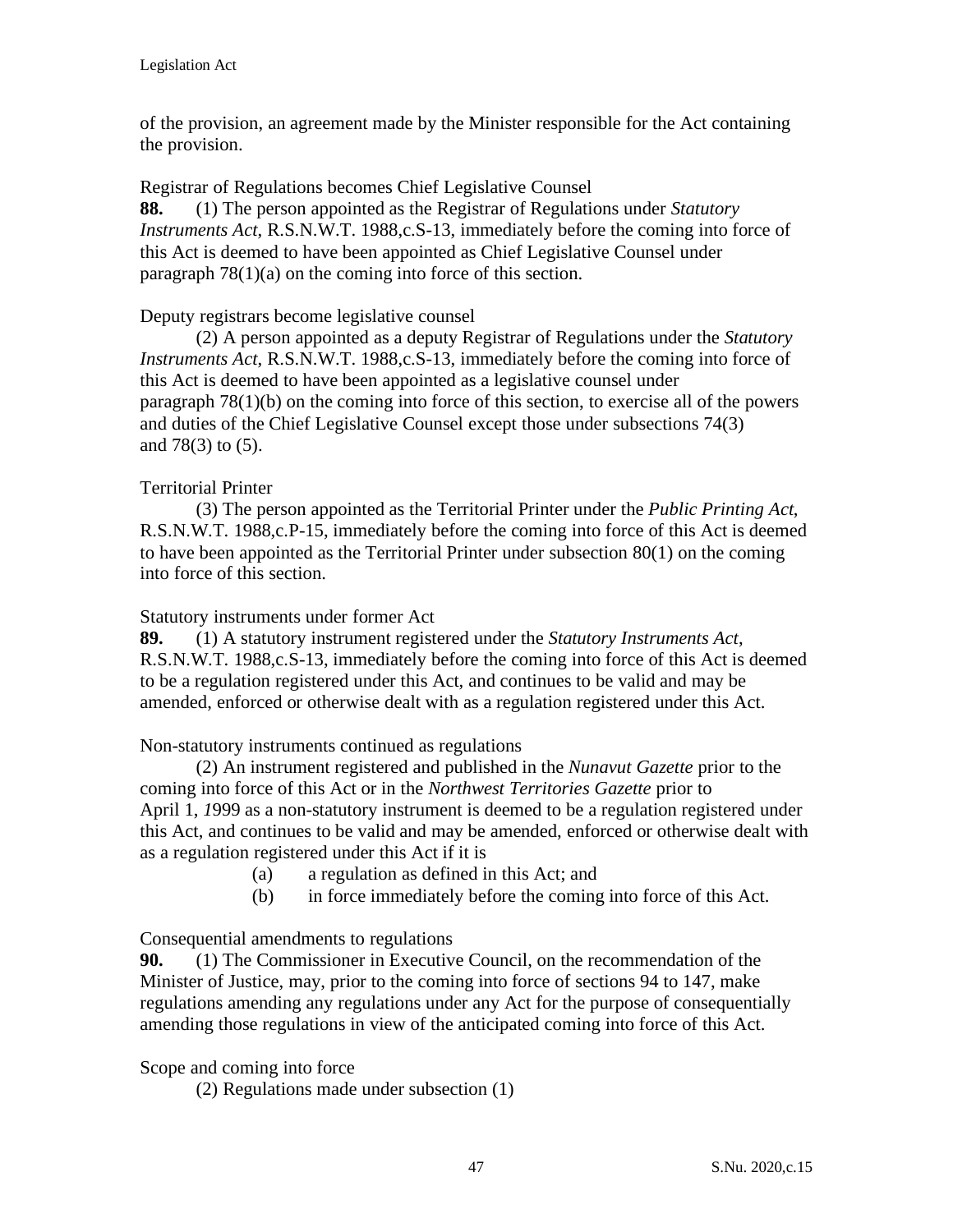- (a) may be similar in scope and substance to the consequential amendments to Acts made under this Act; and
- (b) must come into force on the same day as sections 94 to 147 of this Act come into force.

#### **Related and consequential amendments**

#### *Evidence Act*

#### **91. (1) The** *Evidence Act* **is amended by this section.**

#### **(2) Section 38 is repealed and replaced by:**

Judicial notice of Acts, regulations and ordinances

- 38. Judicial notice must be taken of
	- (a) Acts of the Imperial Parliament;
	- (b) Acts and regulations of Canada, Nunavut, a province or other territory; and
	- (c) Acts and ordinances of the legislature of, or other legislative body or authority competent to make laws for, a British possession.

#### **(3) Paragraphs 39(2)(a) and (b) are amended as follows:**

- (a) subject to subsection (8), a copy of the *Nunavut Gazette*, the *Canada Gazette* or the official gazette of a province or territory or of a volume of the Acts of Nunavut, Canada, or a province or territory purporting to contain a copy of the state document or an extract from it or a notice of it;
- (b) subject to subsection (8), a copy of it or an extract from it purporting to be printed or published by or for or by authority of the Territorial Printer, or of the Queen's Printer for Canada or a province or territory; or

#### **(4) Subsection (5) is amended as follows:**

Official printer

(5) If a copy or extract that is tendered in evidence under this section purports to be printed or published by or for or under the authority of a legislature, government or Queen's Printer, it is not necessary to prove the authority, status or official position of the legislature, government or Queen's Printer.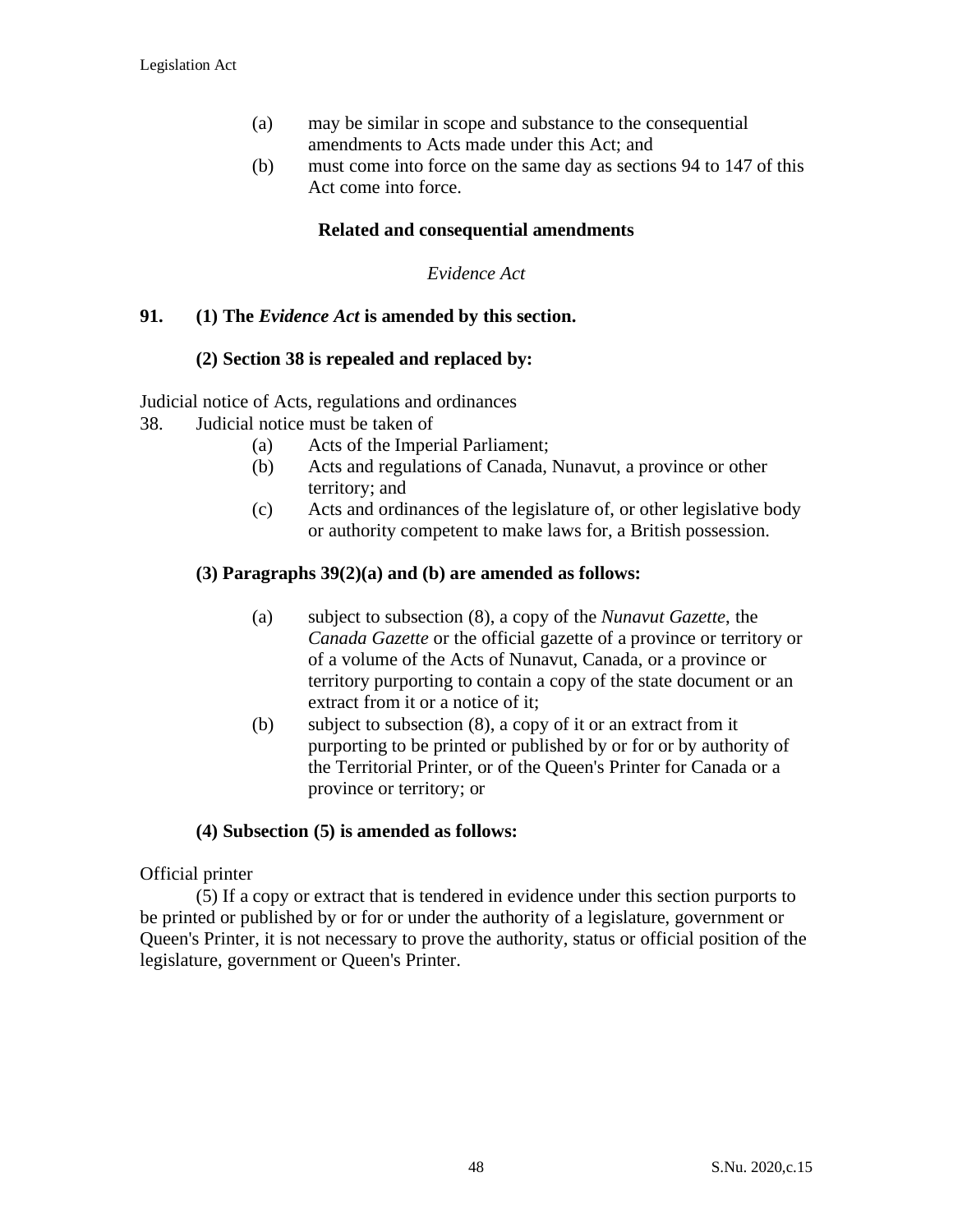## **(5) The following is added after subsection 39(5):**

## Proof of date of Assent

(6) In the absence of evidence to the contrary, if the date of Assent is specified in a copy of an Act referred to in subsection (8), it is proof of the date that the Act received Assent.

## Proof of coming into force date

(7) In the absence of evidence to the contrary, if the date of coming into force of an enactment, or part of an enactment, is specified in a copy of the enactment referred to in subsection (8), it is proof that it came into force on that day.

## Nunavut Legislation website

(8) A copy of a new, amending, consolidated or revised enactment, or an edition of or extract from the *Nunavut Gazette*, is a copy for the purposes of this section only if it

- (a) is accessed from the Nunavut Legislation website in a format prescribed by regulation under the *Legislation Act*; and
- (b) includes or is accompanied by a statement to the effect that it is an official copy, published by the authority of the Territorial Printer.

## **(6) Section 44 is renumbered as subsection 44(1).**

## **(7) Subsection 44(1) is amended as follows:**

Copies in official gazette

44. (1) Subject to subsection (2), all copies of official and other notices, advertisements and documents printed or published in the *Nunavut Gazette*, *Canada Gazette* or the official gazette of a province or territory are, in the absence of evidence to the contrary, proof of the originals, and of the contents of the originals.

## **(8) The following is added after subsection 44(1):**

## Nunavut Legislation website

(2) Subsection (1) only applies to an edition of the *Nunavut Gazette* if it

- (a) is accessed from the Nunavut Legislation website in a format prescribed by regulation under the *Legislation Act*; and
- (b) includes or is accompanied by a statement to the effect that it is an official copy, published by the authority of the Territorial Printer.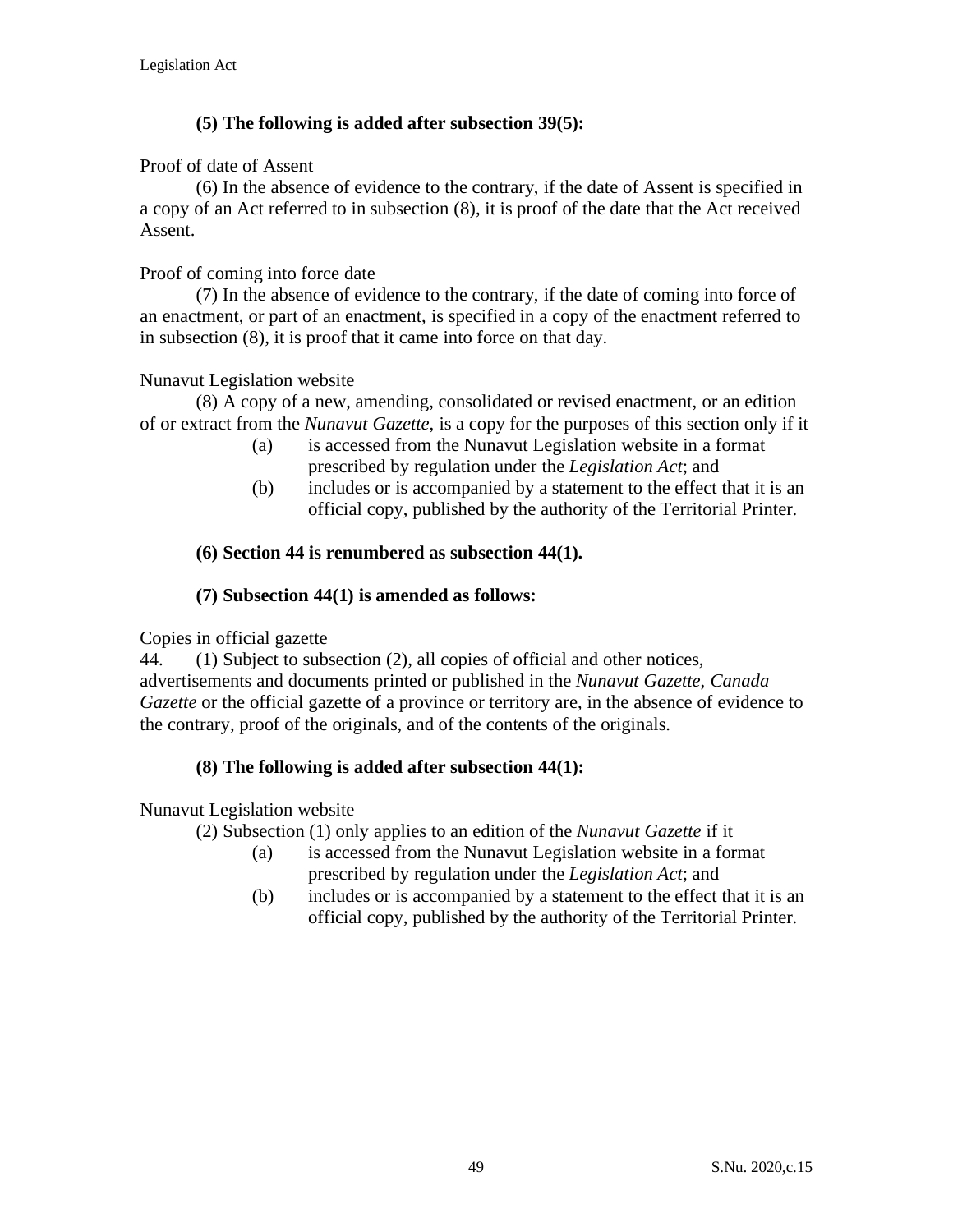## *Legislative Assembly and Executive Council Act*

## **92. The following is added after section 67 of the** *Legislative Assembly and Executive Council Act***:**

#### Establishment of departments

67.1. (1) The Commissioner in Executive Council, on the recommendation of the Premier, may make regulations

- (a) establishing departments, including determining their names; and
- (b) subject to subsection 67.2, assigning responsibilities to departments.

## Exception

- (2) For greater certainty, regulations made under subsection (1) may not
	- (a) disestablish a department which has been established by another enactment; or
	- (b) remove or transfer a responsibility which has been assigned to a department under another enactment.

## Responsibility for Acts

67.2. (1) The Commissioner in Executive Council, on the recommendation of the Premier, may make regulations assigning responsibility for the administration of an Act or a provision of an Act to

- (a) a Minister and a department or public agency; or
- (b) the Legislative Assembly and its Speaker.

## Division of responsibilities

(2) If a regulation made under subsection (1) assigns responsibility for the administration of an Act or a provision of an Act to more than one Minister or more than one department or public agency, the regulations must indicate the division of responsibilities.

## Exception

(3) For greater certainty, regulations made under subsection (1) may not remove or transfer a responsibility which has been assigned to a Minister, a department, a public agency, the Legislative Assembly or its Speaker under another enactment.

#### Consent of Speaker

(4) The following regulations may only be made with the consent of the Speaker of the Legislative Assembly:

- (a) regulations under paragraph  $(1)(b)$ ;
- (b) regulations assigning responsibility for the administration of an Act or a provision of an Act that is, immediately prior to making the regulations, assigned to the Legislative Assembly and its Speaker.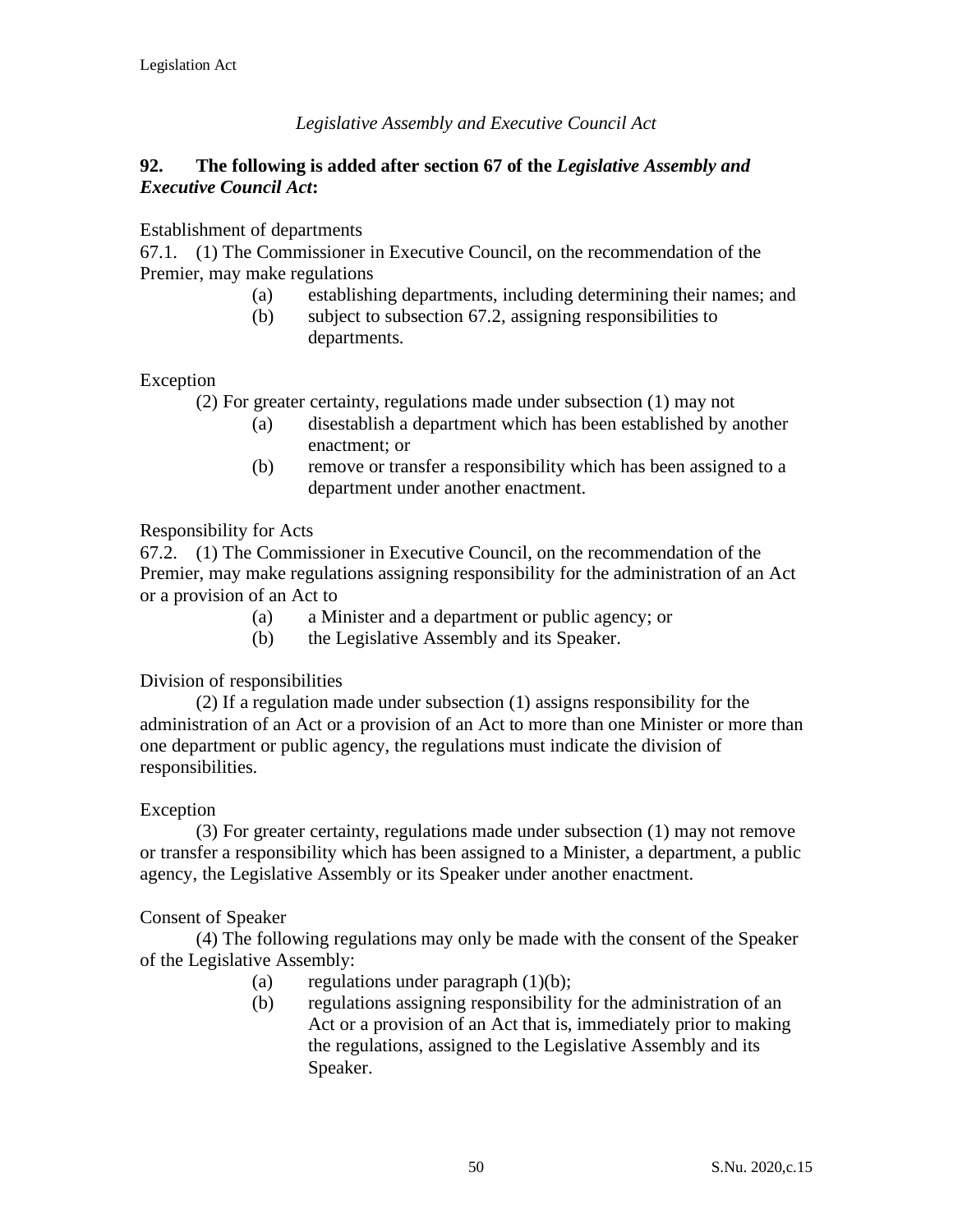## Absent regulations

(5) If regulations made under this section do not specify responsibility for the administration of an Act or a provision of an Act, the responsibility for the administration for the Act or provision is assigned to,

- (a) if applicable, the Minister who introduced the Bill enacting the Act or provision in the Legislative Assembly and that Minister's department or public agency;
- (b) if the Bill enacting the Act or provision was introduced in the Legislative Assembly by a member of the Management and Services Board in that capacity, the Legislative Assembly and its Speaker; or
- (c) otherwise, the department or public agency whose responsibilities assigned under paragraph  $67.1(1)(b)$  or under another enactment most closely reflect the subject-matter of the Act, and its Minister.

## Definitions

67.3. (1) The definitions in subsection 1(1) of the *Financial Administration Act* apply to this section.

## Financial considerations

(2) Despite the *Financial Administration Act*, if regulations made under section 67.1 or 67.2 have the effect of transferring a responsibility from one department or public agency to another, the Commissioner in Executive Council, on the recommendation of the Premier, may make regulations

- (a) transferring, from the department or public agency from which the responsibility is assigned to the department or public agency to which the responsibility is assigned, the unexpended portion of the amounts that are appropriated for the responsibility; and
- (b) amending the Estimates and appropriations as is necessary to effect the transfer of the unexpended amounts under paragraph (a).

## *Public Service Act*

## **93. The following is added after section 5 of the** *Public Service Act***:**

## Direction to public officer

5.1. (1) A deputy head may provide direction to a public officer employed in the public service who carries out an administrative function under an enactment that is administered by the department or public body of the deputy head respecting the exercise of the powers and performance of the duties of the public officer under the enactment.

## Duty of public officer

(2) A public officer referred to in subsection (1) must exercise their powers and perform their duties in accordance with a direction made under that subsection.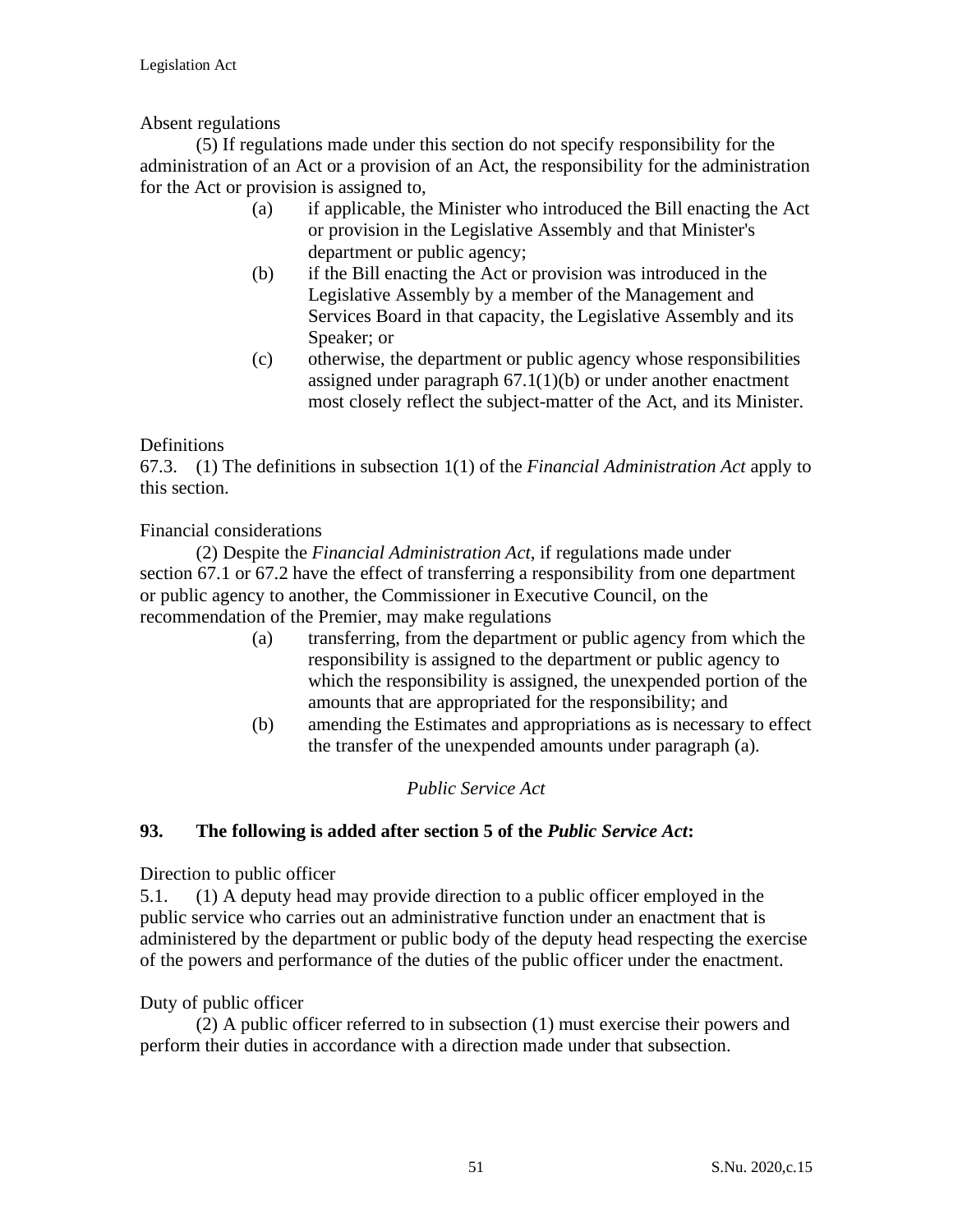## *Age of Majority Act*

## **94. Section 3 and subsection 5(2) of the** *Age of Majority Act* **are amended by replacing "**Legislative Assembly**" with "**Legislature**".**

## *Arbitration Act*

## **95. Subsection 11(2) of the** *Arbitration Act* **is amended by deleting "**clear**".**

## *Building Code Act*

## **96. Section 31.1 of the** *Building Code Act* **is repealed and replaced by:**

Application of Parts 3 to 5 of *Legislation Act*

31.1. Parts 3 to 5 of the *Legislation Act* do not apply to an order made under this Act.

## *Cannabis Act*

## **97. Section 66 of the** *Cannabis Act* **is repealed and replaced by:**

Application of Parts 3 to 5 of *Legislation Act*

66. Parts 3 to 5 of the *Legislation Act* do not apply to licences or contracts under this Act.

## *Child and Family Services Act*

**98. Subsection 92(2) of the** *Child and Family Services Act* **is amended by replacing "**sections 35 to 37 of the *Interpretation Act***" with "**sections 11, 13 and 18 of the *Legislation Act***".**

## *Children's Law Act*

## **99. Subsection 85(4) of the** *Children's Law Act* **is repealed and replaced by:**

Application of Parts 3 to 5 of *Legislation Act*

(4) For greater certainty, the guidelines referred to in subsection (1) are regulations to which Parts 3 to 5 of the *Legislation Act* apply.

## *Corrections Act*

## **100. Subsection 5(5) of the** *Corrections Act***, S.Nu. 2019,c.13 is repealed.**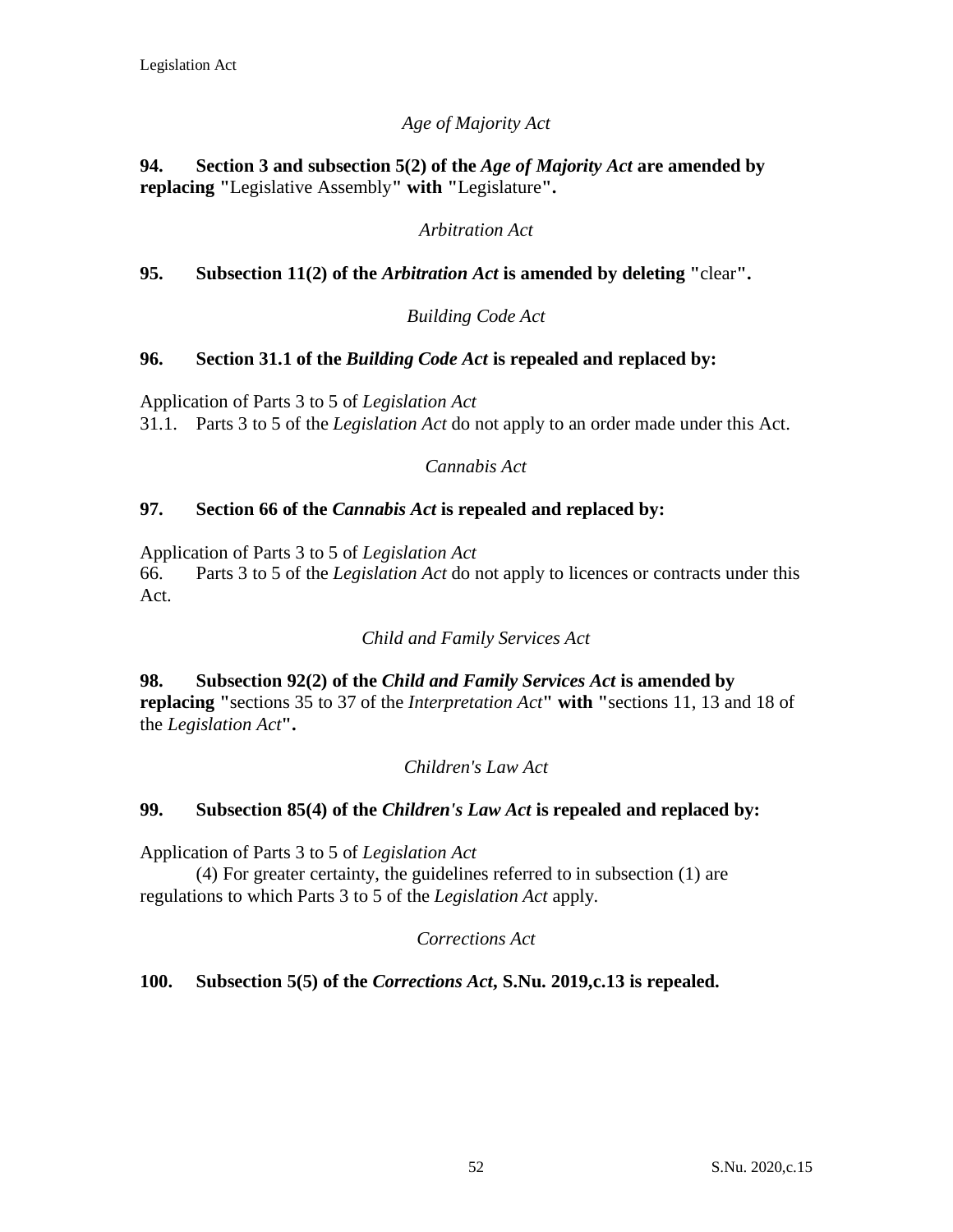## *Emergency Measures Act*

## **101. Subsection 11(6) of the** *Emergency Measures Act* **is repealed and replaced by:**

Application of Parts 3 to 5 of *Legislation Act*

(6) Parts 3 to 5 of the *Legislation Act* do not apply to a declaration of a state of emergency.

## *Financial Administration Act*

**102. The definition of "Deputy Minister" in subsection 1(1) of the** *Financial Administration Act* **is amended by replacing "***Interpretation Act***" with "***Public Service Act***".**

## *Fire Safety Act*

**103. Subsection 5.01(8) of the** *Fire Safety Act***, or section 5 for the** *Act to Amend the Fire Prevention Act* **if that section has not yet come into force, is amended by replacing "**The *Statutory Instruments Act* does**" with "**Parts 3 to 5 of the *Legislation Act* do**".**

## *Human Rights Act*

**104. (1) The definition of "person" in section 1 of the** *Human Rights Act* **is amended by replacing "***Interpretation Act***" with "***Legislation Act***".**

**(2) Subsection 18(2) of the** *Human Rights Act* **is repealed.**

*Income Tax Act*

## **105. Subsection 33(3) of the** *Income Tax Act* **is repealed and replaced by:**

Publication required

(3) A regulation made under this Act has no effect unless it has been published in accordance with subsection 58(1) of the *Legislation Act*.

*Insurance Act*

## **106. Paragraph 45(5)(a) of the** *Insurance Act* **is amended by deleting "**clear**".**

*Inuit Language Protection Act*

**107. (1) The** *Inuit Language Protection Act* **is amended by this section.**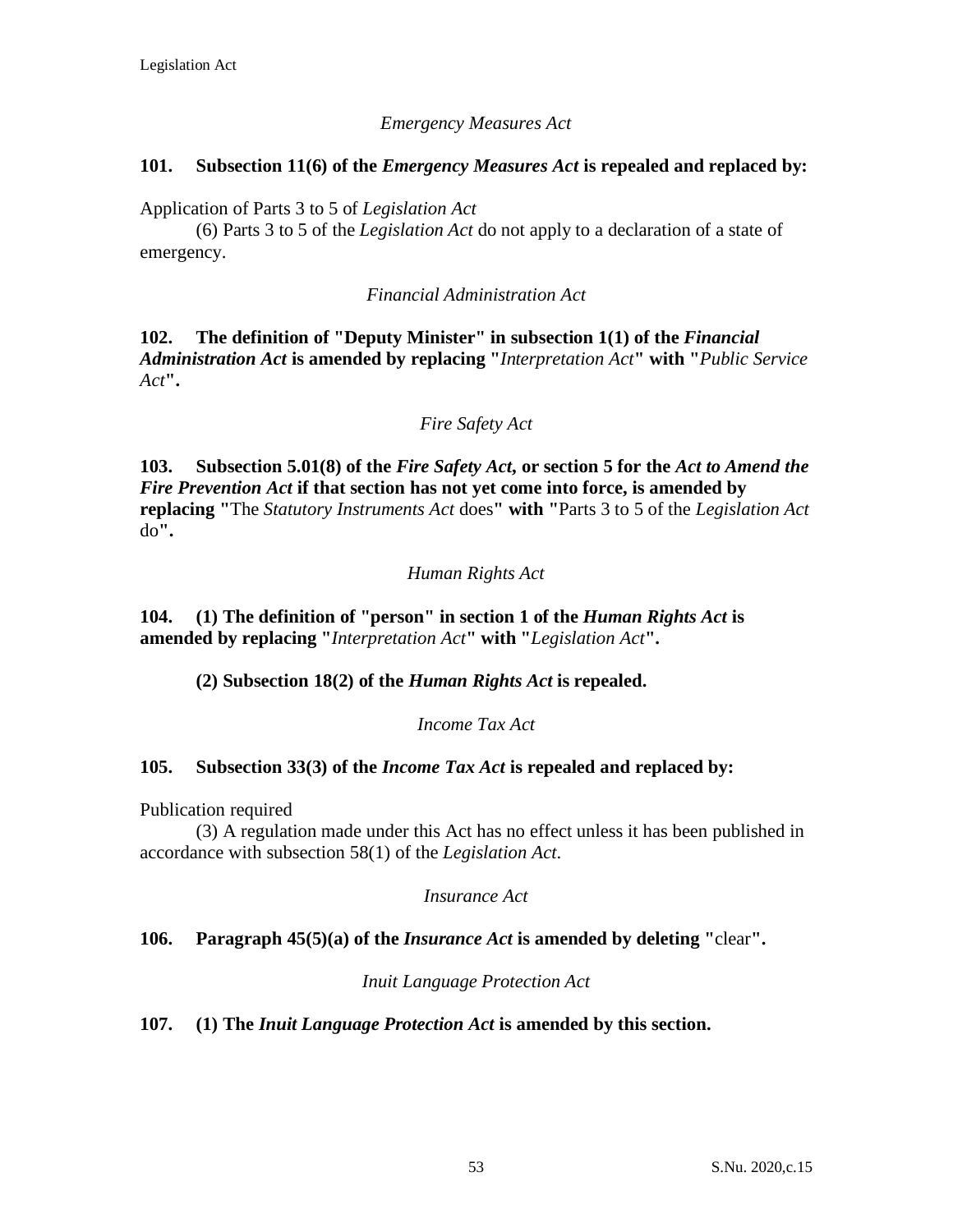## **(2) Subsection 17(3) is repealed and replaced by:**

Application of Parts 3 to 5 of *Legislation Act*

(3) Parts 3 to 5 of the *Legislation Act* do not apply to rules and procedures established under subsection (2).

## **(3) Subsection 37.1(2) is repealed and replaced by:**

Application of Parts 3 to 5 of *Legislation Act*

(2) Parts 3 to 5 of the *Legislation Act* do not apply to rules made under subsection  $(1)$ .

*Legal Profession Act*

## **108. (1) Section 1.1 of the** *Legal Profession Act* **is repealed.**

**(2) Paragraph 7(a) of the** *Legal Profession Act* **is amended by replacing "**by the *Interpretation Act***" with "**under section 36 of the *Legislation Act***".**

## **(3) Subsection 8(6.1) of the** *Legal Profession Act* **is repealed.**

*Legal Services Act*

**109. Section 11 of the** *Legal Services Act* **is amended by replacing "**the *Interpretation Act***" with "**section 36 of the *Legislation Act***".**

*Legislative Assembly and Executive Council Act*

## **110. (1) This section amends the** *Legislative Assembly and Executive Council Act***.**

**(2) Section 4 is amended by adding "**under the Great Seal of Nunavut**" after "**proclamation**".**

## **(3) Section 58.5 is repealed and replaced by:**

Application of Parts 3 to 5 of *Legislation Act* 58.5. Parts 3 to 5 of the *Legislation Act* do not apply to a written declaration of Assent.

*Liquor Act*

## **111. Subsections 50(5) and (6) of the** *Liquor Act* **are repealed.**

## *Mental Health Act*

**112. The following is added after section 19 of the** *Mental Health Act***, R.S.N.W.T. 1988,c.M-10:**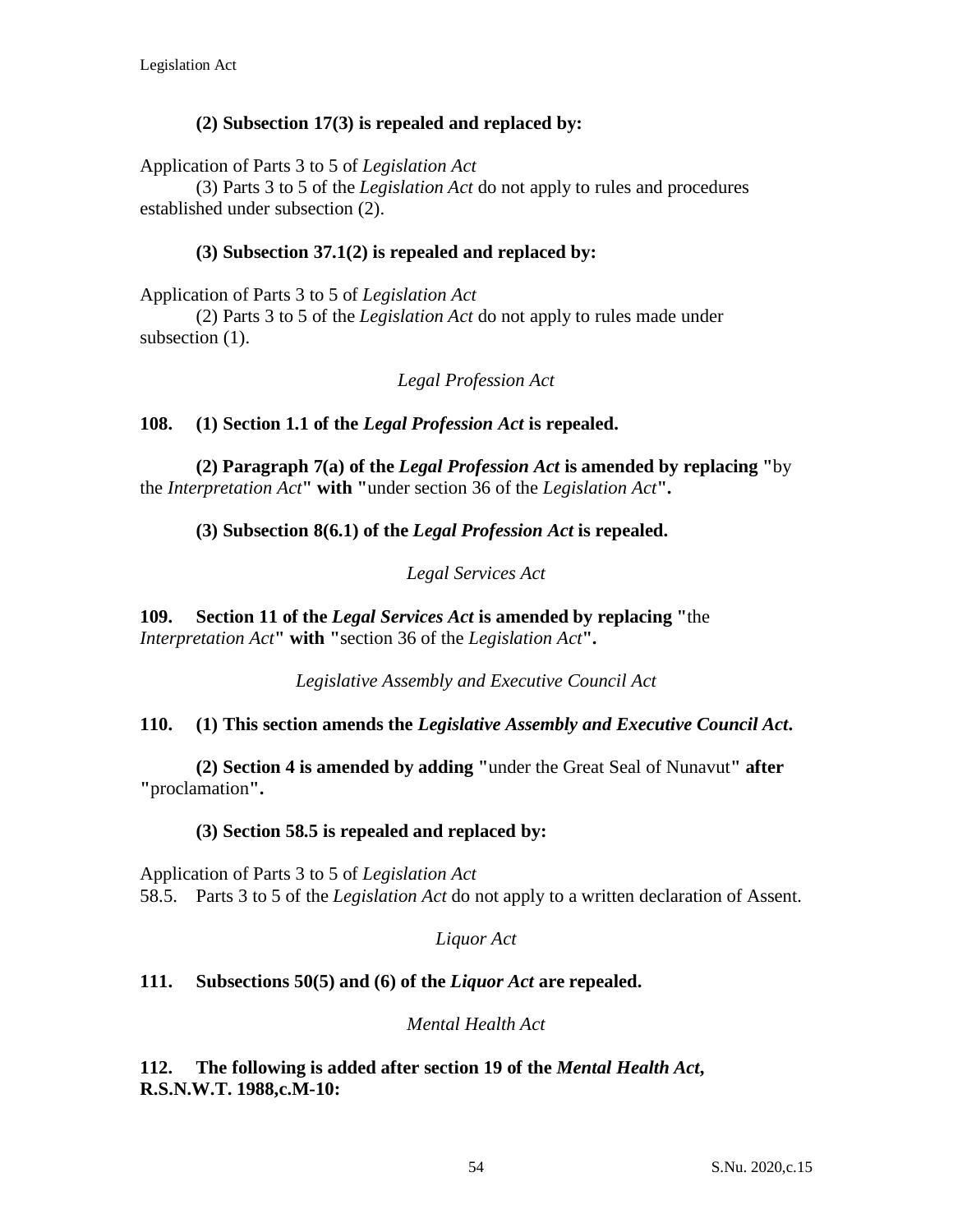## Application of Parts 3 to 5 of *Legislation Act*

19.01. Parts 3 to 5 of the *Legislation Act* do not apply to an approval given or an order made under sections 13 to 19.

## *Mine Health and Safety Act*

## **113. Subsection 46(3) of the** *Mine Health and Safety Act* **is repealed.**

*Northern Employee Benefits Services Pension Plan Act*

**114. (1) Subsection 11(5) of the** *Northern Employee Benefits Services Pension Plan Act* **is repealed.**

## **(2) Subsection 14(3) of the the** *Northern Employee Benefits Services Pension Plan Act* **is repealed and replaced by:**

Application of Parts 3 to 5 of *Legislation Act* (3) Parts 3 to 5 of the *Legislation Act* do not apply to the plan documents.

*Nunavummi Nangminiqaqtunik Ikajuuti Implementation Act*

## **115. Paragraph 5(3)(b) of the** *Nunavummi Nangminiqaqtunik Ikajuuti Implementation Act* **is amended by replacing "**section 9 of the *Statutory Instruments Act***" with "**subsection 58(1) of the *Legislation Act***".**

## *Nunavut Development Corporation Act*

**116. Subsection 11(2) of the** *Nunavut Development Corporation Act* **is amended by replacing "**section 17 of the *Interpretation Act***" with "**section 36 of the *Legislation Act***".**

## *Nunavut Elections Act*

## **117. (1) The** *Nunavut Elections Act* **is amended by this section.**

**(2) Subsections 36(1) and 38(1) are amended by adding "**under the Great Seal of Nunavut**" after "**proclamation**".**

## **(3) Section 218 is amended by**

## **(a) repealing that part preceding paragraph (a) and replacing it by:**

Application of Parts 3 to 5 of *Legislation Act*

218. Parts 3 to 5 of the *Legislation Act* do not apply to the following: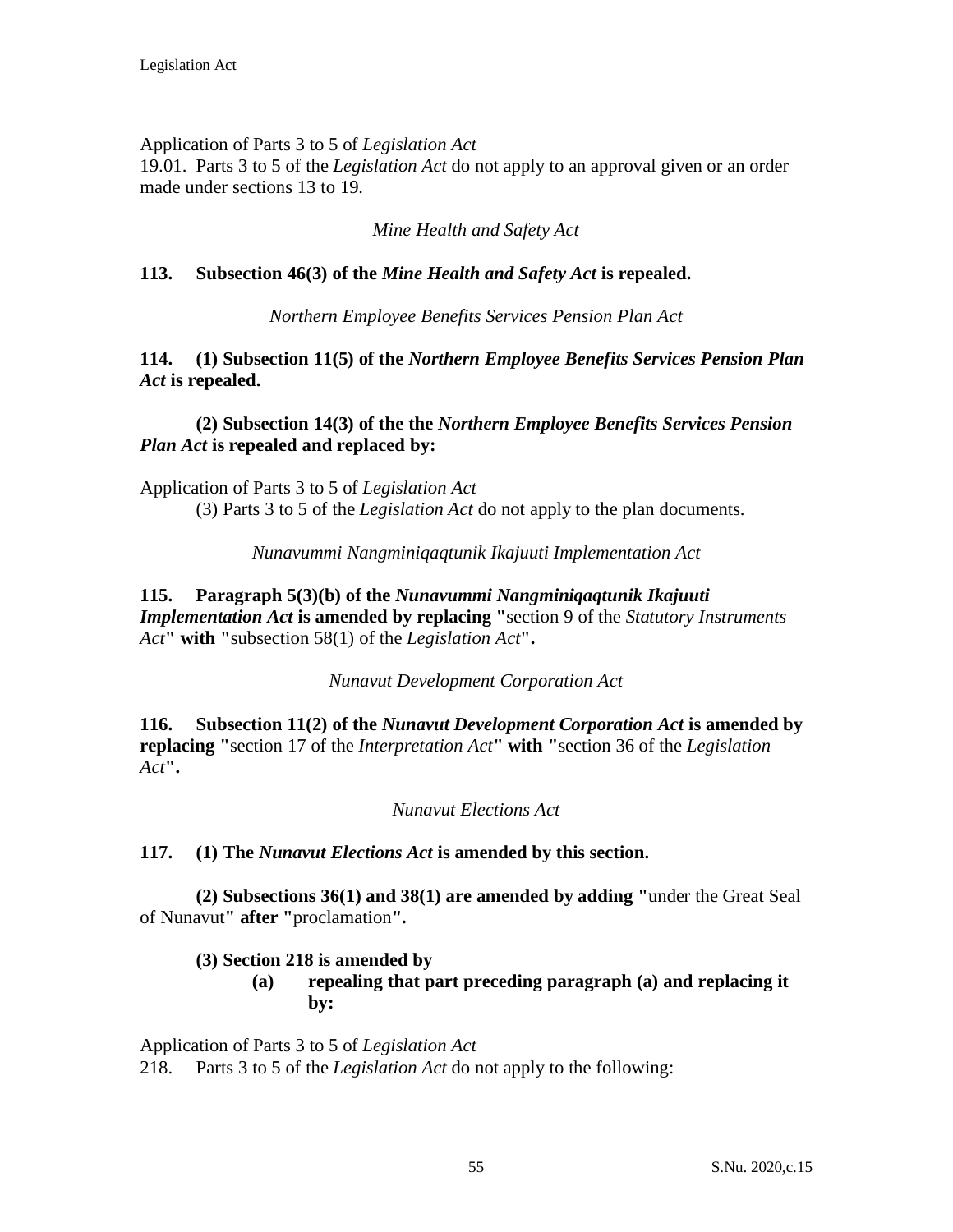## **(b) repealing paragraph (d).**

## *Nunavut Housing Corporation Act*

**118. Section 10 of the** *Nunavut Housing Corporation Act* **is amended by replacing "**the *Interpretation Act***" with "**section 36 of the *Legislation Act***".**

## *Nunavut Teachers' Association Act*

**119. Subsection 2(3) of the** *Nunavut Teachers' Association Act* **is amended by replacing "**by the *Interpretation Act***" with "**under section 36 of the *Legislation Act***".**

## *Official Languages Act*

**120. (1) Subsection 5(1) of the** *Official Languages Act* **is amended by replacing "**Legislative Assembly**" with "**Legislature**".**

**(2) Subsection 25.1(2) of the** *Official Languages Act* **is repealed and replaced by:**

Application of Parts 3 to 5 of *Legislation Act*

(2) Parts 3 to 5 of the *Legislation Act* do not apply to rules made under subsection  $(1)$ .

*Payroll Tax Act, 1993*

## **121. (1) Subsection 23(6) and paragraph 26(5)(a) of the** *Payroll Tax Act, 1993* **is amended by replacing each occurrence of "three clear days" with "four days".**

## **(2) Subsection 38(1) of the** *Payroll Tax Act, 1993* **is repealed and replaced with:**

Minister's duty

38. (1) The Minister shall administer and enforce this Act and control and supervise all persons employed to carry out or enforce this Act.

## *Petroleum Products Tax Act*

## **122. Section 20.1 of the** *Petroleum Products Tax Act* **is repealed and replaced with:**

Minister's duty

20.1. The Minister shall administer and enforce this Act and control and supervise all persons employed to carry out or enforce this Act.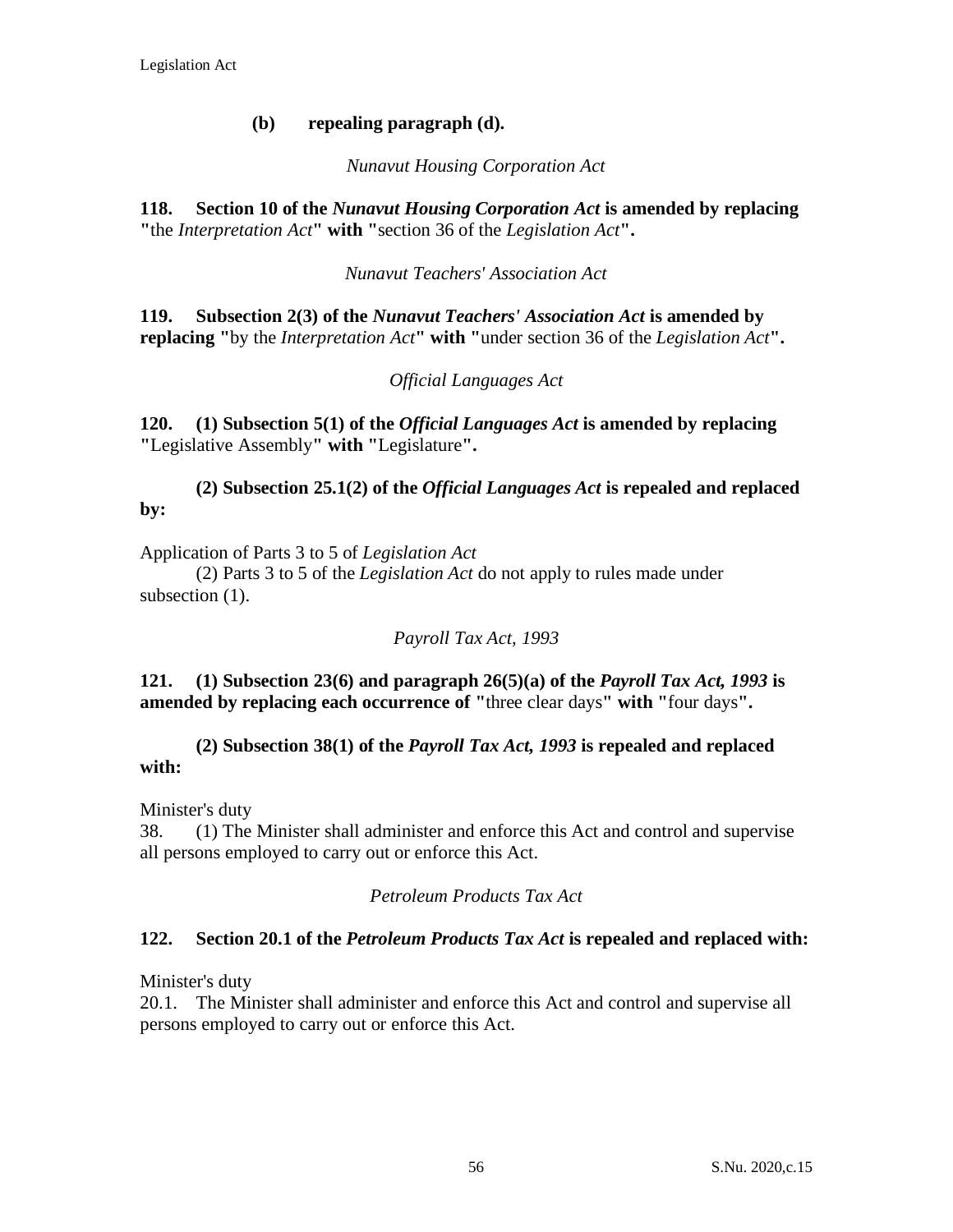## *Planning Act*

## **123. Subsection 32(6) of the** *Planning Act* **is amended**

- **(a) in paragraph (a) by replacing "**two clear days**" with "**three days**"; and**
- **(b) in paragraph (b) by replacing "**seven clear days**" with "**eight days**".**

#### *Plebiscites Act*

## **124. Section 186 of the** *Plebiscites Act* **is amended**

**(a) by repealing that part preceding paragraph (a) and replacing it by:**

Application of Parts 3 to 5 of *Legislation Act* 186. Parts 3 to 5 of the *Legislation Act* do not apply to the following:

## **(b) by repealing paragraph (c).**

## *Public Health Act*

**125. (1) Paragraph 44(6)(f) of the** *Public Health Act***, S.Nu. 2016,c.13, is amended by replacing "**subsection 22(4) of the *Interpretation Act***" with "**section 5.1 of the *Public Service Act***".**

## **(2) Section 90 of the** *Public Health Act***, S.Nu. 2016,c.13, is repealed and replaced by:**

Application of Parts 3 to 5 of *Legislation Act* 90. Parts 3 to 5 of the *Legislation Act* do not apply to a directive, direction, guideline or order made under this Act.

## *Public Inquiries Act*

## **126. Section 10 of the** *Public Inquiries Act* **is amended by deleting "**statutory**".**

## *Public Service Act*

## **127. (1) The definition of "Agreement" in subsection 1(1) of the** *Public Service Act* **is repealed and replaced by:**

"Agreement" means the Nunavut Agreement; (*Accord*)

**(2) Paragraph 38(1)(a) of the** *Public Service Act* **is amended by replacing "**Legislative Assembly**" with "**Legislature**".**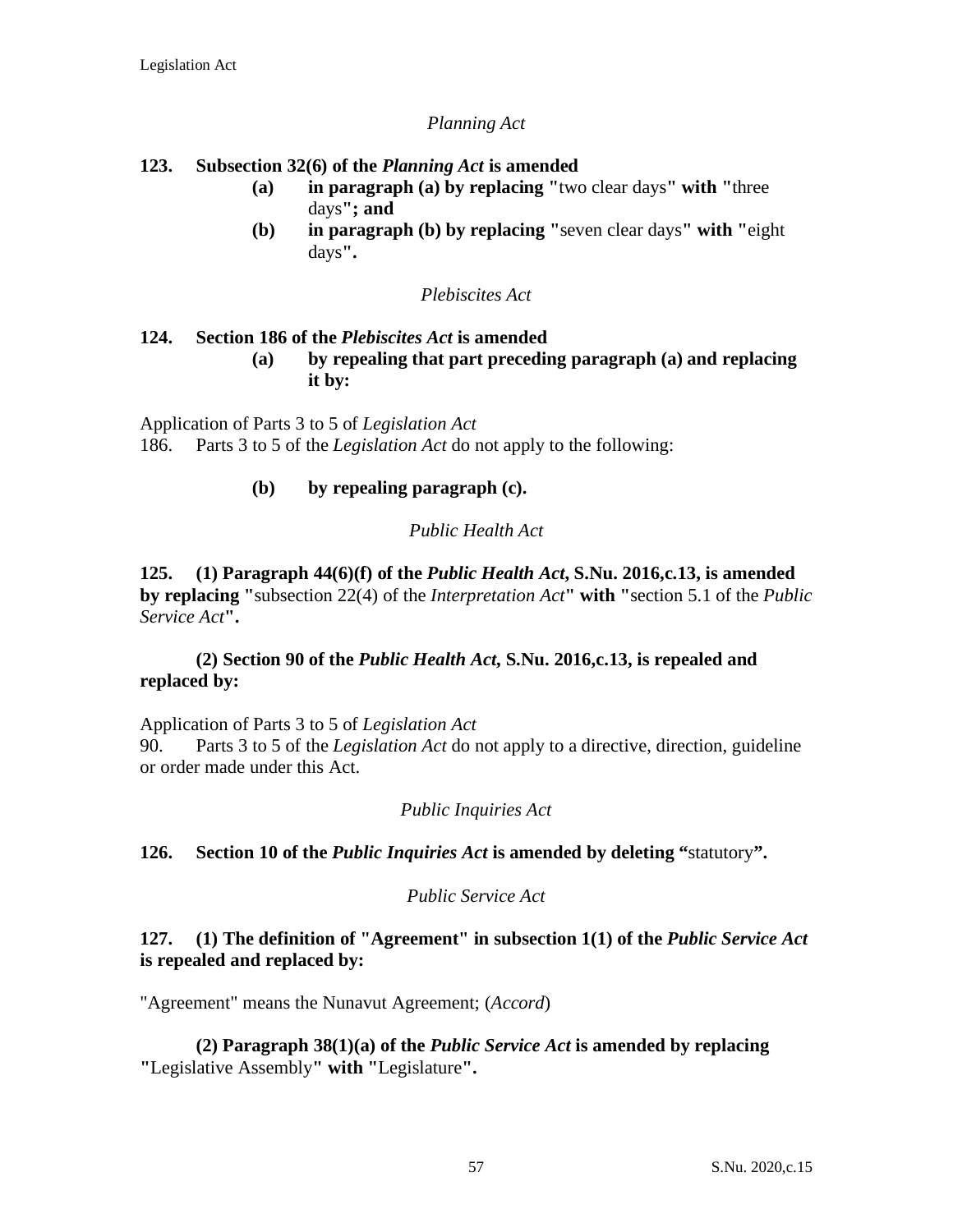## **(3) Subsection 84(4) of the** *Public Service Act* **is repealed and replaced by:**

Notice of directive

(4) A directive has no effect until all employees affected by the directive are given notice of the directive and its effect.

*Qulliq Energy Corporation Act*

## **128. Subsection 18.1(6) of the** *Qulliq Energy Corporation Act* **is repealed and replaced by:**

Application of Parts 3 to 5 of *Legislation Act*

(6) Parts 3 to 5 of the *Legislation Act* do not apply to permissions granted or refused under this section.

## *Risk Capital Investment Tax Credits Act*

**129. Section 86 of the** *Risk Capital Investment Tax Credits Act* **is amended by deleting "**under the *Statutory Instruments Act* on February 12, 1999**" and "**, despite section 8 of the *Statutory Instruments Act***".**

## *Securities Act*

## **130. The part of Section 174 of the** *Securities Act* **is amended by repealing that part preceding paragraph (a) and replacing it by:**

Application of Parts 3 to 5 of *Legislation Act*

174. Parts 3 to 5 of the *Legislation Act* do not apply to the following:

*Settlement of International Investment Disputes Act*

**131. (1) Subsection 4(1) of the** *Settlement of International Investment Disputes Act* **is amended by deleting "**on the day on which it enters into force for Canada in accordance with paragraph 2 of Article 68 of the Convention**".**

**(2) Section 13 of the** *Settlement of International Investment Disputes Act* **is repealed.**

*Technical Standards and Safety Act*

## **132. Section 30 of the** *Technical Standards and Safety Act* **is repealed and replaced by:**

Application of Parts 3 to 5 of *Legislation Act*

30. Parts 3 to 5 of the *Legislation Act* do not apply to safety orders issued by an inspector or chief inspector under this Act or the regulations.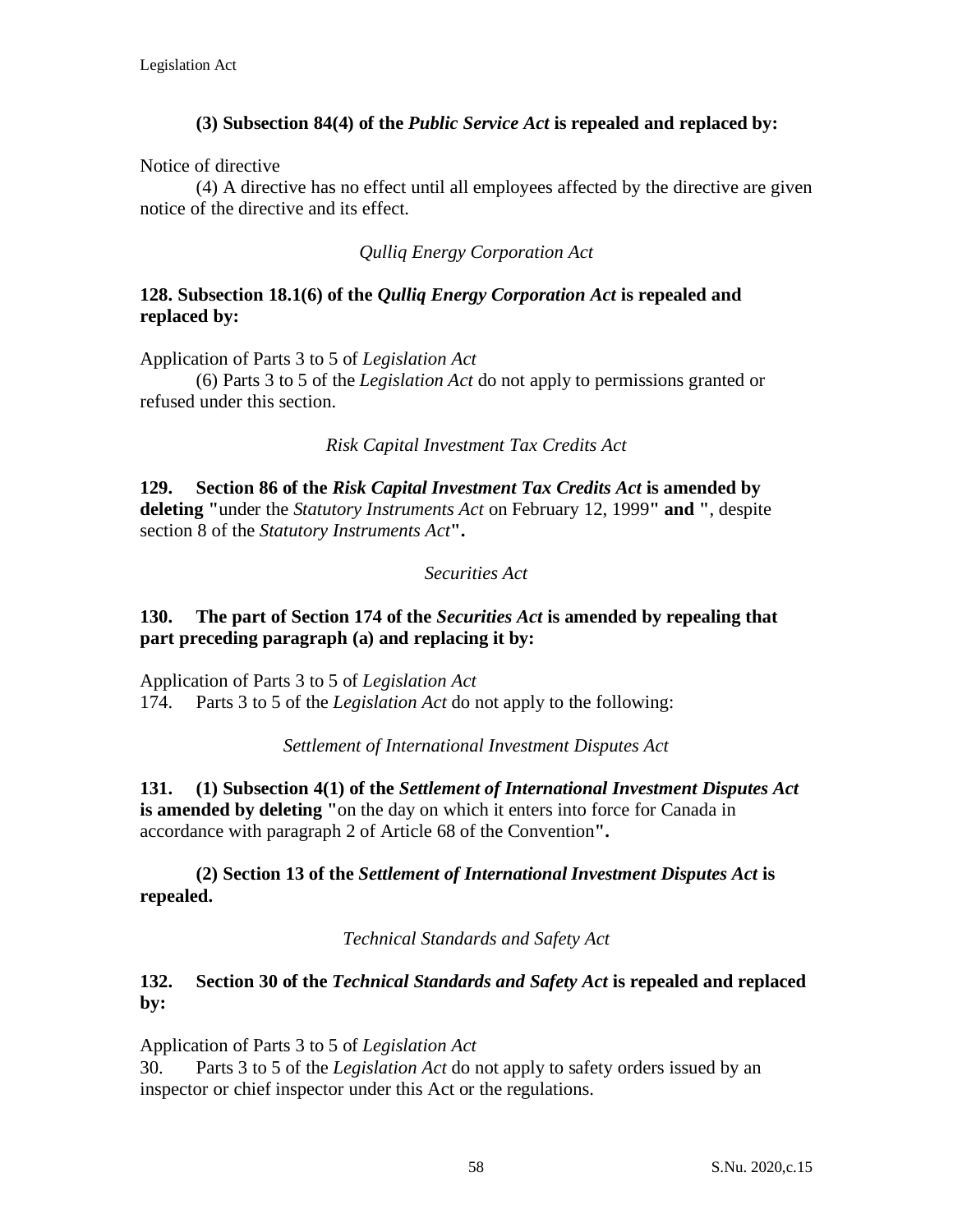## *Tobacco Tax Act*

## **133. Section 20.2 of the** *Tobacco Tax Act* **is repealed.**

*Tourism Act*

**134. Subsection 7.1(2) of the** *Tourism Act* **is repealed.**

*Traffic Safety Act*

## **135. (1) Section 348.1 of the** *Traffic Safety Act* **is repealed and replaced by:**

Application of Parts 3 to 5 of *Legislation Act* 348.1. Parts 3 to 5 of the *Legislation Act* do not apply to an order made under this Act.

#### **(2) Subsection 350(3) of the** *Traffic Safety Act* **is repealed.**

*Transportation of Dangerous Goods Act, 1990*

**136. Subsection 64(3) of the** *Transportation of Dangerous Goods Act, 1990* **is repealed.**

*Unlawful Property Forfeiture Act*

## **137. Subsection 25(6) of the** *Unlawful Property Forfeiture Act* **is repealed.**

*Western Canada Lottery Act*

## **138. (1) Subsection 6(2) of the** *Western Canada Lottery Act* **is repealed and replaced by:**

Regulations

(2) The Western Canada Lottery Corporation may make regulations respecting the Western Canada Lottery.

**(2) Section 7 of the** *Western Canada Lottery Act* **is amended by deleting "**under the *Statutory Instruments Act***" wherever it appears.**

#### *Wildlife Act*

## **139. (1) The definition of "Agreement" in section 2 of the** *Wildlife Act* **is repealed and replaced by:**

"Agreement" means the Nunavut Agreement; (*Accord*)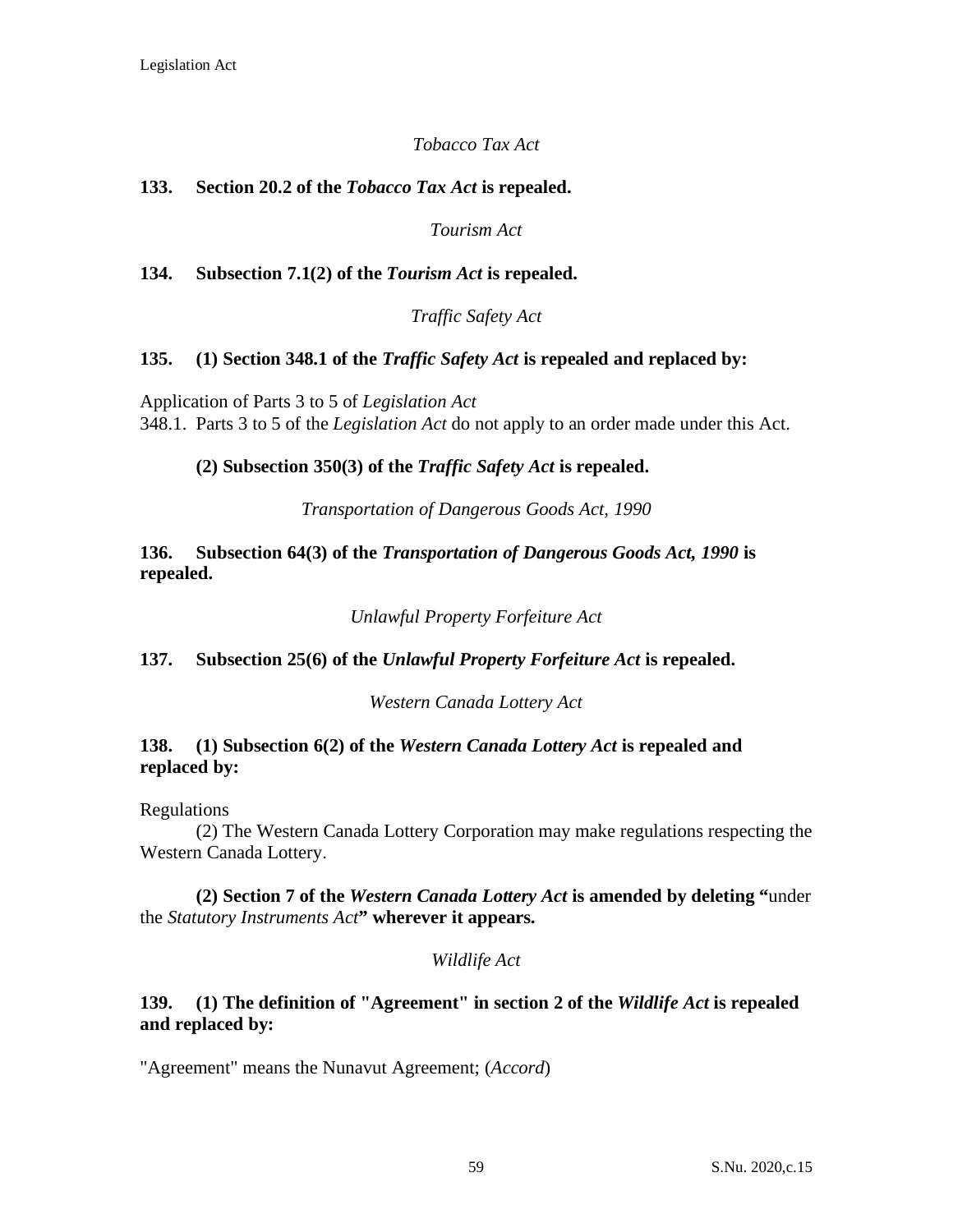## **(2) Section 203 of the** *Wildlife Act* **is repealed and replaced by:**

Orders of Minister and Superintendent

203. (1) Despite section 59 of the *Legislation Act*, orders of the Minister and the Superintendent made under this Act apply with full effect immediately on registration.

## Application of Parts 3 to 5 of *Legislation Act*

(2) Parts 3 to 5 of the *Legislation Act* do not apply to orders of conservation officers issued under this Act.

*Workers' Compensation Act*

**140. (1) Subsection 1(4) of the** *Worker's Compensation Act* **is amended by replacing "**Section 17 of the Interpretation Act**" with "**Section 36 of the *Legislation Act***".**

**(2) Subsection 170(1) of the** *Workers' Compensation Act* **is repealed.**

## **(3) Subsection 170(4) of the** *Workers' Compensation Act* **is repealed and replaced by:**

## Application of *Legislation Act*

(4) Subsection 58(7) of the *Legislation Act* applies to a document incorporated by this section.

## *Young Offenders Act*

**141. Subsection 37(1), paragraph 40(2)(a) and subsection 48(1) and (2) of the**  *Young Offenders Act* **is amended by replacing each occurrence of "**five clear days**" with "**six days**".**

References to the Commissioner

**142. (1) Each of the following Acts listed in column 1 is amended in each provision listed in column 2, by replacing "**Commissioner**" wherever it appears with "**Minister**":**

| Column 1                                | Column <sub>2</sub>                        |
|-----------------------------------------|--------------------------------------------|
| <b>Adoption Act</b>                     | Paragraph $76(1)(z.f)$                     |
| All-terrain Vehicles Act                | Subsection $9.02(2)$                       |
| <b>Arbitration Act</b>                  | Subsections $41(1)$ and $(2)$              |
| Archives Act                            | Paragraph $6(2)(a)$ and subsection $11(1)$ |
| <b>Boilers and Pressure Vessels Act</b> | Subsections $3(1)$ and $(2)$               |
| <b>Business Licence Act</b>             | Subsection $2(3)$ and paragraph $12(i)$    |
| Child and Family Service Act            | Paragraph 91(m)                            |
| Child Day Care Act                      | Paragraph $38(1)(n)$                       |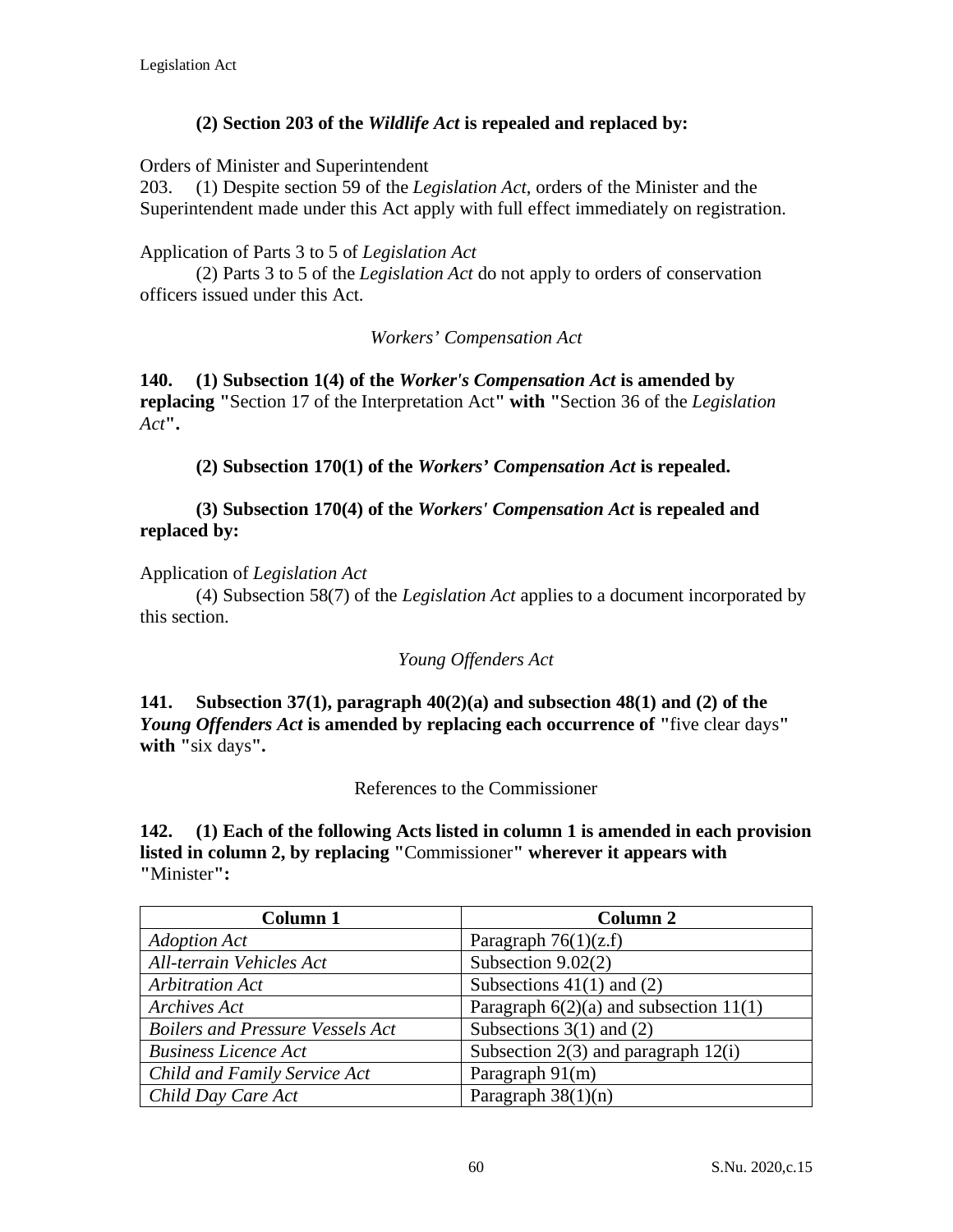| Conflict of Interest Act               | Subsection $5(1)$ and (2)                         |
|----------------------------------------|---------------------------------------------------|
| Coroners Act                           | Paragraph $64(g)$                                 |
| Corrections Act,                       | Paragraph $53(g)$                                 |
| R.S.N.W.T. 1988,c.C-22                 |                                                   |
| Credit Union Act                       | Section 3, subsections $12(1)$ , 66(2)            |
|                                        | and $78(1)$ , paragraph $79(b)$ and               |
|                                        | subsection $80(1)$                                |
| <b>Creditors Relief Act</b>            | Paragraph $10(3)(b)$ and section 46               |
| Curfew Act                             | Section 2                                         |
| <b>Dental Auxiliaries Act</b>          | Subsections $8(1)$ and $10(2)$ , section 11 and   |
|                                        | paragraph $17(c)$                                 |
| <b>Dental Mechanics Act</b>            | Sections 10 to 12, subsection $13(1)$ and         |
|                                        | section 16                                        |
| <b>Dental Profession Act</b>           | Paragraph $95(z.1)$                               |
| Disease Registries Act                 | Paragraph 24(b)                                   |
| Dog Act                                | Subsection 5(1) and paragraph $5(2)(a)$           |
| <b>Electrical Protection Act</b>       | Subsections $3(1)$ and $17(2)$ and section 20     |
| <b>Environmental Protection Act</b>    | Subsection 34(2)                                  |
| Evidence Act                           | Definition of "sound recording apparatus" in      |
|                                        | section 31, sections 73 and 77,                   |
|                                        | subsection $79(1)$ , including paragraphs (c)     |
|                                        | and (d), sections 81 and 86                       |
| Family Support Orders Enforcement Act  | Paragraph 55(e)                                   |
| <b>Film Classification Act</b>         | Paragraph 7(f)                                    |
| <b>Forest Protection Act</b>           | Subsections $10(2)$ and $15(1)$ ,                 |
|                                        | paragraphs $15(2)(c)$ and (e), section 16,        |
|                                        | subsection $17(1)$ , section 21 and               |
|                                        | paragraphs 28(b) and (c)                          |
| <b>Freshwater Fish Marketing Act</b>   | Sections 2 and 3                                  |
| <b>Gas Protection Act</b>              | Paragraph $9(1)(s)$                               |
| Guardianship and Trusteeship Act       | Paragraphs $64(1)(d)$ and $(2)(c)$                |
| Herd and Fencing Act                   | Paragraph 9(5)(d)                                 |
| <b>Historical Resources Act</b>        | Subsections 2(1) and (2), 3(3) to (6), 5(1)       |
|                                        | and $(2)$ , section 6 and section 7, including    |
|                                        | paragraph (e)                                     |
| Hospital Insurance and Health and      | Subsection $24(1)$                                |
| Social Services Administration Act     |                                                   |
| <b>Income Assistance Act</b>           | Subsection $17(1)$                                |
| <b>Income Tax Collection Agreement</b> | Section 2                                         |
| Questions Act                          |                                                   |
| Judicature Act                         | Subsections $61(1)$ and $67(1)$ , section 78, and |
|                                        | subsection $79(1)$                                |
| Labour Standards Act                   | Subsections 40(1), 41(1), 41(4), 43(2), 44(2)     |
|                                        | and $45(3)$ and paragraph $72(f)$                 |
| <b>Land Titles Act</b>                 | Paragraph 195(k)                                  |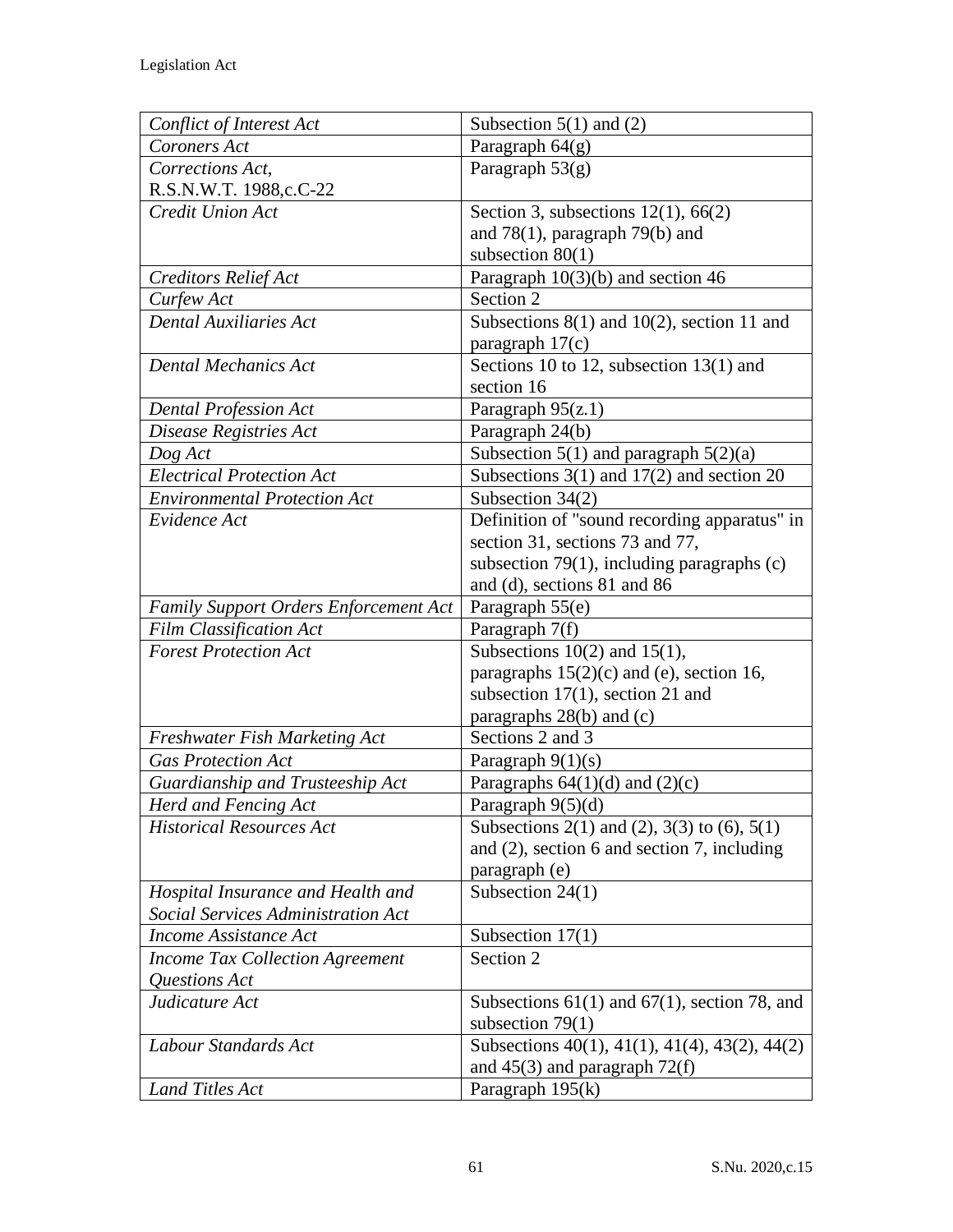| <b>Legal Profession Act</b>            | Paragraph $3(2)(a)$                                       |
|----------------------------------------|-----------------------------------------------------------|
| Legal Services Act                     | Paragraphs $11(k)$ and (l) and                            |
|                                        | subsection $16(1)$                                        |
| Library Act                            | Sections 2 and 5 and paragraph 6(b)                       |
| Liquor Act                             | Subsection 15(1) to (3) and (7) and                       |
|                                        | section 64                                                |
| Mental Health Act,                     | Paragraph $63(g)$                                         |
| R.S.N.W.T. 1988,c.M-10                 |                                                           |
| Mine Health and Safety Act             | Paragraph $45$ (zb)                                       |
| <b>Nunavut Housing Corporation Act</b> | Subsections $37(2)$ and $39(1)$ and section 47            |
| <b>Optometry Act</b>                   | Subsection $7(1)$ and $(2)$ , $8(1)$ and $(2)$            |
|                                        | and $9(1)$ and paragraph $16(b)$                          |
| Pawnbrokers and Second-hand Dealers    | Paragraph 18(c)                                           |
| Act                                    |                                                           |
| <b>Personal Property Security Act</b>  | Paragraph $71(1)(w)$                                      |
| Pharmacy Act                           | Subsections $22(1)$ and $(4)$ , $23(1)$ and $(2)$         |
|                                        | and $24(3)$ and paragraph $27(c)$                         |
| <b>Planning Act</b>                    | Paragraph 55(c)                                           |
| Public Health Act,                     | The definition of "sanitary inspector" in                 |
| R.S.N.W.T. 1988,c.P-12                 | section 1, subsections $2(1)$ , $3(1)$                    |
|                                        | and $(2)$ , $6(1)$ , $(2)$ , $(4)$ and $(5)$ and $7(1)$ , |
|                                        | section 12, subsection 13(1),                             |
|                                        | subparagraph $18(2)(b)(ii)$ , subsections $20(1)$         |
|                                        | and $21(2)$ , section 24,                                 |
|                                        | subparagraph $25(1)(a)(v)$ and                            |
|                                        | paragraph $25(1)(j)$                                      |
| Public Highways Act                    | Paragraph (a) of the definition of "highway               |
|                                        | authority" in section 1, subsection $2(1)$ ,              |
|                                        | section 3, subsection 4(1), section 5,                    |
|                                        | including paragraph (a), sections 6, 7 and 9,             |
|                                        | subsection $10(1)$ subsection $10(2)$ , including         |
|                                        | paragraph (b), section 12, subsections 14(1)              |
|                                        | and $(3)$ , subsection 14 $(5)$ , including               |
|                                        | paragraph $(c)$ , subsection 14 $(6)$ , including         |
|                                        | paragraph (b), subsection $16(1)$ ,                       |
|                                        | paragraphs $16(2)(b)$ and $(3)(c)$ ,                      |
|                                        | subsections $17(1)$ and $(5)$ , $19(1)$ , $(4)$ , $(6)$   |
|                                        | and $(7)$ , $20(5)$ , $21(1)$ and $(2)$ , section 22,     |
|                                        | including paragraphs (a) and (b),                         |
|                                        | subsection 23(1), sections 25 and 27 and                  |
|                                        | paragraph 30(b)                                           |
| <b>Public Inquiries Act</b>            | Paragraph $12(c)$                                         |
| <b>Public Trustee Act</b>              | Subsections 2(1) to (3), 33(1) and (3)                    |
|                                        | and $38(1)$                                               |
| Real Estate Agents' Licensing Act      | Paragraph $78(k)$                                         |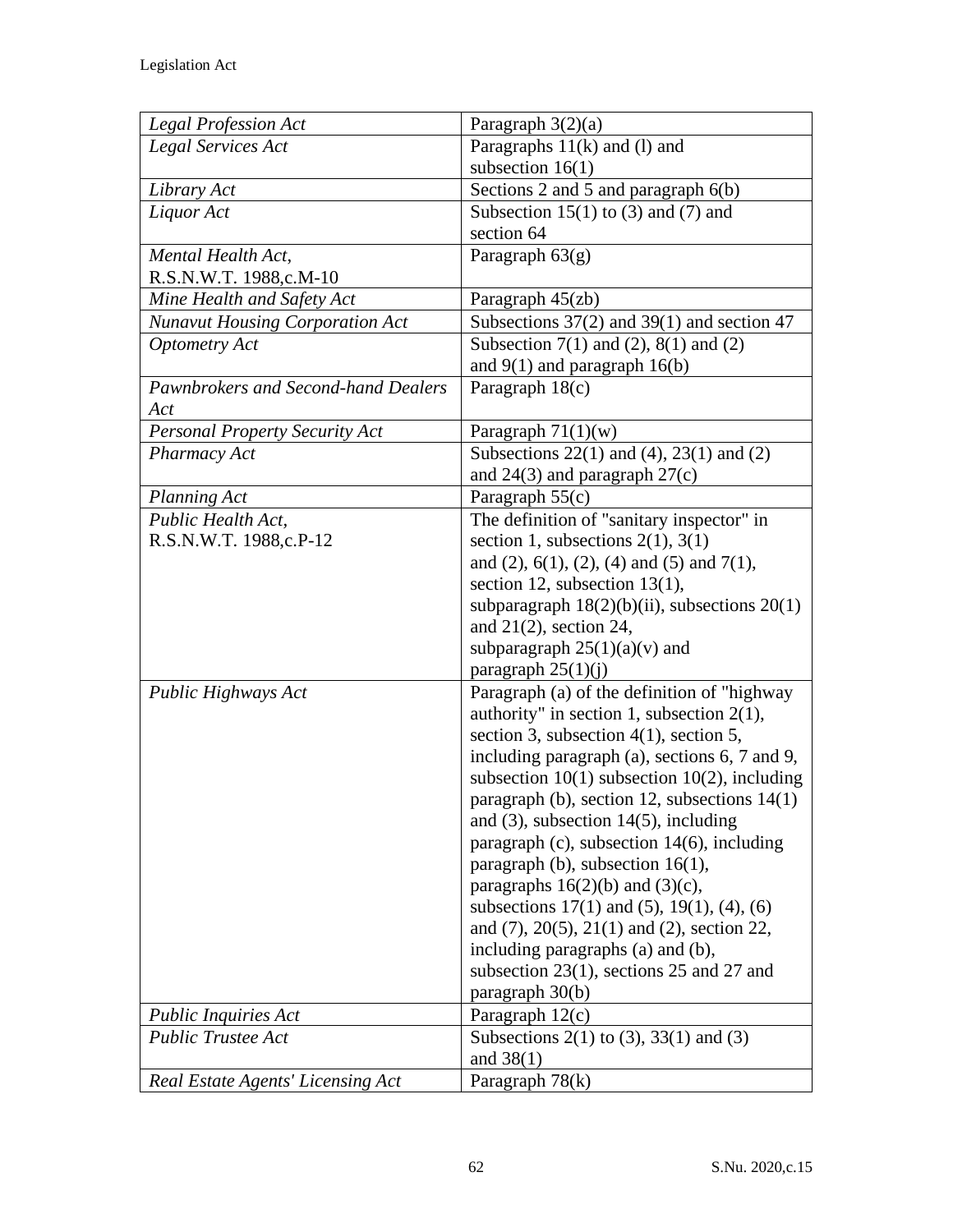| <b>Reciprocal Enforcement of Judgments</b> | Subsections $8(1)$ and $(2)$                   |
|--------------------------------------------|------------------------------------------------|
| Act                                        |                                                |
| Risk Capital Investment Tax Credits Act    | Paragraph $85(g)$                              |
| <b>Student Financial Assistance Act</b>    | Subsection $10(2)$                             |
| <b>Summary Conviction Procedures Act</b>   | Paragraph 12(f)                                |
| <b>Territorial Parks Act</b>               | Paragraph $15(g)$                              |
| Traffic Safety Act                         | Paragraph 349(z)                               |
| <b>Transportation of Dangerous Goods</b>   | Paragraph $63(v)$                              |
| Act, 1990                                  |                                                |
| Trustee Act                                | Paragraph 3(b)                                 |
| Veterinary Profession Act                  | Subsection $7(1)$ and paragraph $12(b)$        |
| <b>Vital Statistics Act</b>                | Subsection $22(6)$ , including paragraph $(b)$ |
|                                            | and section 48                                 |
| Young Offenders Act                        | Paragraph $8(1)(a)$ and subsection $92(1)$     |

**(2) Each of the following Acts listed in column 1 is amended in each provision listed in column 2, by replacing "**Commissioner**" wherever it appears with "**Government of Nunavut**":**

| Column 1                                    | <b>Column 2</b>                           |
|---------------------------------------------|-------------------------------------------|
| Labour Standards Act                        | Paragraph 72(f)                           |
| Legal Services Act                          | Subsections 33(4), 50(3), 51(2)           |
|                                             | to $(4)$ , 52 $(2)$ and 52 $(4)$          |
| Medical Profession Act,                     | Subparagraph $30(c)(i)$ and               |
| R.S.N.W.T. 1988,c.M-9                       | subsection $39(2)$                        |
| <b>Nunavut Development Corporation Act</b>  | Paragraph $12(1)(g)$                      |
| <b>Nunavut Housing Corporation Act</b>      | Paragraphs $2(2)(b)$ and (c),             |
|                                             | subsection 9(2), paragraph $19(1)(b)$ and |
|                                             | subsection $39(2)$                        |
| <b>Property Assessment and Taxation Act</b> | Paragraphs $4(1)(i)$ and $82(2)(a)$       |
| Public Health Act,                          | Subsection $20(3)$                        |
| R.S.N.W.T. 1988,c.P-12                      |                                           |

**(3) Each of the following Acts listed in column 1 is amended in each provision listed in column 2, by replacing "**Commissioner, on the recommendation of the Minister,**" wherever it appears with "**Minister**":**

| Column 1                                | Column 2                                  |
|-----------------------------------------|-------------------------------------------|
| <b>Adoption Act</b>                     | Subsection $76(1)$                        |
| All-terrain Vehicles Act                | Subsection $17(4)$ and section 18         |
| Apprenticeship, Trade and Occupations   | Section 19                                |
| Certification Act                       |                                           |
| Archives Act                            | Subsection $11(2)$                        |
| <b>Boilers and Pressure Vessels Act</b> | Subsection 57(1) and paragraph $57(2)(b)$ |
| <b>Building Code Act</b>                | Subsections $31(1)$ and $(1.1)$           |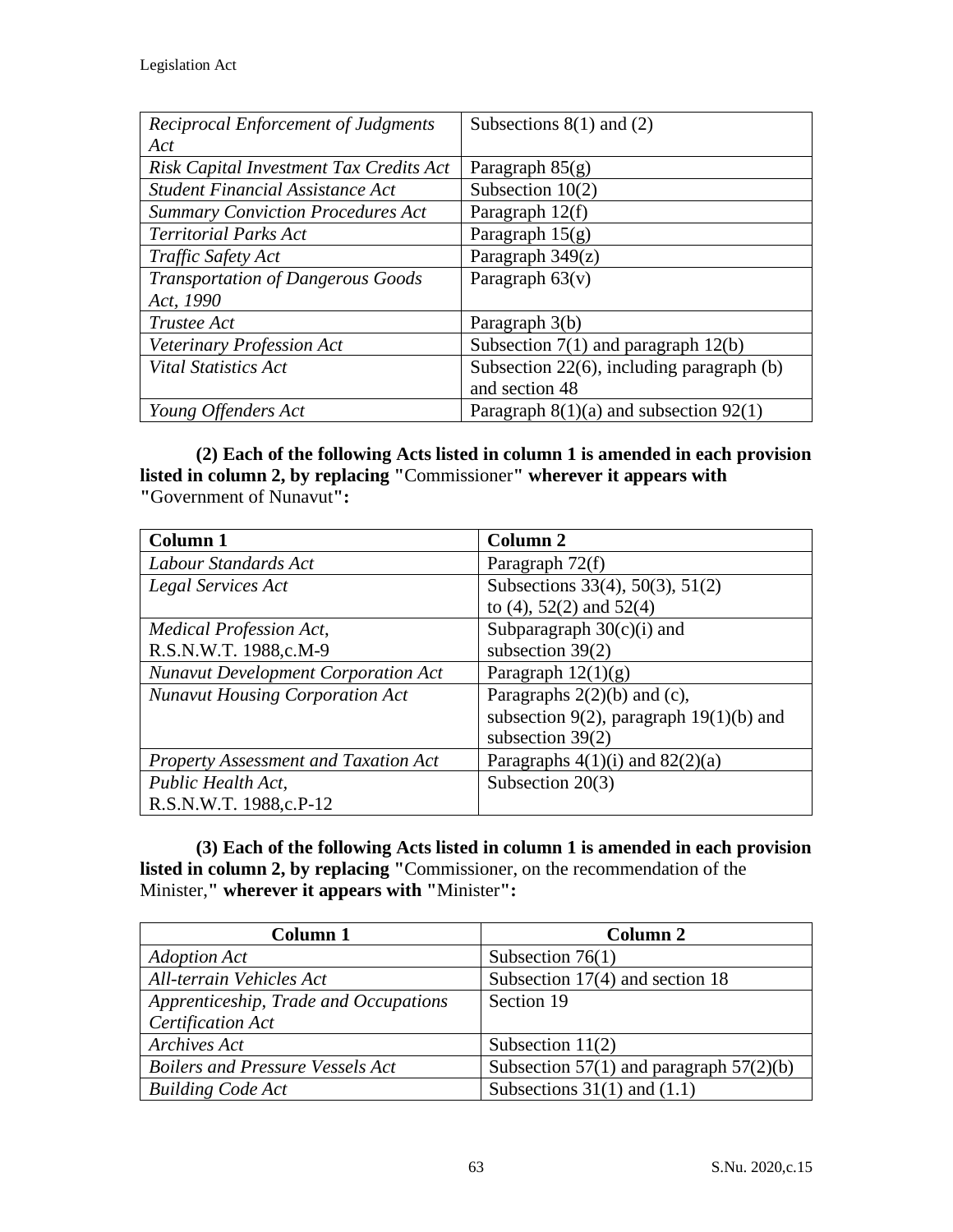| <b>Business Licence Act</b>             | Section 12                                    |
|-----------------------------------------|-----------------------------------------------|
| Cannabis Act                            | Subsection $65(1)$                            |
| Change of Name Act                      | Section 20                                    |
| Child and Family Services Act           | Section 91                                    |
| Child Day Care Act                      | Subsections $38(1)$ and $(2)$                 |
| Children's Law Act                      | Sections 11 and 84 and subsections 85(1)      |
|                                         | and $(2)$                                     |
| Cities, Towns and Villages Act          | Section 212                                   |
| <b>Commercial Tenancies Act</b>         | Section 47                                    |
| Condominium Act                         | Section 31                                    |
| <b>Consumer Protection Act</b>          | Subsection $104.4(1)$ and section $112$       |
| Co-operative Associations Act           | Section 57                                    |
| Coroners Act                            | Section 64                                    |
| Corrections Act, R.S.N.W.T. 1988,c.C-22 | Section 53                                    |
| Corrections Act, S.Nu. 2019,c.13        | Subsection $73(1)$                            |
| <b>Credit Union Act</b>                 | Section 95                                    |
| <b>Creditors Relief Act</b>             | Section 50                                    |
| Curfew Act                              | Section 7                                     |
| <b>Dental Auxiliaries Act</b>           | Section 17                                    |
| <b>Dental Mechanics Act</b>             | Section 19                                    |
| <b>Dental Profession Act</b>            | Section 95                                    |
| Disease Registries Act                  | Section 24                                    |
| Dog Act                                 | Section 14                                    |
| <b>Electrical Protection Act</b>        | Subsections $22(1)$ and $(2)$                 |
| Electronic Commerce Act                 | Section 21, including paragraph (f)           |
| <b>Emergency Measures Act</b>           | Subsection $35(1)$ , including paragraph (f), |
|                                         | and subsection $35(2)$                        |
| <b>Employment Agencies Act</b>          | Section 4                                     |
| <b>Environmental Protection Act</b>     | Subsection $34(1)$                            |
| Evidence Act                            | Section 87                                    |
| <b>Exemptions Act</b>                   | Section 11, including paragraph (c)           |
| <b>Explosive Use Act</b>                | Section 13                                    |
| <b>Expropriation Act</b>                | Subsection $50(3)$                            |
| <b>Family Abuse Intervention Act</b>    | Section 53, including paragraph (g)           |
| <b>Family Law Act</b>                   | Section 69                                    |
| Family Support Orders Enforcement Act   | Section 55                                    |
| <b>Film Classification Act</b>          | Section 7                                     |
| Fine Option Act                         | Section 7                                     |
| Fire Safety Act                         | Subsection $23(1)$                            |
| <b>Forest Management Act</b>            | Section 8, subsection $53(1)$ , including     |
|                                         | paragraph $(f)$ and subsection 53 $(2)$       |
| <b>Forest Protection Act</b>            | Section 28                                    |
| Freshwater Fish Marketing Act           | Section 16                                    |
| Garage Keepers Lien Act                 | Section 9                                     |
| Guardianship and Trusteeship Act        | Subsection $64(1)$ and $(2)$                  |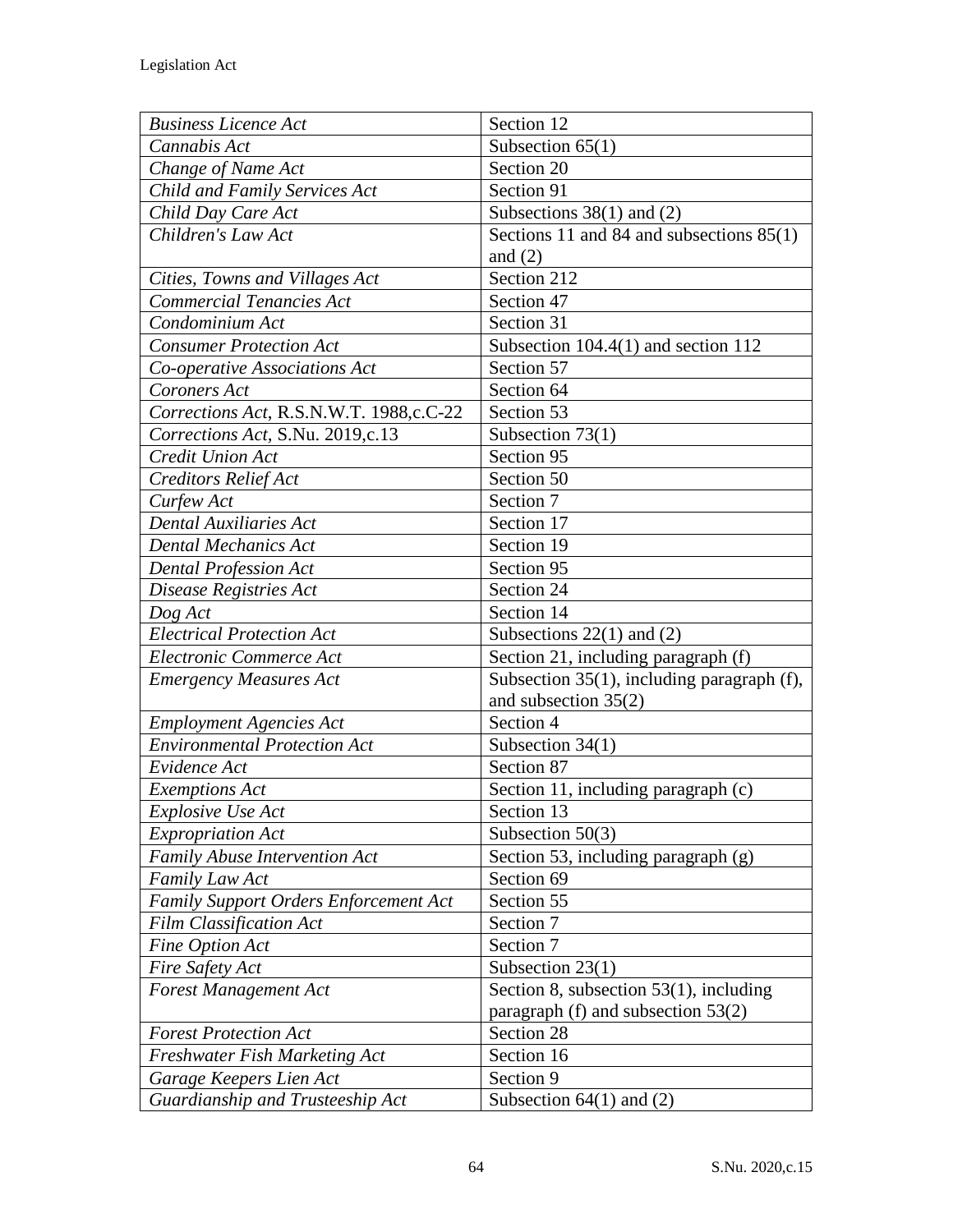| Hamlets Act                                     | Section 212                                 |
|-------------------------------------------------|---------------------------------------------|
| Home Owners Property Tax Rebate Act             | Section 15                                  |
| Hospital Insurance and Health and Social        | Subsection $28(1)$                          |
| Services Administration Act                     |                                             |
| <b>Insurance Act</b>                            | Section 38, subsection 156(8),              |
|                                                 | section 211.15, subsection $220(1)$ and     |
|                                                 | sections 238 and 272                        |
| <b>Intercountry Adoption (Hague</b>             | Section 10                                  |
| Convention) Act                                 |                                             |
| Interjurisdictional Support Orders Act          | Subsections $43(1)$ to (3) and section $44$ |
| <b>International Commercial Arbitration Act</b> | Section 12                                  |
| International Interests in Mobile Aircraft      | Subsection $11(1)$                          |
| Equipment Act                                   |                                             |
| <b>Intestate Succession Act</b>                 | Section 14                                  |
| Judicature Act                                  | Section 82                                  |
| Jury Act                                        | Section 34, including paragraph (j)         |
| Labour Standards Act                            | Section 65                                  |
| <b>Land Titles Act</b>                          | Section 195                                 |
| Library Act                                     | Section 6                                   |
| <b>Licensed Practical Nurses Act</b>            | Section 31                                  |
| Liquor Act                                      | Section 11, subsection 49(5), section 54    |
|                                                 | and subsections $70(1)$ and $(2)$           |
| Marriage Act                                    | Section 57                                  |
| <b>Mechanics Lien Act</b>                       | Subsection 33(1)                            |
| <b>Medical Care Act</b>                         | Section 30                                  |
| Medical Profession Act,                         | Section 51                                  |
| R.S.N.W.T. 1988,c.M-9                           |                                             |
| Mental Health Act,                              | Section 63                                  |
| R.S.N.W.T. 1988,c.M-10                          |                                             |
| <b>Midwifery Profession Act</b>                 | Section 56                                  |
| Mine Health and Safety Act                      | Section 45 and subsection $46(1)$           |
| Miners Lien Act                                 | Section 15                                  |
| <b>Nunavut Teachers' Association Act</b>        | Section 31                                  |
| <b>Optometry Act</b>                            | Section 16                                  |
| Partnership Act                                 | Section 109                                 |
| Payroll Tax Act, 1993                           | Subsection $70(1)$                          |
| Pawnbrokers and Second-Hand Dealers             | Section 18                                  |
| Act                                             |                                             |
| <b>Personal Property Security Act</b>           | Subsection $71(1)$                          |
| Pesticide Act                                   | Section 10                                  |
| Pharmacy Act                                    | Section 27 and subsection $28(1)$           |
| <b>Planning Act</b>                             | Sections 54 and 55                          |
| Powers of Attorney Act                          | Section 28                                  |
| <b>Property Assessment and Taxation Act</b>     | Section 14, subsection 117(1) and           |
|                                                 | section 137                                 |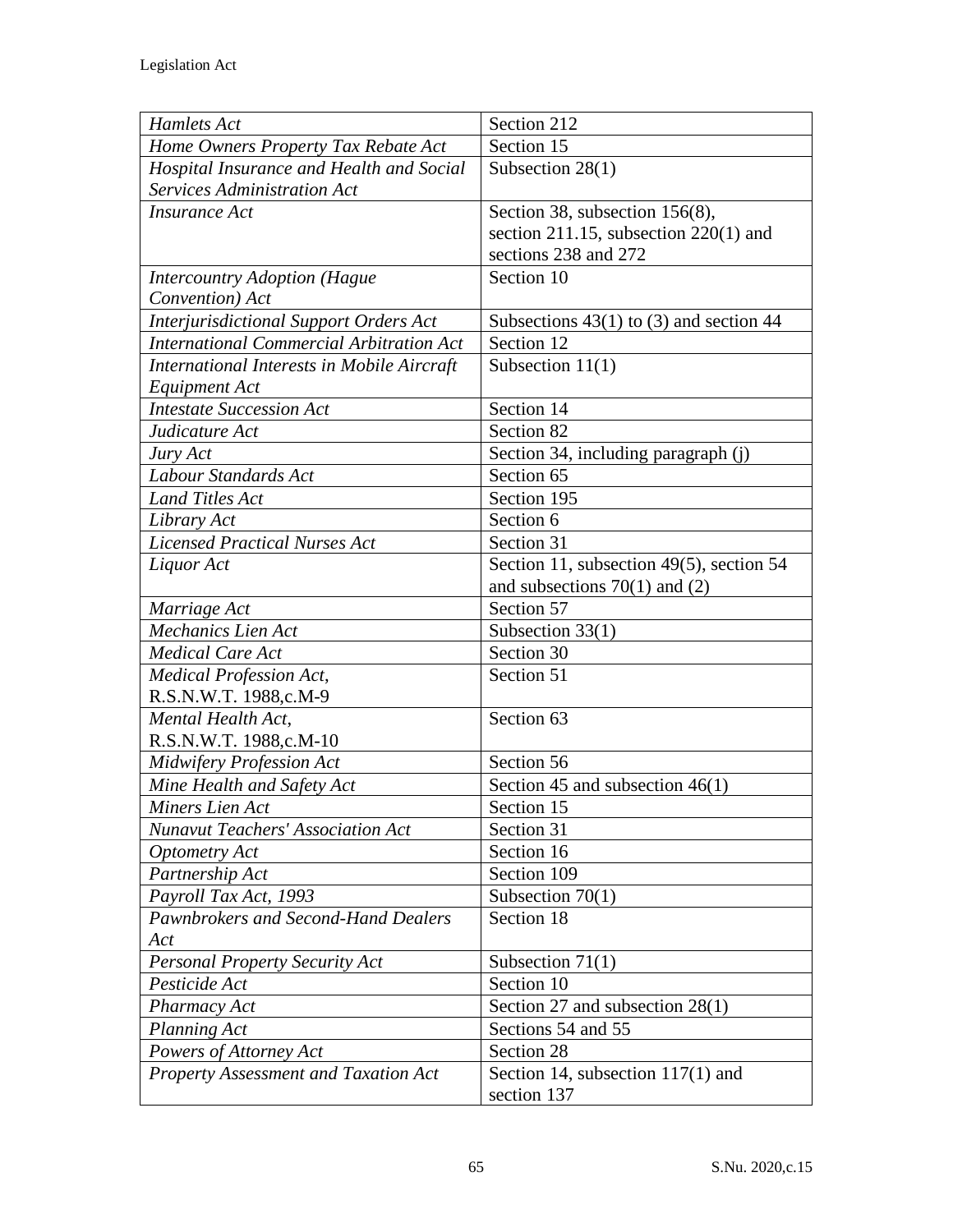| Public Health Act,                         | Subsection $25(2)$                                |
|--------------------------------------------|---------------------------------------------------|
| R.S.N.W.T. 1988,c.P-12                     |                                                   |
| Public Highways Act                        | Section 30                                        |
| <b>Public Inquiries Act</b>                | Section 12                                        |
| <b>Public Trustee Act</b>                  | Subsections $39(1)$ and (2)                       |
| Qulliq Energy Corporation Act              | Section 54                                        |
| Real Estate Agents' Licensing Act          | Section 78                                        |
| <b>Reciprocal Enforcement of Judgments</b> | Section 9                                         |
| $(Canada-U.K)$ Act                         |                                                   |
| <b>Residential Tenancies Act</b>           | Section 92                                        |
| Risk Capital Investment Tax Credits Act    | Subsection 74(1) and section 85                   |
| Seizures Act                               | Section 45                                        |
| Senior Citizens Benefits Act               | Subsection 9(1)                                   |
| Settlement of International Investment     | Section 12                                        |
| Disputes Act                               |                                                   |
| Settlements Act                            | Section 90                                        |
| <b>Statistics Act</b>                      | Section 24, including paragraph (b)               |
| <b>Student Financial Assistance Act</b>    | Subsection $10(1)$                                |
| <b>Summary Conviction Procedures Act</b>   | Subsections $11(2)$ and $11(7)$ and               |
|                                            | section 12                                        |
| <b>Territorial Parks Act</b>               | Section 15                                        |
| Traffic Safety Act                         | Section 349 and subsection 350(1)                 |
| <b>Transportation of Dangerous Goods</b>   | Section 63 and subsection $64(1)$                 |
| Act, 1990                                  |                                                   |
| Tourism Act                                | Subsections $4(1)$ and $(3)$ and $14(1)$ to $(5)$ |
| <b>Unlawful Property Forfeiture Act</b>    | Section 42                                        |
| Veterinary Profession Act                  | Section 12                                        |
| Victims of Crime Act                       | Section 20                                        |
| <b>Vital Statistics Act</b>                | Subsection $60(1)$                                |
| <b>Workers' Compensation Act</b>           | Section 169                                       |
| Young Offenders Act                        | Section 95                                        |

**(4) Subsection 17(1) of the** *All-terrain Vehicles Act* **is amended by replacing "**Commissioner, on the request of the elected body representing a regulated area and on the recommendation of the Minister,**" with "**Minister, on the request of the elected body representing a regulated area,**".**

**(5) Section 2 of the** *Archives Act* **is amended by replacing "**or order of a court or the Commissioner**" with "**, order of a court or the regulations**".**

**(6) Section 6 of the** *Area Development Act* **is amended by replacing "**On the recommendation of the Minister, the Commissioner**" with "**The Minister**".**

**(7) Subsection 50(6) of the** *Boilers and Pressure Vessels Act* **is amended by replacing "**Commissioner**" with "**Nunavut Court of Justice**".**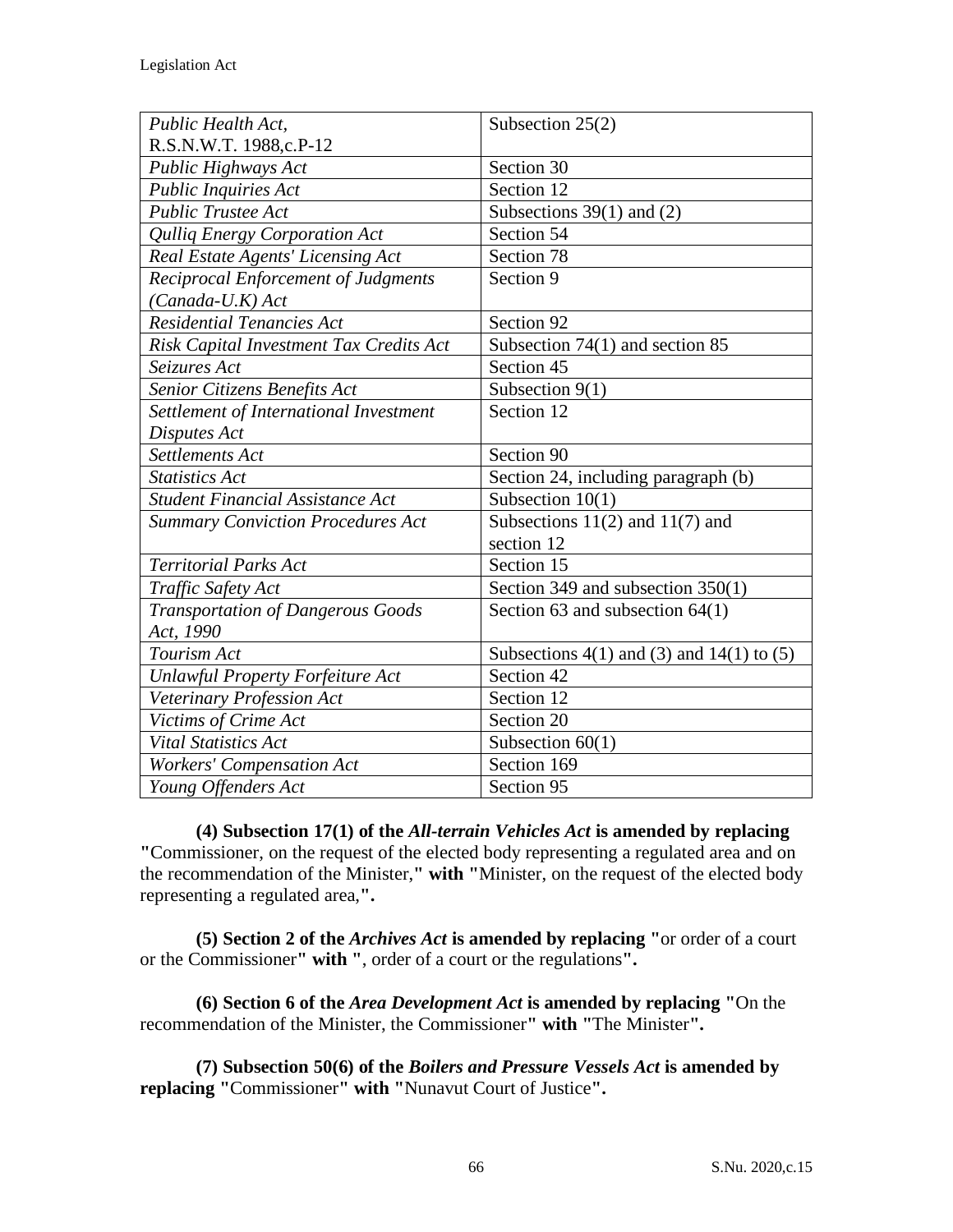**(8) Section 20 of the** *Change of Name Act* **is amended by replacing the second occurrence of "**Commissioner**" with "**Minister**".**

**(9) Section 34 of the** *Child Day Care Act* **is amended by deleting "**Commissioner and the**".**

**(10) Section 31 of the** *Corrections Act***, R.S.N.W.T. 1988,c.C-22 is amended by deleting "**and the Commissioner**".**

**(11) Section 95 of the** *Credit Union Act* **is amended by replacing the second occurrence of "**Commissioner**" with "**Minister**".**

**(12) Subsection 16(1) of the** *Disease Registries Act* **is amended by deleting "**and the Commissioner**".**

**(13) Subsection 22(1) of the** *Electrical Protection Act* **is amended by replacing the second occurrence of "**Commissioner**" with "**Minister**".**

**(14) Section 4 of the** *Employment Agencies Act* **is amended by replacing the second occurrence of "**Commissioner**" with "**Minister**".**

**(15) Subsection 2.1(2) of the** *Environmental Protection Act* **is amended by deleting "**and the Commissioner**".**

**(16) The following provisions of the** *Expropriation Act* **are amended by adding "**in Executive Council**" after each occurrence of "**Commissioner**":**

- **(a) definition of "expropriating authority" in section 1;**
- **(b) section 3, including paragraph (b);**
- **(c) subsection 38(1).**

**(17) Subsection 21(2) of the** *Financial Administration Act* **is amended by replacing "**Commissioner, on the recommendation of the Executive Council,**" with "**Commissioner in Executive Council**".**

**(18) Section 67 of the** *Financial Administration Act* **is amended**

- **(a) in subsection (1) by replacing "**Commissioner**" with "**Minister of Finance**"; and**
- **(b) by repealing subsection (3).**

**(19) The definition of "appropriate Minister" in section 75 of the** *Financial Administration Act* **is amended by deleting "**or the Commissioner, where the Commissioner is made responsible for a public agency**".**

**(20) Subsection 87(1) of the** *Financial Administration Act* **is amended by deleting "**the Commissioner and**".**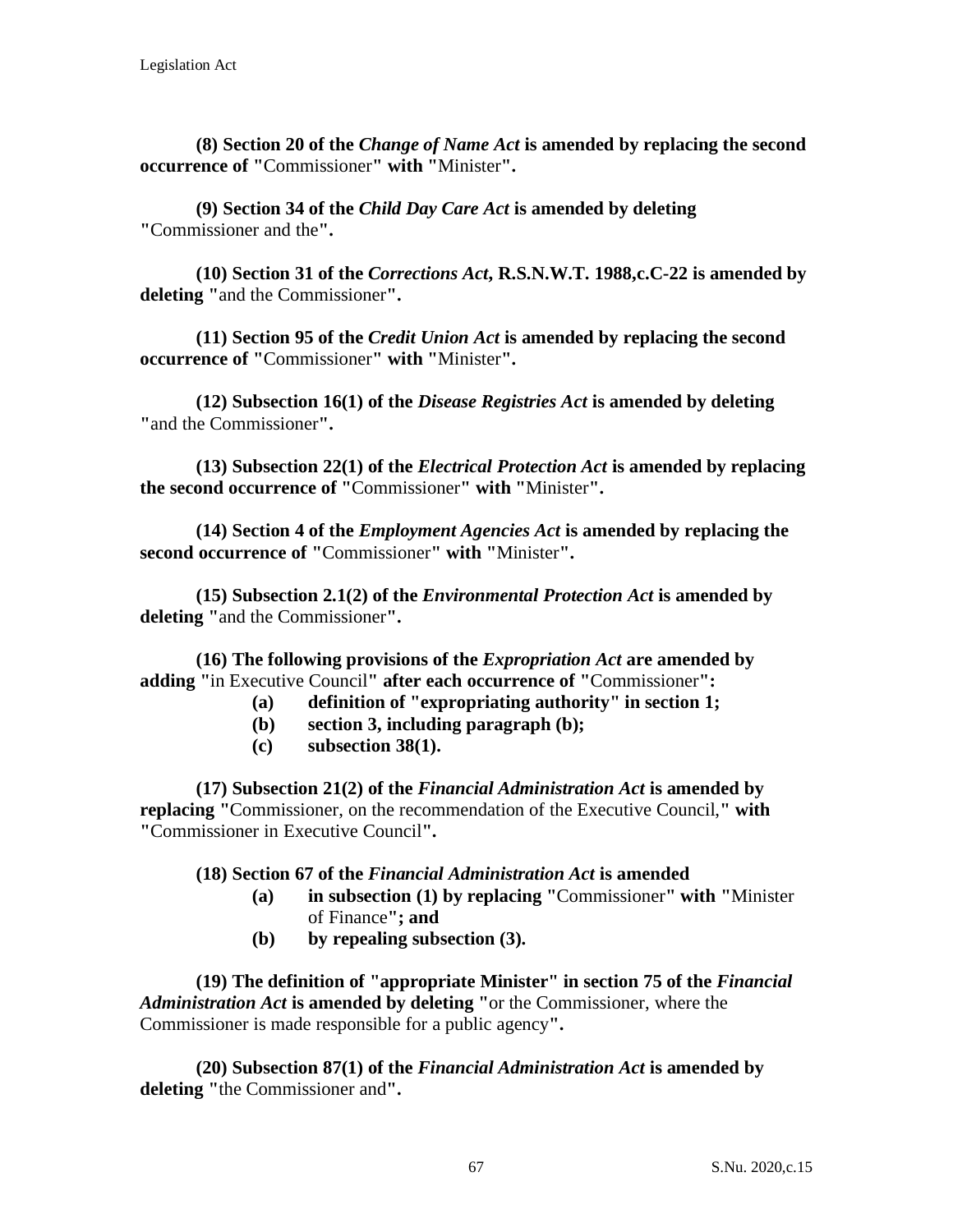**(21) Subsection 107(1) of the** *Financial Administration Act* **is amended by replacing "**The Commissioner, on the recommendation of the Board,**" with "**The Board**".**

**(22) Section 108 of the** *Financial Administration Act* **is amended by replacing "**Commissioner, on the recommendation of the Minister responsible for a department or public agency,**" with "**Minister responsible for a department or public agency**".**

**(23) Subsection 9(2) of the** *Forest Management Act* **is amended by deleting "**and the Commissioner**".**

**(24) Section 28 of the** *Forest Protection Act* **is amended by replacing the second occurrence of "**Commissioner**" with "**Minister**".**

**(25) Subsection 9(1) of the** *Gas Protection Act* **is amended by replacing "**On the recommendation of the Minister, the Commisssioner**" with "**The Minister**".**

**(26) Paragraph 9(5)(d) of the** *Herd and Fencing Act* **is amended by replacing "**Commissioner**" with "**Minister of Finance**".**

**(27) Subsection 5(2) of the** *Hotel Keepers Act* **is amended by replacing "**Commissioner**" with "**Minister of Finance**".**

**(28) Section 16 of the** *Income Assistance Act* **is amended by replacing "** On the recommendation of the Minister, the Commissioner may make regulations that the Commissioner **" with "**The Minister may make regulations that the Minister**".**

## **(29) Subsection 1(1) of the** *Income Tax Act* **is amended by deleting the definitions of "Commissioner", "Minister" and "regulation" and adding the following definitions in alphabetical order:**

"federal Minister" means the federal Minister of National Revenue; (*ministre fédéral***)**

"Minister of Finance" means, unless the context requires otherwise, the Minister responsible for this Act or, if a collection agreement is entered into, means

- (a) in relation to the remittance of any amount as or on account of tax payable under this Act, the Receiver General for Canada,
- (b) in relation to the remission under section 32.1 of any amount as or on account of tax, interest or penalty paid under this Act, the federal Minister, and
- (c) in relation to the administration and enforcement of this Act, other than sections 57 and 61, the federal Minister; (*ministre des Finances*)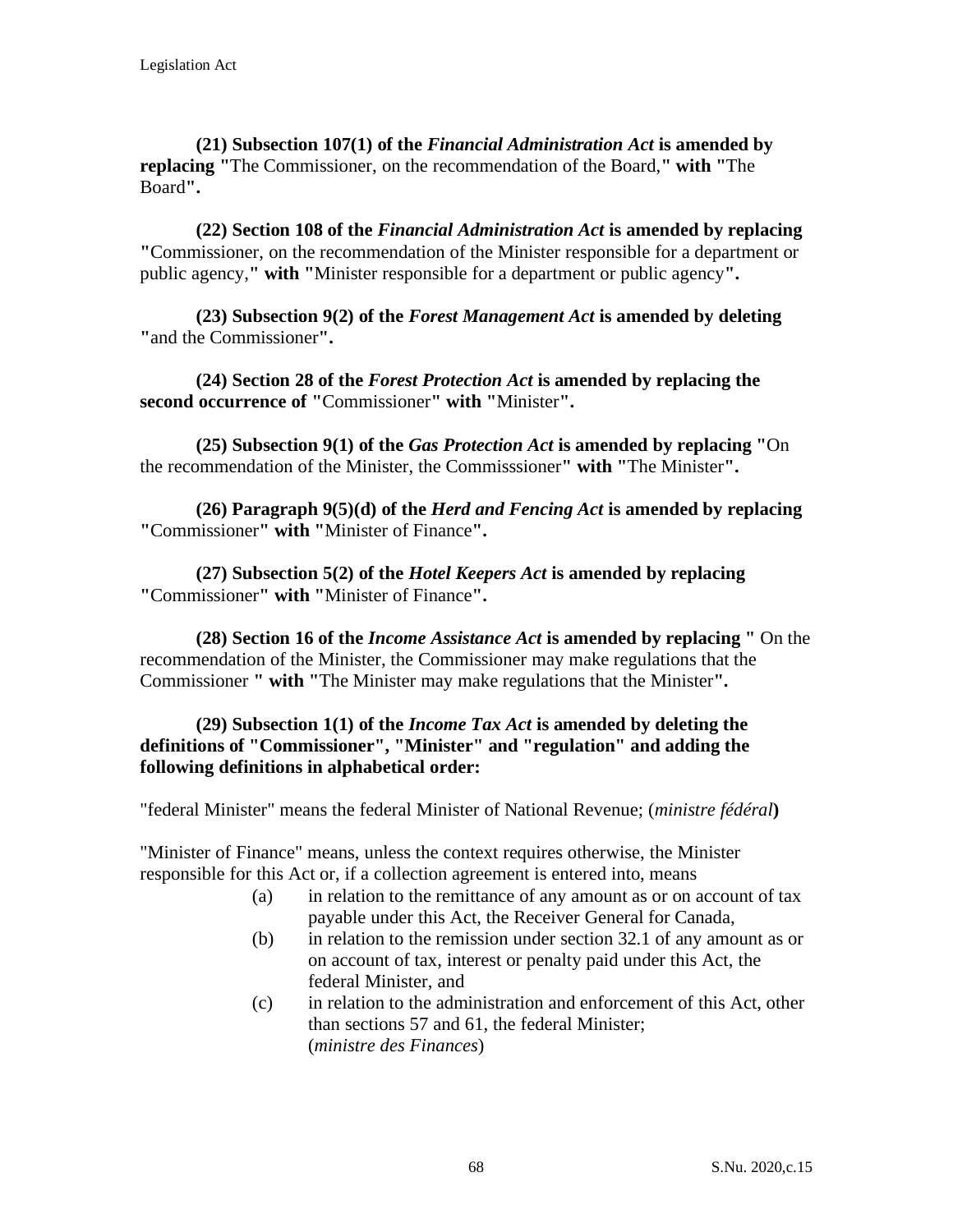**(30) The following provisions of the** *Income Tax Act* **are amended by replacing "**Commissioner**" with "**Minister of Finance**":**

- **(a) the definitions of "Minister" and "Receiver General for Canada" in subsection 1(1);**
- **(b) paragraph 3.2(1)(a);**
- **(c) subsection 4.1(4);**
- **(d) subsection 7(5);**
- **(e) subsections 9(1) and (3);**
- **(f) subsections 10(1) and (3);**
- **(g) subsections 12(1) and (2);**
- **(h) subsection 15(1);**
- **(i) subsection 16(1);**
- **(j) section 17;**
- **(k) subsection 22(2);**
- **(l) subsection 23(2);**
- **(m) subsections 26(3) and (4);**
- **(n) subsection 27(1);**
- **(o) section 32.1, including paragraph (c);**
- **(p) subsection 35(2);**
- **(q) section 36;**
- **(r) subsection 42(2);**
- **(s) subsection 44(1);**
- **(t) paragraphs 53(1)(a) to (c);**
- **(u) paragraph 53(2)(a)**
- **(v) subsections 56(12.1), (15) and (17);**
- **(w) subsection 57(1) to (3);**
- **(x) section 59;**
- **(y) subsections 61(2), (3) and (8).**

**(31) The following provisions of the** *Income Tax Act* **are amended by replacing "**Minister**" with "**federal Minister**", except where it appears as part of "**Minister of Finance**":**

- **(a) paragraph (b) of the definition of "return of income" in subsection 3.1(1);**
- **(b) subsection 3.3(1) to (3) and paragraphs 3.3(4)(b), 3.3(5)(b) and 3.3(6)(b);**
- **(c) subsection 6(1);**
- **(d) section 52;**
- **(e) paragraphs 53(2)(a) and (b);**
- **(f) subsection 56(18);**
- **(g) subsections 56.2(4) and (5);**
- **(h) subsection 57(3) and paragraph 57(4)(a);**
- **(i) subsections 58(1) and (2);**
- **(j) subsection 61(3) and paragraph 61(8)(b).**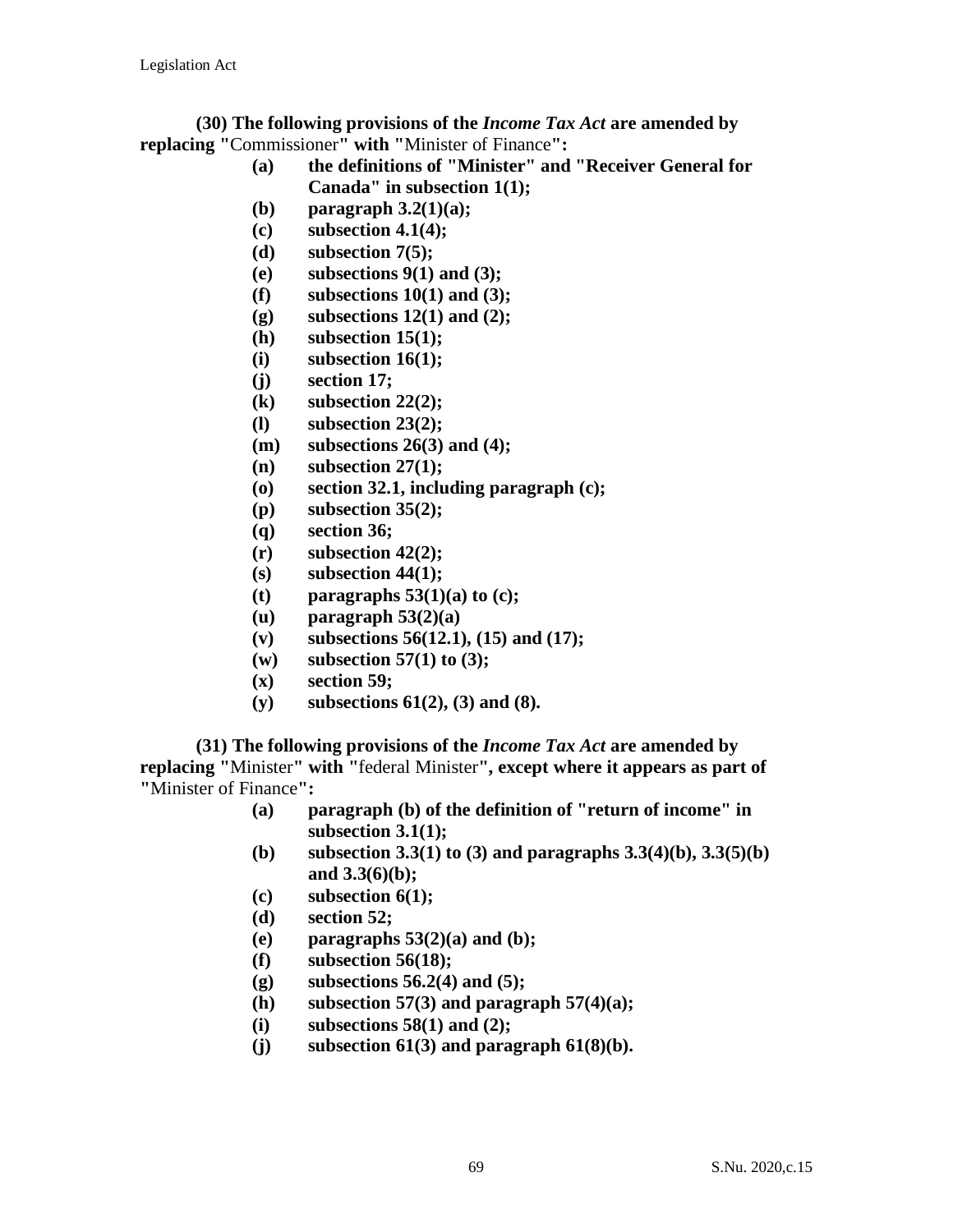## **(32) The Table in paragraph 1(7)(f) of the** *Income Tax Act* **is amended by**

- **(a) replacing the first occurrence of "**Commissioner**" in the right-most column by "**Government of Nunavut**"; and**
- **(b) replacing the second occurrence of "**Commissioner**" in the right-most column by "**Minister of Finance**".**

## **(33) The following is added after subsection 1(7) of the** *Income Tax Act***:**

Reference to Minister in federal provisions

(8) A reference to "Minister" in a provision of the federal Act that is incorporated by reference in this Act is to be read

- (a) if a collection agreement has been entered into, as a reference to the federal Minister; or
- (b) if a collection agreement has not been entered into, as a reference to the Minister of Finance.

**(34) Subsections 33(1) and 62(3) of the** *Income Tax Act* **are amended by replacing "**Commissioner, on the recommendation of the Minister responsible for this Act,**" with "**Minister responsible for this Act**".**

**(35) Paragraph 53(2)(b) of the** *Income Tax Act* **is amended by replacing "**Commissioner**" with "**Minister of Finance under this Act**".**

**(36) Subsection 56(18) of the** *Income Tax Act* **is amended by replacing the second and third occurrences of "**Commissioner**" with "**Minister of Finance**".**

**(37) Section 253 of the** *Insurance Act* **is amended by replacing "**On the recommendation of the Minister, the Commissioner**" with "**The Minister**".**

**(38) Section 55 of the** *Integrity Act* **is amended by replacing "**Commissioner**" with "**Commissioner in Executive Council**".**

## **(39) Section 8 of the** *International Child Abduction Act* **is amended by**

- **(a) replacing "**Commissioner, on the recommendation of the Minister responsible for justice,**" with "**Minister of Justice**"; and**
- **(b) replacing the second occurrence of "**Commissioner**" with "**Minister of Justice**".**

**(40) Section 9 of the** *Interprovincial Subpoenas Act* **is amended by replacing "**On the recommendation of the Minister, the Commissioner may make regulations that the Commissioner**" with "**The Minister may make regulations that the Minister**".**

**(41) Subsection 44.1(2) of the** *Inuit Language Protection Act* **is amended by replacing "**subject to the approval of the Commissioner**" with "**under sections 59 and 60 of the *Judicature Act***".**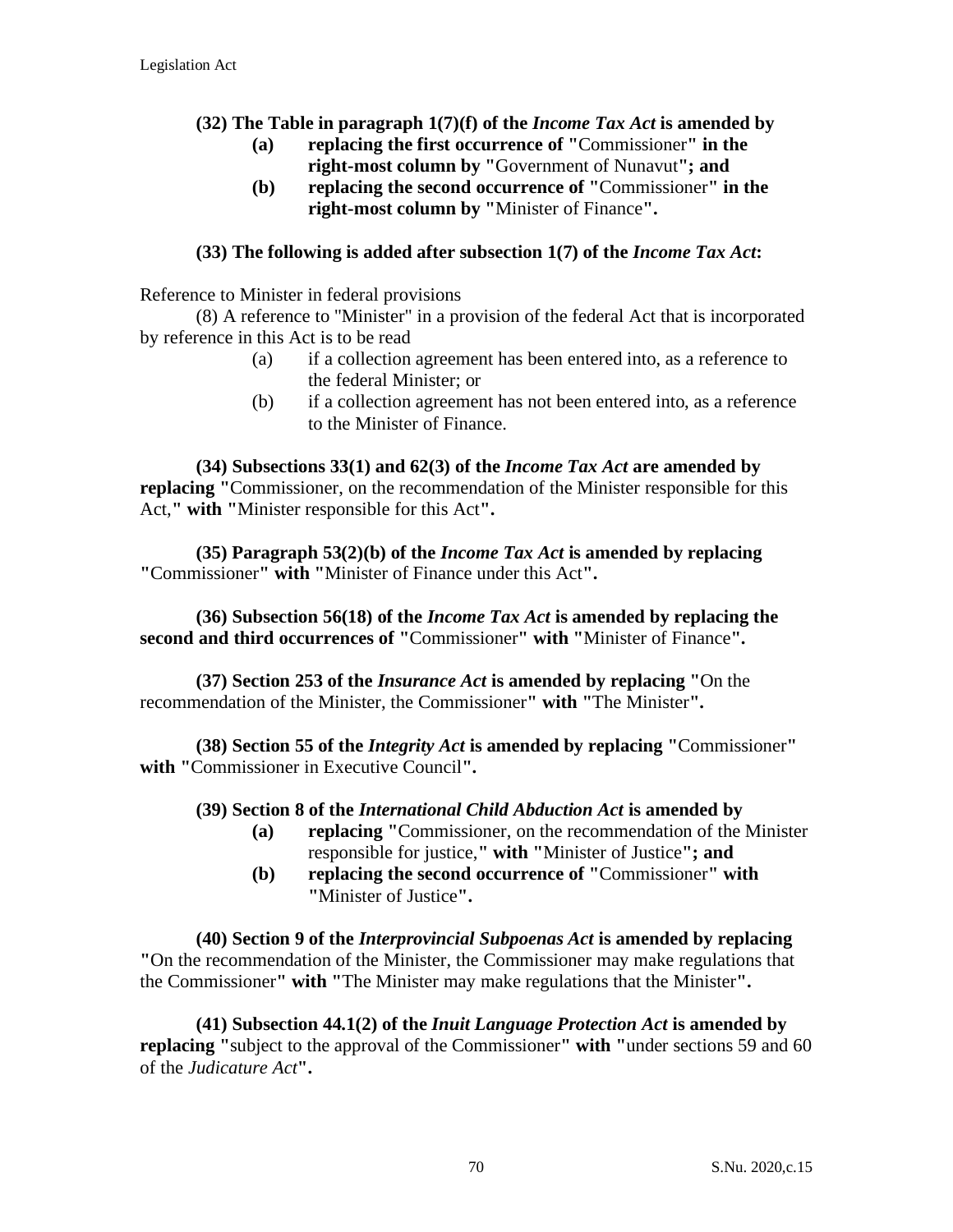**(42) Subsection 3.1(1) of the** *Justices of the Peace Act* **is amended by adding "**in Executive Council**" after "**Commissioner**".**

**(43) Sections 14 and 21 of the** *Labour Standards Act* **are amended by replacing "**On the recommendation of the Minister, the Commissioner**" with "**The Minister**".**

**(44) Section 72 of the** *Labour Standards Act* **is amended by replacing "**On the recommendation of the Minister, the Commissioner may make the regulations that the Commissioner **" with "**The Minister may make regulations that the Minister**".**

**(45) Subsection 53(1) of the** *Legal Services Act* **is amended by replacing "**On the recommendation of the Minister, the Commissioner**" with "**The Minister**".**

**(46) Paragraph 4(1)(a) of the** *Legislative Assembly Retiring Allowances Act* **is amended by replacing "**Commissioner**" with "**Minister of Finance**".**

**(47) Subsection 110(5) of the** *Liquor Act* **is amended by replacing the first occurrence of "**Commissioner**" with "**Government of Nunavut**" and the second occurrence of "**Commissioner**" with "**Minister**".**

**(47.1) Section 1 of the** *Lotteries Act* **is amended by replacing "**Commissioner**" with "**Commissioner in Executive Council**".**

**(47.2) Section 4 of the** *Lotteries Act* **is amended by replacing "**Commissioner, on the recommendation of the Minister,**" with "**Commissioner in Executive Council**".**

**(48) Section 49 of the** *Nunavut Housing Corporation Act* **is repealed.**

**(49) The English version of section 31 of the** *Nunavut Teachers' Association Act* **is amended by replacing the second occurrence of "**Commissioner**" with "**Minister**".**

**(50) Subsections 1(1) and 1(3) and section 2 of the** *NWT Energy Corporation Ltd. Loan Guarantee Act* **are amended by replacing "**Commissioner**" wherever it appears with "**Minister of Finance**".**

**(51) Section 3 of the** *NWT Energy Corporation Ltd. Loan Guarantee Act* **is repealed.**

**(52) Section 5 of the** *NWT Energy Corporation Ltd. Loan Guarantee Act* **is amended by replacing "** Commissioner, on the recommendation of the Minister of Finance, may make such regulations as the Commissioner**" with "**The Minister of Finance may make such regulations and the Minister of Finance**".**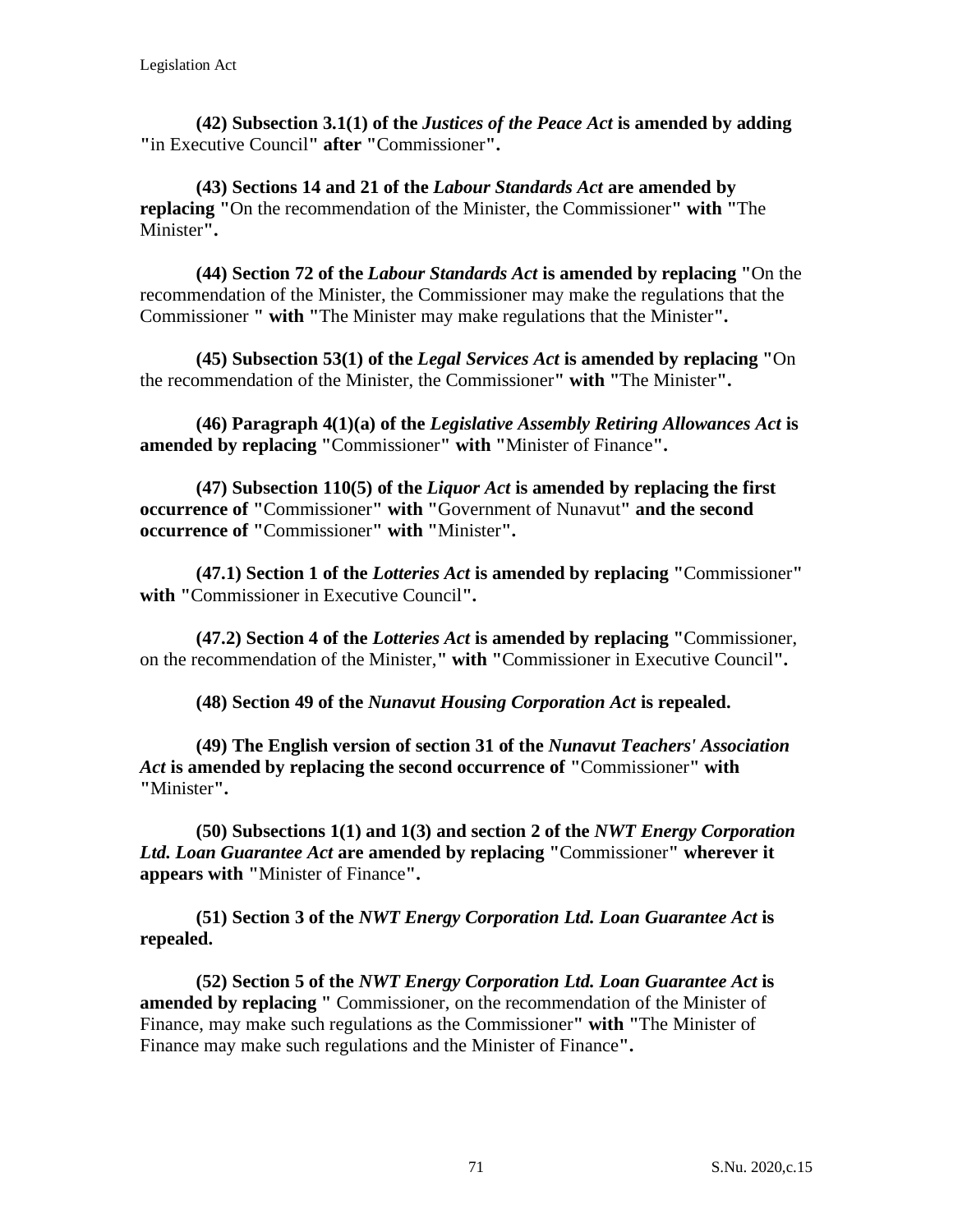**(53) Section 10 of the** *Official Languages Act* **is amended by replacing "**subject to the approval of the Commissioner**" with "**under sections 59 and 60 of the *Judicature Act***".**

**(54) Section 22 of the** *Ophthalmic Medical Assistants Act* **is amended by replacing "**On the recommendation of the Minister, the Commissioner**" with "**The Minister**".**

**(55) Section 12 of the** *Optometry Act* **is amended by replacing "**the Commissioner, in the Commissioner's discretion**" with "**the Minister, in the Minister's discretion**".**

**(56) Paragraph 4(1)(i) of the** *Property Assessment and Taxation Act* **is amended by replacing "**Commissioner**" with "**Government of Nunavut, whether in the name of the Commissioner or otherwise,**".**

**(57) Subsection 73.1(4) of the** *Property Assessment and Taxation Act* **is amended by replacing "**Commissioner, on the recommendation of the Minister of Finance,**" with "**Minister of Finance**".**

**(58) Paragraph 82(2)(a) of the** *Property Assessment and Taxation Act* **is amended by replacing "**Commissioner**" with "**Minister of Finance**".**

## **(59) Subparagraph 88(2)(g)(iii) of the** *Property Assessment and Taxation Act* **is repealed and replaced by**

(iii) any other tax, levy, expense or charge applicable to the taxable property that is entitled to be recovered by the municipal taxing authority or the Government of Nunavut, whether in the name of the Commissioner or otherwise, as if it were a tax on property or a property tax;

## **(60) Subparagraph 89(2)(e)(ii) of the** *Property Assessment and Taxation Act* **is repealed and replaced by**

(ii) any other tax, levy, expense or charge applicable to the taxable property that is entitled to be recovered by the municipal taxing authority or the Government of Nunavut, whether in the name of the Commissioner or otherwise, as if it were a tax on property or a property tax;

**(61) Subsection 117(2) of the** *Property Assessment and Taxation Act* **is amended by replacing "**Commissioner, on the recommendation of the Minister of Finance,**" with "**Minister of Finance**".**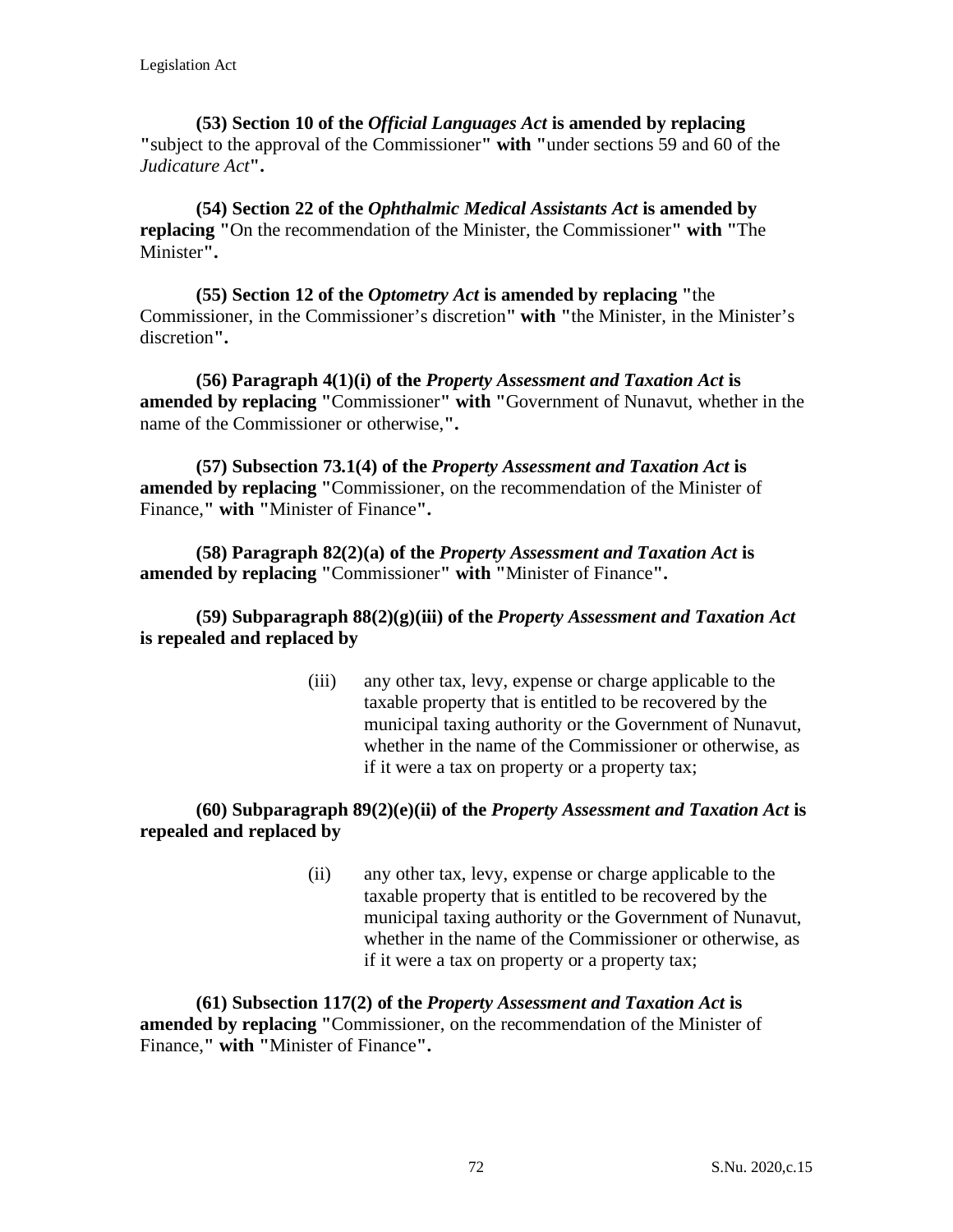**(62) Subsection 117(3) of the** *Property Assessment and Taxation Act* **is amended by replacing "**The Commissioner, on the recommendation of the Minister and the Minister of Finance,**" with "**The Minister, on the recommendation of the Minister of Finance,**".**

**(63) Section 20 of the** *Psychologists Act* **is amended by replacing "**On the recommendation of the Minister, the Commissioner**" with "**The Minister**".**

**(64) Subsection 25(1) of the** *Public Health Act,* **R.S.N.W.T. 1988,c.P-12, is amended by replacing "**On the recommendation of the Minister, the Commissioner may make regulations that the Commissioner**" with "**The Minister may make regulations that the Minister**".**

**(65) Subsection 30(1) of the** *Public Trustee Act* **is amended by replacing "**Commissioner**" with "**Minister of Finance**".**

**(66) Section 25 of the** *Safety Act* **is amended by replacing "**On the recommendation of the Minister, the Commissioner**" with "**The Minister**".**

**(67) Section 8 of the** *Scientists Act* **is amended by replacing "** The Commissioner, on the recommendation of the Minister, may make such regulations as the Commissioner**" with "**The Minister may make such regulations as the Minister**".**

**(68) Paragraph (b) of the definition of "rules" is subsection 1(1) of the**  *Securities Act* **is amended by adding "**in Executive Council**" after "**Commissioner**".**

#### **(69) Section 5 of the** *Senior Citizens and Disabled Persons Property Tax Relief Act* **is repealed and replaced by:**

#### Regulations

5. (1) The Minister responsible for municipal and community affairs may make regulations

- (a) prescribing conditions on which a payment under section 3 may be made; and
- (b) respecting any matter within the Minister's jurisdiction that the Minister considers necessary or advisable to carry out the intent or purpose of this Act.

Same

(2) The Minister of Finance may make regulations

- (a) prescribing conditions on which an exemption under section 4 may be made; and
- (b) respecting any matter within the Minister's jurisdiction that the Minister considers necessary or advisable to carry out the intent or purpose of this Act.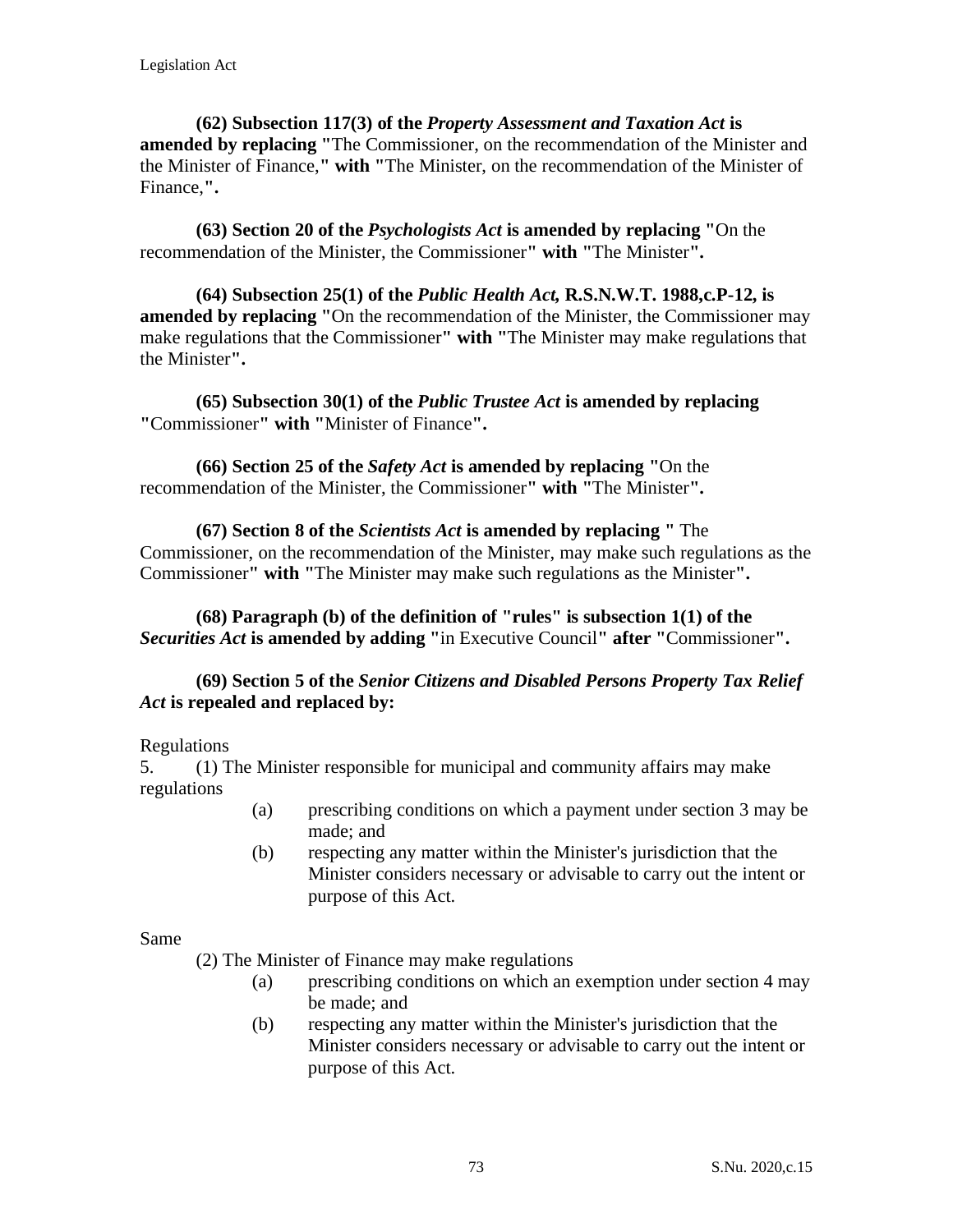**(70) Section 7 of the** *Senior Citizens Benefits Act* **is amended by deleting "**and the Commissioner**".**

**(71) Section 32 of the** *Societies Act* **is amended by replacing "**On the recommendation of the Minister, the Commissioner**" with "**The Minister**".**

**(72) Section 12 of the** *Student Financial Assistance Act* **is amended by replacing "**Commissioner may, on the recommendation of the Minister,**" with "**Minister may**".**

**(73) Subsection 14(1) of the** *Student Financial Assistance Act* **is amended by replacing "**On the recommendation of the Minister, the Commissioner may make regulations that the Commissioner **" with "**The Minister may make regulations that the Minister**".**

**(74) Subsection 56(1) of the** *Technical Standards and Safety Act* **is amended** 

**by**

- **(a) replacing "**The Commissioner upon the recommendation of the Minister**" with "**The Minister**";**
- **(b) deleting the colon preceeding paragraph (a); and**
- **(c) adding "**and**" at the end of paragraph (s).**

**(75) Subsection 57(1) of the** *Technical Standards and Safety Act* **is amended** 

**by**

- **(a) replacing "**The Commissioner may make regulations upon the recommendation of the Minister:**" with "**The Minister may make regulations**"; and**
- **(b) adding "**and**" at the end of paragraph (a).**

**(76) Subsection 6(3) of the** *Territorial Parks Act* **is amended by deleting "**and the Commissioner**".**

**(77) Section 29 of the** *Tobacco Tax Act* **is amended by replacing "**On the recommendation of the Minister, the Commissioner**" with "**The Minister**"**

**(78) Subsection 328(2) of the** *Traffic Safety Act* **is amended by deleting "**and the Commissioner**".**

**(79) Subsection 39(2) of the** *Transportation of Dangerous Goods Act, 1990* **is amended by deleting "**and the Commissioner**".**

**(80) Subsection 40(2) of the** *Transportation of Dangerous Goods Act, 1990* **is amended by replacing "**a recommendation to the Commissioner**" with "**regulations**".**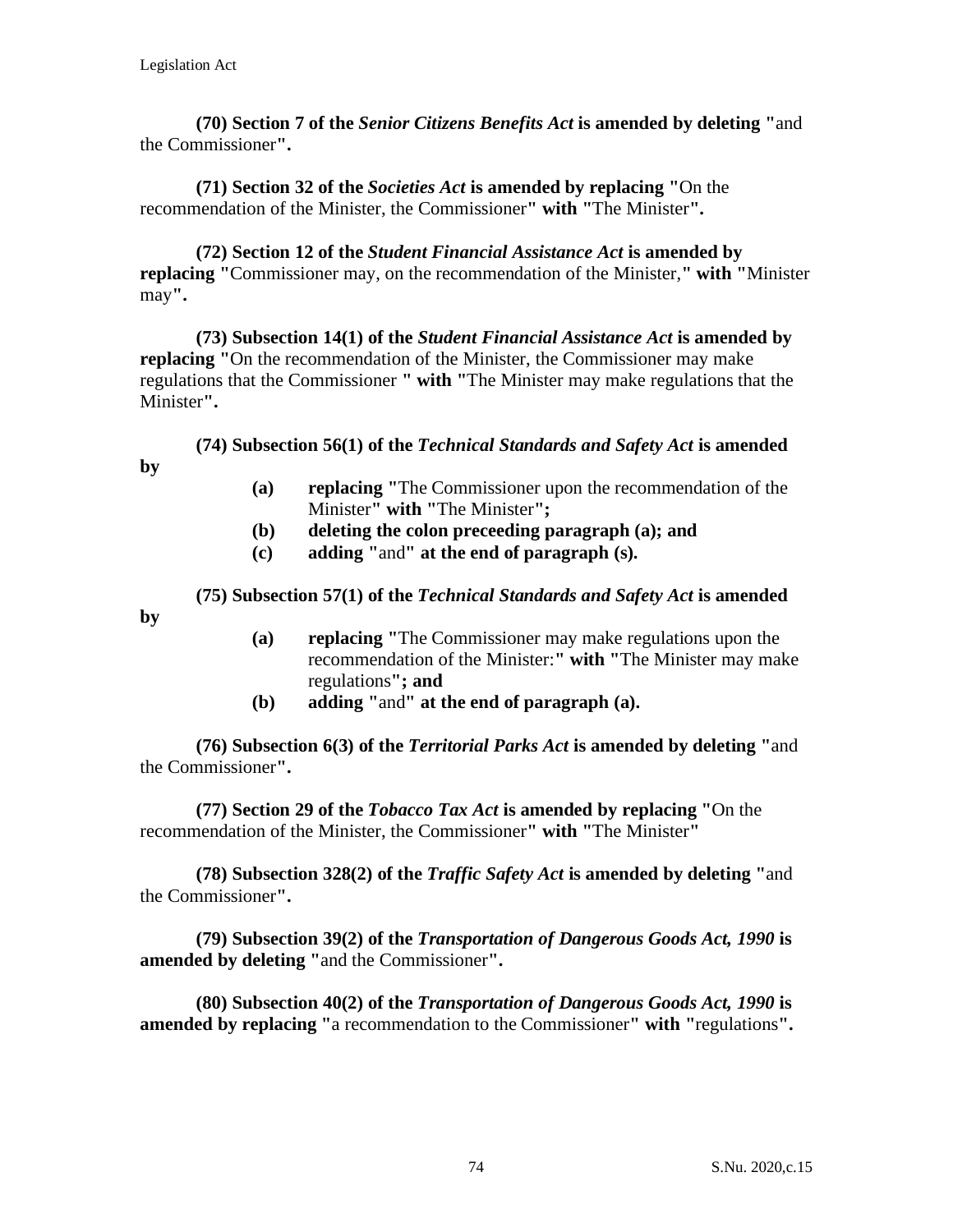**(81) Subsection 8(2) of the** *Veterinary Profession Act* **is amended by replacing "**the Commissioner, in the Commissioner's discretion**" with "**the Minister, in the Minister's discretion**".**

**(82) Sections 2 and 4 of the** *Water Resources Agreement Act* **is amended by deleting "**Commissioner and the**".**

**(83) Section 3 of the** *Water Resources Agreement Act* **is repealed.**

**(83.1) Subsection 6(1) of the** *Western Canada Lottery Act* **is amended by replacing "**Commissioner, on the recommendation of the Minister,**" with "**Commissioner in Executive Council**".**

**(84) Paragraph 241(1)(a) of the** *Wildlife Act* **is amended by replacing "**Commissioner**" with "**Minister of Justice**".**

**(85) Section 28.1 of the** *Young Offenders Act* **is repealed.**

**(86) Section 33 of the** *Young Offenders Act* **is repealed and replaced by:**

Reciprocating jurisdiction

33. When the Minister is satisfied that reciprocal provisions are made or will be made by a jurisdiction for the enforcement of dispositions made in Nunavut, the Minister may by order declare it to be a reciprocating jurisdiction for the purposes of this Act.

References to the Nunavut Agreement

**143. Each of the following Acts listed in column 1 is amended in each provision listed in column 2, by replacing "**Nunavut Land Claims Agreement**" wherever it appears with "**Nunavut Agreement**", except where it appears as a part of "***Nunavut Land Claims Agreement Act (Canada)***":**

| Column 1                                     | Column 2                             |
|----------------------------------------------|--------------------------------------|
| Cities, Towns and Villages Act               | Section 1                            |
| Collaboration for Poverty Reduction Act      | Preamble and section 2               |
| Corrections Act, S.Nu. 2019,c.13             | Paragraphs $3(c)$ and $61(2)(f)$     |
| <b>Education Act</b>                         | Preamble, subparagraphs $3(3)(b)(i)$ |
|                                              | and (ii), and section 121            |
| <b>Family Support Orders Enforcement Act</b> | Subsection $1(1)$                    |
| Hamlets Act                                  | Section 1                            |
| Human Rights Act                             | Section 3                            |
| <b>Inuit Language Protection Act</b>         | Preamble, subparagraphs $2(1)(b)(i)$ |
|                                              | and (ii), paragraph 19(b), and       |
|                                              | subsections $44(1)$ and $(4)$        |
| Legislative Assembly and Executive           | Paragraph $10(3)(b)$                 |
| Council Act                                  |                                      |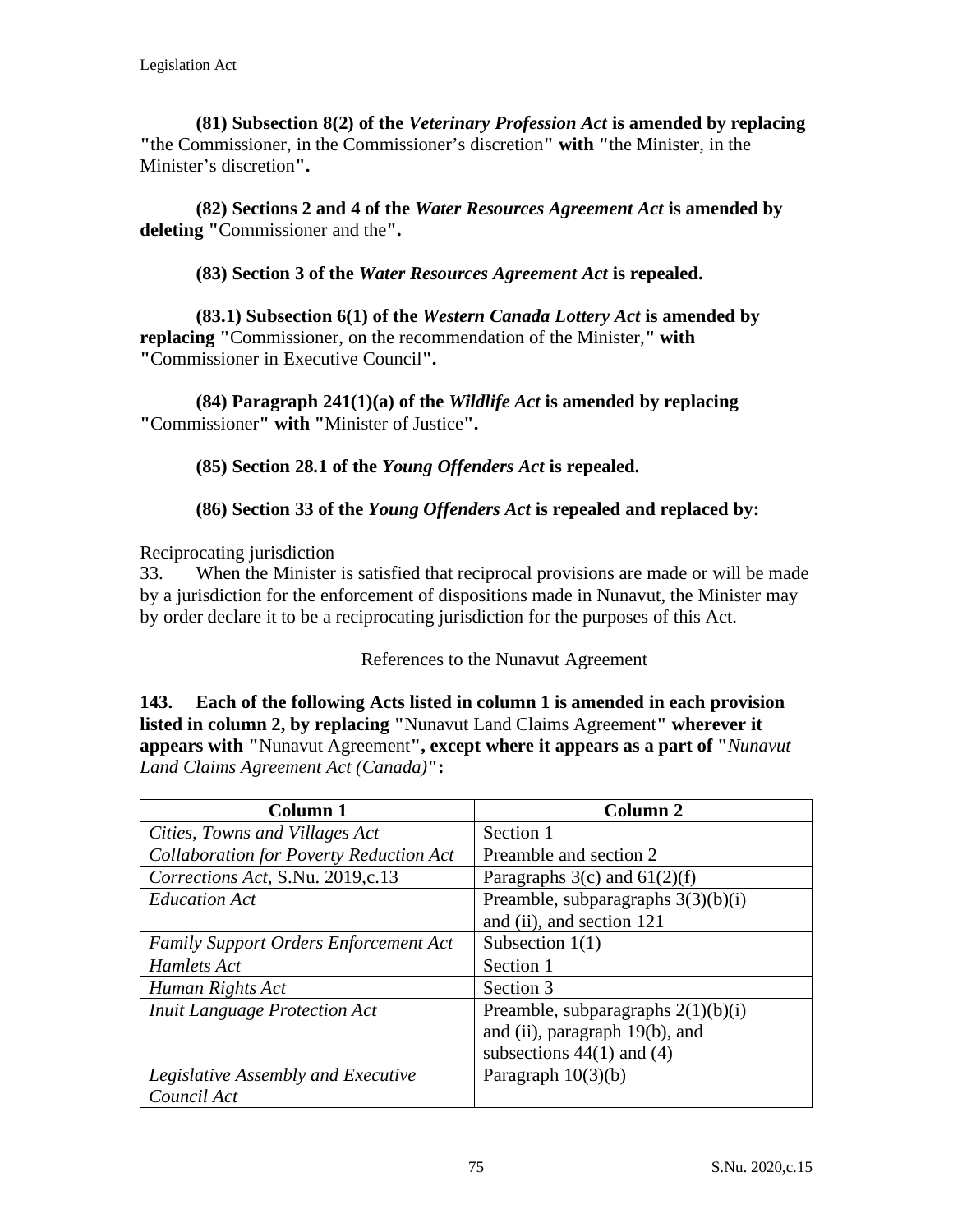| Nunavummi Nangminiqaqtunik Ikajuuti | Subsections $1(1)$ and $5(1)$ and         |
|-------------------------------------|-------------------------------------------|
| <b>Implementation Act</b>           | paragraph $5(2)(1)$                       |
| <b>Official Languages Act</b>       | Preamble, subparagraphs $2(1)(b)(i)$      |
|                                     | and (ii), paragraph $13(3)(c)$ , and      |
|                                     | subsections $38(1)$ and (4)               |
| Statistics Act                      | Paragraph $5(1)(a.1)$                     |
| Tourism Act                         | Subsection $4(5)$                         |
| Unlawful Property Forfeiture Act    | Paragraph $13(1)(c)$ and                  |
|                                     | subparagraph $13(2)(a)(iv)$               |
| Wildlife Act                        | Subsection 1(1), and paragraphs $1(2)(c)$ |
|                                     | and $(g)$                                 |

References to Great Seal of Nunavut

**144. (1) Each of the following Acts listed in column 1 is amended in each provision listed in column 2, by replacing "**Seal**" with "**Great Seal of Nunavut**" wherever it appears:**

| Column 1                           | Column 2                        |
|------------------------------------|---------------------------------|
| Commissioner's Land Act            | Paragraph $3(2)(c)$             |
| Legislative Assembly and Executive | Subsections $64(1)$ and $66(1)$ |
| Council Act                        |                                 |

**(2) Paragraph 39(2)(c) of the** *Evidence Act* **is amended by adding "**Great**" before "**Seal of Nunavut**".**

**(3) The English version of subsection 9(2) of the** *Order of Nunavut Act* **is amended by replacing "**great seal of Nunavut**" with "**Great Seal of Nunavut**".**

References to Enactments

**145. (1) The French version of each of the following Acts listed in column 1 is amended in each provision listed in column 2, by adding "**législatif**" after "**texte**" and "**législatifs**" after "**textes**" wherever they appear:**

| <b>Column 1</b>           | Column 2                                                       |
|---------------------------|----------------------------------------------------------------|
| All-terrain Vehicles Act  | Paragraph $12(1)(b)$                                           |
| Cannabis Act              | The definition of "illicit cannabis" in subsection $2(1)$ ,    |
|                           | paragraphs $26(2)(a)$ and (b), $63(4)(d)$ and $63(6)(a)$       |
| Financial                 | Subsections $18(1)$ and $20(2)$ , the definitions of "penalty" |
| <b>Administration Act</b> | and "tax" in subsection $21(1)$ , sections 23 and 27,          |
|                           | paragraph $31(2)(b)$ ,                                         |
|                           | subsections 66(1), 67(4), 67.3(2), 69(3), 78(4), 78(6), 88(3), |
|                           | and $90(2)$ , and subparagraphs $105(e)(i)$ and (ii)           |
| <i>Insurance Act</i>      | Subsection $9(5)$                                              |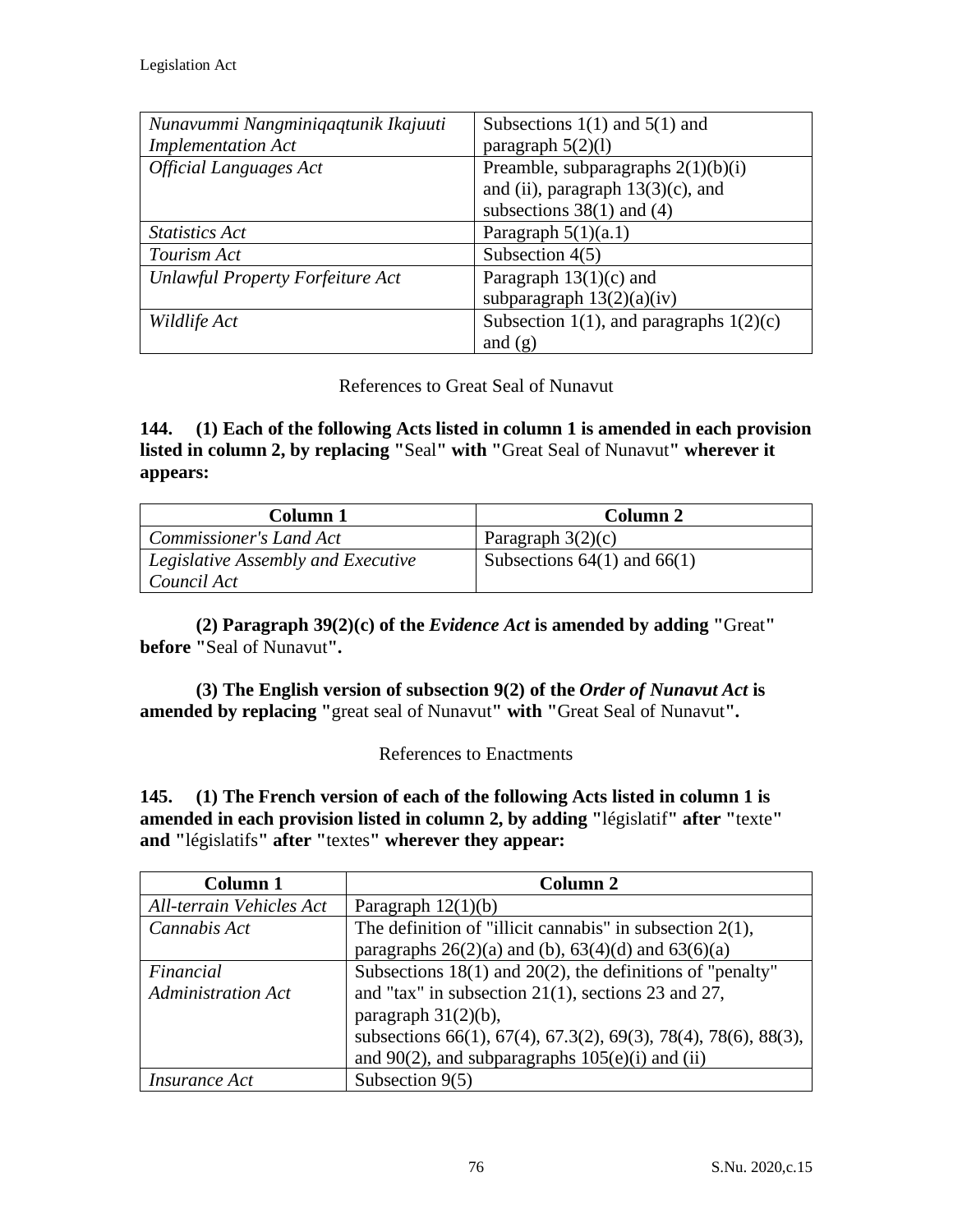| Judicature Act           | Section 20, subsection 58(1), paragraph $58(2)(a)$ ,       |
|--------------------------|------------------------------------------------------------|
|                          | subsections $58(4)$ and $60(1)$ , section 83, and          |
|                          | subsections $92(1)$ and (2)                                |
| Land Titles Act          | Paragraph 195(d)                                           |
| Legislative Assembly     | Subsection $1(2)$                                          |
| and Executive Council    |                                                            |
| Act                      |                                                            |
| <b>Personal Property</b> | Paragraph $71(1)(e)$ and subparagraph $71(1)(h)(ii)$       |
| Security Act             |                                                            |
| Public Inquiries Act     | Section 11                                                 |
| <b>Quilig Energy</b>     | Subsection $14(1)$ ,                                       |
| Corporation Act          |                                                            |
| Sale of Goods Act        | Subsection $2(2)$ and paragraph $25(2)(a)$                 |
| Transportation of        | Subsection $3(3)$                                          |
| Dangerous Goods          |                                                            |
| Act, 1990                |                                                            |
| Victims of Crime Act     | Subsection $12(1)$                                         |
| Young Offenders Act      | The definition of "offence" in subsection $1(1)$ ,         |
|                          | subsection $5(1)$ , section 20 including paragraph $(h)$ , |
|                          | subsection $69(2)$                                         |

**(2) The French version of subsection 54.5(1) of the** *Cities, Towns and Villages Act* **is amended by replacing "**une disposition législative**" with "**un texte législatif**".**

**(3) The French version of section 184 of the** *Cities, Towns and Villages Act* **is amended by replacing "**toute autre loi**" with "**tout autre texte législatif**".**

**(4) The French version of subsection 11(1) of the** *Dependants Relief Act* **is amended by replacing "**lois**" with "** textes législatifs**".**

**(5) The French version of subsection 2(3) of the** *Environmental Rights Act* **is amended by replacing "**toute autre loi**" with "**tout autre texte législatif**".**

**(6) The French version of paragraph 8(c) of the** *Financial Administration Act* **is amended by replacing "**toute autre loi**" with "**tout autre texte législatif**".**

**(7) The French version of subsection 54.5(1) of the** *Hamlets Act* **is amended by replacing "**une disposition législative**" with "**un texte législatif**".**

**(8) The French version of section 184 of the** *Hamlets Act* **is amended by replacing "**toute autre loi**" with "**tout autre texte législatif**".**

**(9) The French version of paragraph 12.3(3)(d) of the** *Income Assistance Act* **is amended by replacing "**une autre**" with "**un texte législatif d'une autre**".**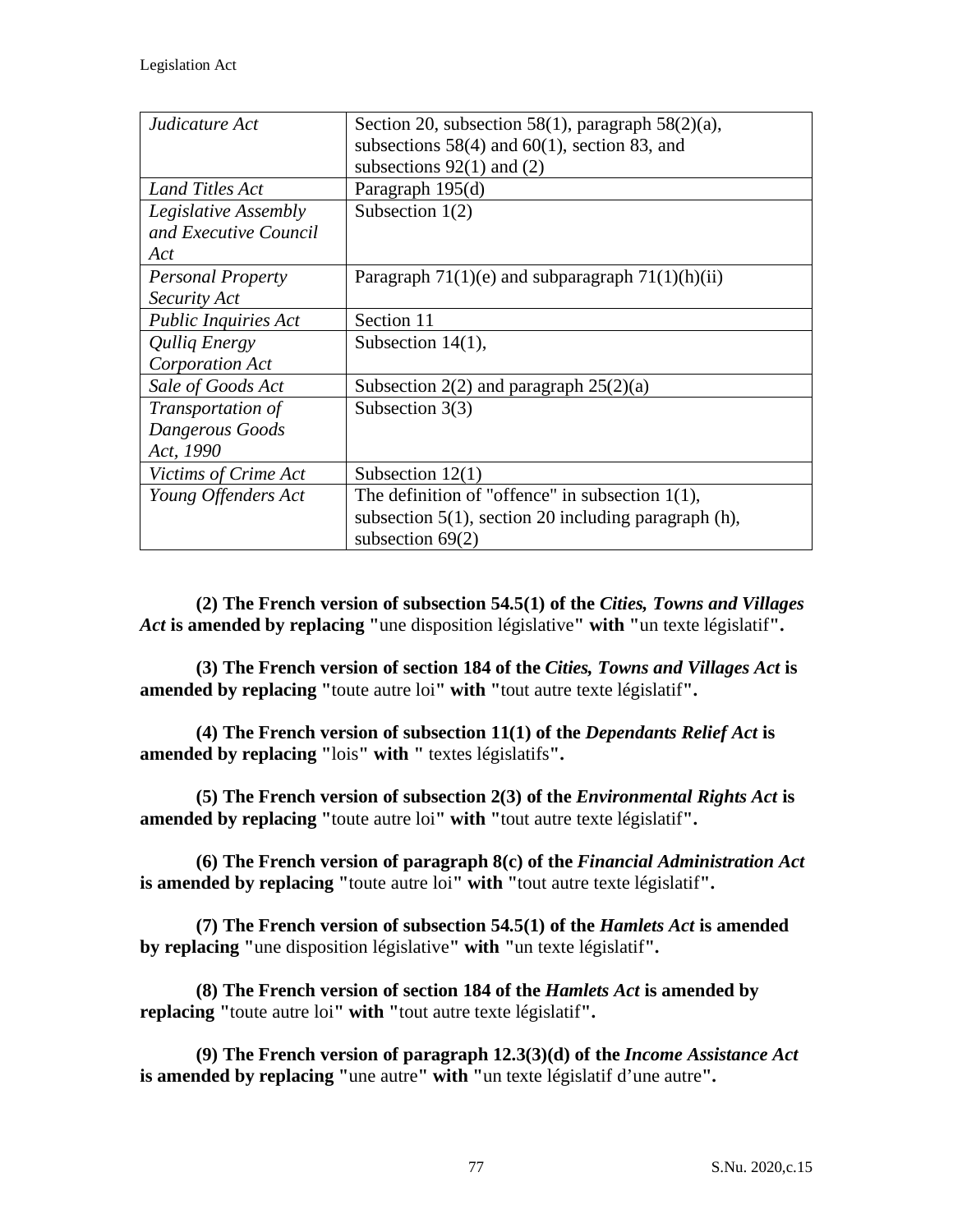**(10) The French version of the definition of "workers' compensation insurance" in subsection 1(1) of the** *Insurance Act* **is amended by replacing "**une autre loi**" with "**un autre texte législatif**".**

**(11) The French version of subsection 41.1(3) of the** *Integrity Act* **is amended by replacing "**d'une autre disposition legislative**" with "**d'un autre texte législatif**".**

**(12) The French version of paragraph 22(2)(d) of the** *Land Titles Act* **is amended by replacing "**lois**" with "**textes législatifs**".**

**(13) The French version of subsection 156(1) of the** *Land Titles Act* **is amended by replacing "**loi**" with "**texte législatif**".**

**(14) The French version of paragraph 2(1)(c) and subsection 2(2) of the** *Legal Treatment of Apologies Act* **is amended by replacing "**texte de loi**" with "**texte législatif**".**

**(15) The French version of the definition of "insured services" in section 1 of the** *Medical Care Act* **is amended by replacing "**une autre loi**" with "**un autre texte législatif**".**

**(16) The French version of paragraph 7(1)(c) of the** *Nunavut Elections Act* **is amended by replacing "**une loi**" with "**un texte législatif**".**

**(17) The French version of subsection 45(4) of the** *Payroll Tax Act¸1993* **is amended by deleting "**territorial**".**

**(18) The French version of paragraph 117(1)(f) of the** *Property Assessment and Taxation Act* **is amended by replacing "**une disposition legislative**" with "**un texte législatif**".**

**(19) The French version of section 2.1 of the** *Public Trustee Act* **is amended by replacing "**une autre loi**" with "**un autre texte législatif**".**

**(20) The French version of paragraph 39(1)(c) of the** *Public Trustee Act* **is amended by replacing "**toute autre disposition**" with "**tout autre texte législatif**".**

**(21) The French version of subsection 8(2) of the** *Reciprocal Enforcement of Judgments (Canada-U.K.) Act* **is amended by replacing "**toute autre loi**" with "**tout autre texte législatif**".**

**(22) The French version of subsection 2(2) of the** *Statistics Act* **is amended by deleting "**ou réglementaire**".** 

**(23) The French version of paragraph 326.1(2)(e) of the** *Traffic Safety Act* **is amended by replacing "**une autre**" with "**un texte législatif d'une autre**".**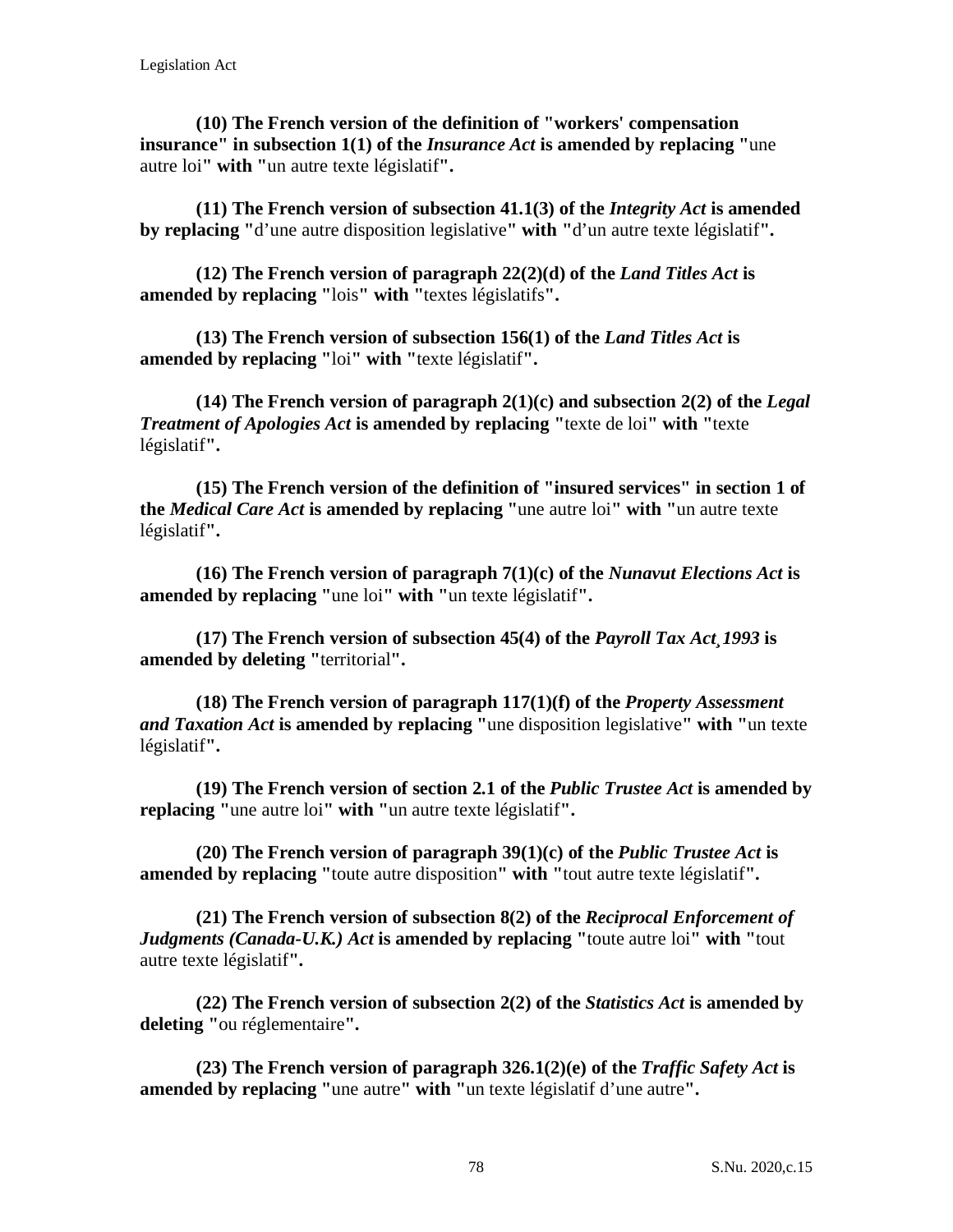**(24) The French version of subsection 58(2) of the** *Wildlife Act* **is amended by replacing "**textes de loi**" with "**textes législatifs**".**

**(25) The French versions of the following provisions of the** *Workers' Compensation Act* **are amended by replacing "**texte de loi**" with "**texte législatif**":**

- **(a) subsections 1(3) and (4);**
- **(b) paragraph 67(3)(b); (c) subsection 144(1);**
- **(d) subsection 168(7);**
- **(e) paragraph 168(8)(b);**
- **(f) subsection 172(1).**

**(26) The French versions of the following provisions of the** *Workers' Compensation Act* **are amended by replacing "**textes de loi**" with "**textes législatifs**":**

- **(a) paragraph 67(4)(c);**
- **(b) paragraph 89(b);**
- **(c) subsection 106(1);**
- **(d) paragraph 168(3)(a);**
- **(e) paragraph 168(8)(a).**

References to Public Officers

**146. (1) The French version of each of the following Acts listed in column 1 is amended in each provision listed in column 2, by adding "**public**" after "**fonctionnaire**" wherever it appears:**

| Column 1            | Column 2                      |
|---------------------|-------------------------------|
| Defamation Act      | Subsection $11(3)$            |
| $\mid$ Evidence Act | Subsections $54(1)$ and $(2)$ |

**(2) The French version of paragraph (b) of the definition of "officer" in the**  *Building Code Act* **is amended by replacing "**agent**" with "**fonctionnaire**" wherever it appears.**

**(3) The French version of subsection 53(1) of the** *Family Support Orders Enforcement Act* **is amended by replacing "**désigné**" with "**public**".**

**(4) The** *Land Titles Act* **is amended**

- **(a) in the title preceding section 6 by adding "**Public**" before "**Officers**"; and**
- **(b) in subsection 142(1) by adding "**public**" before "**officer**".**

**(5) The French version of paragraph 44(6)(f) of the** *Public Health Act***, S.Nu. 2016,c.13 is amended by adding "**publics**" after "**fonctionnaires**".**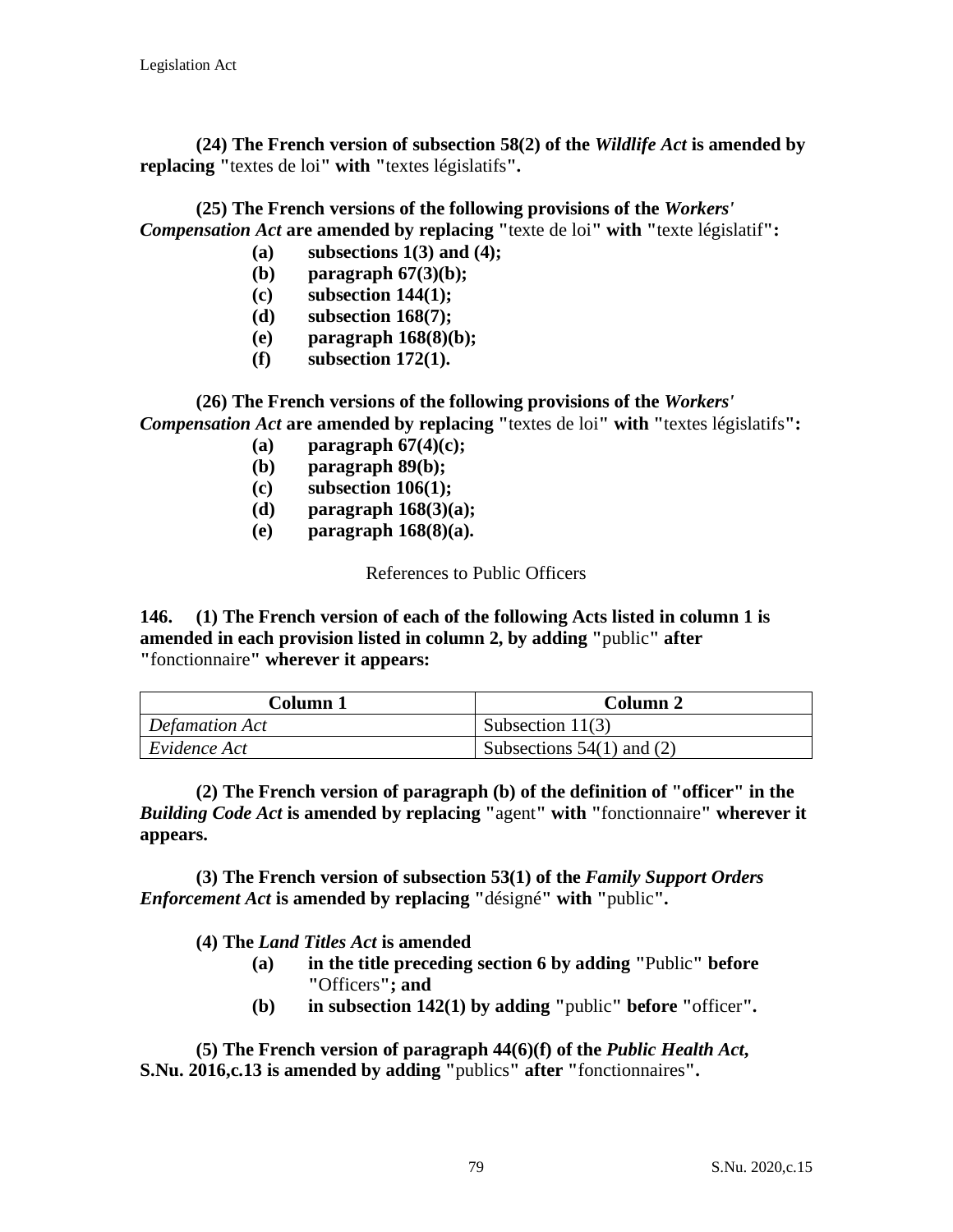# Acts binding on the Government of Nunavut

#### **147. (1) Each of the following Acts listed in column 1 is amended by repealing each provision of the Act listed in column 2:**

| <b>Column 1</b>                                 | <b>Column 2</b>                           |
|-------------------------------------------------|-------------------------------------------|
| Access to Information and Protection of         | Subsection 3(3)                           |
| Privacy Act                                     |                                           |
| Children's Law Act                              | Subsections $33(5)$ and $65(6)$           |
| Coroners Act                                    | Section 2                                 |
| Electronic Commerce Act                         | Section 2                                 |
| <b>Emergency Measures Act</b>                   | Section 3 and the heading preceding it    |
| <b>Environmental Protection Act</b>             | Section 1.1                               |
| <b>Environmental Rights Act</b>                 | Subsection $2(4)$                         |
| Family Law Act                                  | Subsection 27(6) and paragraph $49(3)(a)$ |
| Family Support Orders Enforcement Act           | Section 2                                 |
| <b>Financial Administration Act</b>             | Section 2 and the heading preceding it    |
| Fire Safety Act                                 | Section 1.1 and the heading preceding it  |
| <b>Gas Protection Act</b>                       | Section 3                                 |
| Human Rights Act                                | Section 6                                 |
| <b>International Commercial Arbitration Act</b> | Subsection $3(1)$                         |
| International Interests in Mobile Aircraft      | Section 8                                 |
| <b>Equipment Act</b>                            |                                           |
| <b>International Sales Conventions Act</b>      | Section 3                                 |
| <b>Land Titles Act</b>                          | Section 2 and the heading preceding it    |
| <b>Nunavut Elections Act</b>                    | Subsection $3(2)$                         |
| Payroll Tax Act, 1993                           | Section 2                                 |
| Personal Property Security Act                  | Section 4                                 |
| Plebiscites Act                                 | Subsection 3(2)                           |
| Public Health Act, S.Nu. 2016,c. 13             | Section 4                                 |
| <b>Residential Tenancies Act</b>                | Paragraph 8(a)                            |
| Safety Act                                      | Section 3 and the heading preceding it    |
| <b>Statistics Act</b>                           | Section 3                                 |
| Technical Standards and Safety Act              | Section 2                                 |
| Tobacco Control and Smoke-Free Places           | Subsection $2(2)$                         |
| Act                                             |                                           |
| Traffic Safety Act                              | Section 2 and the heading preceding it    |
| Transportation of Dangerous Goods               | Section 2 and the heading preceding it    |
| Act, 1990                                       |                                           |
| Wildlife Act                                    | Paragraph 7(a)                            |
| <b>Workers' Compensation Act</b>                | Section 2 and the heading preceding it    |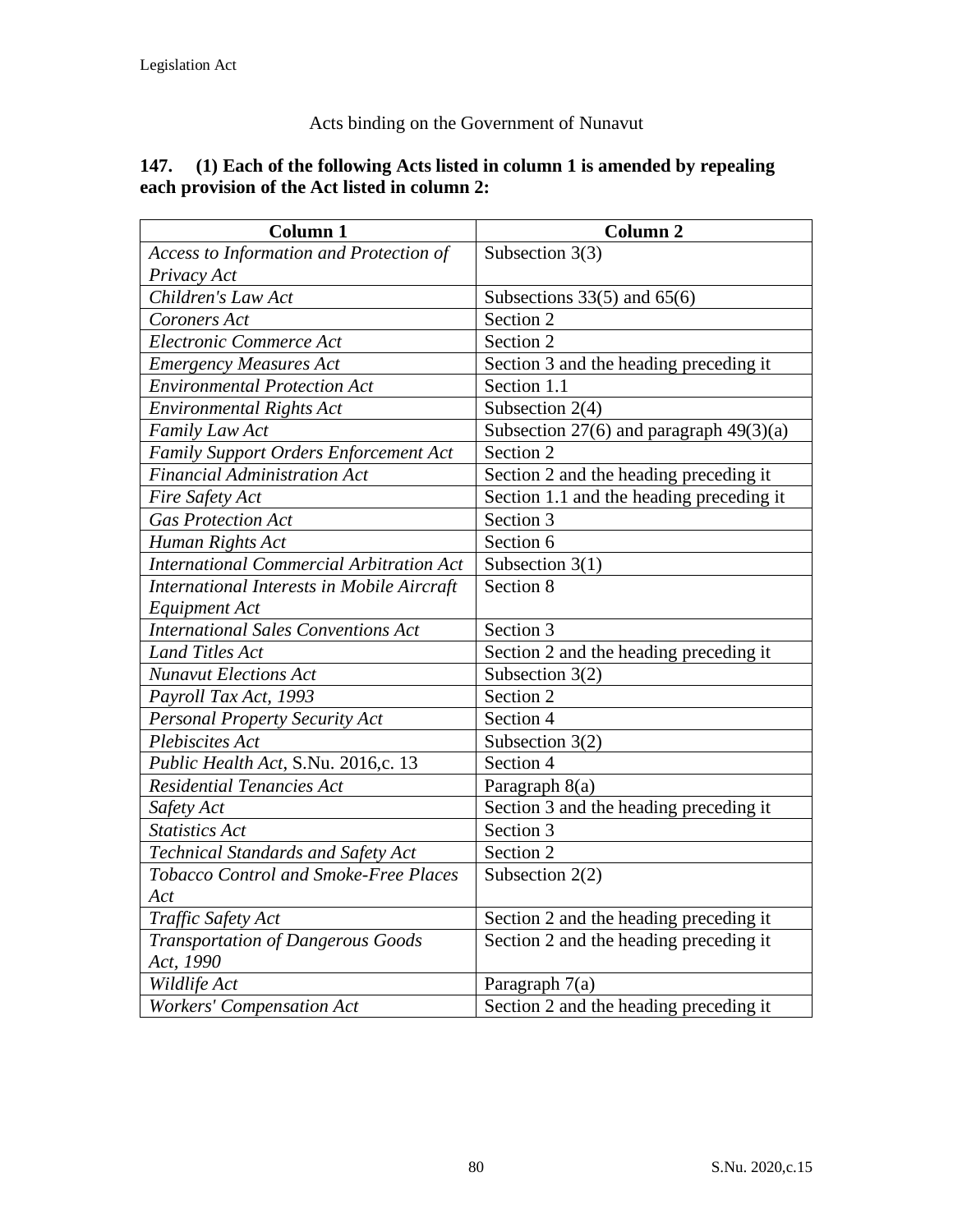# **(2) The following is added after section 1 of the** *Garage Keepers Lien Act***:**

Public property

1.1. This Act does not apply to any property of the Government of Nunavut or of a public agency.

#### **(3) The following is added after subsection 2(4) of the** *Labour Standards Act***:**

Public service

(5) This Act does not apply to employment in the public service.

# **(4) The following is added after section 31 of the** *Mechanics Lien Act***:**

# PUBLIC PROPERTY

No lien on public property

31.1. (1) If the Government of Nunavut or a public agency is an owner, a lien created by this Act does not attach to the interest of the Government of Nunavut or the public agency, or to any land occupied or enjoyed in connection with the interest, but constitutes a charge on amounts the owner is entitled to hold back under section 6.

Notice in lieu of registration

(2) A person who is claiming a lien on the holdback under this section must give written notice of the lien to the owner in the manner prescribed by regulation.

#### Contents and effect

(3) The written notice under subsection (2)

- (a) must contain the information referred to in paragraphs  $17(1)(a)$ to (f), with the necessary modifications;
- (b) must be given within the times allowed for registration of a lien under sections 21 and 22; and
- (c) is, for the purposes of this Act, equivalent to the registration of a lien under this Act and this Act applies to the lien, the lien holder and the owner, with such modifications as the circumstances require, as though the giving of the notice were registration of the lien under this Act.

Commissioner's lands

(4) A lien created by this Act does not attach to the interest of the Commissioner in Commissioner's lands as defined in the *Commissioner's Lands Act*.

#### (**5) The following is added after subsection 32(4) of the** *Mechanics Lien Act***:**

No lien on public property

(5) This section does not apply to any property of the Government of Nunavut or of a public agency.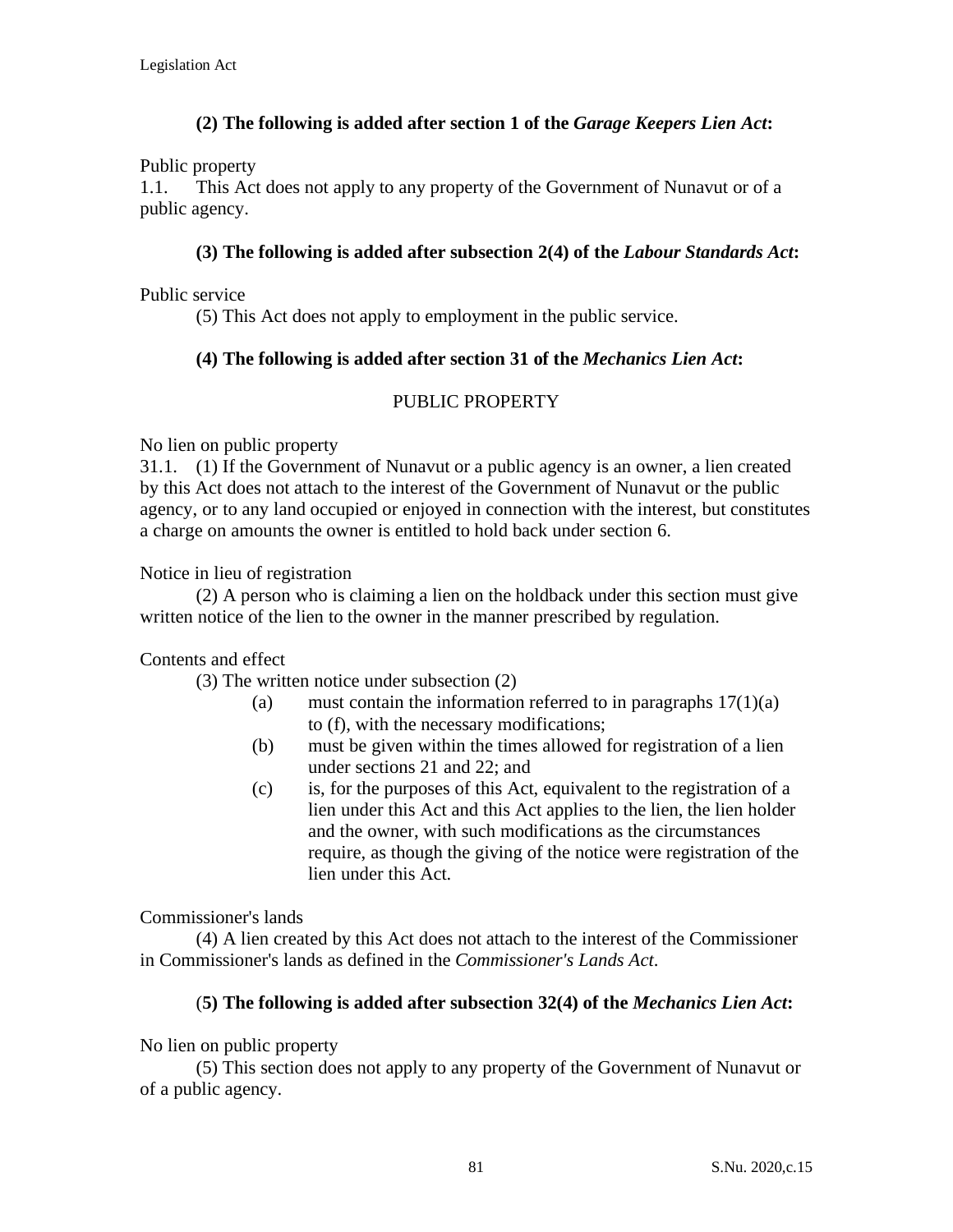## **(6) Subsection 33(1) of the** *Mechanics Lien Act* **is amended by deleting "and" at the end of paragraph (d), replacing the period at the end of paragraph (e) with "; and" and adding the following after paragraph (e):**

(f) prescribing the manner of giving notice under subsection 31.1(2).

# **(7) The following is added after section 1 of the** *Miners Lien Act***:**

No lien on public property

- 1.1. This Act does not apply to
	- (a) any property of the Government of Nunavut or of a public agency; or
	- (b) Commissioner's lands as defined in the *Commissioner's Lands Act*.

#### **(8) Section 2 of the** *Wages Recovery Act* **is amended**

- **(a) by renumbering it as subsection 2(1);**
- **(b) in subsection (1) by replacing "**This Act**" with "**Subject to subsection (2), this Act**"; and**
- **(c) adding the following after subsection (1):**

# Exception

- (2) This Act does not apply to
	- (a) the Government of Nunavut or a public agency; or
	- (b) other employers of persons employed in the public service.

# **(9) The following is added after section 1 of the** *Warehouse Keepers Lien Act***:**

No lien on public property

1.1. This Act does not apply to any property of the Government of Nunavut or of a public agency.

# **Coordinating amendments**

**148. On the later of Assent to the** *Mental Health Act***, introduced as Bill 36 in the Second Session of the Fifth Legislative Assembly, and section 154 of this Act coming into force, subsections 76(3) and 78(4) of that Act are repealed.**

**149. On the later of Assent to the** *Medical Profession Act***, introduced as Bill 35 in the Second Session of the Fifth Legislative Assembly, and section 154 of this Act coming into force,**

- **(a) subsection 43(2) of that Act is repealed; and**
- **(b) subsection 43(1) of that Act is renumbered as section 43.**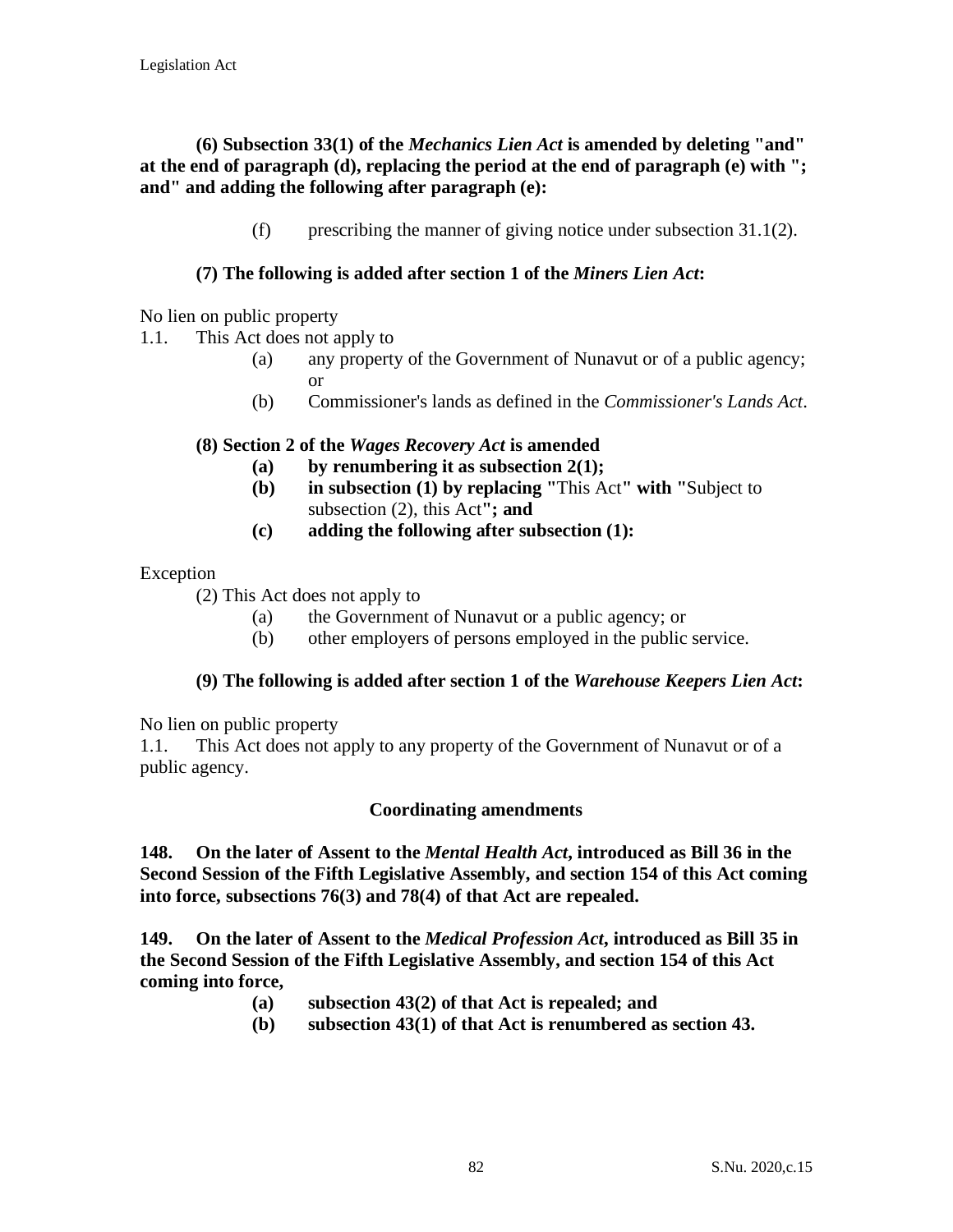**150. If Bill 29 of the Second Session of the Fifth Legislative Assembly is removed from the orders of the Legislative Assembly without receiving Assent, paragraph (g) of the definition of "holiday" in subsection 1(1) of this Act is repealed on the later of**

- **(a) Assent to this Act; and**
- **(b) the day that Bill is removed from the order of the Legislative Assembly.**

**Repeals – general**

**151. The** *Interpretation Act***, R.S.N.W.T. 1988,c.I-8, and the regulations made under it, are repealed.** 

**152. The** *Public Printing Act***, R.S.N.W.T. 1988,c.P-15, and the regulations made under it, are repealed.**

**153. The** *Statute Revision Act***, S.N.W.T. 1996,c.16, is repealed.**

**154. The** *Statutory Instruments Act***, R.S.N.W.T. 1988,c.S-13, and the regulations made under it, are repealed.**

**Repeals – unilingual English-language Acts still in force**

- **155. (1) Subject to subsection (2), the following are repealed:**
	- **(a) all provisions indicated as not having been repealed in Schedule B to the Report of the Statute Revision Commissioner included as an Appendix to the** *Revised Statutes of the Northwest Territories, 1988***, which were duplicated for Nunavut by section 29 of the** *Nunavut Act* **(Canada) and that have not otherwise been repealed prior to the coming into force of this section;**
	- **(b) all Acts listed in Schedule C to the Report of the Statute Revision Commissioner included as an Appendix to the** *Revised Statutes of the Northwest Territories, 1988* **which were duplicated for Nunavut by section 29 of the** *Nunavut Act* **(Canada) and that have not otherwise been repealed prior to the coming into force of this section;**
	- **(c) paragraph 18(1)(g), subsection 21(19) and section 21.2 of the**  *Interpretation Act***, R.S.N.W.T. 1974,c.I-3, as duplicated for Nunavut by section 29 of the** *Nunavut Act* **(Canada).**

**(2) Subsection (1) does not affect the validity of Acts contained in the** *Revised Statutes of the Northwest Territories, 1988,* **including its supplements, which were duplicated for Nunavut by section 29 of the** *Nunavut Act* **(Canada).**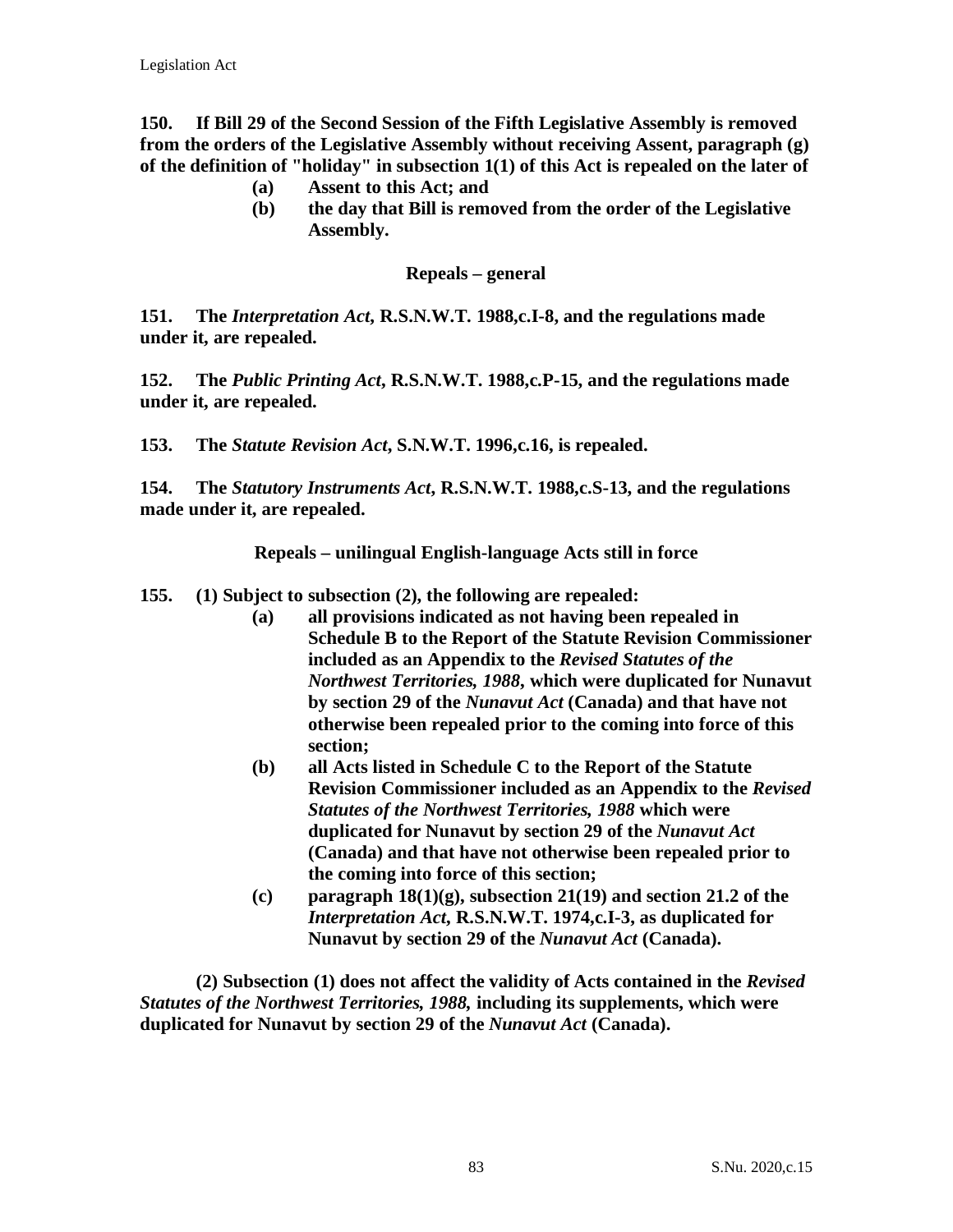#### **Coming into force**

**156. (1) Subject to this section, this Act comes into force on a day to be fixed by order of the Commissioner in Executive Council.**

**(2) Sections 148 to 150 come into force on Assent.**

**(3) Subsection 46(2) may not come into force before the day on which a Minister tables in the Legislative Assembly a policy of the Government of Nunavut on the development of statements under that subsection that includes provisions requiring those statements to be prepared or reviewed by a person having qualifications that are stated in the policy.**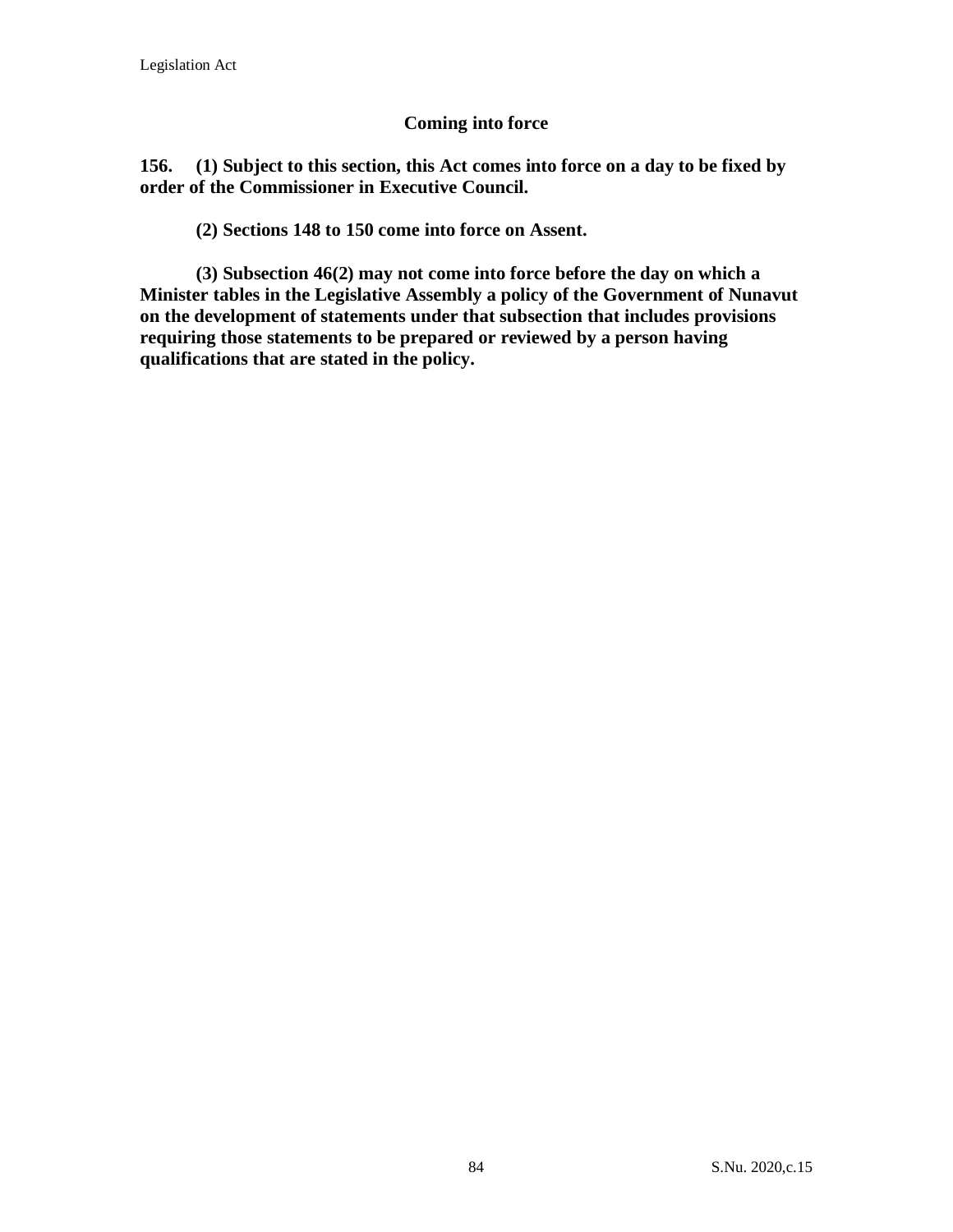# SCHEDULE

*Subsection 25(2)*

# REFERENCES TO ENACTMENTS

# **1.** In this Schedule,

"*ch*" is to be replaced by the chapter number of an enactment;

"*rn*" is to be replaced by the registration number of a regulation;

"*year*" is to be replaced by the year an enactment was enacted, consolidated or revised.

| The following abbreviations may be used to refer to enactments of Nunavut:<br>∠. |  |
|----------------------------------------------------------------------------------|--|
|----------------------------------------------------------------------------------|--|

| <b>ACTS</b>         |                                                         |                                                         |
|---------------------|---------------------------------------------------------|---------------------------------------------------------|
| Formula             | <b>Usage</b>                                            |                                                         |
| S.Nu. year, c.ch    | Used in the citation of an Act that is included in an   |                                                         |
|                     | annual volume of statutes of Nunavut.                   |                                                         |
| R.S.N.W.T 1988,c.ch | Used in the citation of an Act that was enacted by the  |                                                         |
|                     | Legislative Assembly of the Northwest Territories,      |                                                         |
|                     | included in the 1988 statute revision and, on           |                                                         |
|                     | April 1, 1999,                                          |                                                         |
|                     | (a)                                                     | duplicated for Nunavut by section 29 of                 |
|                     |                                                         | the <i>Nunavut Act</i> (Canada); or                     |
|                     | (b)                                                     | amended for Nunavut pursuant to                         |
|                     |                                                         | section 76.05 of the Nunavut Act                        |
|                     |                                                         | (Canada).                                               |
| S.N.W.T. year, c.ch | Used in the citation of an Act that was enacted by the  |                                                         |
|                     | Legislative Assembly of the Northwest Territories after |                                                         |
|                     | December 31, 1987 and, on April 1, 1999,                |                                                         |
|                     | (a)                                                     | duplicated for Nunavut by section 29 of                 |
|                     |                                                         | the Nunavut Act (Canada);                               |
|                     | (b)                                                     | amended for Nunavut pursuant to                         |
|                     |                                                         | section 76.05 of the Nunavut Act                        |
|                     |                                                         | (Canada); or                                            |
|                     | (c)                                                     | enacted for Nunavut pursuant to                         |
|                     |                                                         | section 76.05 of the Nunavut Act                        |
|                     | (Canada).                                               |                                                         |
| C.S.Nu., c.ch       |                                                         | Used in the citation of an Act that is consolidated and |
|                     | published in as part of the Consolidated Statutes of    |                                                         |
|                     | Nunavut in accordance with this Act, whether the Act    |                                                         |
|                     | was originally enacted as a Statute of Nunavut, a       |                                                         |
|                     | Revised Statute of the Northwest Territories 1988 or a  |                                                         |
|                     | Statute of the Northwest Territories.                   |                                                         |
| R.S.Nu. year, c.ch  |                                                         | Used in the citation of an Act that is revised and      |
|                     | approved by the Legislative Assembly in accordance      |                                                         |